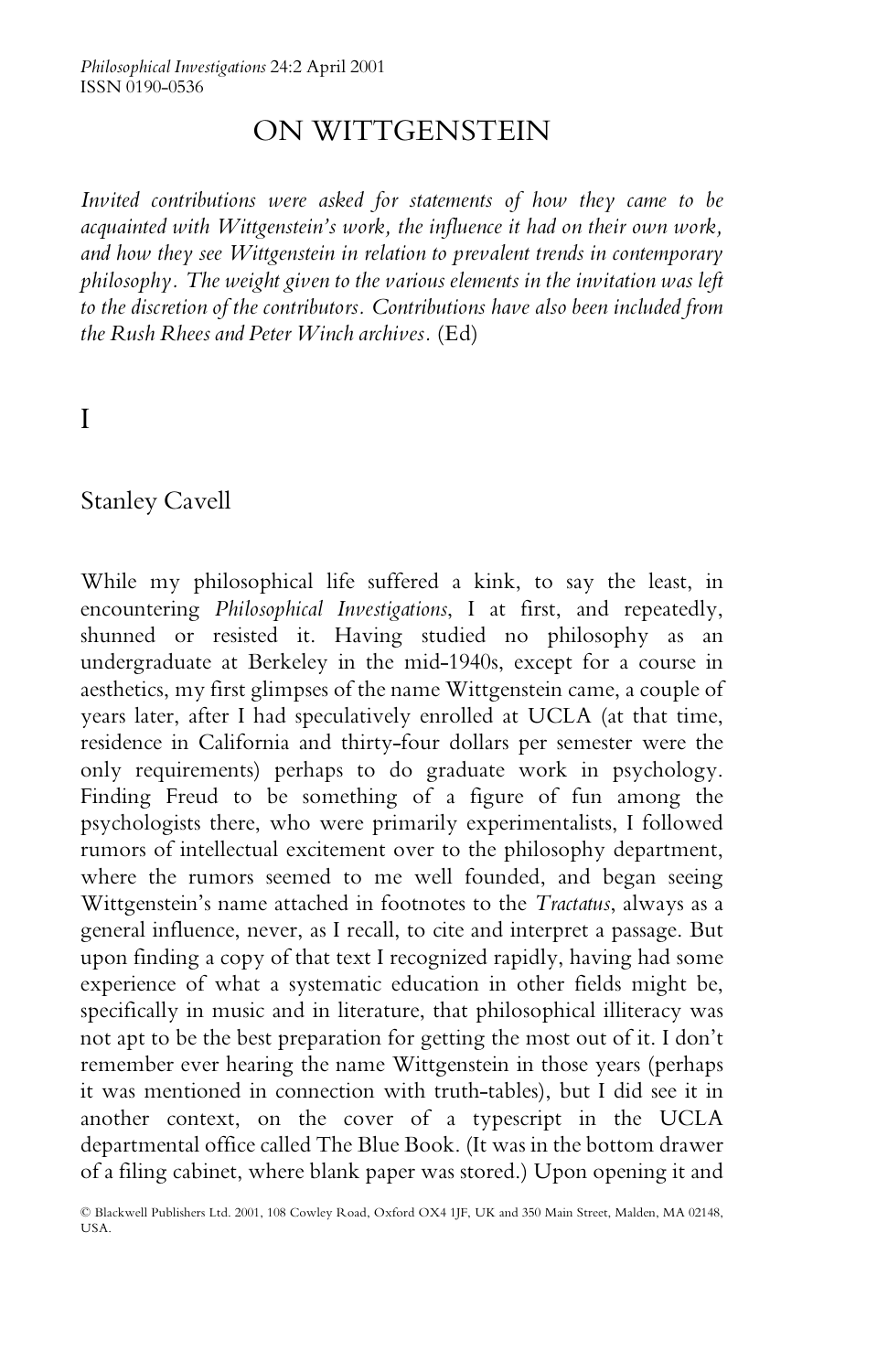reading, `What is the meaning of a word?' and arriving at the answer, `Roughly: ``let's ask what the explanation of meaning is, for whatever that explains will be the meaning'' ', I closed it abruptly. Obviously a question was being evaded: How can what we say have any bearing on, let alone constitute the clue to, what something is? I know distinguished philosophers who seem to me to have had a similar experience but never been moved to question it. Since the better part of a decade passed before I came to question it, I hope I have never underestimated the power of the experience. A cause of my thinking of my reaction as a resistance was its disproportionate violence - it was not simply a case of being unconvinced. And then the memory of opening the typescript of Wittgenstein's text would occasionally recur in my experience over the years, as if to nag my sense of its obvious irrelevance: something in it must have inspired the air of illicitness or inspiration in the wish to prepare a copy of it.

The overcoming of the particular sense or picture of language and world, whatever it had been, that made Wittgenstein's question seem obviously irrelevant, came not in reading Wittgenstein but in the seminar Austin gave on Excuses during the term he spent at Harvard, in the spring of 1955, to deliver that year's William James Lectures (on the performative utterance). That knowing the difference between doing something by mistake and by accident and the difference between a sheer or mere or pure or simple mistake or accident, or between doing something heedlessly and thoughtlessly and foolishly, was a matter of language, of what we called a mistake and an accident and what we mean when we say an act was heedless or thoughtless, and at the same time a matter of what mistakes and accidents are, now in turn became violently obvious - together with a sense of revelation that such examples, and a few score of others not unlike them, were nothing special, but representative of what we have to say everyday. My relation to my language  $-$  and my world  $-$  as such had been thrown into question. How to proceed in philosophy would never for me be the same. I had heard of conversion experiences, but I think I had never before had anything I would be willing to call such a thing, at least no shock that led to so sustained a period of work.

No part of that work, for some years, was concerned with trying to see the connection between my two fits of seeing opposite causes of the obvious – that language is not, and that it is, the thread to the real. That connection awaited my return to the Blue Book some three years later, beginning to teach at Berkeley, accepting the assignment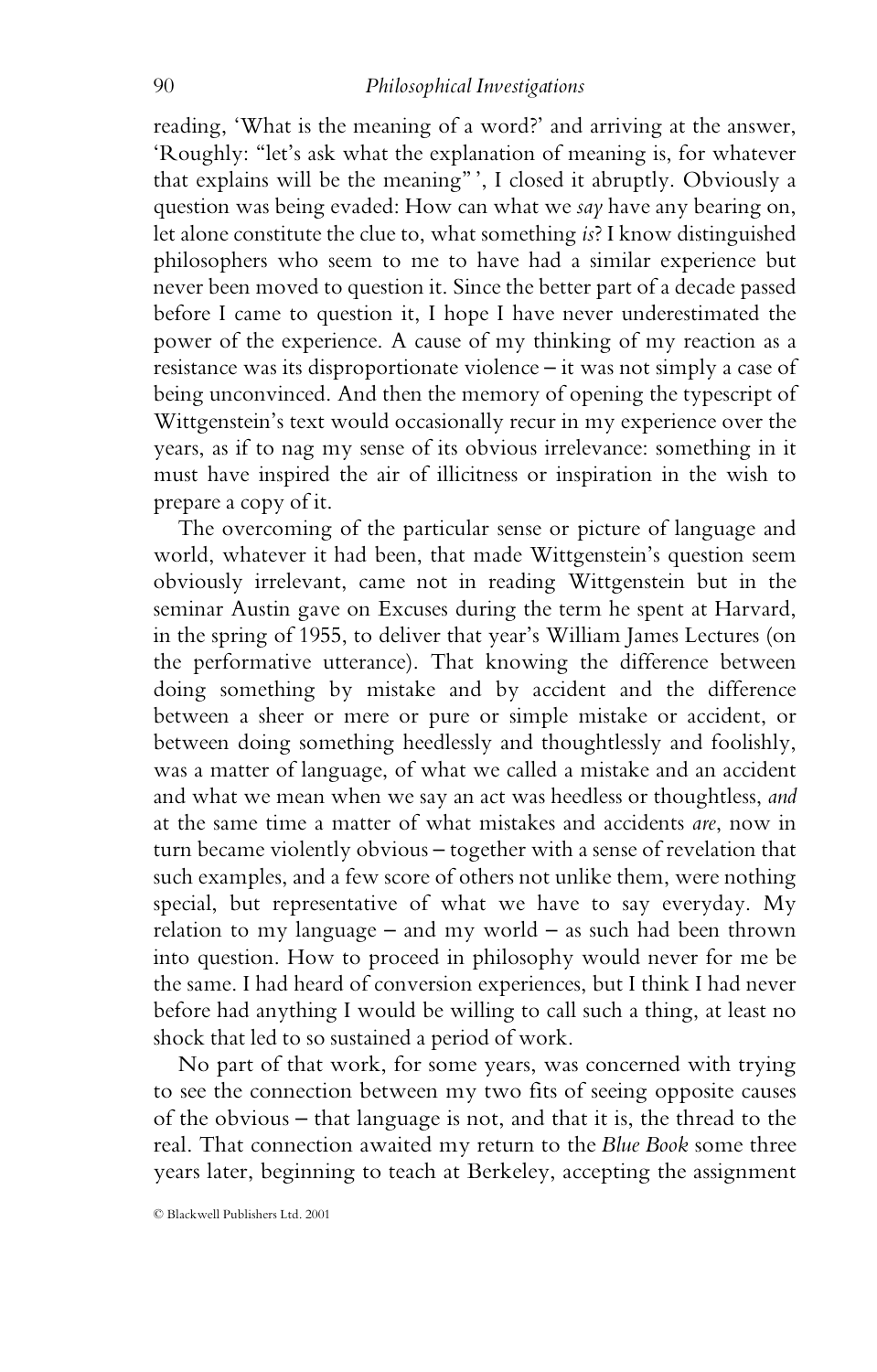to review it, together with the Brown Book, on their joint publication in 1958. I have elsewhere recounted beginning to read Philosophical Investigations when its translation appeared in 1953, in a discussion group at Harvard organized and led by Paul Ziff. I was impressed by what Ziff was saying, but the book itself seemed to me flat, and arbitrary in its progress. (This is another experience whose significance I hope I have not underestimated.) It's hard not to see this as resistance, given the sustained pressure that text will soon enough bring to bear upon my sense of philosophy; but initially it seemed something, as I have also reported, that I had already heard too many times in the writing of John Dewey, with its emphasis on context and use and the denial of privacy. While Dewey's pages no longer seemed to me images of what I wanted philosophy to be, Wittgenstein as yet offered no alternative.

This time the opening direction of the *Blue Book*'s questioning of the question of meaning no longer seemed dismissable, and the notes I was taking in response, or association, to reading Wittgenstein's texts were becoming so extended that much of a summer went by without my arriving at the end of an initial reading through of those two sets of dictated notes, together making up a volume so modest in bulk. What philosophy should and could be was reforming in my mind, but progress in seeing what had caused my change of perspective was halting. Things came to a head when Thompson Clarke and I offered a seminar jointly on the Investigations in the spring of 1960 and I began a course of lectures on the work the following fall. Clarke's use of something like Austin's sense of ordinary language rather in support than in denial of the force of skeptical questions seemed to me compelling and to shatter Austin's implied claim to have shown philosophy culpable of `having cast us out of the garden of the world we live in' (`Other Minds'). To deny, for example, when, after a bit of philosophical softening up, I am asked whether I see all of an apple, that I am at best puzzled and at worse have to answer  $No -$  to deny this (as Austin must) seemed to me dishonest, anyway uncandid. It is true that the question and the answer are forced, but to say how they are forced, and forced to a particular conclusion, and what language is that it can be forced in these ways, were long and necessary roads ahead. The Investigations was the work of philosophy I knew, within touch of the tradition of analytical philosophy, to which my education was committed, that did not deny my experience of such matters, that indeed encouraged, or liberated one for, an interest in one's experience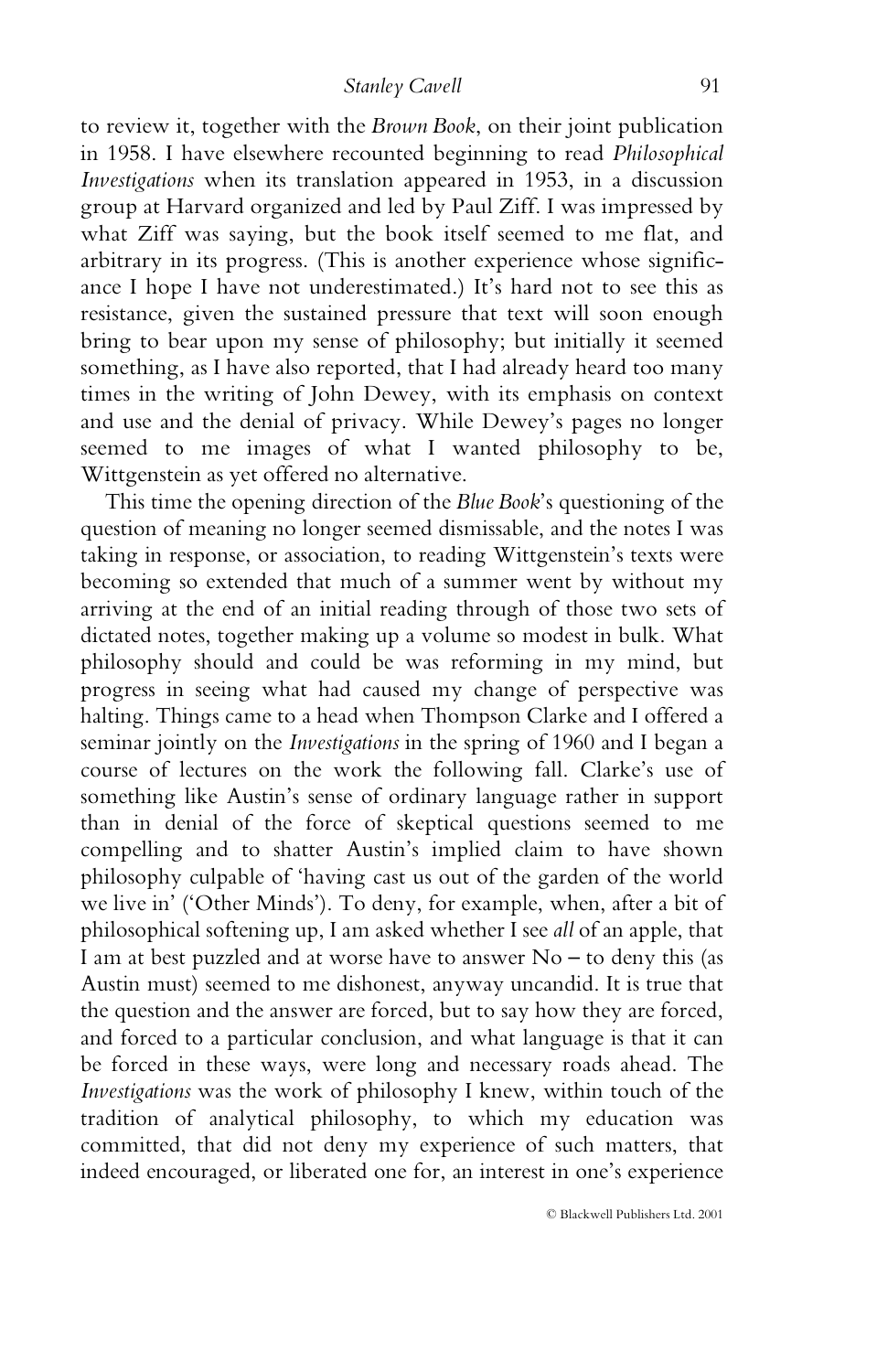more generally that so much of the work of philosophy, as I was exposed to it, seemed to discount or deplore.

The roads in exploration of skeptical questions would prove, over the next decade, to lead to my claim of the Investigations as a work written not to refute skepticism, but to uncover its possibility, and allure, which incurred the necessity of reconceiving skepticism's self-interpretation as a thesis announcing, let's say, the discovery of the uncertainty or groundlessness of empirical knowledge. In a sense the Investigations accepts the experience of groundlessness (while it questions the need for a generalized ground or stratum in experience or in language – this much can be found in Austin) and it goes on, one could say, to reassign our being cast out from the garden of the world not to the folly of philosophers but to the possession of language, not to our lack of certainty but to our disappointment with certainty itself, our unappeasable discomfort (Hegel, I believe, calls this restlessness) with finitude. It is we who cast ourselves adrift from the world. (Language's temptation to its own defeat is not something Austin interested himself in. He would doubtless have disapproved of the formulation.)

Working this out, for me, circled around attempts to reconceive the nature of what Wittgenstein appeals to in the idea of a criterion, as the pivot on which the possibility of skepticism, in its repudiation of the ordinary, rests; hence as precisely powerless to defeat skepticism, the role to which other philosophers had wished to assign it. I had arrived at a fairly stable conception of such matters by the early 1970's, represented in the first three parts of my Claim of Reason.

What became Part Four of that book was a further story, still fully within my attempt to inherit, or receive, the event of the Investigations in Western philosophical culture. While I moved in that part concentratedly to further topics, especially that of privacy and of other minds, I was evidently determined, having been so fundamentally affected by Wittgenstein's text, to explore not merely the topics it proposed, and transfigured, but the mode in which it presented them, the fact of its remarkable writing. While it was clear enough that the writing was essential to what was convincing, not to say transforming, about the thinking of the Investigations, it was not only a difficult matter to describe and assess, but it was pedagogically forbidden territory. I mean, in part, literally that I refused to allow students to submit papers for my courses on Wittgenstein that concentrated on what could conveniently be called its metaphilosophical remarks (as for example those from sections 90-133). I

ß Blackwell Publishers Ltd. 2001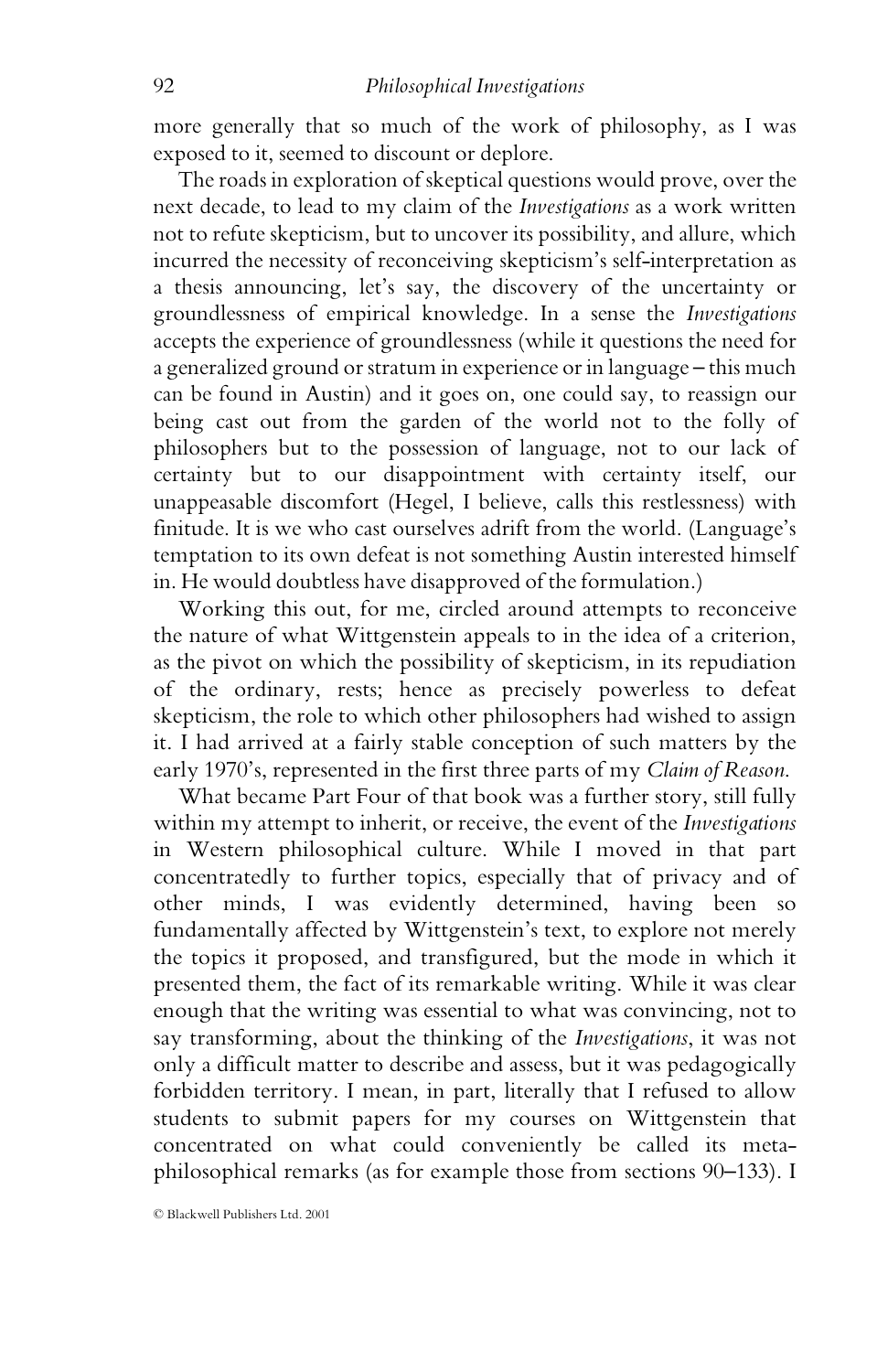knew from experience that such concentration led to what seemed an evasion of the work in the Investigations, but I never felt satisfied to say just that in justification of my prohibition since clearly those passages are not evasions within Wittgenstein's text.

On several occasions, given my background, I cited Schoenberg's pedagogy, which concentrated on training in classical fundamentals, not in his atonal and twelve-tone compositional departures. This went along with my having, from the first of the lectures I started in 1960, described the Investigations as a modernist work, on a par with Wittgenstein's contemporaries among European novelists, painters, and composers, one whose relation to the past is problematic and internal to its procedures, and somehow causes a perpetual selfpreoccupation. But this was of limited usefulness, even as an aside, as modernism gave way to other cultural preoccupations (among them postmodernism) and as I began to relate the work of the Investigations to other writers exploring the everyday  $-$  Emerson, Thoreau, Wordsworth, Beckett, Chehkov – and among Wittgenstein's contemporary anti-metaphysicians, to Heidegger.

My solution, in the concluding part of The Claim of Reason, was in practice to let Wittgenstein's writing inspire a sequence of experiments in allowing my experience to collect more freely in parables and to associate more unpredictably in examples and in literary reference than I had allowed myself previously. For precisely the freedom to consult my own experience, to register whatever intimation of intellectual duress I felt in philosophical argumentation, to counter whatever degree of falsification I felt in the formulation of a philosophical problem, in a word to speak philosophically about what mattered to me even when it was something my education had trained me to think of as irrelevant, trivial, or transient, was essential to what I was grateful for in Wittgenstein's writing. If, for example, in that writing I find it significant that the work begins not with its own but with an other's voice (Augustine's); or find that Augustine's childhood memories of learning language gives the impression of the child as invisible to his elders and in effect as stealing language from them; or that the primitive language of section 2 strikes me as a language of primitives, of early man, and that I imagine them intoning their four words as sluggishly as I imagine them to move; or that the image of the spade that is turned after justifications have come to an end is an image both of a tool of cultivation and of a writer's pen; then I will say so, even when I am not in the moment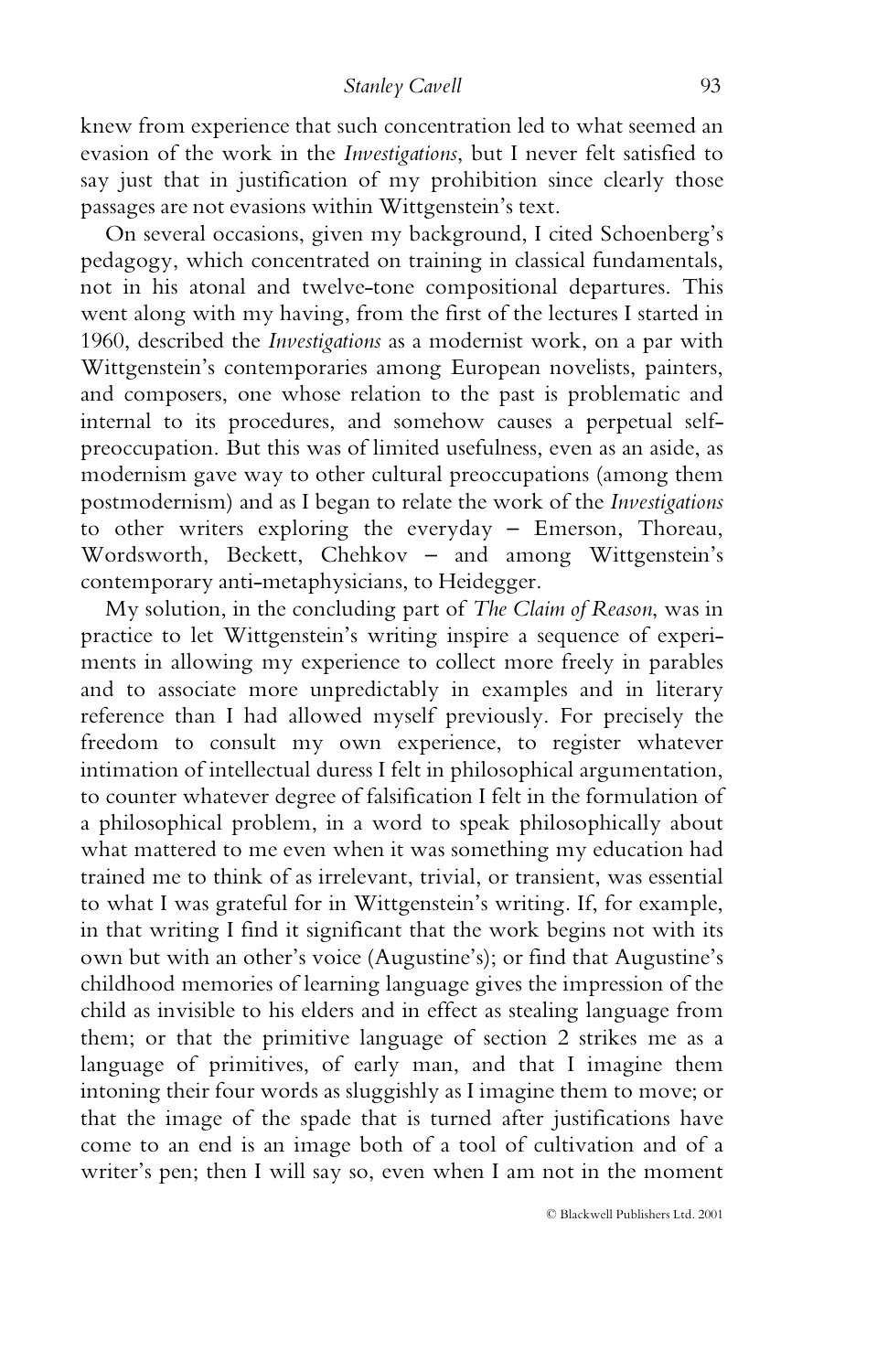able to say how or why these impressions may be significant. And that means that I will have to voice these reactions as sufficiently remarkable to demand returning to.

After publishing the material that went into The Claim of Reason, in 1979, I have written directly and concentratedly about Wittgenstein only on isolated occasions (to publish my early lecture notes on the opening of the Investigations; to suggest what might be called an aesthetics of the writing in that work; to respond to the idea of the work as that of a criticism of culture), and taught the Investigations (the only text of Wittgenstein's that I have lectured on systematically) more rarely still. But his words and example, such as I conceive them, are never far from my thinking. How could they fail to be, given that they represent for me not merely an agenda of topics or problems - though I keep being astonished at the topics to be discovered there  $-$  but an attestation that convincing philosophy, something that is neither one of the sciences nor one of the arts, is still urgently called for, so far as I feel I have a contribution to make to that urgency?

Since what I called Wittgenstein's encouragement to consult and register my own experience (as though philosophy threatened to deny it to me, a charge that Dewey roughly leveled at the classical empiricists) expanded for me into an encouragement to follow my experience of film, of Shakespearean tragedy, of American transcendentalism, etc., but in each case to follow them as part of what I had to say philosophically, I should say that when fragments of Wittgenstein's thought continue to appear in my texts, they are not meant to authorize my methods or conclusions but often to serve as periodic checks that I am continuing to grasp the thread of philosophy, leading to some form that my contemporaries might approve. That the claim to philosophy has become inherently questionable is part of my conviction about philosophy. So it will, as recently, fall to me to be asked, for example, whether Walter Benjamin is to be considered a philosopher. To get past the 'in a sense yes and in a sense no' response, I note that Benjamin is alive to the question of whether I am in possession of my own experience, or instead follow dictations laid down by profession or by fashion or by some more private identification; and I add that when he speaks of the characteristic melancholy of German baroque tragedy, he associates it with the classical iconography of Melancholy, which includes the dog, the stone, and the sphere, I note that these images figure in the Investigations, all in contexts bearing on skepticism. May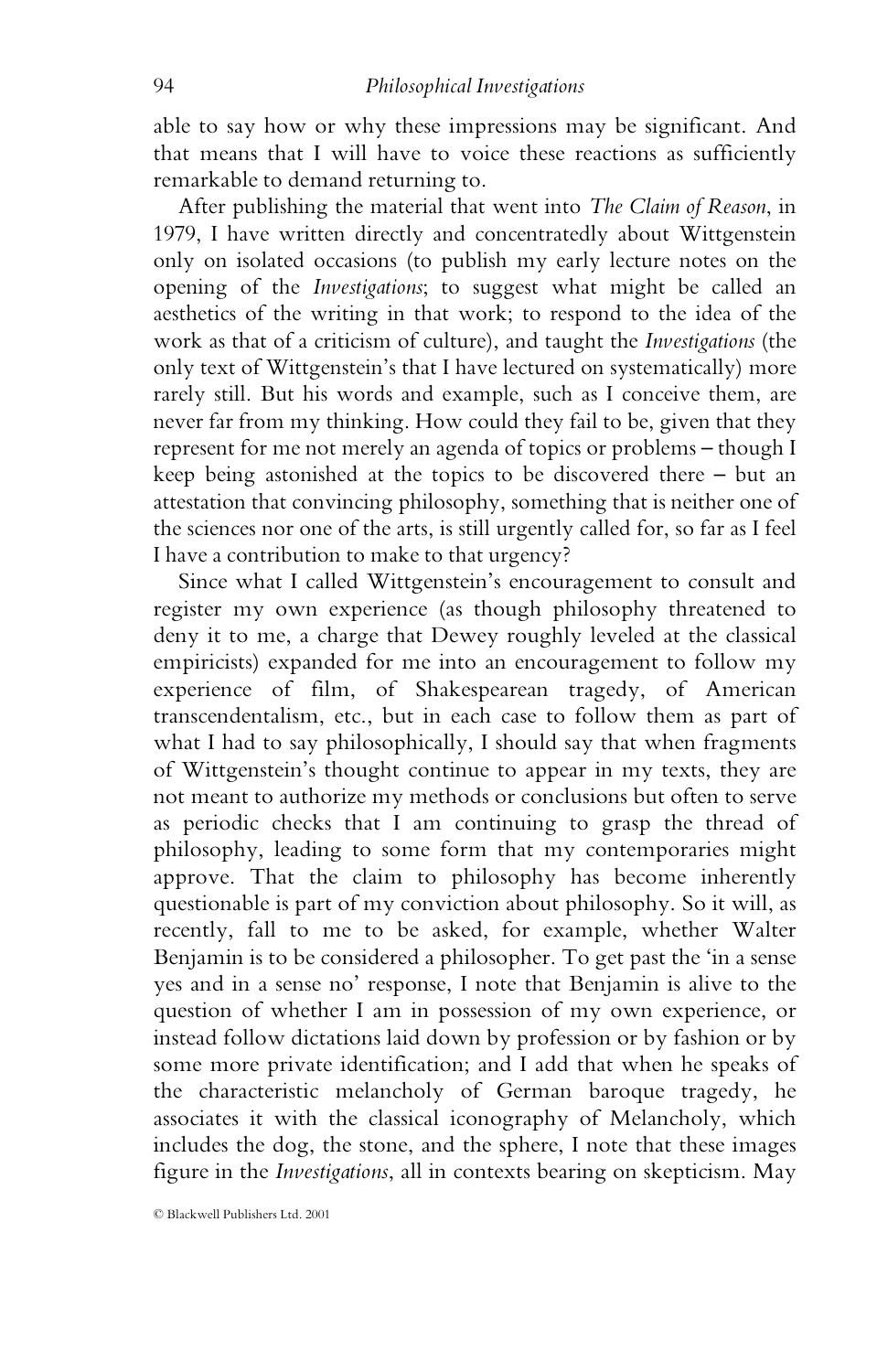this be seen to have some bearing on the characteristic tones of the Investigations, its moments of strangeness, disappointment, madness, perverseness, and so on? I feel I am being confirmed in an old claim of mine about an internal connection between tragedy and skepticism, now not in the direction of Shakespearean tragedy as a tale of the consequences of doubt or jealousy, but of the quest for knowledge as an enactment of tragedy.

So what? Am I prepared to conclude that Benjamin is a philosopher if Wittgenstein is one? I am much more interested in whether the way I have arrived at the conjunction has created philosophy in me. And in the fact that it was in reading Benjamin that I asked myself what, if anything, is interesting about the fact of the number of animals in the *Investigations* - beyond the dog, there is the lion, and a goose, and a couple of cows, not to mention the beetle and the fly and the duck/rabbit. This should seem quite in order in a philosopher one of whose fundamental appeals is to what he calls life forms, and one of whose philosophical aims is to unfold the life form of what he calls talkers  $-$  that is, us  $-$  but it might make us wonder why animals figure so limitedly in other philosophers, at most, if memory serves, in some abstract contrast with the human.

I hope these reflections have gone far enough to raise again the question, or difficulty, I have in thinking of teaching the Investigations. It is, as I have insisted from my first remarks about the book decades ago, clear that it is, whatever else, a book of instruction; but how it is itself to be taught is anything but clear. To approach it from the Tractatus is one method. To move through it section by section is another. Following, perhaps adjudicating, arguments among interpreters of the text is another. But these familiar protocols are not what I mean. How it is to be taught is a matter of where and when it is to be taught. I know of philosophy departments in which it goes untaught, and others in which it is a shared atmosphere. Neither seems to me a fully reasonable pedagogical solution. To what? To the fact that the work can remain an uninteresting mystery even to diligent students, and to others can become a weapon, or innoculation, against all other philosophy. This suggests that my early experiences of resistance and conversion remain issues in entering the text. But that only redescribes the question, which is whether such a text (as I see it) fits comfortably into an academic philosophical curriculum.

I have no answer to the question, beyond the sage advice to have students begin its study only in conjunction with canonical figures in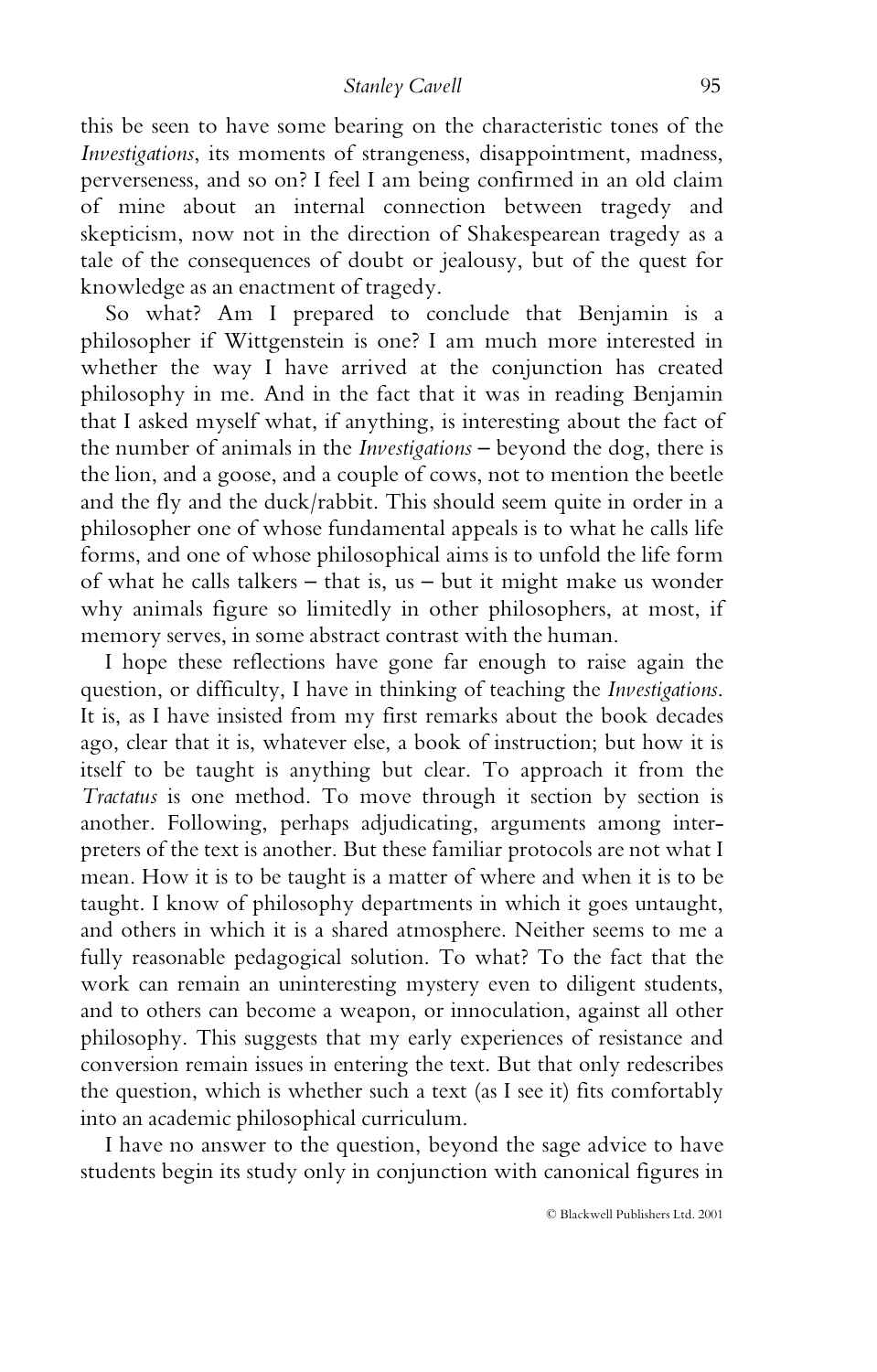the history of philosophy, whose works have their own powers of attraction. (Another tip: Have the good fortune I have had in finding friends with whom discussions about Wittgenstein, among other matters, remain inspiring.) But not to avoid the question, I ask that it raise the further question of the role of philosophy in the modern research university, an institution that serves so perfectly the cooperativeness (or competitiveness) and progressiveness of science and of social or humanistic research, and where the arts are, let's say, necessary luxuries. Philosophy as such is apt there to find itself in a state of discomfort, however much it would be missed, unless it claims for itself the status of a chapter of science. But this is perhaps the last status Wittgenstein would have desired, and though compelled, as philosophers seem almost inescapably to be, to teach or to exchange thoughts, the role of professor was one he evidently could not endure.

Department of Philosophy Emerson Hall Harvard University Cambridge, MA 02138 USA

## II

## James Conant

I first became acquainted with Wittgenstein's work as an undergraduate at Harvard in the mid-1970s. My very first, and utterly unsuccessful, encounter with it came as a freshman enrolled in a wonderfully exhilarating year-long course, taught by the astrophysicist David Layzer, titled Space, Time, and Motion. It was a course that I went on to teach several times (as an undergraduate and then as a graduate student teaching fellow). It changed my life in many ways, first but not least, by introducing me to the work of Alexander Koyré, Thomas Kuhn, and others, thereby convincing me, for a time, that I wanted to become an historian of science. Even after that

ß Blackwell Publishers Ltd. 2001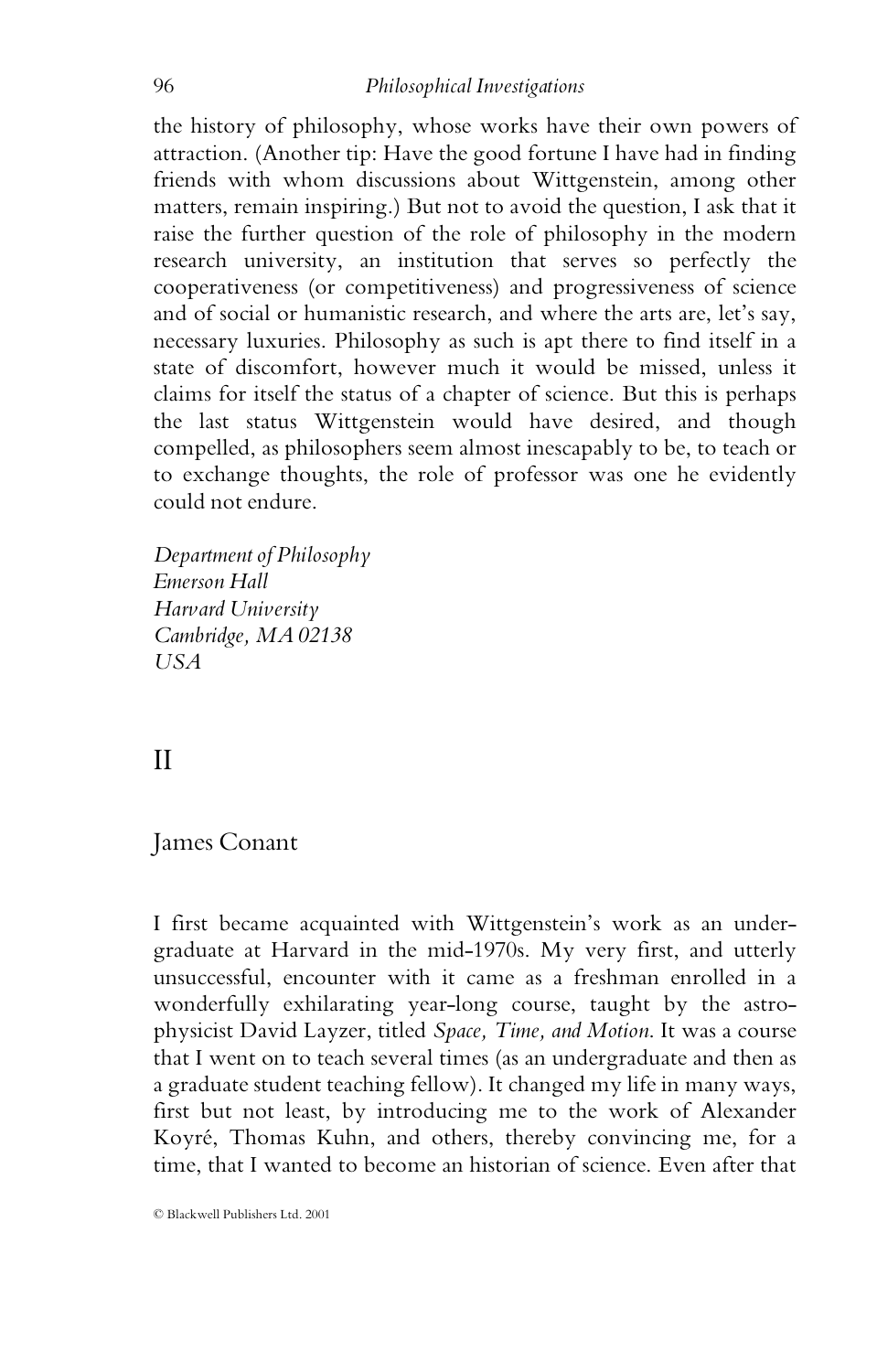time came to an end, the course continued to leave its mark on my subsequent intellectual development, through philosophy of science, to graduate school in philosophy and on to the wider reaches of philosophy. The course began with a whirlwind tour of the history of philosophy from Plato, through Hume and Kant, to Russell and Wittgenstein and, above all, to (the official highlights of the opening tour) Poincaré and Einstein. The Wittgenstein reading, assigned from one class to the next, was nothing less than the whole of the Tractatus Logico-Philosophicus. I was, despite the utter superficiality of this first encounter, from the very first, utterly fascinated by that book. I felt sure that it contained something I wanted and needed to understand, but I was also then unable to make even the slightest progress towards understanding what I, as its reader, was supposed to do with its series of gnomic numbered propositions. I was utterly defeated by that week's assignment ('read through the Wittgenstein book quickly and don't get bogged down in the details of his theory') and unable to form even the slightest conception of what it would mean to read that book (let alone read it in that way). Yet, even in this initial condition of perplexity, I felt sure that Professor Layzer's account of the point of the book (`to offer the naive theory of language that anyone left alone in a room for a few hours with a pencil and paper is bound to come up with') must be incomplete.

When I finally started to think about switching my major to philosophy, I consulted a frighteningly disoriented secretary on the third floor of Emerson Hall, who told me that the senior tutor of The Department of Philosophy was named Thomas Ricketts and that I had better meet with him immediately, before filling out my study card. Whatever misgivings that encounter triggered in me were quickly dispelled. I still remember the thrill that went through my body, when I stepped into the senior tutor's office for my appointment to find him reading (and, indeed, apparently calmly reading through) a copy the *Tractatus*. 'So it is possible to learn to read that book', I thought to myself, as I went on to ask him whether it was too late in my undergraduate career for me to switch my major to philosophy. It wasn't too late. Suddenly, I was obliged to take a great many philosophy courses. I signed up for a course titled `Skepticism', taught by Susan Wolf which promised reading from Wittgenstein's On Certainty, and an undergraduate tutorial, taught by Jack McNees, titled 'Wittgenstein's *Philosophical Investigations*' – they both sounded promising. Since it was the syllabus of the latter of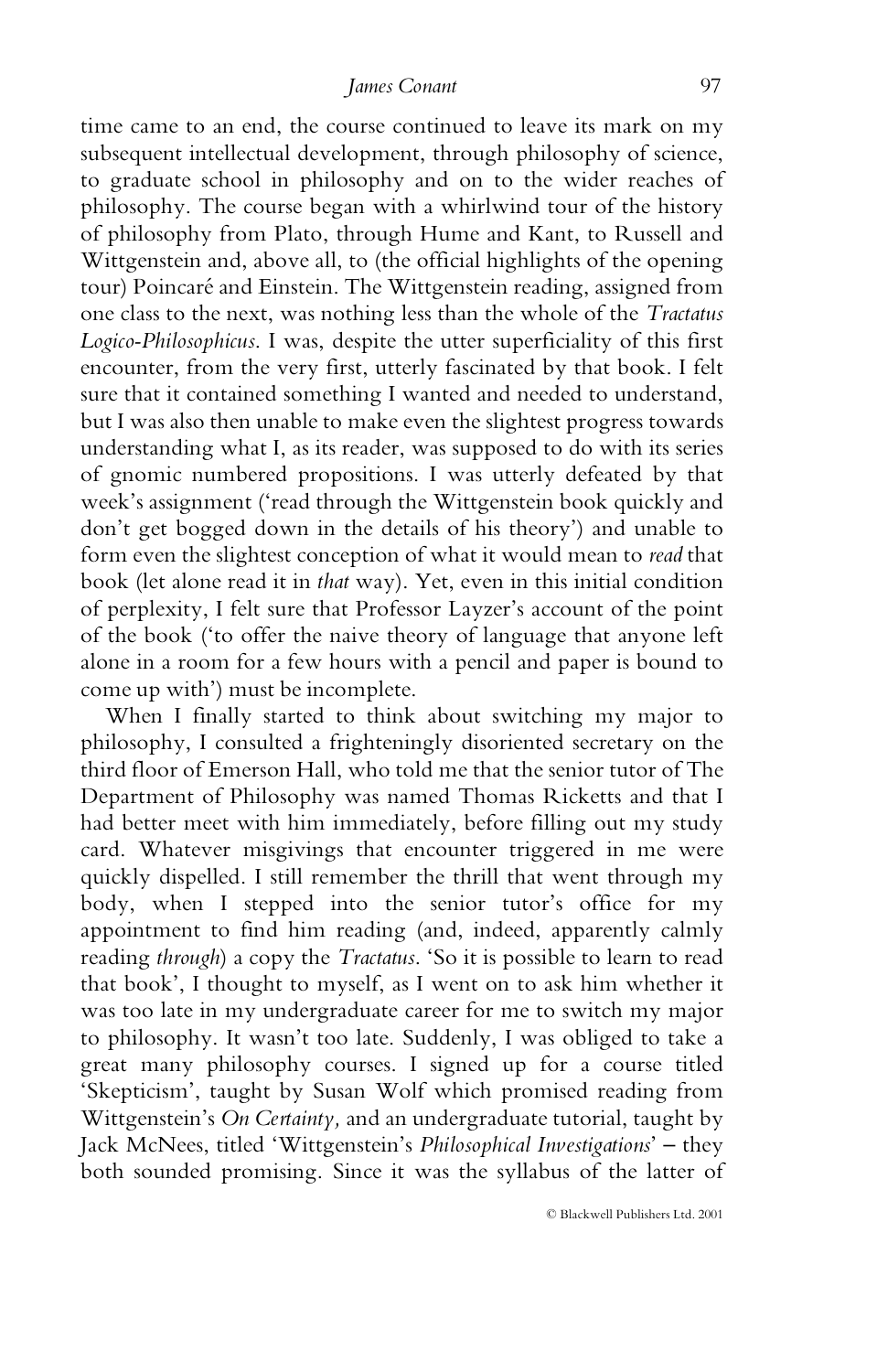these two courses that was dominated by Wittgenstein, it came to be the course that dominated the next few months of my life. McNees recommended all sorts of reading (Anscombe's `The Reality of the Past', Rhees's 'Wittgenstein's Builders', and Cavell's 'Knowing and Acknowledging' especially stand out in my memory) as helpful background; and I devoured it all.

McNees himself was a riveting teacher and an extraordinary figure: absolutely head over heels in love with philosophy and yet also evidently suffocated by the ivy-covered red brick buildings, the stuffily snubbing manners and the bloodless hallway conversation of an Emerson Hall milieu that had already managed to forget that the sixties had just happened. McNees was hardly able to read German; and when he learned that I could, he talked me into preparing translations for him of all of the passages in the (then untranslated) Suhrkamp edition of Vermischte Bemerkungen that he most wanted to decipher. In the course of meeting with him to go over my translations, he gradually became a friend as well as a mentor. McNees's reading of Wittgenstein always occurred in immediate juxtaposition with the two other authors in whose writings he was equally steeped - Kierkegaard and Nietzsche. My fruitless initial encounter with the Tractatus excepted, McNees's Wittgenstein was my first Wittgenstein; and (formative experiences being what they are) his Wittgenstein continues in some indefinable way to be the Wittgenstein that stands behind all the other Wittgensteins whose acquaintance I have made since. It did not take long for it to become evident, however, that what attracted McNees to his Wittgenstein (along with Kierkegaard and Nietzsche) and what repelled him about much of the intellectual atmosphere of the Harvard of that time were internally related. For McNees, Wittgenstein was not just another author whose writings one studied in the university. He was an author you either took seriously or not; and if you took him seriously, your seriousness could be gauged not only by what you learned to be able to say about Wittgenstein, but by how you lived and what your life showed about what you had learned. So it came to pass that, not much after I had begun to learn how to read Wittgenstein, I came to be plagued by the worry that what I now wanted to  $do - to$  take courses and write papers in which I tried to say what I understood of Wittgenstein  $-$  was itself perhaps already to betray that which I had taken myself to have thus learned.

ß Blackwell Publishers Ltd. 2001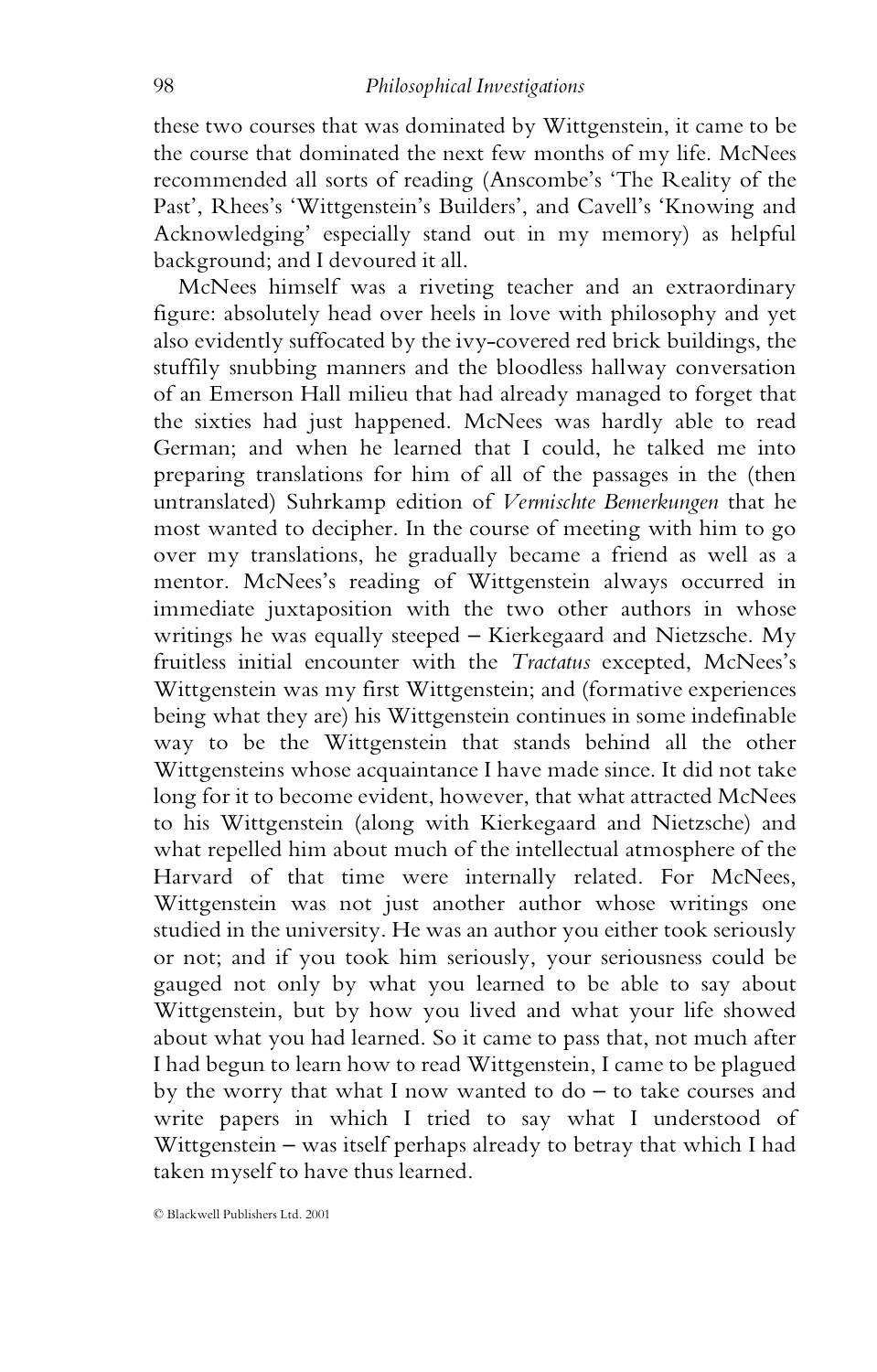This was the first of my several encounters with a Wittgenstein in Emerson Hall. But it bore certain earmarks that were repeated in each of my subsequent encounters with other Wittgensteins. To allow the peculiar phenomenon to come into focus of what that name (`Wittgenstein') stood for, during the seventies and eighties in Emerson Hall, I will risk hyperbole (if hyperbole is here possible) by trying to make explicit the implicit message that seemed to me discernible, just below the surface, in each of these encounters. The unstated message seemed always to be roughly the following: to take Wittgenstein seriously is to take him to be not just one among other philosophers, but to be the philosopher who measures what kind of philosopher you yourself are - where the measure lies, first, in how you are able to respond to him and, secondly, in your ability to remain faithful to that which you yourself take such a response to require. That is to say, to pass the test of being someone who `understands' Wittgenstein was to enter a realm in which one leaves oneself open to a subsequent further charge of having betrayed the understanding one purported to have attained. The task of philosophically appropriating Wittgenstein's teaching thus seemed to involve a nebulous, but nonetheless fundamental, requirement that one struggle to achieve, and then preserve, a form of philosophical authenticity. Within this generic understanding of Wittgenstein's singular importance, there were then very different conceptions on offer of who Wittgenstein was and thus very different conceptions on offer of what would amount to a betrayal of his teaching. During both my undergraduate and graduate years at Harvard, though many others in Emerson Hall taught me something about Wittgenstein (Warren Goldfarb, Ed Minar, and Rogers Albritton come especially to mind), I went on to study Wittgenstein, above all, under the guidance of two teachers: Burton Dreben and Stanley Cavell - each of whom was remarkably charismatic and each of whom, at a certain point, I felt I had to resist, though in very different ways, if I ever was to have a hope of finding my own philosophical voice.

A faithfulness to Dreben's Wittgenstein, unlike McNees's, was prima facie compatible with a successful academic career, yet it was no less pervaded by an ethos controlled by a contrast between purity and impurity. For Dreben certain forms of academic existence were able to represent touchstones of purity, since, for him, the controlling aim was to remain free of philosophy  $-$  where 'philosophy' (in the pejorative sense here at issue) named everything which Dreben took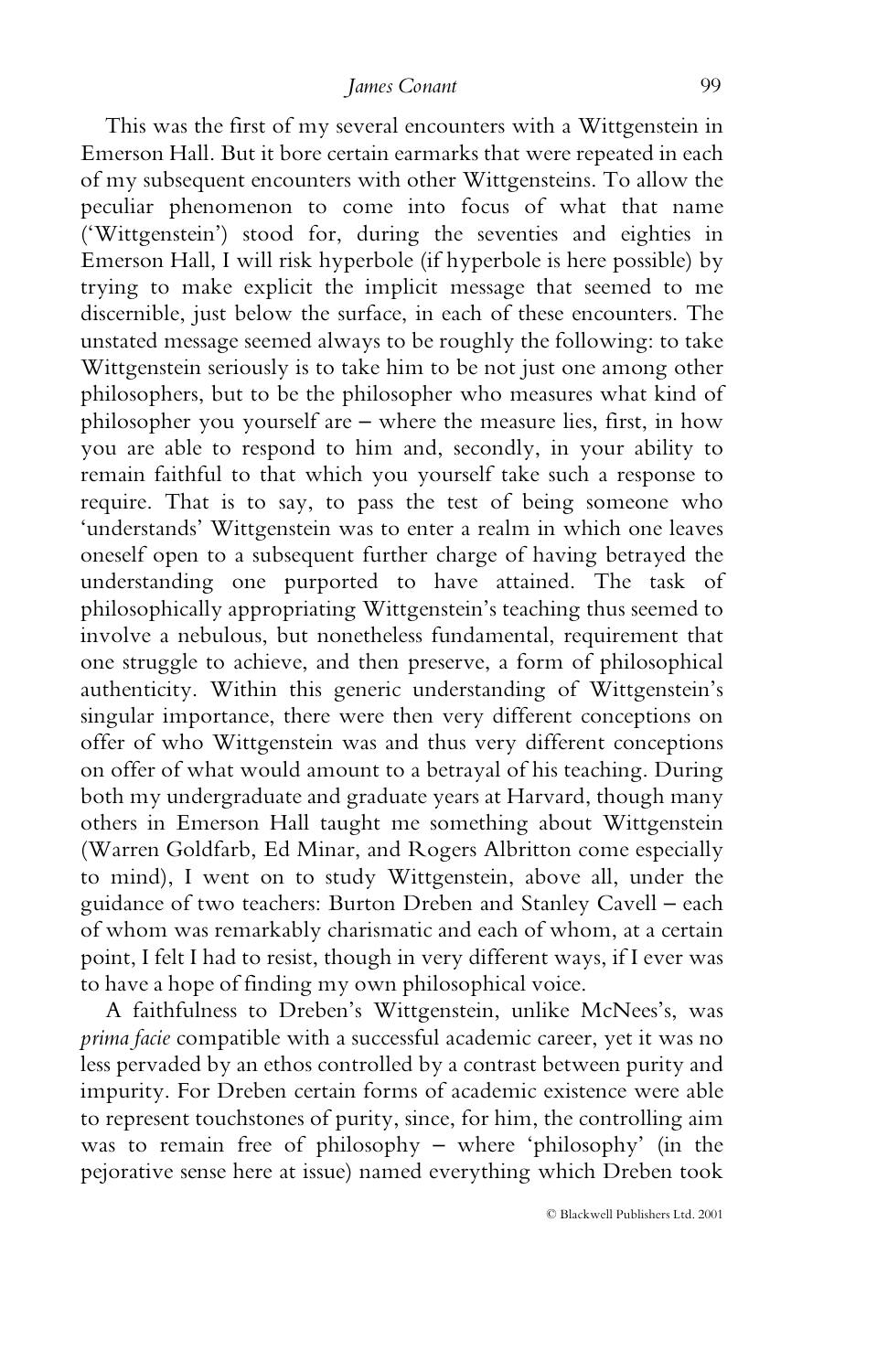Wittgenstein to have revealed as nonsense, and that turned out to be most of what passed as `philosophy'. According to this metric of purity, science and especially physics, above all, were the pursuits which were deemed pure. (This led to the peculiar phenomenon of a neo-Quinean strain of science-idolatry presenting itself as a form of fidelity to Wittgenstein's teaching.) But since Dreben's students were students of philosophy, something approximating the path of the physicist only remained open to those who learned how to do a kind of narrowly focused philosophy of physics which was worshiped from afar but only intermittently taught and seldom ever genuinely encouraged in the Emerson Hall of those years. Within the range of genuinely available areas to concentrate that fell fully within the existing borders of kinds of academic philosophy then practiced in Emerson Hall, some things were held by Dreben to be purer than others. Logic could be pure (if kept free of philosophy), Rawlsian ethics (appropriately sanitized: political, not metaphysical) could be pure, and the history of philosophy (appropriately conducted) could be pure. `Nonsense is nonsense', Dreben liked to say, `but the history of nonsense is scholarship.' And he himself did give marvelous offthe-cuff lectures on the history of analytic philosophy and related events in the history of logic, always informed by his own (to my ear, slightly positivistically tainted) Wittgensteinian understanding of when and how a seemingly innocent move in this or that author's text was on the verge of breaking out into a full-scale epidemic of  $philosophy - in the pejorative sense - and what measures needed to$ be taken in order to innoculate ourselves against that threat. I must confess I never found Dreben very insightful or interesting when he tried to lecture directly on Wittgenstein. (He tended to become repetitious and strangely inarticulate). His remarkable abilities as a reader deserted him when he had to comment directly on the holy scripture itself; and thus I always dreaded those lectures (which regrettably became more frequent) that sought to provide a direct commentary on some text of Wittgenstein's. But I almost always learned something  $-$  whether I agreed with what he said or not  $-$  and always enjoyed his lectures immensely, whenever Dreben sought to apply his own understanding of Wittgenstein to the reading of a classic text in the history of analytic philosophy (by, say, Frege or Russell or Carnap). I can still hear his voice ringing out: `It may be nonsense, but it's DEEP nonsense!' His excitement and his brilliance as a teacher were always most evident when he was discussing the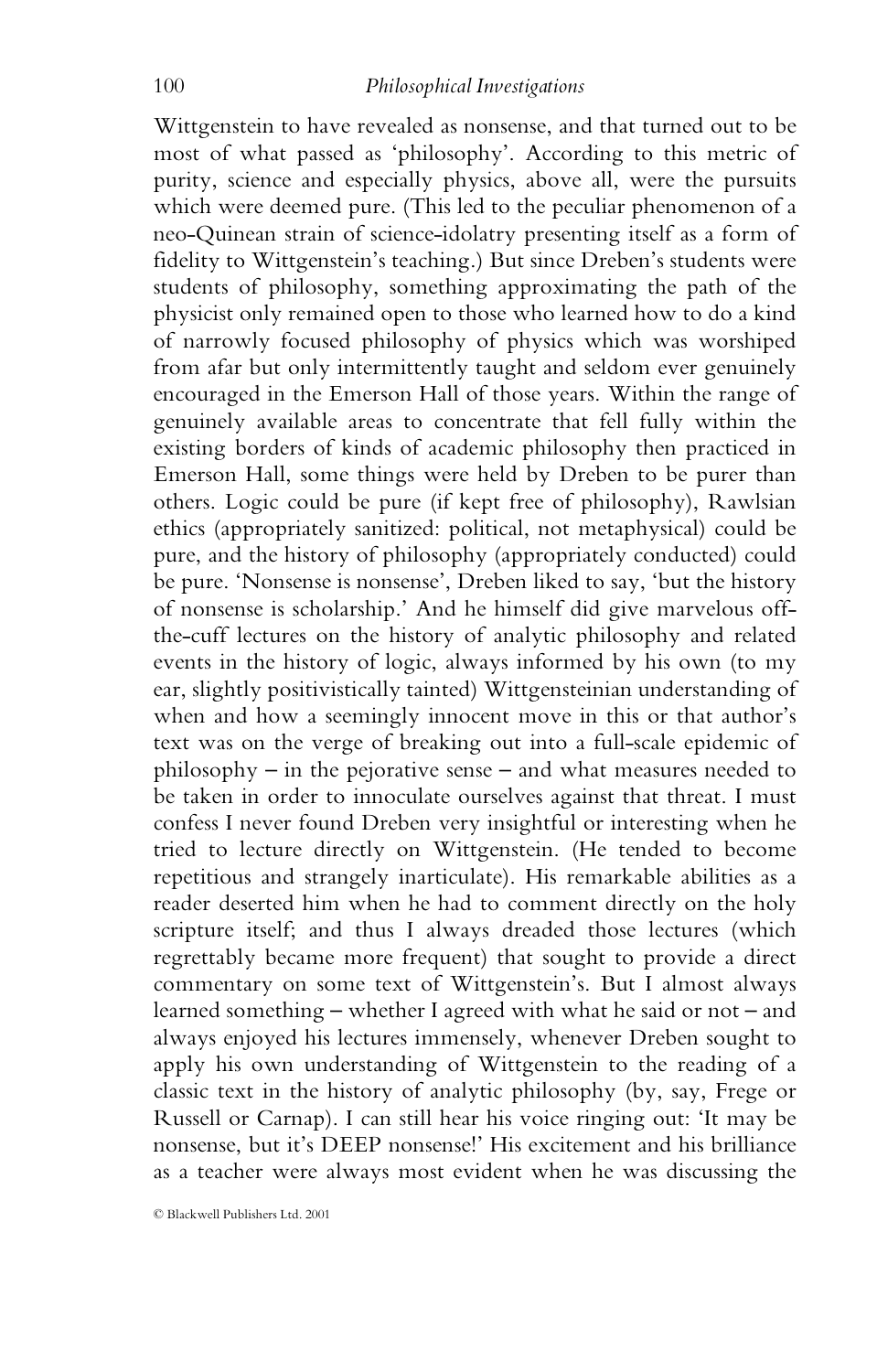very stretches of philosophy that he himself sought to drain of their eros, thus leading him into that peculiar form of intellectual selfhatred that one finds in those who seek to do philosophy in the wake of Wittgenstein while taking him to be someone who seeks to bring about the end of philosophy.

I owe Dreben a peculiar double-edged debt for helping me to clarify for myself both what I found I did and what I found I did not want out of a reading of Wittgenstein  $-$  first, for showing me, positively and directly, the specific sorts of fascination that the texts of a Frege, a Russell, or a Carnap can excite when read in the light of Wittgenstein's writings, and, secondly, for showing me, negatively and indirectly, how destructive an influence Wittgenstein can be on those who remain within philosophy without achieving any positive conception of where it is that they thereby remain and what it is that they are doing there, threatening to leave the sole function of the inheritance of Wittgenstein's thought within philosophy to be that of disenchanting students with the ideals of their (other) philosophy professors.

Stanley Cavell's Wittgenstein was a very different matter. A faithfulness to his Wittgenstein was neither obviously compatible nor obviously incompatible with a career as a university professor. But it did, as far as I was then able to make out, seem incompatible with a successful career anywhere in academic philosophy other than on its margins. His Wittgenstein, no less than Dreben's, furnished an implicit measure of one's philosophical seriousness. But this seriousness could hardly be measured by one's, say, leaving philosophy to do science, or by one's staying in the confines of a philosophy department only to prove theorems, or by any other form of refusal of philosophy - though it could be measured by one's leaving philosophy to make, say, films, or one's staying in philosophy only to write about Shakespeare; but then making films or reading Shakespeare would have to constitute ways of remaining faithful to one's impulse to philosophy in order for it to count as forms of faithfulness to Cavell's Wittgenstein. Remarkably, Cavell never taught a course (or even a part of a course) on Wittgenstein in all of the years that I was at Harvard. (He taught such courses before I got there and as soon as I left.) He taught Freud, Heidegger, Emerson, Thoureau, Lacan, and much else (including film and Shakespeare); and his own remarkable reading of Wittgenstein always furnished an essential element of the implicit self-understanding of these courses,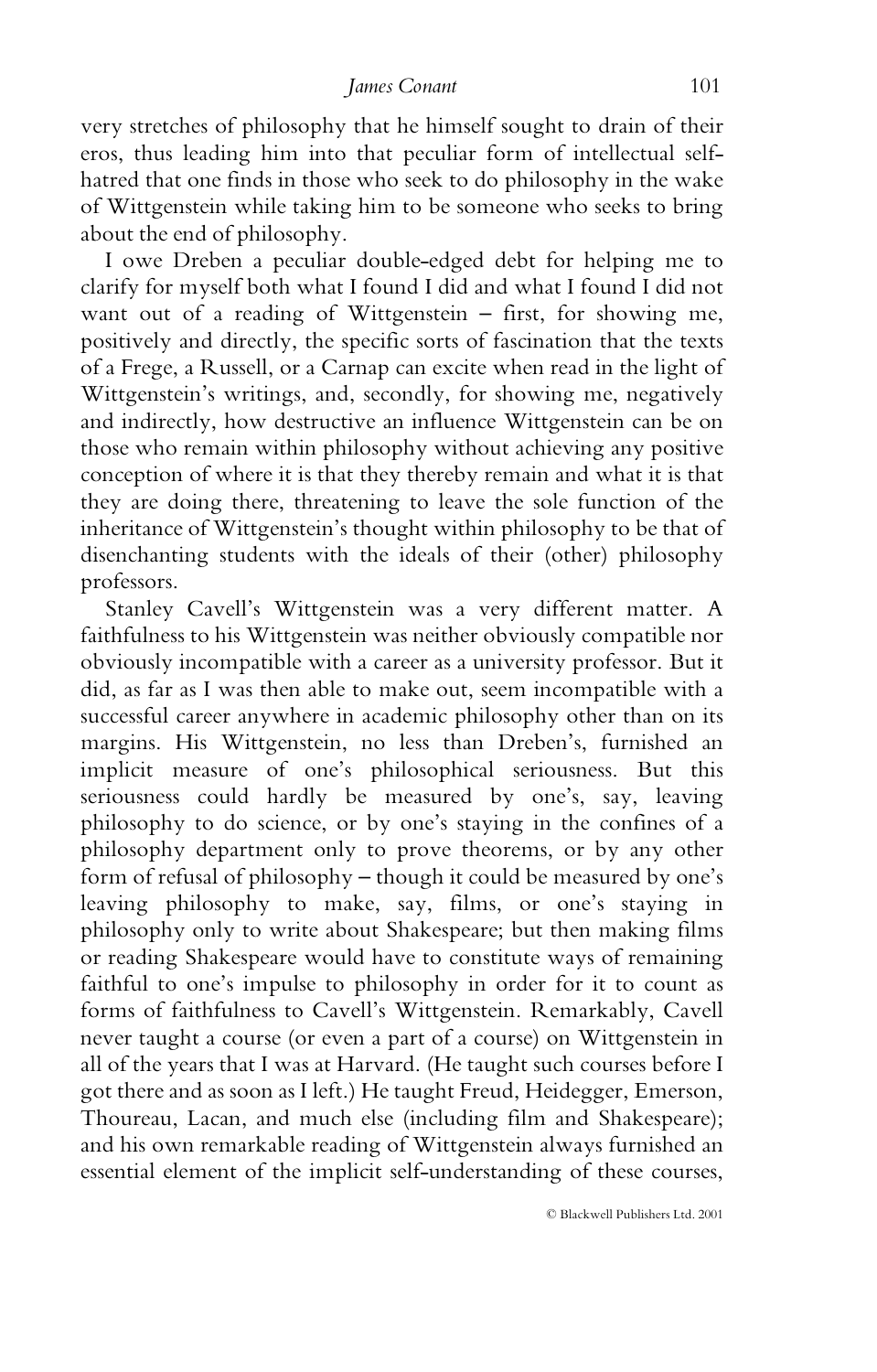licensing him to be doing what he was doing – providing a path from something that was unquestionably and uncontroversially philosophy to something else that became suddenly and surprisingly recognizable as (also) philosophy, or at least recognizable as (somehow) continuous with philosophy. To understand how this license was furnished one needed to read Cavell's own earlier writings on Wittgenstein. These writings have remained, to this day, the single most lasting influence on me as a reader of Wittgenstein, not only because Cavell was  $-$  and still is  $-$  the best reader of a page of Wittgenstein that I have ever come across, but because of how his readings of Wittgenstein open up possibilities for what philosophy can be and might become.

As a reader of Wittgenstein, what I learned from Cavell, above all, was how much it pays to trust Wittgenstein's writing  $-$  to take seriously what one independently knows: namely, that this author suffered over the placement of each word, the texture of each sentence, the juxtaposition of each of the paragraphs in his finished writings - and to see where such trust might lead. Given that Wittgenstein left us with only two finished works of philosophy on which to exercise such trust (the Tractatus Logico-Philosophicus and Part One of the Philosophical Investigations) and given that Cavell had already lavished attention on one of them, and given that I would reach a point where I wanted and needed to try my hand at writing about Wittgenstein while achieving some distance from what Cavell had already contributed, it was perhaps inevitable that I would eventually be drawn to writing about that other book of Wittgenstein's  $-$  the one that originally had, like a siren call, lured me, if not quite to my doom, at least into the coils of Emerson Hall and its spiral of mutually conflicting conceptions of how one gains the riches of philosophy only at the expense of one's soul.

There were at that time in my life, two people who shared my interest in Wittgenstein, who wanted to learn from him and who were gratifyingly eager to talk with me about him and other things, and yet, each of whom, each in his own way, stood outside the spiraling constellation of forces that was Harvard Wittgensteinianism. They were Thomas Kuhn and Hilary Putnam. Kuhn was down the river, at M.I.T., oblivious to the local intellectual politics of Emerson Hall and utterly mystified by the fact that most of his colleagues in the M.I.T. Philosophy Department either did not take Wittgenstein seriously or else took someone whom they called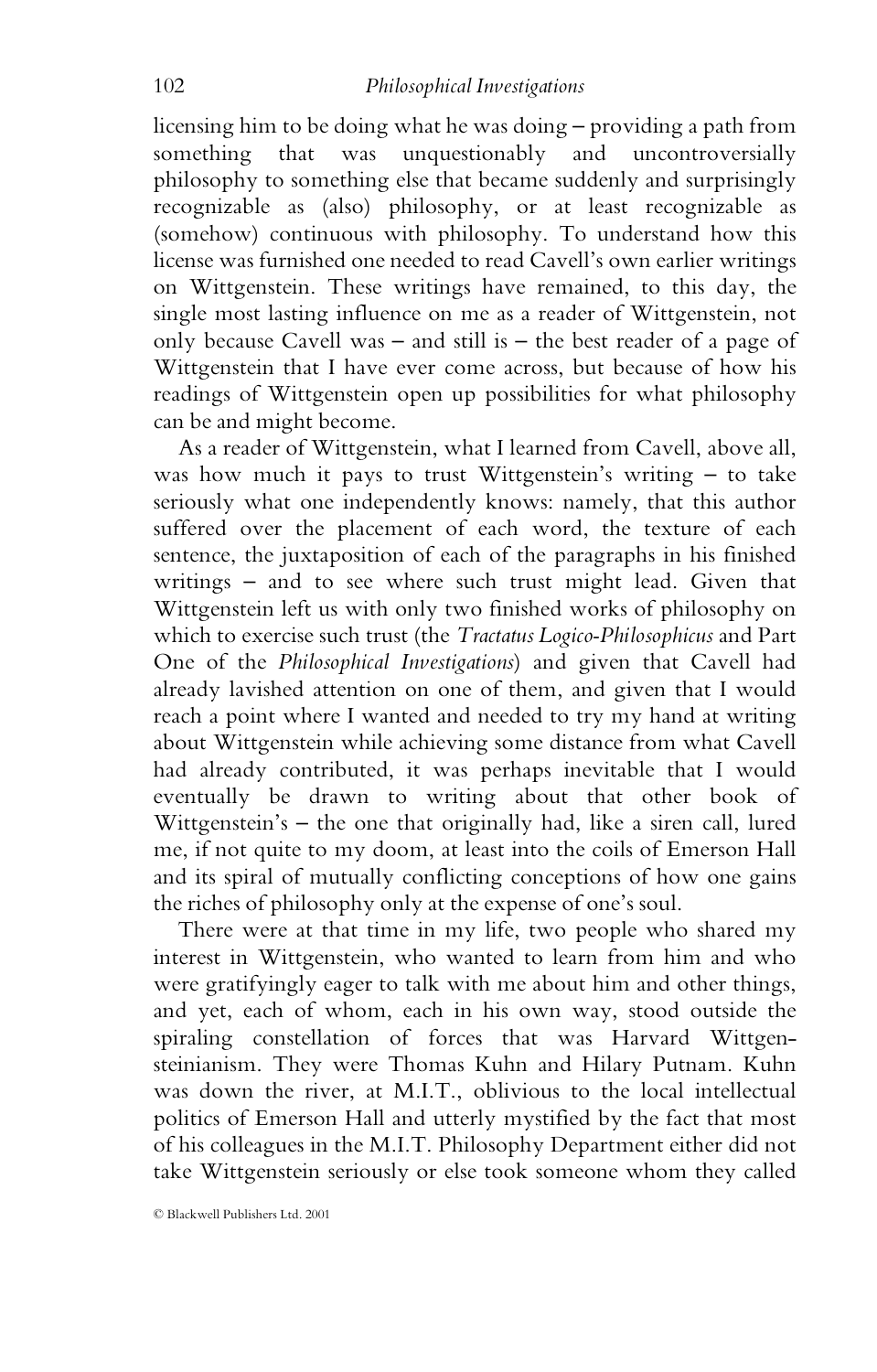`Wittgenstein' seriously whom he was unable to recognize as Wittgenstein. I had sat in on Kuhn's courses at M.I.T. as an undergraduate at the height of my love-affair with the history of science. But it was only starting in 1985, for a period of about five years, that I met with Kuhn regularly and talked with him (mostly) about what he was thinking about and (occasionally) about what I was thinking about, with Wittgenstein's name (mostly at Kuhn's instigation) entering the conversation at (what were then for me) surprising junctures. What Kuhn had in common with Putnam, for the purposes of this tale, was that they were both interested in Wittgenstein as someone whose ideas they could use to do philosophy, without either of them being (at least at that time) in the slightest degree interested in remaining faithful to Wittgenstein's conception of philosophy. Each of them, in their enthusiasm for bringing bits of his philosophical thought to life for their own intellectual purposes, combined with their irreverence towards the man, had a liberating effect on me. Each of them also generously gave me the feeling that what I had to say in conversation with each of them (much of which was derived from this or that bit of Wittgenstein that I thought I had managed to understand) was helpful to them in their own thinking, thus giving me the feeling that Wittgenstein was someone that I could also learn to  $use -$  rather than merely to follow or betray  $-\text{ in }$  my own philosophizing. Putnam, unlike Kuhn, had an office at Emerson Hall; but he somehow managed to find a way to be interested in Wittgenstein (and practically everything else) while remaining above the fray. He remained good friends with all the parties to the battle over Wittgenstein's legacy that was a defining feature of the philosophical community in which he then lived. He thereby remained an important presence for me in the Emerson Hall of those years, not only for all the obvious reasons one might be pleased to have Hilary Putnam as a philosophical conversation-partner, but in part simply as an example of how one can flourish philosophically without choosing sides in philosophical battles that are taking place at one's doorstep and which seem to require of one that one line up on one side of the battlefield or the other. (Philosophy, wherever it is institutionalized, I have since noticed, seems repeatedly to attempt to elicit such seemingly obligatory declarations of both local and global allegiance from its practitioners  $-$  the current global favorite is analytic vs. Continental philosophy  $-$  where the choice is always a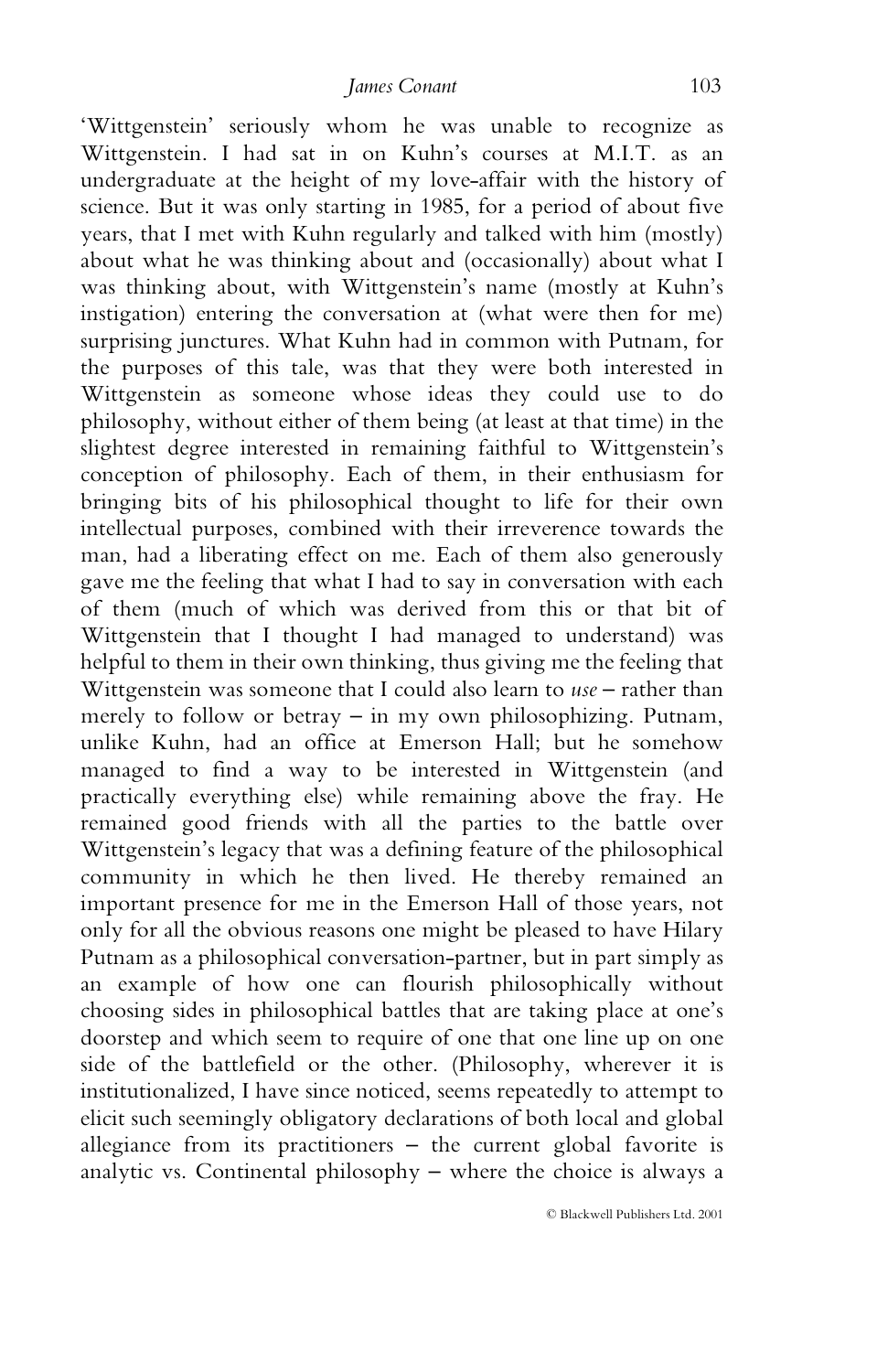thinly disguised version of the choice between Socrates and the Sophists, only each side finds a way to cast itself in the role of Socrates.)

The two other people who have most influenced me as a reader of Wittgenstein  $-$  Cora Diamond and John McDowell  $-$  were not officially teachers of mine. I suppose that I should say they are colleagues and collaborators, but it is hard for me not to regard them also as my teachers. While I was in graduate school working up my own unorthodox interpretation of the Tractatus, someone told me that my line on it sounded a lot like stuff he had heard in a talk given by Cora Diamond at Berkeley under the title `Throwing Away the Ladder'. Shortly thereafter she gave a different talk (on other matters) at Harvard, and I asked her about her reading of the Tractatus; and, to show her why I asked, I gave her a draft of my paper `Must We Show What We Cannot Say'. She read my paper, sent me a typescript of `Throwing Away the Ladder' and several other articles, and we began a correspondence. (A number of my subsequent papers on Wittgenstein are in large part cribbed from my side of that correspondence.) I have been working with her closely ever since, and what views I have developed about how to read Wittgenstein  $$ and especially early Wittgenstein  $-\overline{o}$  over the past sixteen years or so, I regard as entirely the result of an on-going collaborative effort with her.

Though as a graduate student I had already admired some of his essays, it was only once I became his colleague at the University of Pittsburgh that I first began a serious study of McDowell's writings (most of which, I would argue  $-\epsilon$  even those which ostensibly have no connection with Wittgenstein  $-$  involve an inheritance of both the substance and the method of Wittgenstein's philosophy). One of the effects of conversations with him has been simply to deepen already passionate interests that I brought with me to Pittsburgh, especially my interest in the profound affinities, all of the significant differences notwithstanding, between Frege and Wittgenstein. But another of the effects has been to awaken sorts of interest in me that were only very faint before moving to Pittsburgh. The most significant of these is my ever-deepening interest in the profound affinities, all of the significant differences notwithstanding, between Kant and Wittgenstein. The affinities at issue are visible only if one breaks not only with orthodox interpretations of Wittgenstein, but also with most of the conventional philosophical wisdom about who Kant was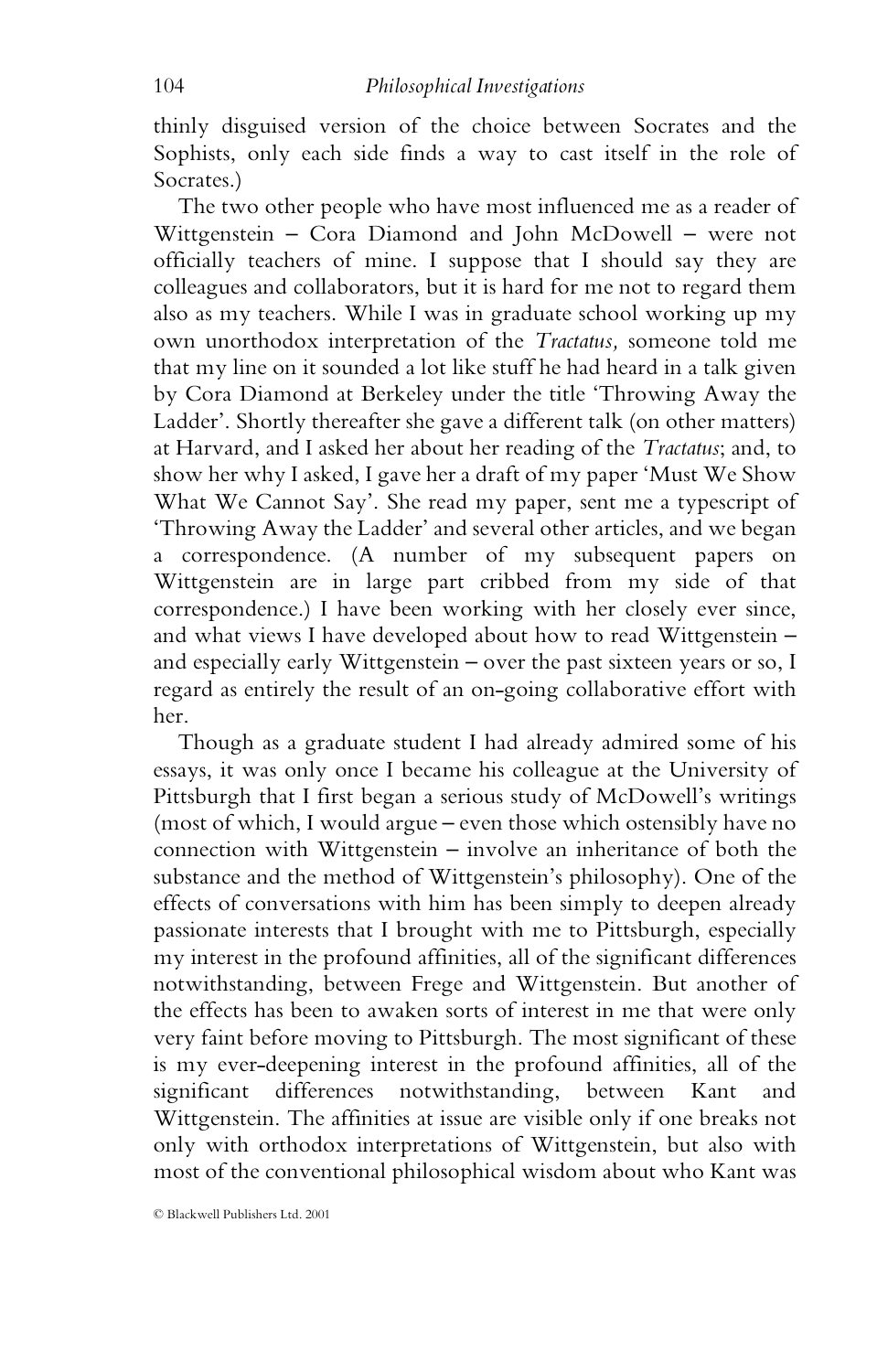and is. Overthrowing that conventional wisdom about Kant became an important subsidiary aspect of my interest in Wittgenstein. I met for hours on end, once a week, every week, for a number of years, together with John McDowell and John Haugeland to discuss Kant's Critique of Pure Reason. That a different way of reading Kant could shed tremendous light on what is most important in Wittgenstein's work was not a discovery for which I was prepared before moving to Pittsburgh. During the decade that I was at Pitt, the reading of Kant that gradually emerged (through an effort to take his affinities with Wittgenstein and Heidegger seriously) was entirely the product, again, of a collaborative effort  $-$  this time between myself, John McDowell and John Haugeland. It has shaped my philosophical identity as deeply as my collaboration with Cora Diamond, but in complementary ways. It has given me ways to see Wittgenstein not only as the philosophical revolutionary that he (rightly) took himself to be, but also as someone he never took himself to be: namely, someone who gives new life to strands of philosophy that lie deep within the philosophical tradition itself.

It should be evident from the preceding narrative that my own philosophical formation has been profoundly shaped by my encounters not only with Wittgenstein's writings, but also by my encounters with a number of philosophers whose thought was in turn shaped by a prior encounter of their own with Wittgenstein. So there can be no doubt that Wittgenstein's thought has had a considerable influence on my own work in philosophy. But I find that I want to resist offering any pat answer to the question 'wherein does that influence consist?' - not because there are not a great many things that might be said in that connection, but because anything reasonably succinct that could be said (though it might be true enough, as far as it went) would be misleading as an answer to a question that seeks to understand how I take myself to be most influenced by Wittgenstein. For reasons tied to that which is most original in Wittgenstein's philosophy, such a question, I am inclined to think, is only answerable if answered inaccurately (by specifying some merely local respect in which I have been thus influenced) or if answered uninformatively (or at least uninformatively for anyone who has not themselves been thus influenced). Unless, that is, one is able to find the following sort of answer informative: 'by helping me to see what philosophy *is*.' And, if one finds that informative, then I might be moved to go and try saying

ß Blackwell Publishers Ltd. 2001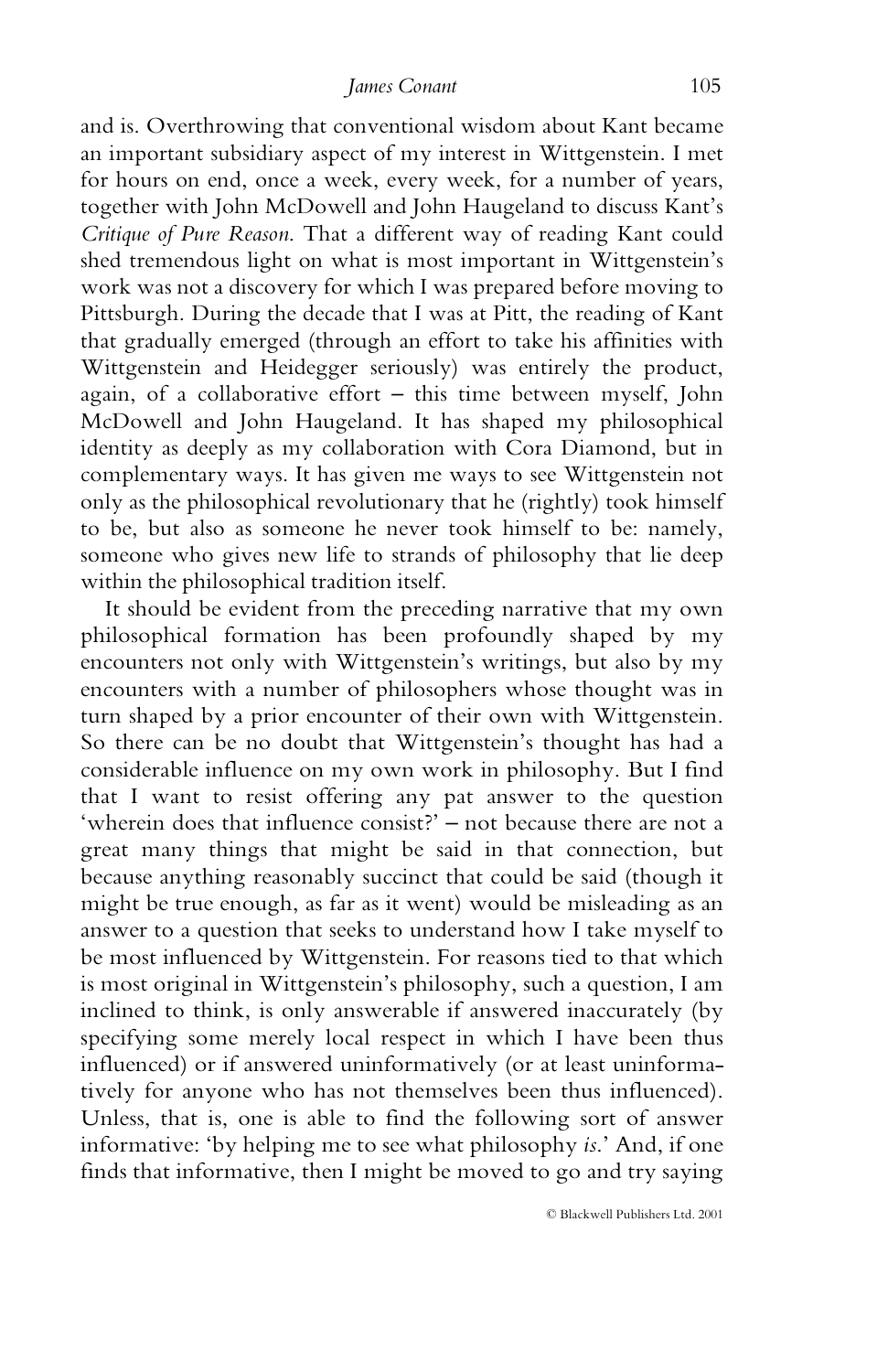other things such as: `and by helping me to appreciate the difficulty of philosophy, and to see better where that difficulty lies.'

The exercise of complying with the request to which I am here responding - to say how I became acquainted with Wittgenstein's work, to say what influence it has had on my work, and to say what I think its relation to the historical present of philosophy is  $-$  threatens to leave the reader with the impression that I think good philosophy begins and ends with Wittgenstein, or at least perhaps with Wittgenstein plus a few of the other names that appear above, Kant, Frege, etc. I do not think this. More to the point, I do not think that all or even much of the most stimulating and enduring work that has been done in the past few decades in philosophy has been done by people whose thought has been significantly shaped by an encounter with Wittgenstein. But I do think that some of it has: among those whose work has been uncontroversially influential in recent decades, one might mention Wilfrid Sellars, Peter Geach, Elizabeth Anscombe, Saul Kripke, Peter Strawson, Michael Dummett, Charles Taylor, Barry Stroud, Philippa Foot, Peter Winch, Richard Rorty, and Crispin Wright. I do not admire the work of all of these authors equally (and, in some cases, I find much to disagree with in their work), but I think they are all certainly among the most interesting and powerful philosophical minds of the past few decades, and, in each case, some important portion of their contribution to philosophy is unthinkable apart from their own encounter with Wittgenstein's thought (not to mention their encounters with the thought of philosophers who, in turn, have been shaped by Wittgenstein). Perhaps my own intellectual trajectory has hopelessly warped my objectivity in this matter, but I would also not hesitate to list equally with those just mentioned some of the names that figure in the preceding autobiographical narrative: Thomas Kuhn, Hilary Putnam, Stanley Cavell, Cora Diamond, and John McDowell. So if I were asked `What is Wittgenstein's relation to contemporary philosophy?', I would not hesitate to say that he is the source of some of the most interesting work being done in philosophy both now and in the recent past. But if I were asked, instead, `What is Wittgenstein's relation to prevalent trends in contemporary philosophy?', I would have to say that it is not clear to me that any positive relation of such a sort now obtains, or probably ever will obtain again. Yet it is also not clear to me that this state of affairs is to be lamented. Philosophy, at its most interesting, is never to be found in the easily identifiable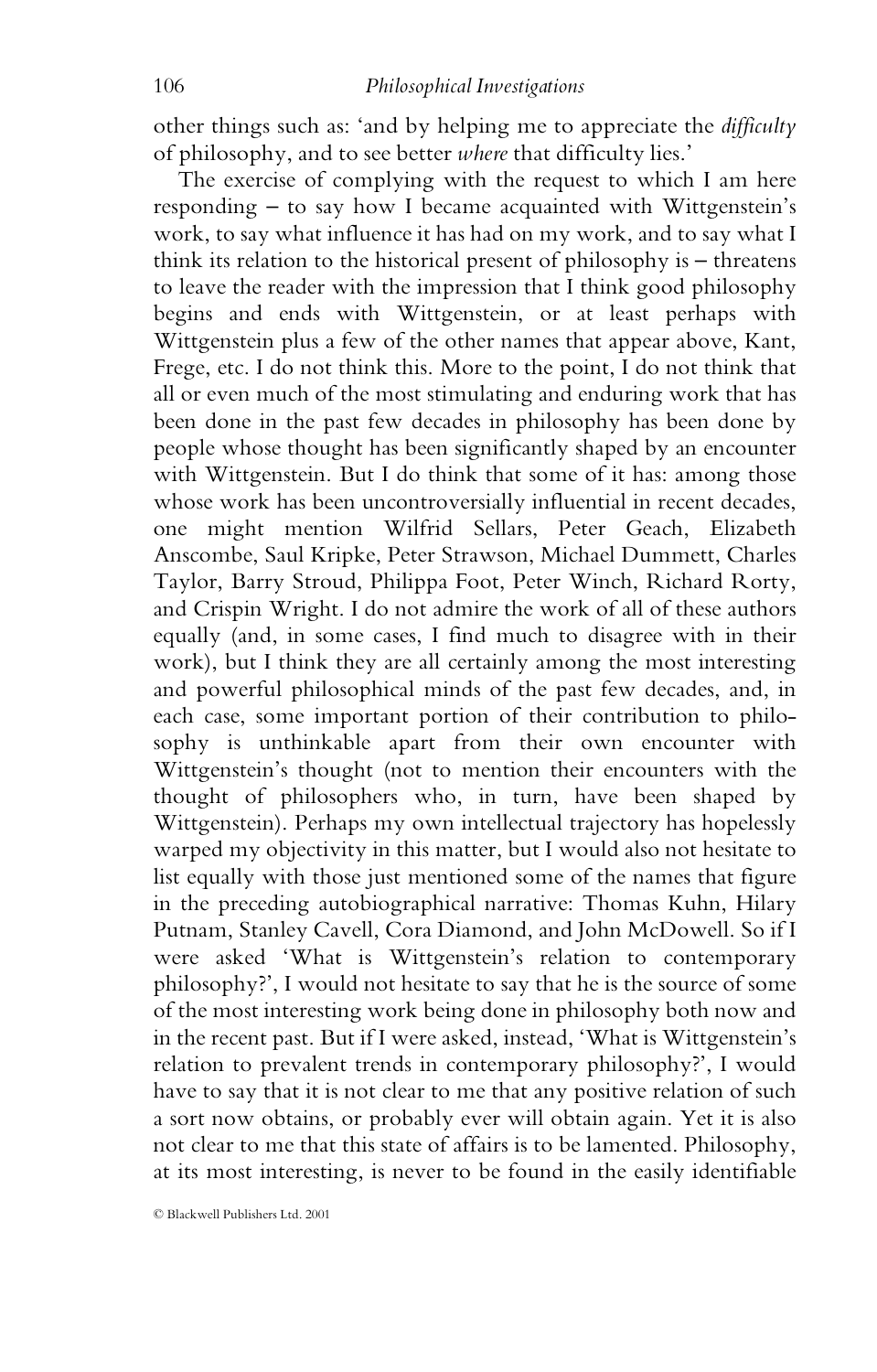products of a currently prevalent trend. (There was perhaps a brief moment in the fifties and early sixties when there was a relation between Wittgenstein's work and `prevalent trends' in then contemporary philosophy, but I am inclined to think that much of the work done then was not very interesting, and hence the demise of that 'trend' is not greatly to be lamented.) Wittgenstein himself would certainly not lament the fact that no identifiable school of philosophy presently flourishes of which he might be (mis)taken to be the founder. It belongs to the very nature of Wittgenstein's thought that it cannot be turned into the moving force behind a philosophical movement without thereby also being turned into something which is the very opposite of what Wittgenstein struggled to achieve in philosophy. But it is this very feature of his thought that is also the source of its (potentially) enduring philosophical vitality. If one cares about Wittgenstein's contribution to philosophy and what might be lasting in it, then the question `What is Wittgenstein's relation to prevalent trends in contemporary philosophy?' is the wrong question to ask. The right question to ask is: 'What is Wittgenstein's relation to the work of the most interesting philosophers of our time?'. (Different people will answer that question differently, depending on who they think the most interesting philosophers of our time are  $-\theta$  that is, depending upon their own philosophical affiliations and proclivities.) If I am asked that question, I will say that it seems to me that the relation remains a significant one.

Department of Philosophy Classics 17, 1050 East 59th Street University of Chicago Chicago, IL 60637 USA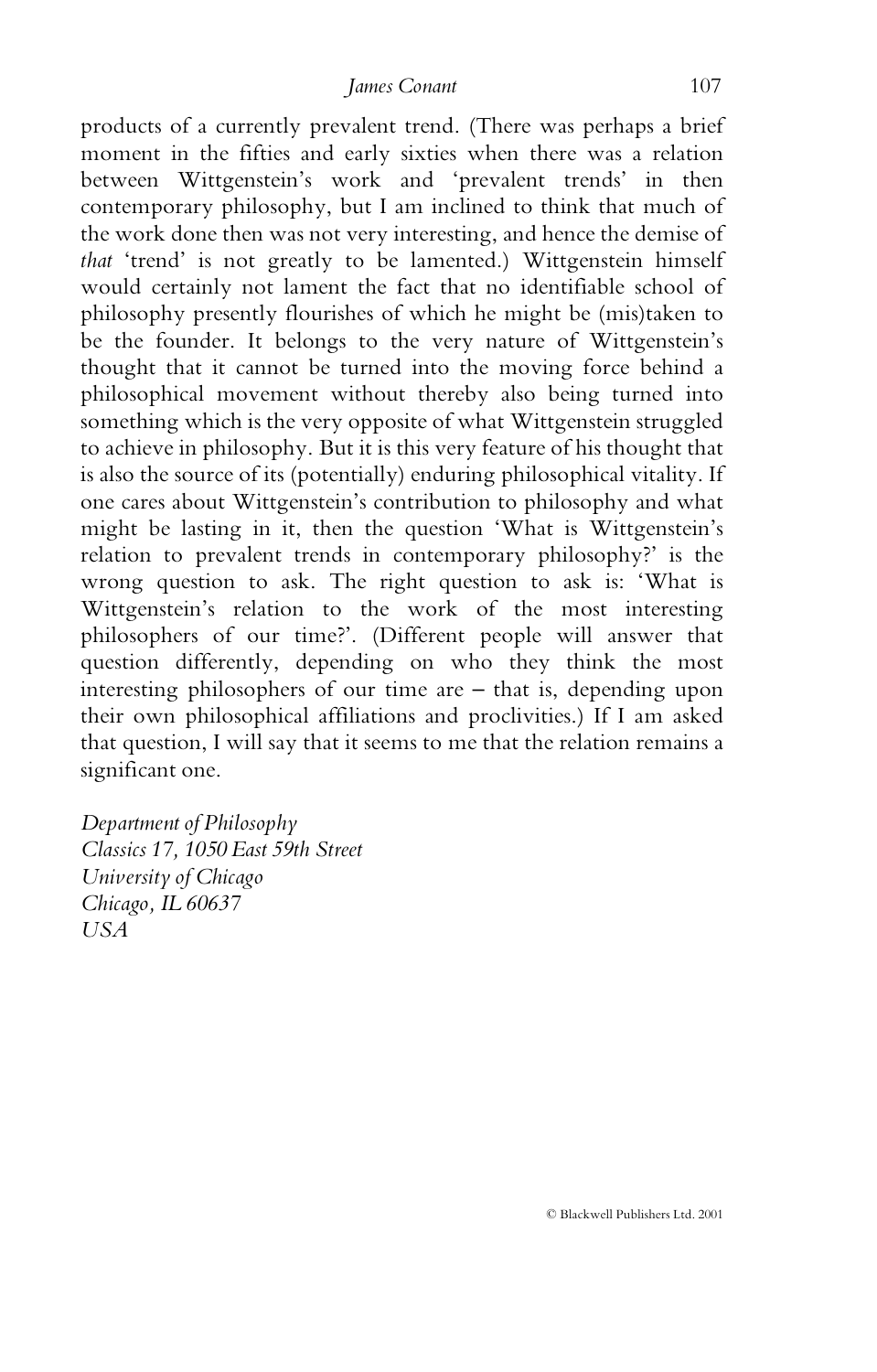# III

### Cora Diamond

#### How Did I Come to be Acquainted with Wittgenstein's Work?

Getting acquainted with Wittgenstein's work has taken me a long time, and is still going on. I didn't get anywhere with him in my formal education; the acquaintance I have came later, from reading Wittgenstein and thinking also about what others had written about him, and from discussion with friends, colleagues, students and husbands. I first read Wittgenstein when, as an undergraduate, I wanted a solution to the logical paradoxes, and read Remarks on the Foundations of Mathematics in hope of finding one; I understood nothing of what was going on in the book. Later at Oxford I understood nothing of what Elizabeth Anscombe was saying about Wittgenstein in her classes. At Swansea, where I taught during my first post-Oxford year, I found myself in a philosophical environment shaped by Wittgenstein's influence, but I could make no sense of it; it was totally alien to me. The following year, Ivor Hunt, my colleague at Sussex, appeared one afternoon in a state of great excitement. Had I seen the marvellous article, just out, by Stanley Cavell, on Wittgenstein? I hadn't; but when I did read 'The Availability of Wittgenstein's Later Philosophy', $1$  I was persuaded that I needed to read, and really to think about, Philosophical Investigations. This was a project Michael Feldman (my first husband) and I took on together; he was strongly moved by the desire to understand how the Investigations might bear on the philosophical questions that absorbed him. We decided that to read the Investigations properly we had first to work through the Tractatus. We spent three months in a hut in Norway in the summer of 1965, reading the Tractatus, and in 1966 we spent three months there reading as far into the Investigations as we could. We had with us during the Tractatus summer Anscombe's Introduction to Wittgenstein's Tractatus and Max

<sup>1.</sup> Philosophical Review, 71 (1962), reprinted in Cavell's Must We Mean What We Say?, Scribner's, 1969.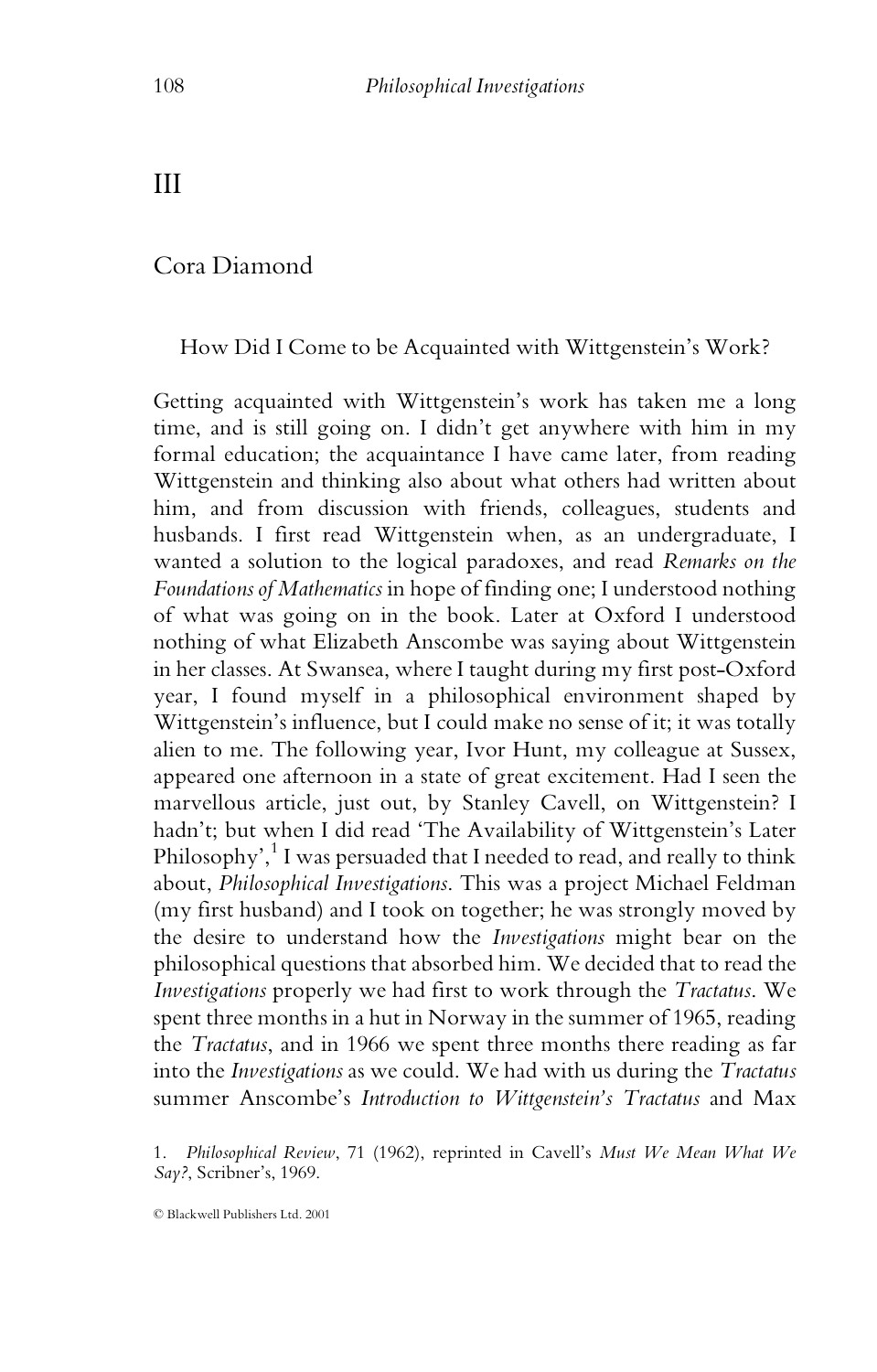Black's Companion to Wittgenstein's Tractatus. It seems to me we were extraordinarily lucky to have Anscombe as a guide. Her book is almost as difficult as the Tractatus, but conveys with great force the kind of issue that concerned Wittgenstein; I have come back to it again and again over the years. During the next few years, at Aberdeen University, I had the opportunity to teach Wittgenstein a couple of times with Guy Stock and Michael Clark (to the philosophy honors students), and learned much from the discussions in those classes. My acquaintance with Wittgenstein's thought was deepened by working through some of his notes and the notes of his students, as an editor. This came about because I sent my essay 'The Face of Necessity' some time around 1968 to Rush Rhees, who invited me to collaborate with him on editing the notes Wittgenstein himself made prior to some of his classes in 1933–34 together with the notes taken at those classes by Margaret Macdonald. During the course of our work on that project, Rhees suggested that I might think about editing the notes taken by various students at Wittgenstein's 1939 lectures. We had originally no clear idea what form this might take or how difficult it might be. It took me about four years to get a sense of what was going on in the lectures and of how they might be approached, and to complete a first draft of the notes. It might seem odd that concentrating on a mere sixty or so hours of Wittgenstein's working life should have been so helpful to me; but among other things it gave me an understanding, I think, of what Wittgenstein was trying to do as a teacher. I was fortunate to have had the chance to work with Rhees and to hash out with him whether Wittgenstein might have said the things I thought the evidence suggested he had. Rhees's long review of George Pitcher's The Philosophy of Wittgenstein appeared in  $1966$ ;<sup>2</sup> I must have read it some time in the late 1960's and it is one of the three essays which were particularly important for me in reading Wittgenstein. (The other two are Cavell's, mentioned above, and Anscombe's `The Reality of the Past',<sup>3</sup> with its fine discussion of Wittgenstein on what it is for something to be nonsensical. What the three essays have in common is the forcefulness of their sense of how Wittgenstein approached philosophy.) Rhees also came to a class I gave on the Tractatus at King's College, London in 1976, and the issues he raised there have been with

2. Ratio 8

<sup>3.</sup> In Philosophical Analysis, ed. Max Black, 1950, reprinted in Anscombe, Metaphysics and the Philosophy of Mind, Blackwell 1981.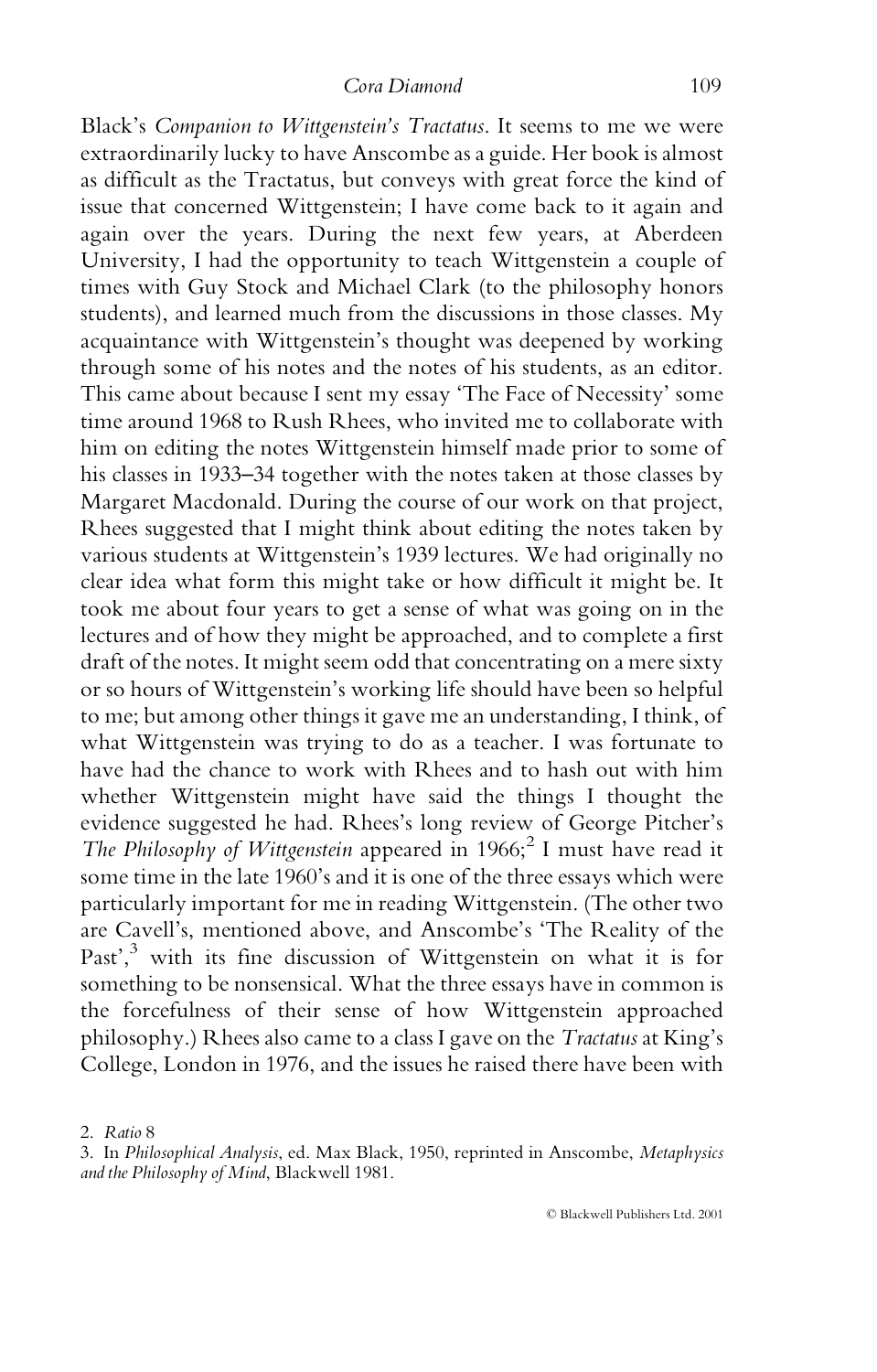#### 110 Philosophical Investigations

me ever since. Around that time I read Peter Geach's essay, `Saying and Showing in Frege and Wittgenstein';<sup>4</sup> this is an immensely stimulating essay, and was particularly helpful to me as I tried to see how to read the Tractatus and to understand what Wittgenstein was doing in calling his own remarks nonsense. But I was then steering clear of the remarks about ethics and the ethical significance of the book as a whole. What later pushed me into a serious attempt to work my way into those issues was letters from James Conant, who was at that time (the 1980s) a graduate student at Harvard. I have been working closely with Conant since then, and my understanding of Wittgenstein has gained immeasurably, perhaps most of all in the way I see Wittgenstein's early thought in relation to his later work. In the last fifteen or twenty years, reading and talking with Warren Goldfarb, Thomas Ricketts, Michael Kremer, Juliet Floyd and Hilary Putnam have also illuminated for me many aspects of Wittgenstein's work, and have shown me many things I had got wrong or neglected; Peter Winch's essays and Hidé Ishiguro's have also been important for me. Many of those whose perceptiveness as readers of Wittgenstein I most admire have themselves gained from the teaching of Burt Dreben, and so, if I try here to say on what my own acquaintance with Wittgenstein has drawn, the inspiration which, as a teacher and thinker, as a reader of Wittgenstein, Burt gave to so many people should be recognized. Not just inspiration; also a firm sense of the importance for getting into Wittgenstein's thought of seeing it in relation to what Wittgenstein spoke of as 'the great works of Frege and the writings of my friend Mr. Bertrand Russell'.

# What (as I see it) is Wittgenstein's Relation to Prevalent Trends in Contemporary Philosophy?

The 1996 Supplement to the Encyclopedia of Philosophy, covering philosophical developments in the last third of the century, provides some good evidence of how Wittgenstein's writings are seen. They are pretty plainly taken to be largely irrelevant to most contemporary philosophical thought in the English-speaking world. Wittgenstein's thought had in fact become very much more accessible during the period covered by the Supplement: well over half of his published

ß Blackwell Publishers Ltd. 2001

<sup>4.</sup> In Essays on Wittgenstein in Honor of G.H. von Wright, ed. J. Hintikka, Acta Philosophica Fennica 28 (1976).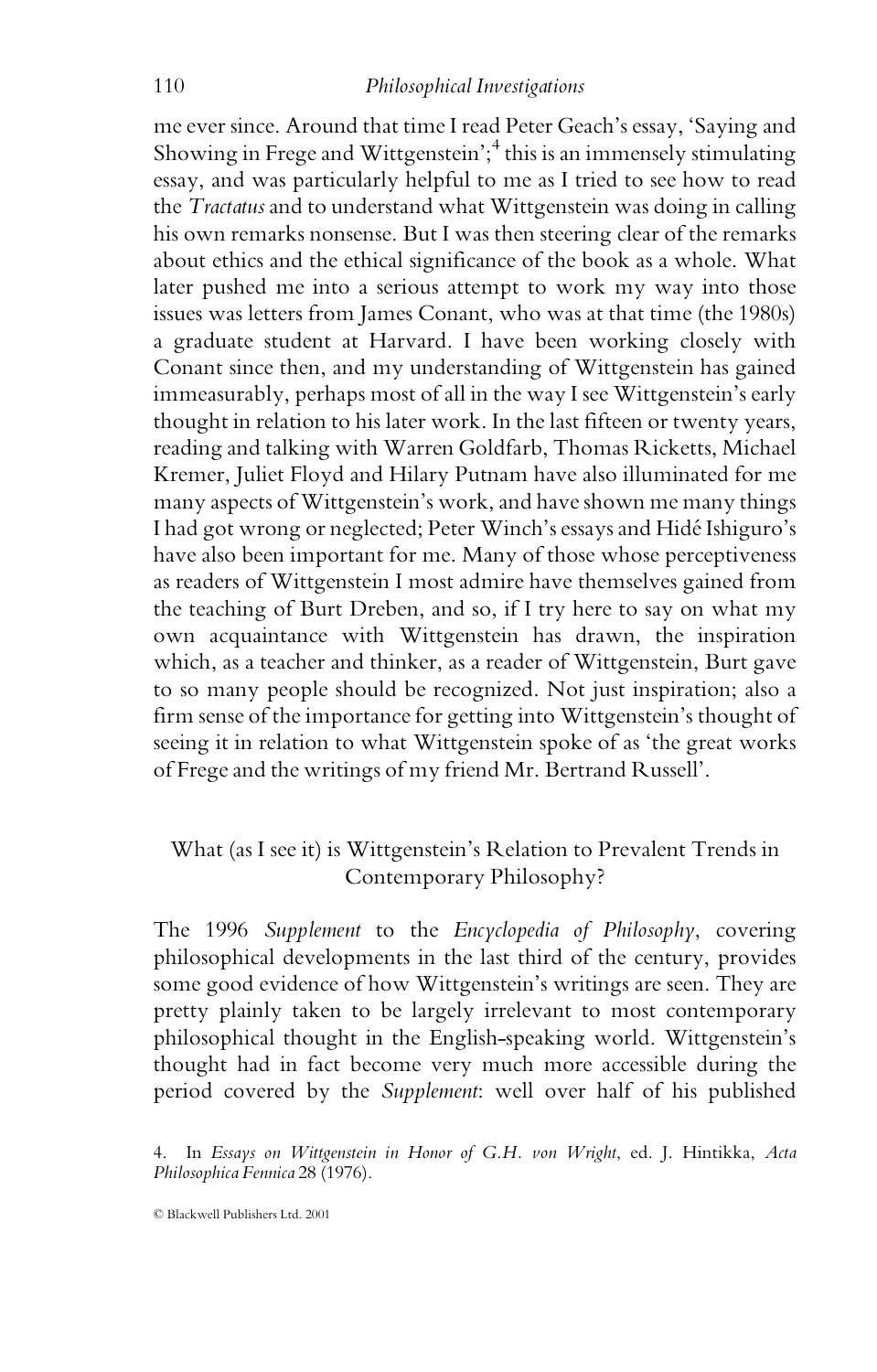writings in English came out during those years, and much good writing on Wittgenstein dates also from that time. But the Supplement has no mention of Wittgenstein's discussions of many topics on which one might have thought he had interesting and important things to say. There is nothing, for example, on Wittgenstein on knowledge, belief, certainty or scepticism (apart from a brief mention in my short general piece on Wittgenstein).<sup>5</sup> As far as epistemology is concerned, the only significance Wittgenstein's work is taken to have runs through Kripke's account of scepticism about meaning. Philosophy of mind, the Supplement tells us, `was shaking off its Cartesian and behaviorist past and entering a hopeful new phase' in the 1960s, but Wittgenstein's many writings published during the years covered by the Supplement essay are not mentioned in it, despite the fact that the essay emphasizes such topics as belief and intentionality, of great significance for Wittgenstein. In fact there is, in the Encyclopedia and the Supplement together, no index reference to Wittgenstein on `Mind' or `Mind-Body Problem' or 'Philosophy of Mind' and only one to 'Thinking', namely to Norman Malcolm's essay on Wittgenstein in the 1967 Encyclopedia. Judging again from the Supplement, Wittgenstein is a non-figure for post-1967 philosophy of logic. The Supplement view reflects the significance in current thought about philosophical logic of approaches wholly antithetic to Wittgenstein's: possible-worlds semantics and post-Tarskian treatments of truth. But even a philosopher who might be taken to be much closer to Wittgenstein in his philosophy of logic, Peter Strawson, writing at the beginning of this period, did not list any work by Wittgenstein in his bibliography of writings on philosophical logic, apart from the Tractatus, which he takes to be one of the classics of early analytic philosophy in that field.<sup>6</sup> But I think that taking the Tractatus in that way can very easily, as in Strawson's case, go with taking Wittgenstein's relevance to contemporary philosophy of logic to be negligible, or at any rate not as important for learning about the subject as, say, Quine's From a Logical Point of View and Word and Object or

<sup>5.</sup> These subjects are also given no listing for Wittgenstein in the original Encyclopedia.

<sup>6.</sup> Philosophical Logic, ed. P.F. Strawson, Oxford University Press, 1967. Wittgenstein's later writings which were available and might have been listed as relevant include Philosophical Investigations, The Blue and Brown Books and Remarks on the Foundations of Mathematics. (Philosophical Remarks was available but only in German.) But despite Strawson's taking as important topics the relation between meaning and use, the character of logical truth, and meaning and necessity, he lists none of those works of Wittgenstein's.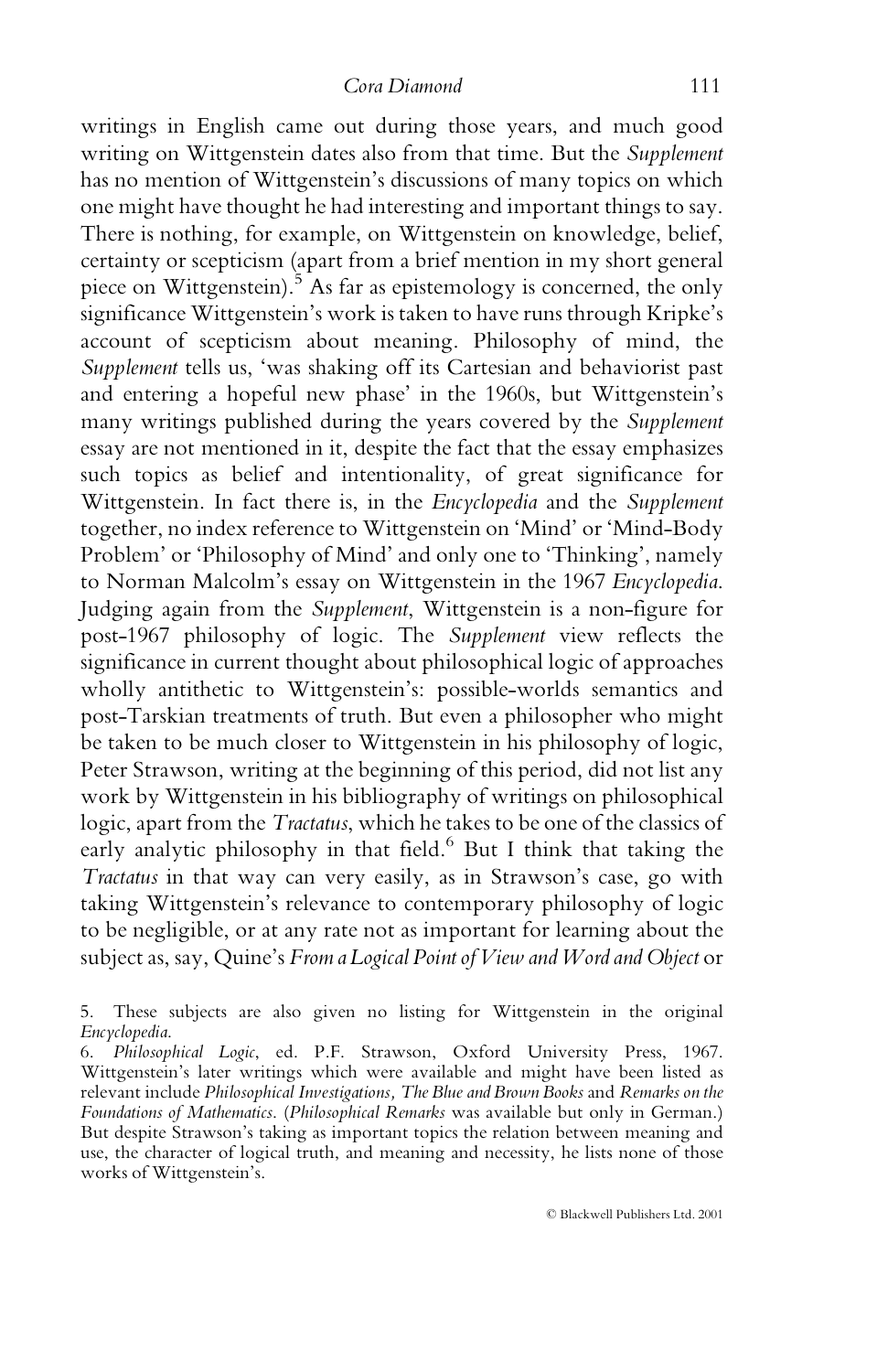even Pap's Semantics and Necessary Truth. Returning to the Supplement: Wittgenstein is absent not only from the treatments of philosophy of logic, of logical consequence, and of the nature of logical knowledge, but also from the discussion of the relation between thought and language.<sup>7</sup> So, is there any place in the *Supplement* where Wittgenstein's thought can be seen to be relevant to contemporary philosophy? It is recognized as relevant to the philosophical development of Dummett's thought and Kripke's, and to the topic of rule-following, but even there the point is not the significance of his writings but the interest generated by Kripke's reading of his arguments. Here, I think, it is useful to turn to some remarks of Paul Boghossian's on the significance of Kripke's reading.<sup>8</sup> He sees Kripke as having ascribed to Wittgenstein, as earlier commentators had not succeeded in doing, `a clear and interesting thesis about meaning'. Kripke further showed, according to Boghossian, that the Wittgenstein corpus could be read as containing `powerful and challenging arguments' for that thesis. And he provided, for what Boghossian took to be virtually the first time, an explanation of how some of Wittgenstein's large claims about such matters as private language are tied to his central views about meaning. So, for the first time we have been presented with a Wittgenstein who might be taken to deserve his huge reputation. Boghossian's treatment of the significance of Kripke's writings on Wittgenstein is, I think, extremely useful in helping us to see why Wittgenstein's writings are generally taken to be irrelevant to contemporary philosophy. It's not until challenging theses have been abstracted from these writings, or what contemporary philosophy regards as challenging theses, and arguments for these theses, of a sort which turn Wittgenstein into a distinguished contributor to the subject as it is generally understood, that he can be regarded as a philosopher who might genuinely deserve his reputation.<sup>9</sup>

8. Review of Colin McGinn, Wittgenstein on Meaning, Philosophical Review 98 (1989).

9. Compare also Anthony Quinton's expression of the same view, in `Contemporary British Philosophy', reprinted in Wittgenstein: The Philosophical Investigations, ed. George Pitcher (Anchor Books, 1966), pp. 9-10; cf. Conant's discussion of the issues here in 'Putting 2 and 2 together: Kierkegaard, Wittgenstein and the Point of View for Their Work as Authors', Philosophy and the Grammar of Religious Belief, ed. T. Tessin and M. von der Ruhr (Macmillan, 1995), pp. 294-5.

 $© Blackwell Publishers Ltd. 2001$ 

<sup>7.</sup> An interesting exception to the general exclusion of Wittgenstein from recent treatments of main topics in philosophy of language and logic is the collection Truth, in the 1999 Oxford Readings in Philosophy, edited by Simon Blackburn and Keith Simmons, which includes selections from Philosophical Remarks, Culture and Value, Philosophical Grammar, Remarks on the Foundations of Mathematics, Philosophical Investigations and On Certainty.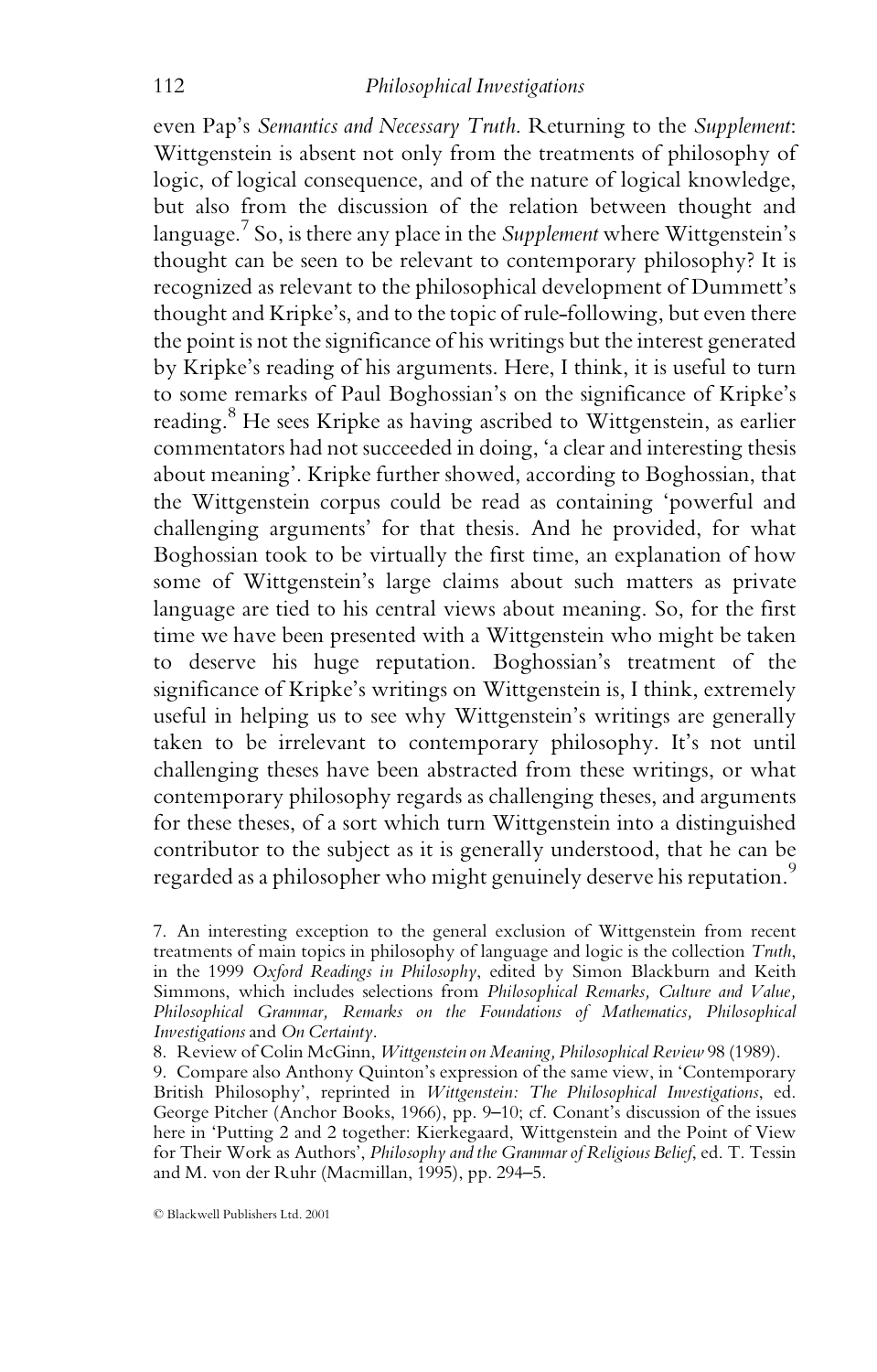So, so far as Wittgenstein's own aims in his philosophy might be taken to be in a sense `therapeutic', i.e., directed towards freeing us from entanglements in philosophical confusion, his aims are seen as in conflict with what might conceivably be of value in his writings, namely, theses and arguments that can be taken seriously as theses and arguments by those who reject Wittgenstein's own understanding of what philosophy as he did it might accomplish. The picture I have given of the relation between Wittgenstein and contemporary philosophy is oversimple in various ways, and there is not here adequate space to make the story as complex as it would need to be. One feature of it I think does need mentioning. The story as I have told it does not imply any great degree of hostility towards Wittgenstein's approach to philosophy; to regard what he has written as irrelevant to what one does is, after all, consistent with regarding it simply as another approach to the topic, as an Aristotelian might think there was a place in the philosophical world for Platonists. But, if that were the whole story, we should not need to advise students with an interest in Wittgenstein that, if it is possible for them to do so, they play down that interest when they apply for positions teaching philosophy. One might think that, other things equal, a job applicant who can teach both x and y, and is interested in both, is more not less well qualified than one who is interested in and can teach only x. But that's not taken to be true of candidates whose `y' is Wittgenstein, any more than it is true of candidates whose 'y' is Heidegger. Better they should not have such interests. So here I am suggesting that a prevalent trend in contemporary philosophy is the desire to put distance between itself and what Wittgenstein is taken to stand for. And perhaps most of all what he is taken to stand for is a rejection of the idea that we can in our thought get hold of philosophical questions and hypotheses irrespective of the apparent peculiarities there may be in the language we use to frame these questions and hypotheses. No one is going to tell us that examination of language might show that our questions are not real questions, or that our hypotheses do not represent ways that reality might be. He is taken, that is, to have told us that we must not, in philosophy, use words in ways that depart from ordinary language. Hostility to his thought thus often involves ignorance of the kind of challenge that his work really does pose to contemporary philosophy. The person who has most clearly laid out the kind of failure to come to grips with Wittgenstein's philosophy that has characterized its treatment is Cavell, beginning in the essay on the availability of his later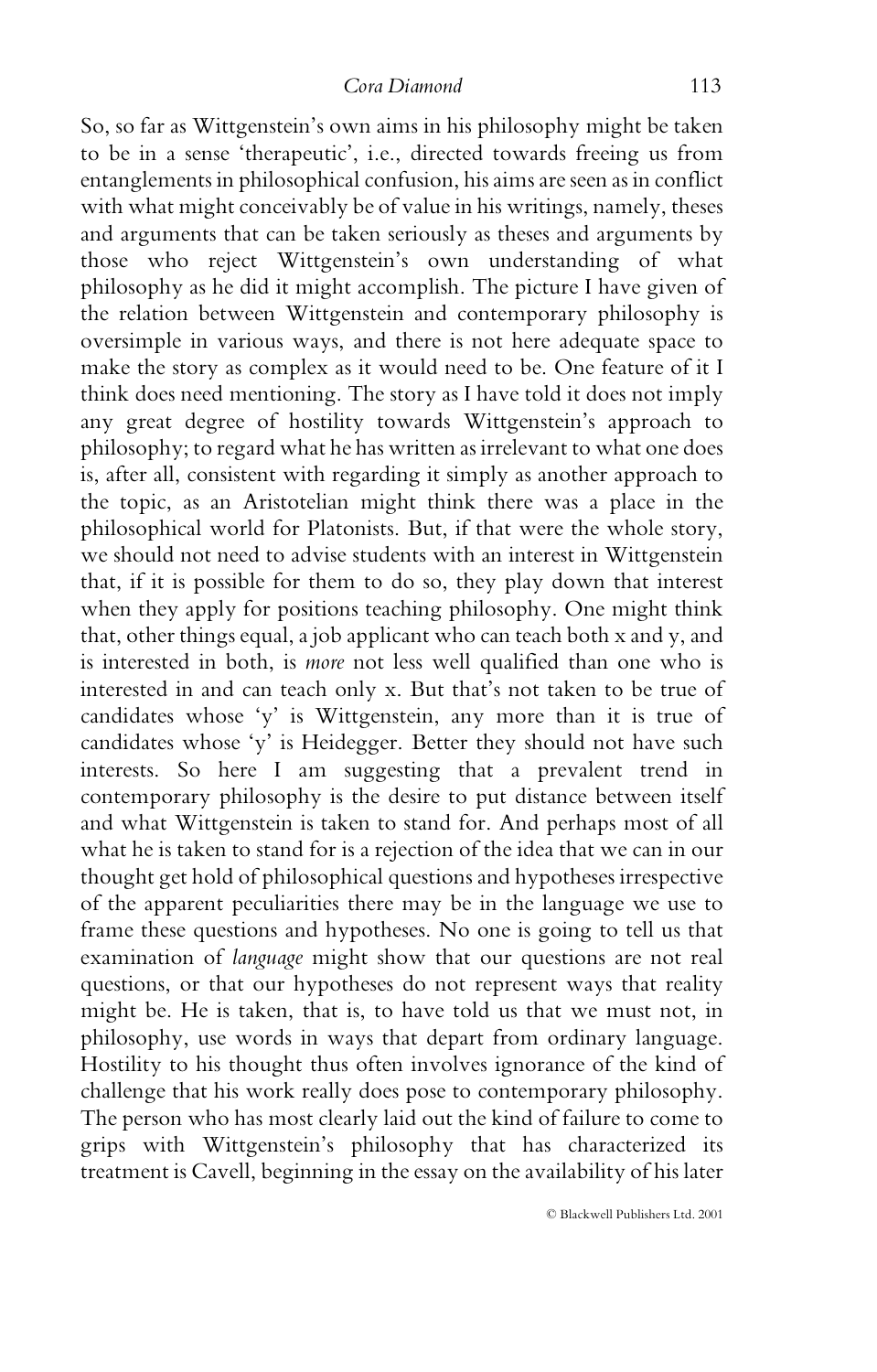thought. For Cavell a theme has been how Wittgenstein's writing on language brings to attention our responsibility for our words, for meaning what we say, and the connection of Wittgenstein's methods, therefore, with understanding ourselves. So, although it is possible to lay out various sorts of argument, based on Wittgenstein's writings, which call into question the assumptions made in various branches of contemporary philosophy, to do so does not (even if, or even especially if, the arguments are good ones) do very much to put Wittgenstein's thought into relation with contemporary philosophy; for by itself such laying out of arguments leaves hidden the depth and nature of the challenge which his writings pose to our understanding of what philosophy can accomplish.

### What influence has Wittgenstein's thought had on my work in philosophy?

My approach to philosophical problems is influenced by Wittgenstein in a variety of ways which I can list and straightforwardly describe, but the most important kinds of influence are harder to get at. As he noted, one can't make explicit the spirit in which one works. I could not, certainly not easily, put into words the spirit in which he did philosophy; I can't say how far what I write is genuinely responsive to that spirit.

Before listing five `Wittgensteinian' features of my approach to philosophy, here, first, is its most clearly unWittgensteinian feature: I think, as Wittgenstein (so far as I know) did not, that one can be helped to think about philosophical questions by working through the history of philosophy. Here, then, is my list. (1) My approach is influenced by Wittgenstein in taking as central a contrast between laying down requirements for what must be the case and attending to what we do, to what our practices and our modes of thinking look like, and to what departures from those practices and modes of thinking might look like. (2) At one point Wittgenstein speaks of the `motley' of mathematics, when he is noting the variety there may be among the cases which, in philosophy, we may try to describe in accordance with a single general model; that emphasis on `motley', on the genuine irreducible variety of cases, has been extremely important for the way I see ethics. (3) Wittgenstein in lectures described reasoning in philosophy as akin to aesthetic reasoning and

ß Blackwell Publishers Ltd. 2001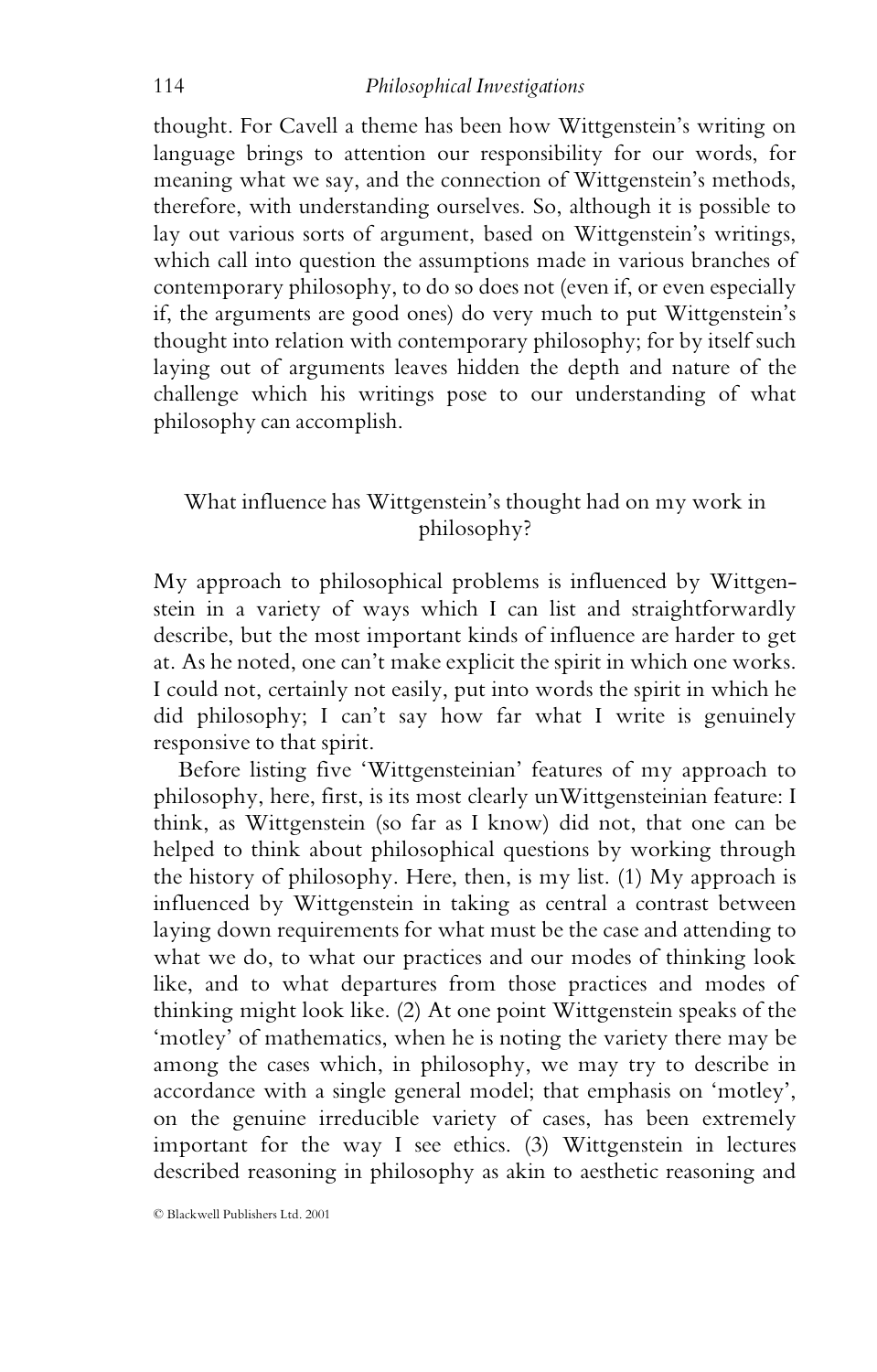reasoning in ethics, in that one draws someone's attention to a thing, or places things side by side, and this may change how a person sees things. That conception of philosophical method was taken up most notably by John Wisdom; it has also influenced my understanding of what I am doing in philosophy (including here my approach to the history of philosophy). (4) There are various remarks and comparisons of Wittgenstein's that have at different times struck me as particularly illuminating and that have influenced my thinking; they include the comparison of the solution of mathematical questions to riddles, the entire passage in Part II of The Brown Book about the use of the word `particular', the discussions of double negation in his 1939 lectures, and, in Part VI, §31 of Remarks on the Foundations of Mathematics, the remark about how we may be dazzled by the image of a greater depth, but in seeking to reach it we find ourselves on the old level. (5) That last remark connects with Wittgenstein's idea of what the difficulty is in philosophy, the difficulty of 'recognizing the ground that lies before us as the ground'; and Wittgenstein's conception of where the difficulty is in philosophy has been important for me.

But that leads me back to the point at the beginning of this section: that the most important kind of influence Wittgenstein has had on me can't be laid out and stuck into a list like the one I've given. For him the difficulty of philosophy was connected with the difficulty of truth, of genuinely speaking the truth, and with what in one might incline one away from it. To feel the weight of his influence here is to feel the weight of the question what one can say.

Department of Philosophy University of Virginia Charlottesville VA 22904-4780 USA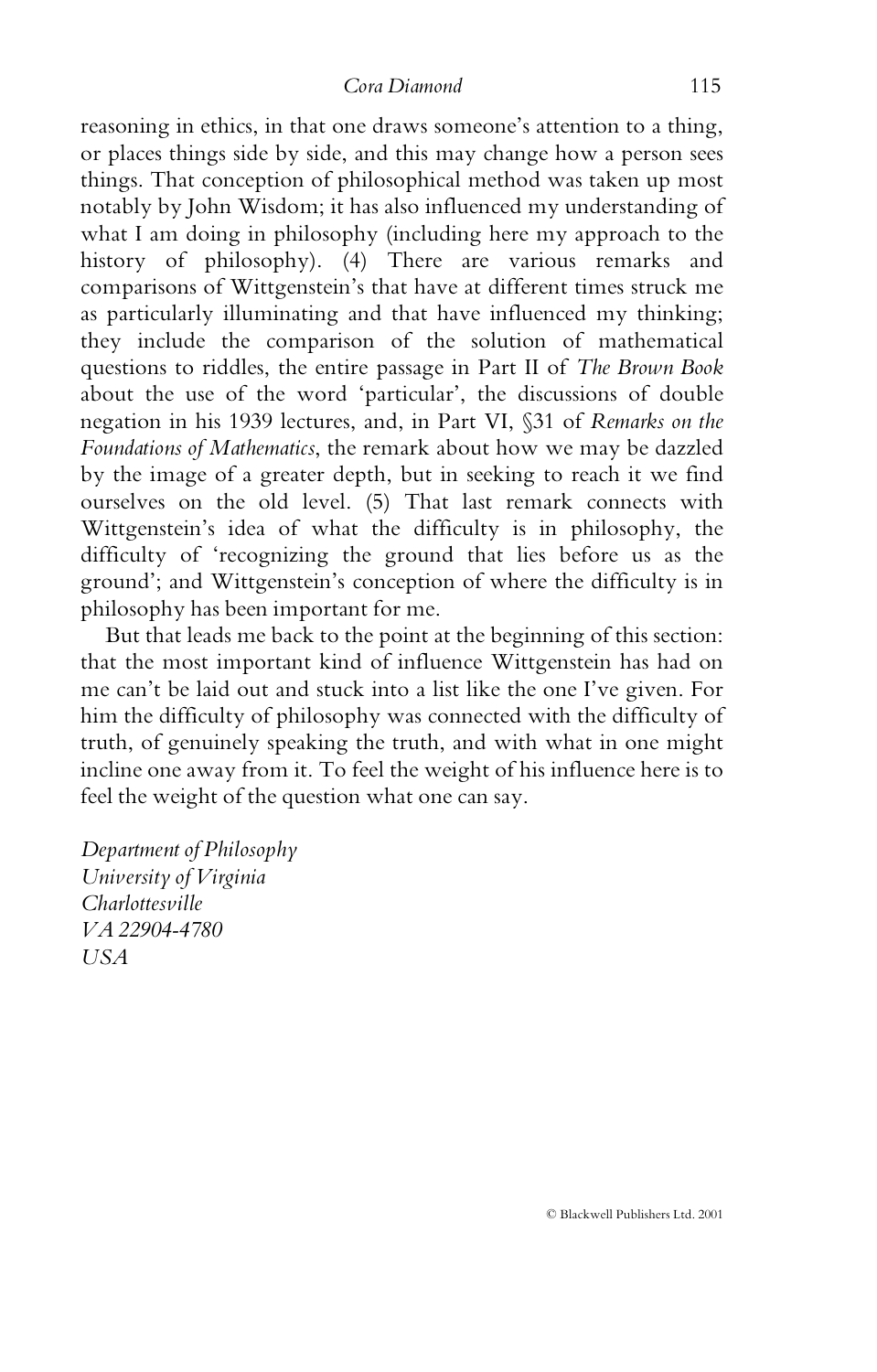# IV

# I \_lham Dilman

In Cambridge in my first two years as an undergraduate in the early 50s I was disappointed in philosophy as I found it. It was the time when philosophy in Britain was recovering from 'logical positivism' and was dominated by Oxford philosophers representing the `linguistic' movement in philosophy. It was not until my third year that I went to John Wisdom's lectures. They opened up a new vista for me in which I came to life. I was looking for some sort of connection between philosophical problems and the difficulties of life; I wanted philosophy to relate to something more concrete, engage with something of significance in our lives, to throw some light on life, however indirectly. In Wisdom, given his imagination, however eccentric his examples, such relevance, even if not direct, was never far behind. He was the first philosopher who made me love philosophy.

He acknowledged a debt to Wittgenstein, but he was very much his own philosopher. It was he who made me curious to read the typed copy of what, I think, was Wittgenstein's Blue and Brown Books circulating in Cambridge at the time of my third year as an undergraduate. I then read Philosophical Investigations in my first year as a research student. I found what I read congenial, but what I understood, I think, must have been pretty limited. In my postgraduate years I lived a philosophically isolated life, reading things mostly outside philosophy. But from everything I read, every film I went to see, I squeezed out some philosophical juice; every incident presented me with a philosophical problem. My only philosophical contact then was with Wisdom who was my supervisor. He gave me my head in my work and simply responded to it with great kindness and appreciation.

My next contact with Wittgenstein's work was through Rush Rhees when I took up my first appointment in Swansea in 1961. Through his remarkable contributions to the weekly meetings of the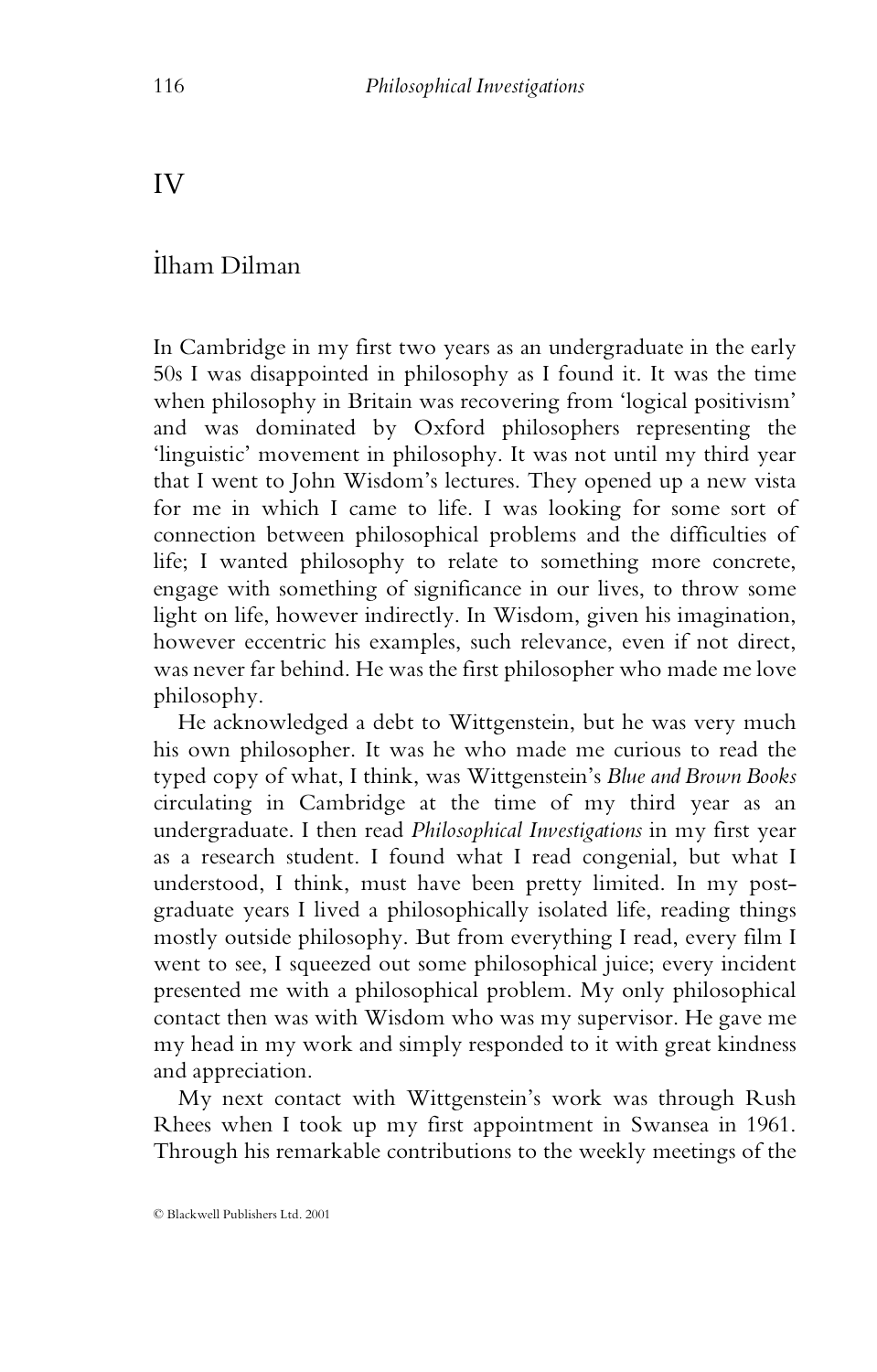Philosophical Society and the discussions I had with him I was ripe to advance to a better understanding of what Wittgenstein had to say. I worked hard to deepen my understanding of it and the two books that I wrote at the time, Induction and Deduction, and Matter and Mind, are the expression of that work.

I am not a Wittgenstein scholar, nor a scholar of any kind. Wittgenstein himself was not a scholar either. He was a thinker, driven to thinking by the problems in his life which led him to discover that he had a very special and precious talent. The discoveries he made in the course of his thinking cried out for more thinking. He had thus embarked on an endless journey which was his life and there was no stopping while he lived and could think. Philosophy was no specialism for him in any sense; it was his life itself. I do not mean this simply in the sense that he devoted and committed himself to it. I mean that though he never appeared in person in what he wrote, except in his notes on Culture and Value, nevertheless what he worked on contained his life and the difficulties he found in it. As Rhees once put it to me: `For Wittgenstein philosophical problems and the difficulties of life always came together.'

In this connection two remarks of Wittgenstein come to my  $mind - I$  am quoting from memory. One is that for him working in philosophy was a way of working on himself, and the other is that to be a philosopher [he meant a 'real' philosopher] you have to be first a human being. In other words, as I understand it, you have to have courage, integrity, honesty, and to be open to life, its difficulties and the suffering of others. `Human being' here is a value term.

This may at first be difficult to understand. Did not Wittgenstein remark that our thinking gets knotted up when we consider certain conceptual questions and that philosophy unties these knots? Were not the philosophical questions he discussed impersonal questions  $$ questions for the philosopher, certainly, that is his questions, but not questions in the philosopher? True; and yet such remarks, taken in isolation, make light of the work involved in philosophy, of the interconnectedness of philosophical questions, of the depth at which their centre lies, of what it takes to get there, of the qualities of character which to keep going demands - dedication, courage, perseverance and honesty. For it is easy to fool oneself, to be satisfied easily, and one has to beware of the vanity of the intellect.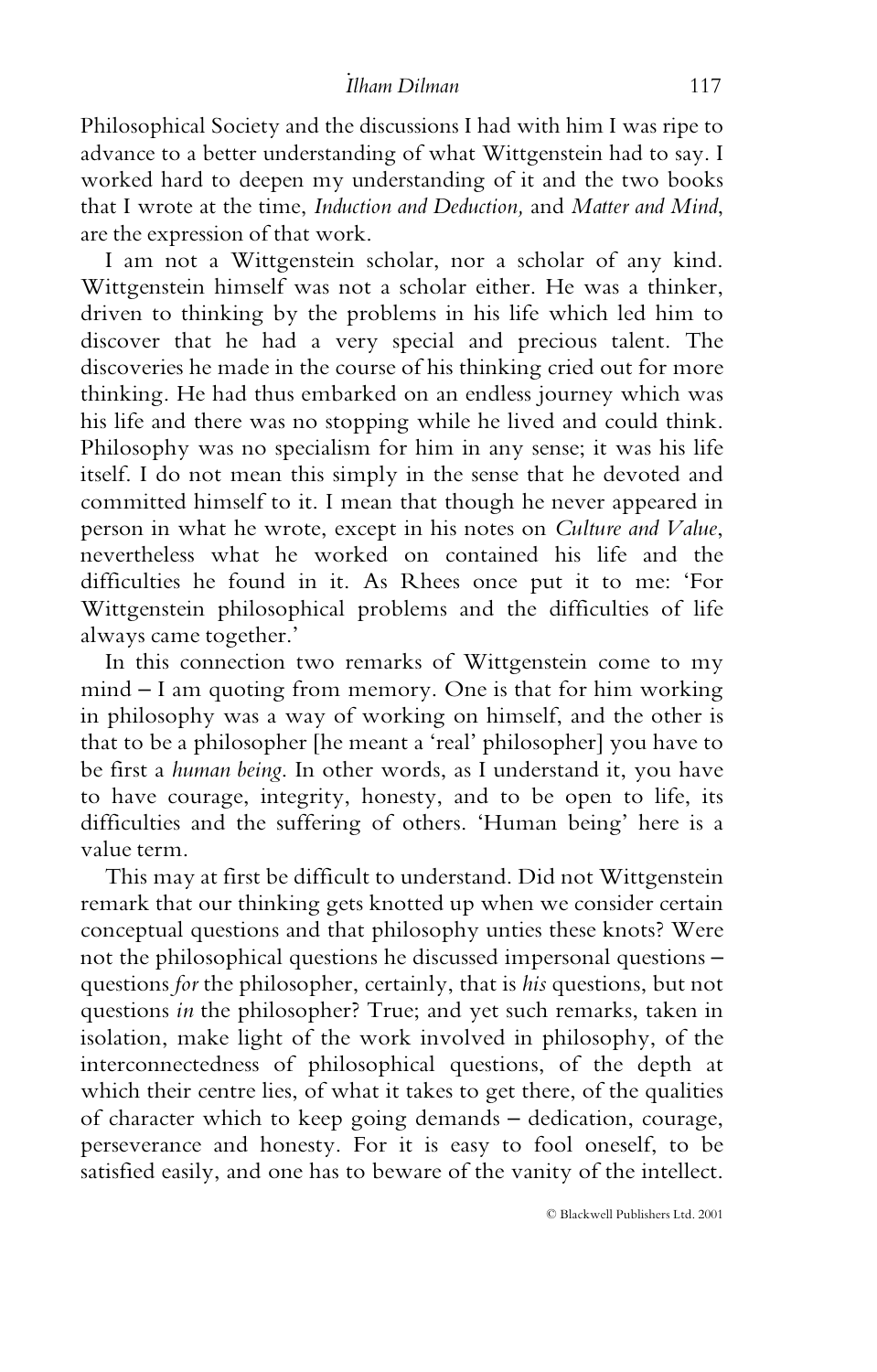Undoubtedly philosophy demands humility. So certainly if one takes philosophy seriously it will test one in oneself.

Apart from this, one has to bear in mind that when Wittgenstein wrote (and discussed philosophy) about language, logic, mathematics, knowledge and certainty, he did so in a very *unique* way  $$ radically different from the way the 'linguistic philosophers' of my youth did. What was unique was the way he linked language, human life and the reality which language brings into our lives. I mean the way he saw our distinctive mode of being or form of existence as human beings, the character of the life we share with others and the realities to which we respond in that life, those in response to, and in engagement with which, we live our lives, to be inseparable from our having a language at all, and from the language we speak. Thinking about human life in this way is obviously not thinking about one's own life or working on it. But it certainly takes the breaking of several moulds of thinking to get there and I think that this would give one a new perspective on one's own life.

This way of thinking also made it possible for him to think in new ways about culture, religion and ritual, science and the scientism it encouraged. On the one hand it enabled him to articulate the spirituality in a religion like Christianity to which he could relate personally, and on the other hand to criticise the blind faith in science prevalent in his time, and ours, which was a matter of concern to him personally.

Thirdly, I think that the kind of sensibility which gives one access to those problems about language, knowledge and certainty, and gave a new direction to Anglo-American philosophy in Wittgenstein's work - though already the path is being covered with weeds - is bound to find similar problems with regard to human existence in which individual human beings are faced with personal problems, moral ones and others. For instance  $-$  I take the example from Aristophanes' speech in Plato's Symposium – the problem about the possibility of communion in love between the sexes. The more is such communion sought the more it evades one and seems impossible of attainment. This theme is worked out by Proust in his big novel A La Recherche du Temps Perdu, where he brings it into relation with solipsism, a problem with which we are familiar in philosophy. They are indeed neighbours and share an affinity of character.

The fact, however, that such a problem concerning human existence is a philosophical problem and as such is distinct from the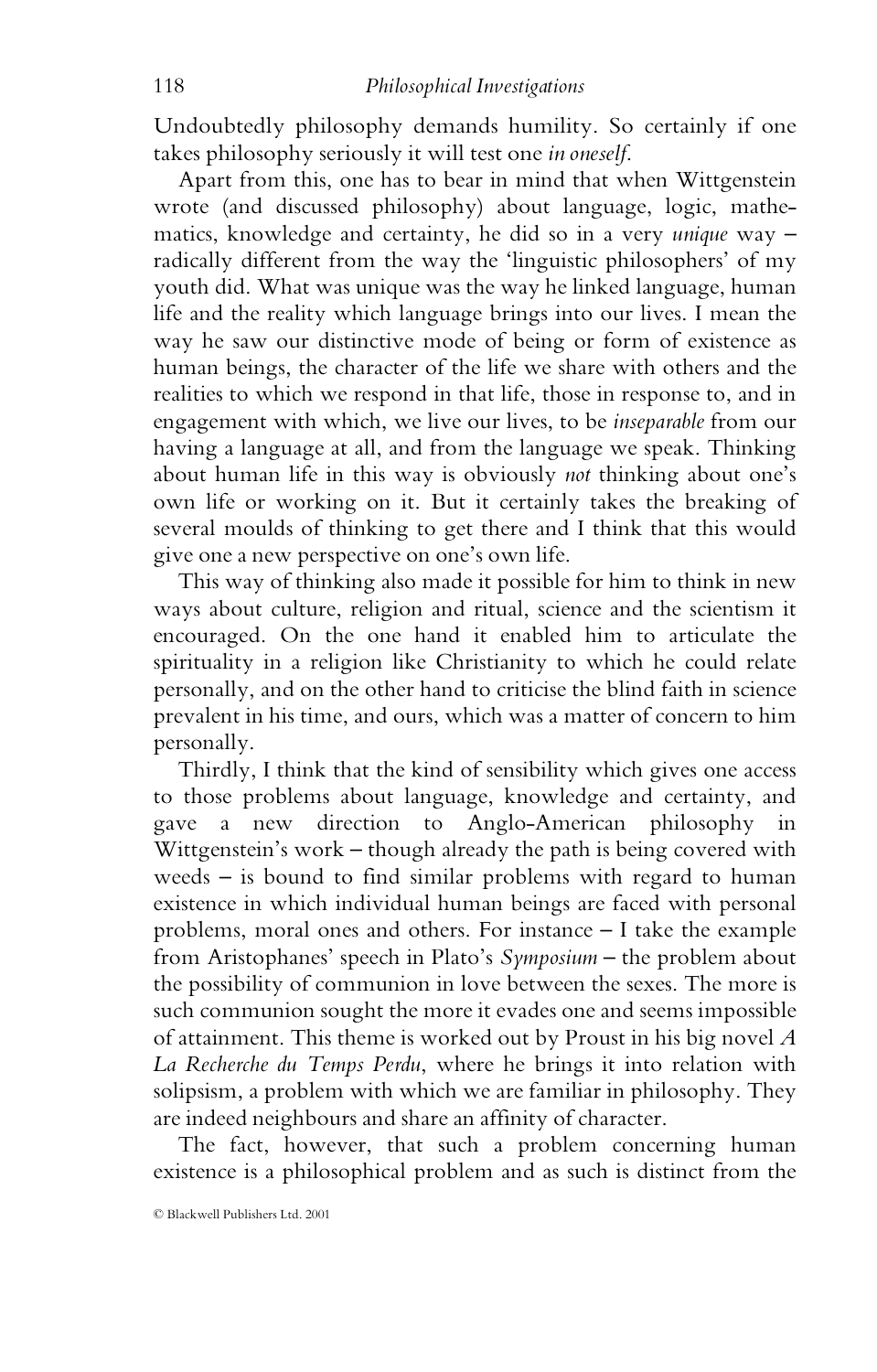personal problem which a lover, such as Proust's narrator Marcel may have - in finding closeness in his relationship with the person he loves e.g.  $-$  Albertine in the novel  $-$  doesn't mean that the two problems may not get entangled with one another. Indeed, reflection on the philosophical problem which brings clarity to it may change the lover's perspective on his personal problem. Not only may he thus come to see that what he seeks  $-$  'a hand is laid in ours . . . and what we mean we say and what we would we know' (Matthew Arnold)  $-$  is not impossible, he may actually come to see how it would be possible for him. The insight to which he comes philosophically may point the way out for him of his personal isolation, provided he is willing to undertake the inner work which such a change in him calls for.

The relations thus between the impersonal and the personal, between language with its concepts and individual lives are much more intricate than we may at first recognise. So being disposed to be interested in these relations from the start, and with the good fortune I had in having some exceptional teachers and colleagues in philosophy, this is one of the things which learning from studying Wittgenstein helped me to see.

What then does Wittgenstein mean to me? Well, he is a great philosopher with a rich, cultured personality for whom living has been, I understand, a constant moral struggle. I have not had the privilege to know him, but I have learned much from studying his philosophy. Two of his several contributions to philosophy stand out for me. One is the development of a unique conception and way of doing philosophy, at once reflective and critical, but antitheoretical. He saw the insight and understanding emerging in philosophical work  $-$  thinking and discussion  $-$  as emerging in the course of such work and inseparable from it. To do philosophy one has to have problems, or at least be able to make other people's problems one's own. One has to be susceptible, vulnerable to them. He was open to such conceptual problems as he was open to the difficulties of life. I suggested that this was no accident for him and characterizes his contribution. His second contribution consists in the way he tied philosophy, with its diversity of problems, to a centre where language, logic, human life, the realities with which human beings engage in that life, and the mode of existence which they have in such engagements, are indissolubly connected. It is at this centre that logic and epistemology merge, and philosophy, in some respects, becomes an *a priori* anthropology  $-$  'remarks about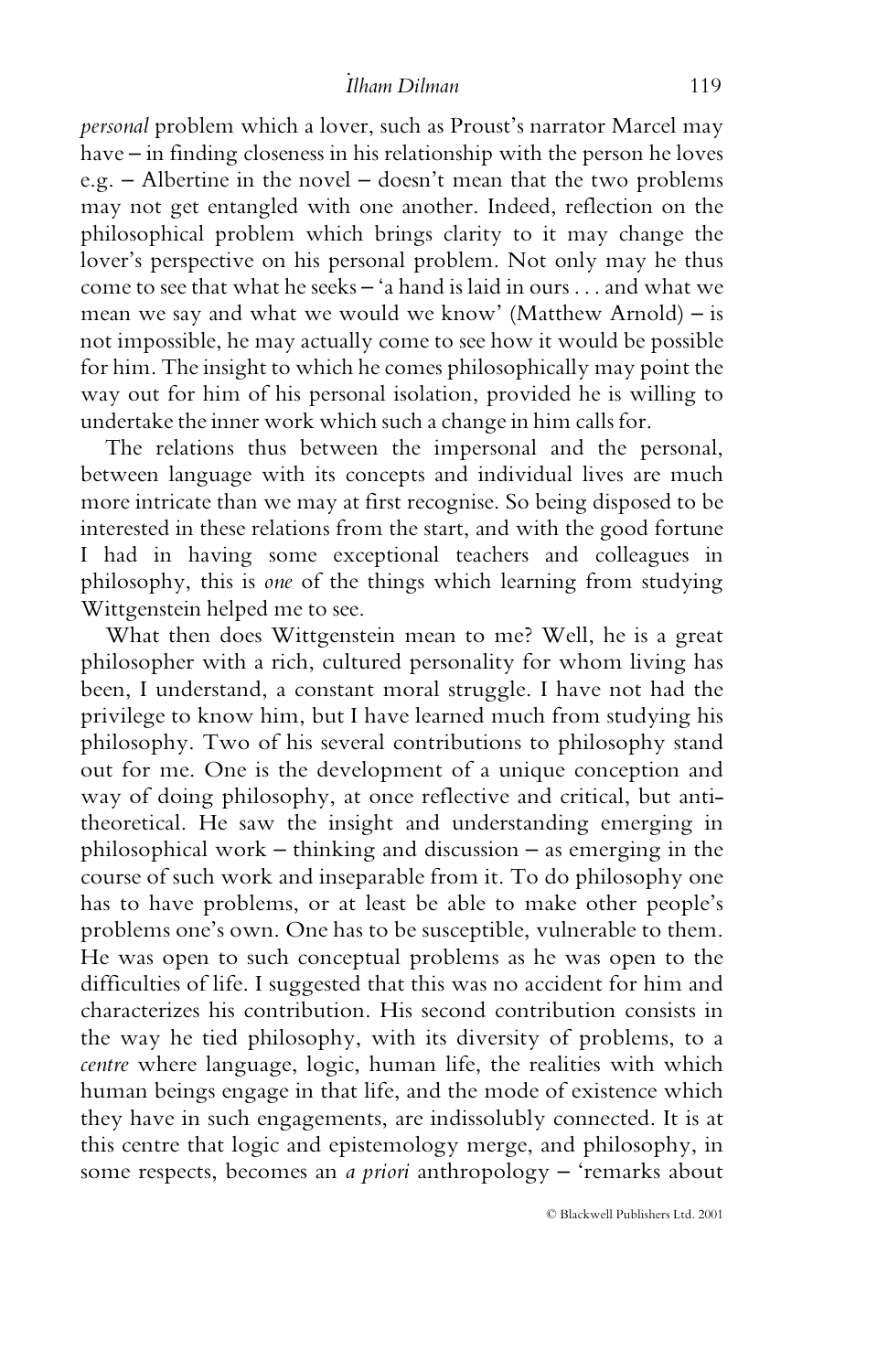the natural history of human beings'. Thus many of his remarks in On Certainty.

I mentioned Wisdom and Rhees, both original thinkers owing an immense debt to Wittgenstein. In philosophy, unlike science, one cannot stand on one's predecessor's shoulders. That is one cannot take their contributions for granted and build on these, move from where they have left off. One can learn from them, certainly, but one has to start at the beginning and make the journey for oneself. Having thus learned from them one then has to find one's own voice and one's own way of working on problems of one's own interest. One's relation to those from whom one has thus learned is in some ways like one's relation to those from whom one has learned morally. One remains indebted to them while remaining one's own person, using one's own judgement, making one's own decisions and one's own mistakes. Likewise in philosophy: what one has learned from others through philosophical work remains with one to leave one free to go one's own way and exercise what talents one may have, however small they may be in comparison, in one's own way. And if one has really learned anything one then keeps a debt of gratitude.

How then can I sum up what I have learned from Wittgenstein's contribution to philosophy  $-$  and I don't mean just as a philosopher, but as a person? How has what I have learned from his work enriched my thinking and my life? Well, it has enhanced my appreciation of aspects of human life, culture and thought. I have in mind, for instance, the spirituality which great religions open up in human life as well as the possibility of corrupt ways of understanding them. It has made me see better the way these can seep into individual lives. To give a neighbouring example, it has also enhanced my appreciation of the character of human relations, the forms of communication inherent in these, and the play of good and evil in them. Given my personal interests, I thus found a way to appreciate the forms of psychology and character that dominate the play of evil in human lives and, on the other side, the kind of psychology which leaves the individual a space in which to be himself. Only such a psychology, I came to see, enables a person to admit goodness into his life, if he is so fortunate as to come in contact with it.

This is all I can say in a short space about what Wittgenstein means to me. I am not a disciple; I have not been his contemporary. But having found my philosophical feet in an environment which he has made possible, and thanks to those who have made his writings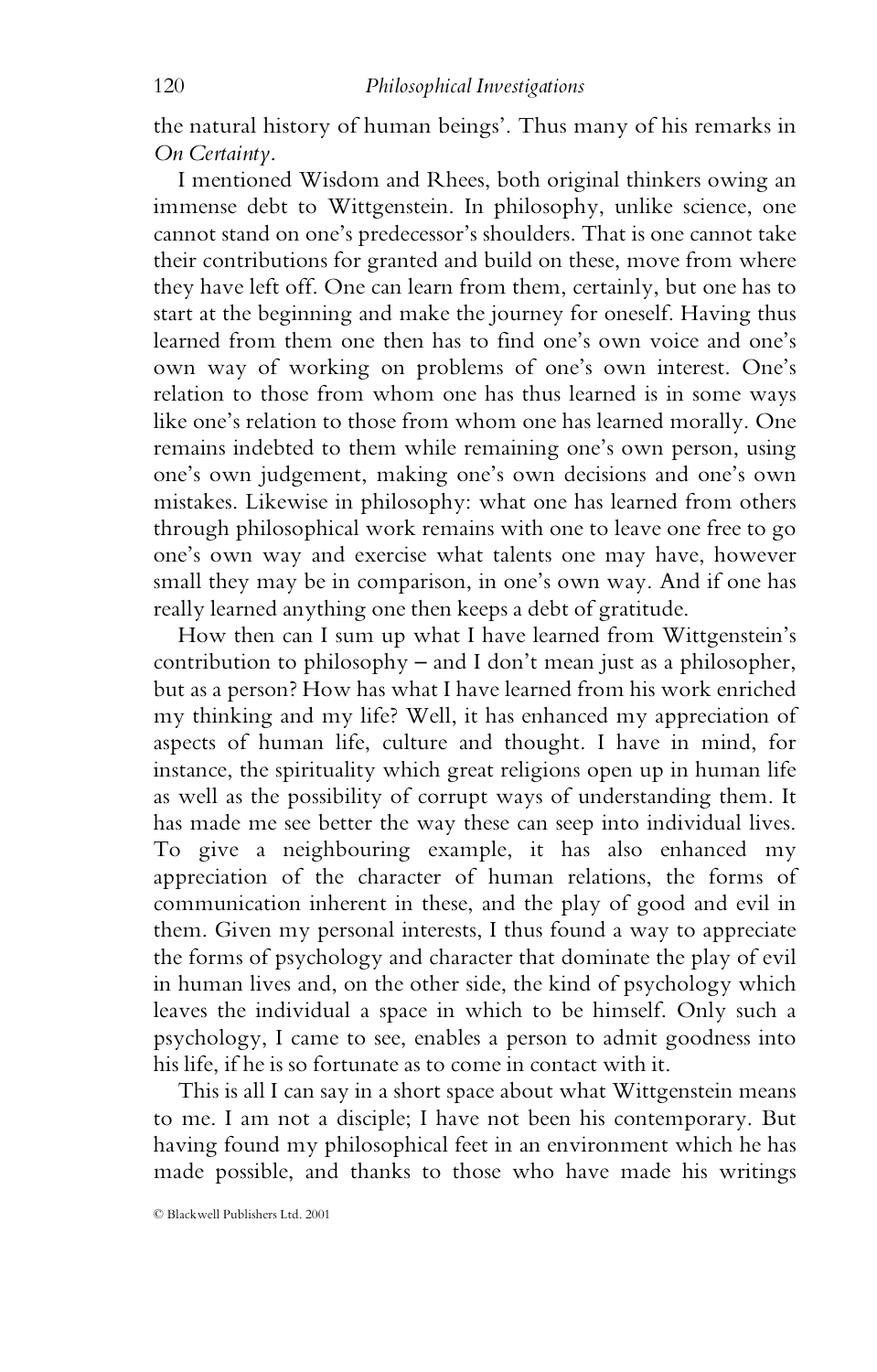P. M. S. Hacker 121

public, I have had first-hand contact with his thoughts in these publications. I am greatly indebted to them; I would not be where I am today without them.

Department of Philosophy University of Wales Swansea Singleton Park Swansea SA2 8PP  $I/K$ 

# V

# P. M. S. Hacker

The editor of Philosophical Investigations has requested contributors to this issue of the journal to make brief statements of how they came to be acquainted with Wittgenstein's work, the influence it has had on their work, and how they see Wittgenstein in relation to the prevalent trends in contemporary philosophy. I shall give brief responses to the first two questions, and a fuller reply to the third.

1. Autobiographical: Initial Acquaintance and Influence

I did not study Wittgenstein at all in my undergraduate days. In the early sixties in Oxford, there was no Wittgenstein special paper, and no one lectured on Wittgenstein. My tutor at Queen's, Jonathan Cohen, had no interest in Wittgenstein's philosophy, and he steered me down different channels. I read parts of the Investigations, but could make little of it. Similarly, as a graduate student working with Herbert Hart on philosophy of law, I had little occasion to study Wittgenstein, although Hart did encourage me to read Wittgenstein's remarks on family-resemblance and to reflect on the role of definition in jurisprudence, as well as on vagueness and `open-texture'. He also recommended me to read Waismann's paper 'How I see philosophy', which he thought to be one of the ten most important papers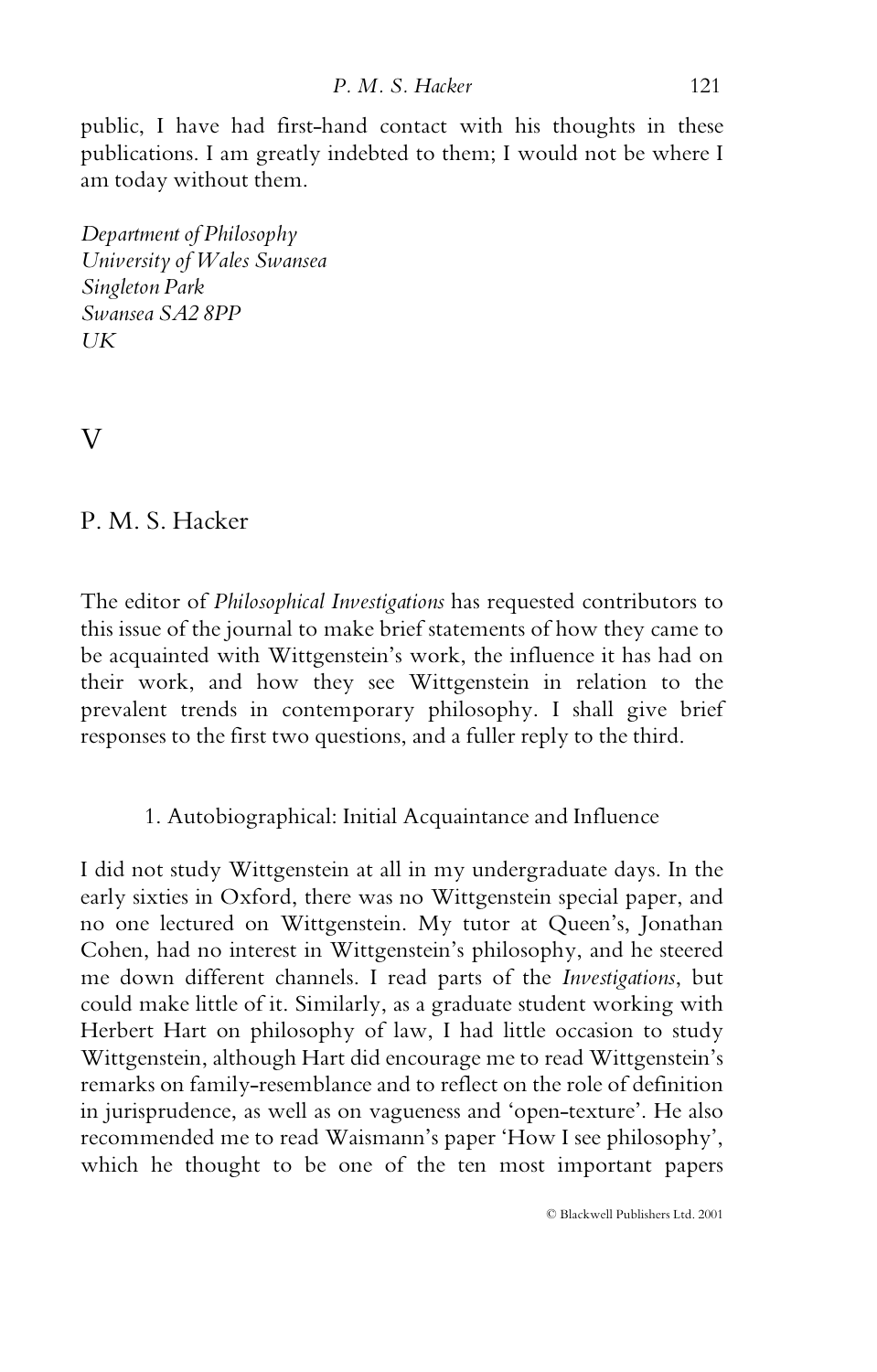published since the war; but I do not recollect it making any distinctive impact on me. However, when I came to St John's in 1966, I was required to teach Wittgenstein, for it was thought that any philosophy undergraduate should at least be acquainted with the private language arguments. It was only then that I settled down to study Wittgenstein with care.

At the time, having been much stimulated by Strawson's lectures (which duly became The Bounds of Sense), my main interest was in Kant. Unsurprisingly, therefore, the themes which initially attracted my attention were largely matters on which Wittgenstein either converged on or dramatically diverged from Kantian positions. These excluded such themes as self-consciousness and self-awareness, self- and other-ascription of experience (to use Strawsonian categories), solipsism and idealism, and the nature of philosophy itself. I had been fortunate, while at Balliol, to have been befriended by Anthony Kenny, and it was he who generously guided my first hesitant steps in studying and writing about Wittgenstein and who gave me constructive criticisms of my early papers. These, in due course, evolved into my first book, Insight and Illusion (1972).

I recollect the surprise I had at this time when Wittgenstein's `Notes for Lectures on "Private Experience" and "Sense Data"' (Philosophical Review 1968) was published. Some of the more striking and strange formulations of the solipsist vision echoed doctrines to which I had been exposed in my youth, when I had, for some months, been associated with the Schächterite movements in Israel, where I had spent my teens. This little group of idealistic young people was inspired by Josef Schächter. Their ideology was an admixture of philosophical reflections on the self and on the proper way to live, emphasizing the difference between the real and quotidian self, with ideas derived from Tolstoy and A.D. Gordon emphasizing the ethics and aesthetics of agricultural labour, and doctrines derived from Gurdieff, with consequent emphasis on the will and its proper employment. It was the faint echo of some of these heady ideas in Wittgenstein's phrasings that convinced me that Wittgenstein's involvements with solipsist ideas at the time that he was composing the Tractatus was to be taken seriously. It seemed to me, rightly or wrongly, that I knew what wavelength he was operating on in his youthful reflections on solipsism, the self and the will, and that others, with a more conventional Anglo-Saxon background, were unlikely to home in on this waveband. This conviction was strengthened when I read Englemann's memoir, and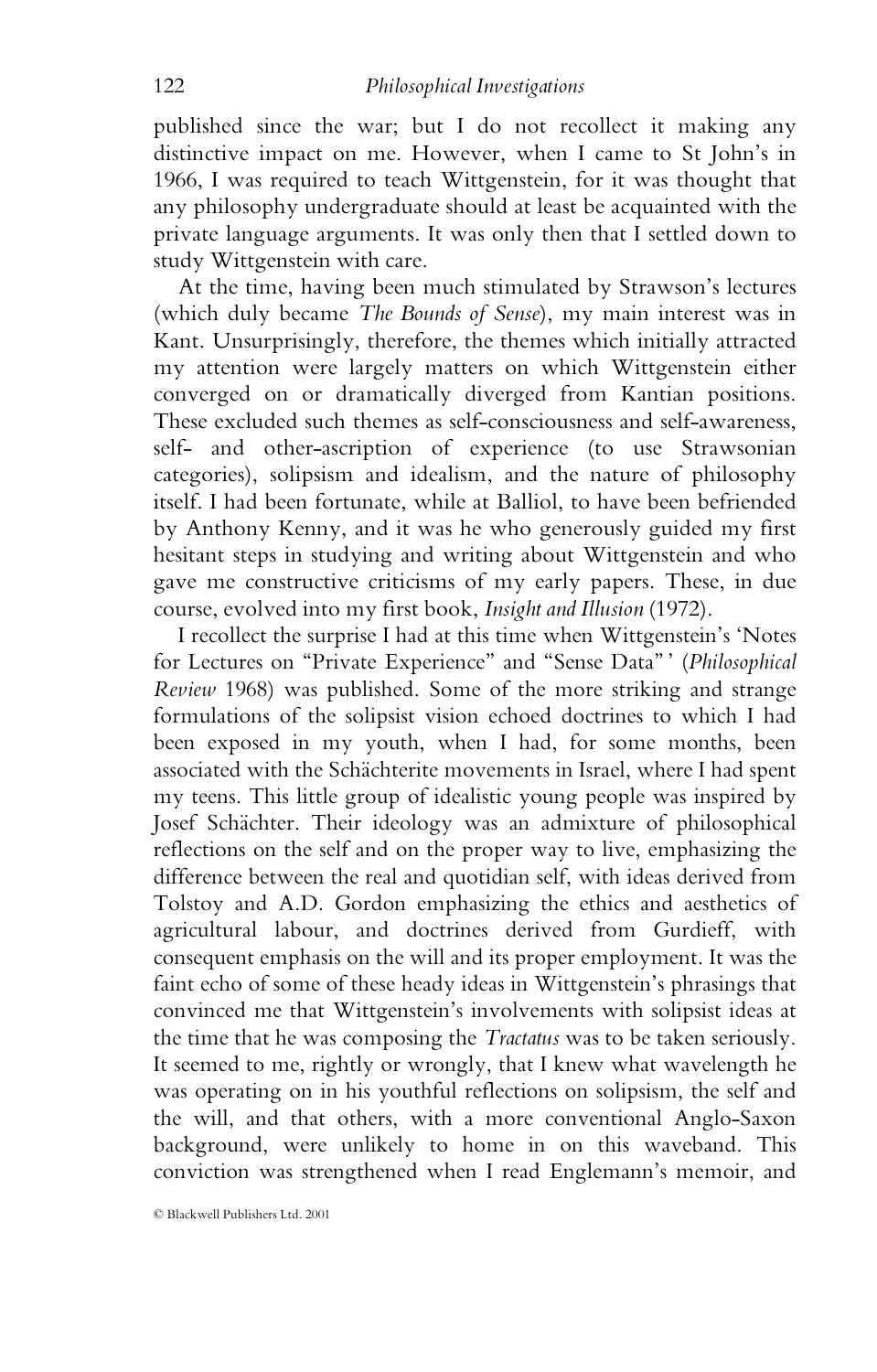especially the sixth letter from Wittgenstein  $-$  for these bizarre ideas were familiar to me from Schächterite doctrines to which I had been introduced at the age of seventeen. It was also interesting to discover that Englemann had been a friend of Josef Schächter (and, indeed, that Schächter had been a friend of Waismann, and a member of the Vienna Circle). These curious coincidences stimulated me to engage deeply with Wittgenstein's writings on solipsism. The two chapters I wrote on this theme in Insight and Illusion thirty years ago still seem to me to shed some light on his thought.

Becoming acquainted with Wittgenstein's works and writing Insight and Illusion profoundly affected my life. While I had been fascinated with problems of philosophy since my teens, I had no clear conception of what philosophy is. Although since 1966 I had been trying to teach philosophy, I continued to be disturbed at my own lack of clarity about the essential nature of the subject, and was much concerned with how to justify spending my life struggling with philosophy. The conception of philosophy which I found in the writings of the later Wittgenstein gave quietus to these qualms. The idea that philosophy is not a contribution to human knowledge but is rather a contribution to human understanding seemed to me then and seems to me now, not only correct, but also liberating. If philosophy is a Janus-faced activity of, one the one hand, disentangling the knots we inadvertently tie in our understanding, and, on the other, describing the logical grammar of our language (the structure of our conceptual scheme), then it is a justifiable activity. For the diseases of the intellect that beset us in the form of conceptual confusions are manifold, extensive and of far reaching consequence not only in philosophy, but also in the natural, psychological and social sciences, and in our culture at large. They produce fevers of conceptual incoherence and distort our vision of what we know. The eradication of the former and the rectification of the latter are worthy goals. Equally, the task of elucidating the structure of our thought in any given domain is a challenge the meeting of which is both illuminating and deeply satisfying.

So, I acquired my conception of what philosophy is largely from Wittgenstein. With that, I also acquired my orientation, namely an equal fascination with conceptual illusion and its eradication, on the one hand, and with conceptual cartography, on the other. This was already patent in the very title of my first book, Insight and Illusion, which was on Wittgenstein, and in the titles of later books, e.g. Appearance and Reality, and Language, Sense and Nonsense, which were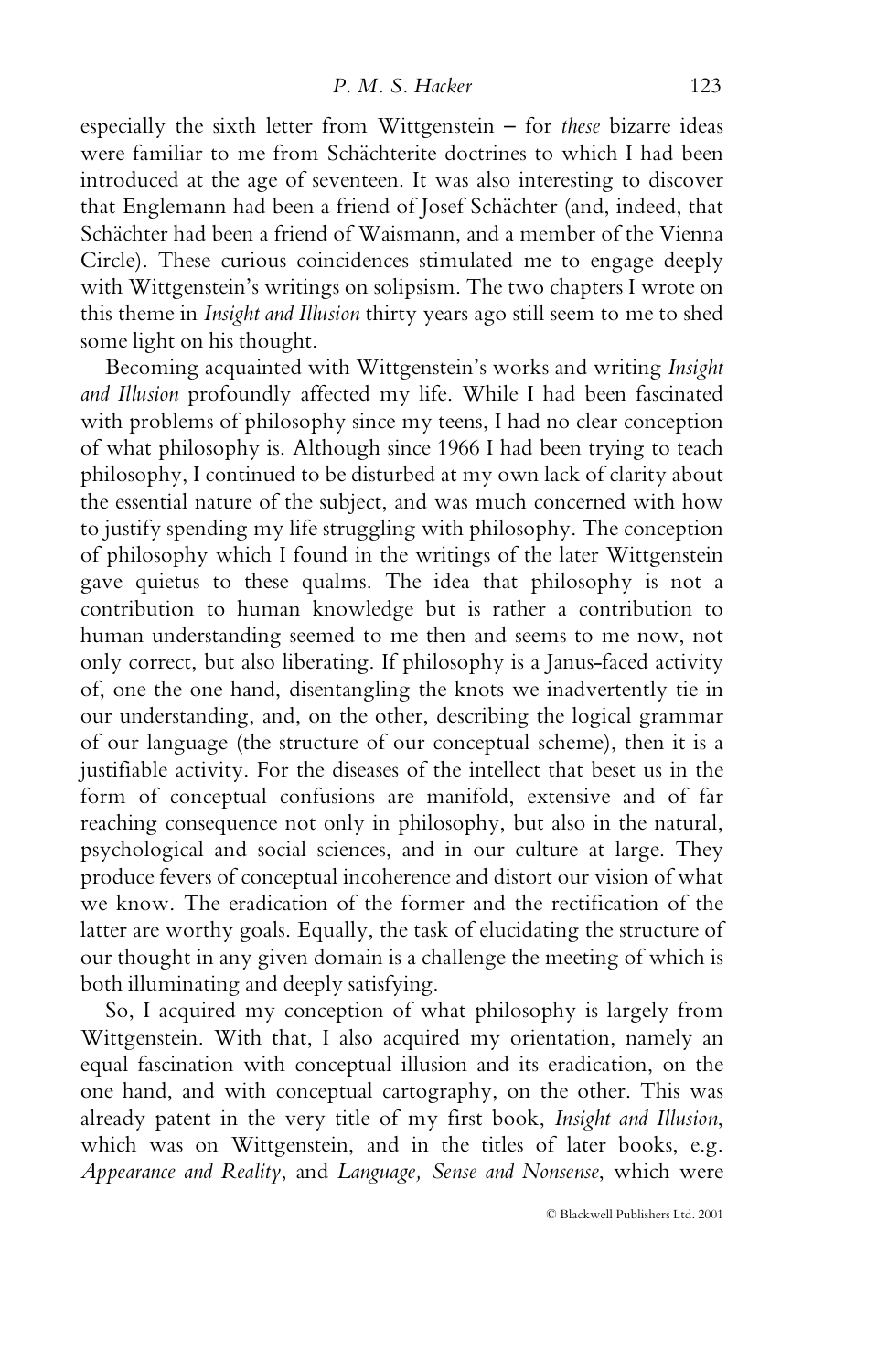not. And, of course, accepting Wittgenstein's conception of philosophy also involved accepting many of his methodological guidelines. Wittgenstein did not invent the Way of Words, but he gave it a systematicity and a rationale of a kind it had never had before and he pursued it with prodigious skill. However, I not only derived my conception of philosophy and philosophical method primarily from Wittgenstein, I was also sufficiently fascinated with his philosophy to be motivated to spend many years trying to elucidate the Philosophical Investigations.

Wittgenstein's contribution to philosophy lies primarily in the domains of philosophy of language and logic, philosophy of psychology and of mathematics. His contribution to metaphysics is wholly critical for he understood metaphysics to be an intellectual aberration  $-$  a thorough-going confusion of propositions belonging to a form of representation with propositions describing reality. He had relatively little interest in epistemology, and although his last notes On Certainty promise to plough up the field of epistemology with no less thoroughness than he had ploughed up the fields of language and logic, they are only a fragment. My own attempts to think through some problems in the philosophy of language and logic and in the philosophy of mind have been guided largely, although not exclusively, by what I learnt from studying the works of Wittgenstein over the last three decades.

# 2. Wittgenstein in Relation to Prevalent Trends in Contemporary Philosophy

Wittgenstein's influence dominated philosophy from the 1920s until the mid-1970s. He was the prime figure behind both the Vienna Circle and the Cambridge school of analysis in the interwar years, and the major influence upon Oxford analytical philosophy in the quarter of a century after the Second World War. Characteristic of all three was a sharp separation of philosophy from science. Analytical philosophy, in its various forms during this period, conceived itself to be concerned with the a priori analysis of concepts, and conceived of science as an a posteriori pursuit of empirical truth. Philosophy was concerned with what does and does not make sense, science with what is or is not empirically true.

After the 1970s, analytical philosophy lost its impetus and identity. Under the influence of Quine, the sharp differentiation of philosophy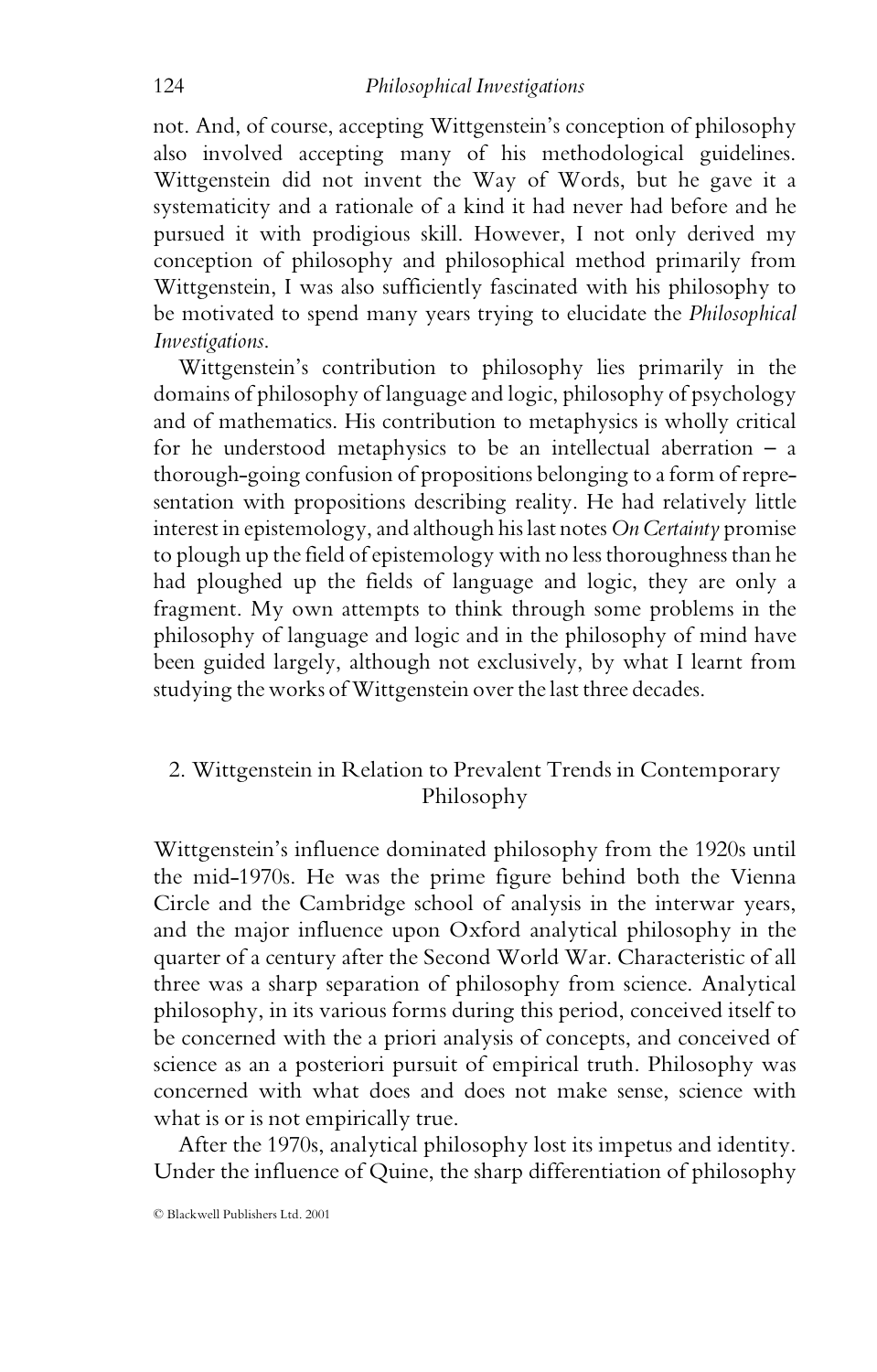from science was abandoned. His attack on the analytic-synthetic distinction as drawn (or as Quine understood it to have been drawn) by Carnap was thought by many American philosophers to be successful, and, in conjunction with a form of holism, was mistakenly taken to demonstrate the lack of any sharp distinction between a priori and empirical propositions, and hence too between philosophy and science. At the same time, a taste for grandiose theory-building replaced the more piecemeal style of analytical philosophy that had characterized the 1950s and, to a lesser degree, the 1960s. The 1970s and 1980s were primarily pre-occupied with philosophy of language. While Chomsky steered theoretical linguists into the exhilarating waters of universal depth-grammar and transformational generative grammar, Dummett in Britain and Davidson in the USA steered philosophers of language into the enterprise of constructing a theory of meaning for a natural language. Such a theory presupposed that a natural language is a kind of calculus. The theory aimed to specify formation and transformation rules, which, together with the appropriate set of axioms specifying the meanings of individual words, would generate the truth-conditions of every sentence of the language in the form of Tarskian T-sentences. This conception of a language, although an heir to the Tractatus view, stood in stark opposition to all that Wittgenstein had taught about the nature of language and linguistic competence in his later philosophy. The idea that speakers of a language possess tacit knowledge of such a theory of meaning for their language, that, as Davidson put it, `some mechanism in the interpreter must correspond to the theory' or that, as Chomsky insisted, speakers must `cognize' (possess unconscious knowledge, deeply buried in their `mind/brain') the principles of universal grammar from which they derive the grammars of their own language presupposed the intelligibility of following rules which one has never even heard of and the formulation of which one would not even understand. This too ran counter to Wittgenstein's philosophy, in particular to his elucidation of the logical character of rule-following behaviour.

The centrality of language waned in the 1990s. It was displaced by a new form of philosophy of mind inimical to the forms of analytical philosophy of mind that had been developed by Wittgenstein, as well as by Oxford analytical philosophers (e.g. Ryle, Austin, Hampshire, Strawson, Anscombe, Kenny, Rundle) and others (e.g. Malcolm, von Wright, Stoutland, White) in his wake. The new form of philosophy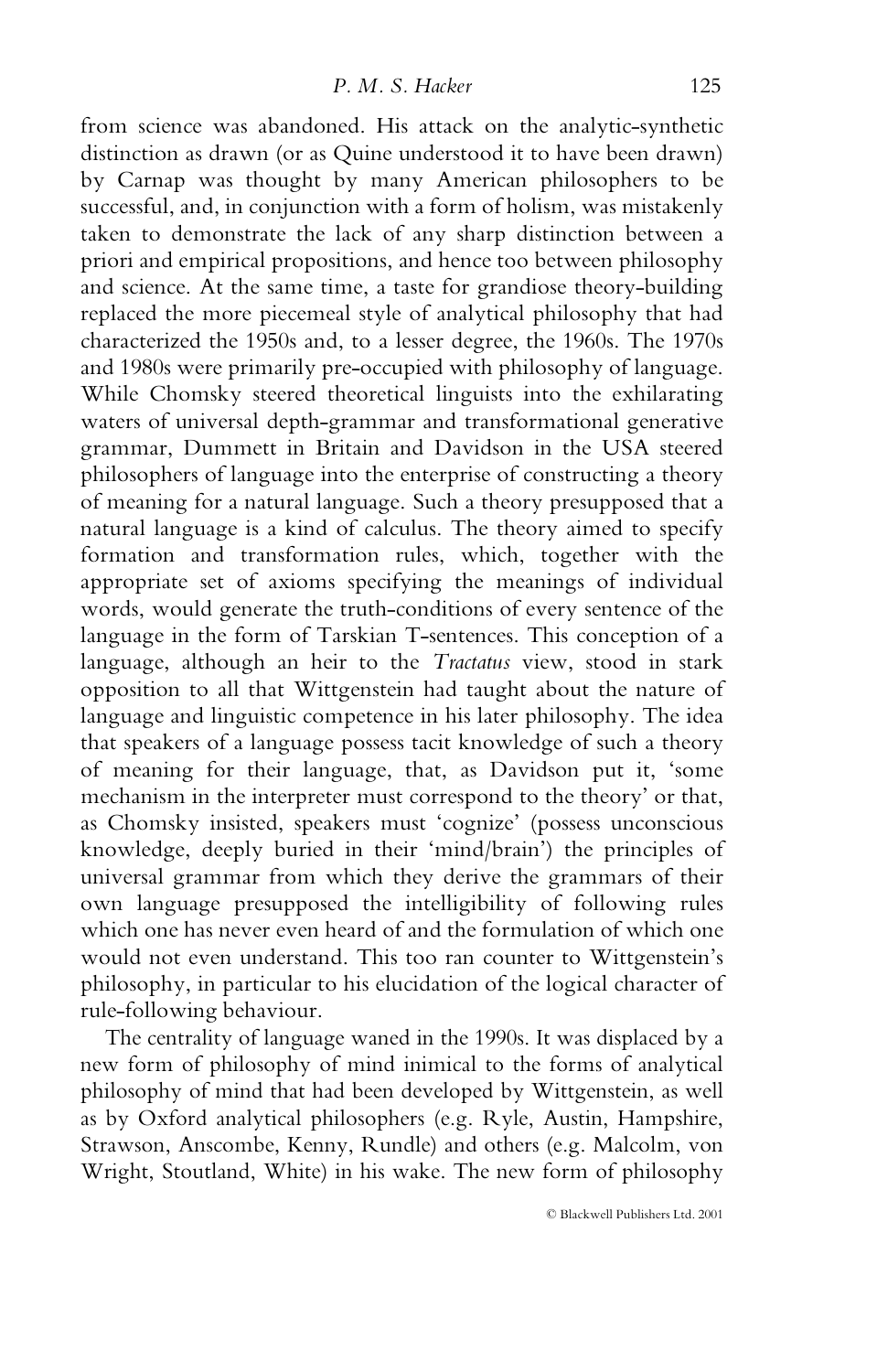of mind, like the philosophy of language, repudiated the categorial differentiation of philosophy from science. Theories of the mind or `mind/brain' were conceived to be contributions to a general endeavour involving psychology, brain neuroscience, computer engineering and AI which was denominated 'cognitive science'. Here too, complementary developments within and without philosophy reinforced the shift away from conceptual analysis towards theory-construction. The main philosophical development was the emergence of functionalism, the joint progeny of central-state materialism (Armstrong) and the computational conception of the mind (Putnam). The programme of functionalism (viz. to analyse all mental states as functional states causally connecting `inputs' with `outputs') stood to its execution in much the same way as the programme of phenomenalism stood to its fulfillment - not a single such analysis was ever given. Nevertheless, functionalism became the (negative) driving force behind the new philosophy of mind. `Qualia' were introduced in an attempt to save the dignity of man in the face of the thought that the mental is merely an array of functional states that may be realized in a mere machine. Qualia, it seemed, could not be accounted for in functionalist terms, and yet, it appeared, they have an undeniable subjective reality in the consciousness of each of us. Consciousness became an obsessive preoccupation, the key to which was constituted by the existence of qualia and by the thought that there is something which it is like to have one of them, even though that something may be ineffable. Just as theorists of meaning for a natural language viewed the extraphilosophical developments in theoretical linguistics as supporting and complementing their vision, so the new brand of philosophy of mind drew support from extra-philosophical developments in neuroscience. This too encouraged philosophers to think that they were in pursuit of the same quarry as scientists.

Philosophy of action had developed as a branch of analytical philosophical psychology. Initial steps were due both to philosophers of psychology and to philosophers of law. That the explanation of human action is logically distinct from scientific explanations of natural phenomena was a view at the very least implicit in Wittgenstein's work, and it characterized the early phases of work in the philosophy of action. This, however, did not last long. For this methodological pluralism, committed as it was to the logical distinctiveness of hermeneutics, rapidly came under attack from methodological monists. Some held reasons to be causes, others held explanation in terms of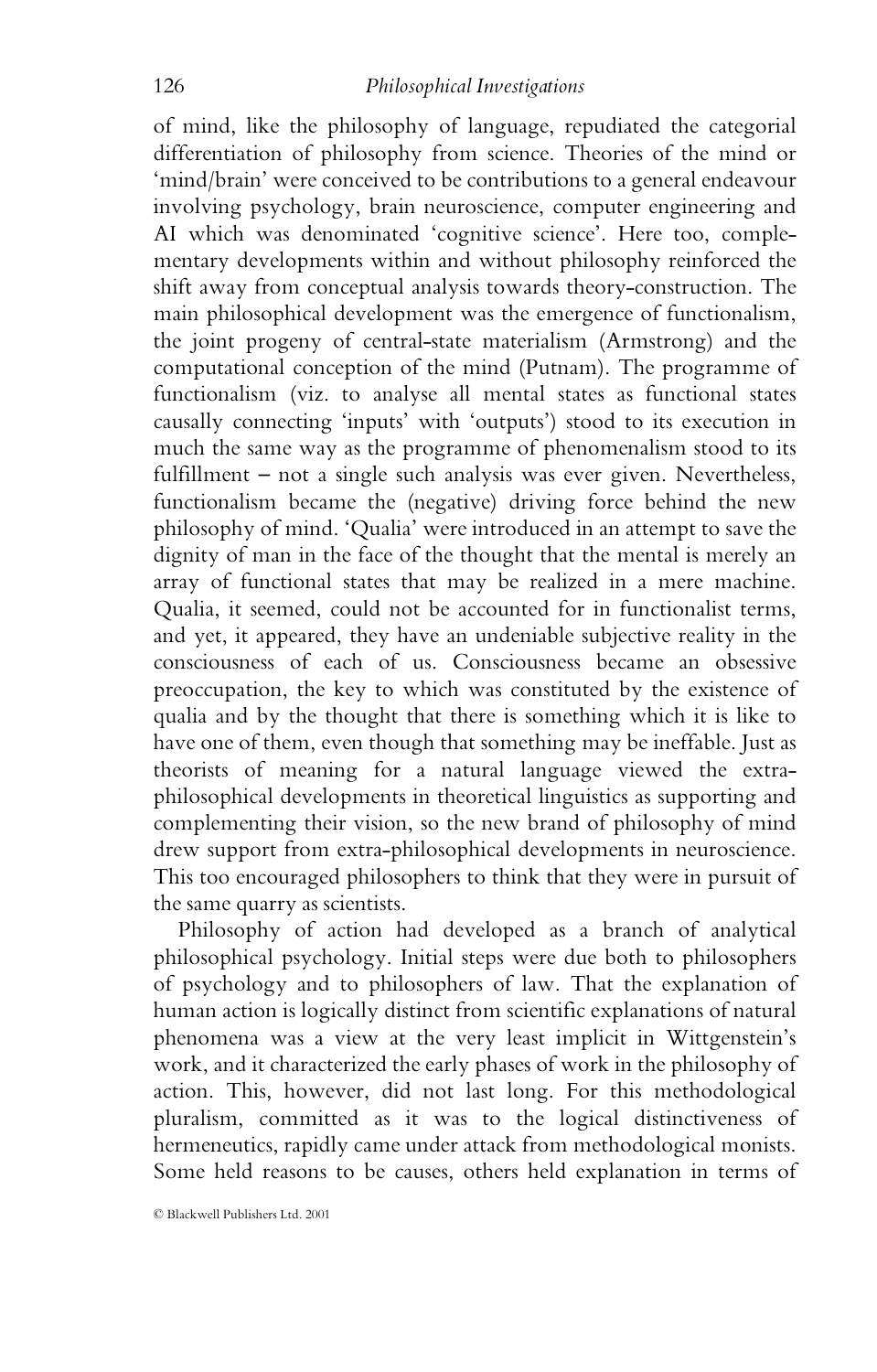reasons to be a form of causal explanation, and yet others held that underlying explanations in terms of reasons are causal neurological laws. Davidson's attack on Melden's 'logical-connection argument' played a crucial role here, and his criticism of Melden was, for no particularly good reason, held to be a refutation of Wittgenstein's views. His own constructive theory, anomalous monism, won many adherents and was patently at odds with Wittgenstein's conception of action and its explanation.

Wittgenstein's later animus towards metaphysics, conceived as a doctrine concerning non-causal necessary features of reality, has been mentioned. The grounds for his opposition to such doctrines were not well understood. Metaphysics had been `on the Index' as far as Anglo-American philosophy was concerned, since the heyday of logical positivism. The rationale for the anti-metaphysical sentiment was largely Carnapian rather than Wittgensteinian. Strawson's `descriptive metaphysics' in Individuals was in effect conceptual analysis at a very high level of generality  $-\pi$  investigation not into the unconditionally necessary structure of the world, but into the conditionally necessary structure of our conceptual scheme. But this made the term `metaphysics' respectable again and that perhaps facilitated the favourable reception of the revival of metaphysics proper at the hands of Putnam and Kripe.

In these ways, and others, philosophy has turned away from Wittgenstein. A form of scientism has come to dominate philosophy of language and philosophy of mind, and to give licences to scientistic metaphysics. It is not that Wittgenstein's arguments have been refuted. Indeed, it is doubtful whether they have been understood at all by philosophers who seek to emulate the sciences. If, as I believe, there are profound insights in Wittgenstein's philosophy, then they are in danger of being lost. If Wittgenstein's warnings against emulating the methods and goals of science in philosophy are warranted, then much contemporary work in philosophy of language, philosophy of mind and of action is no more than houses of cards. If his analysis of putatively metaphysical propositions is correct, then current attempts to render metaphysics a respectable intellectual pursuit are futile.

So, what is the task of Wittgensteinian philosophers over the next decade? It is surely to put Wittgenstein's great insights to work, both within and beyond the bounds of philosophy. It is to apply his arguments, appropriately adjusted, to the novel forms of nonsense that have broken out with fresh virulence both within and without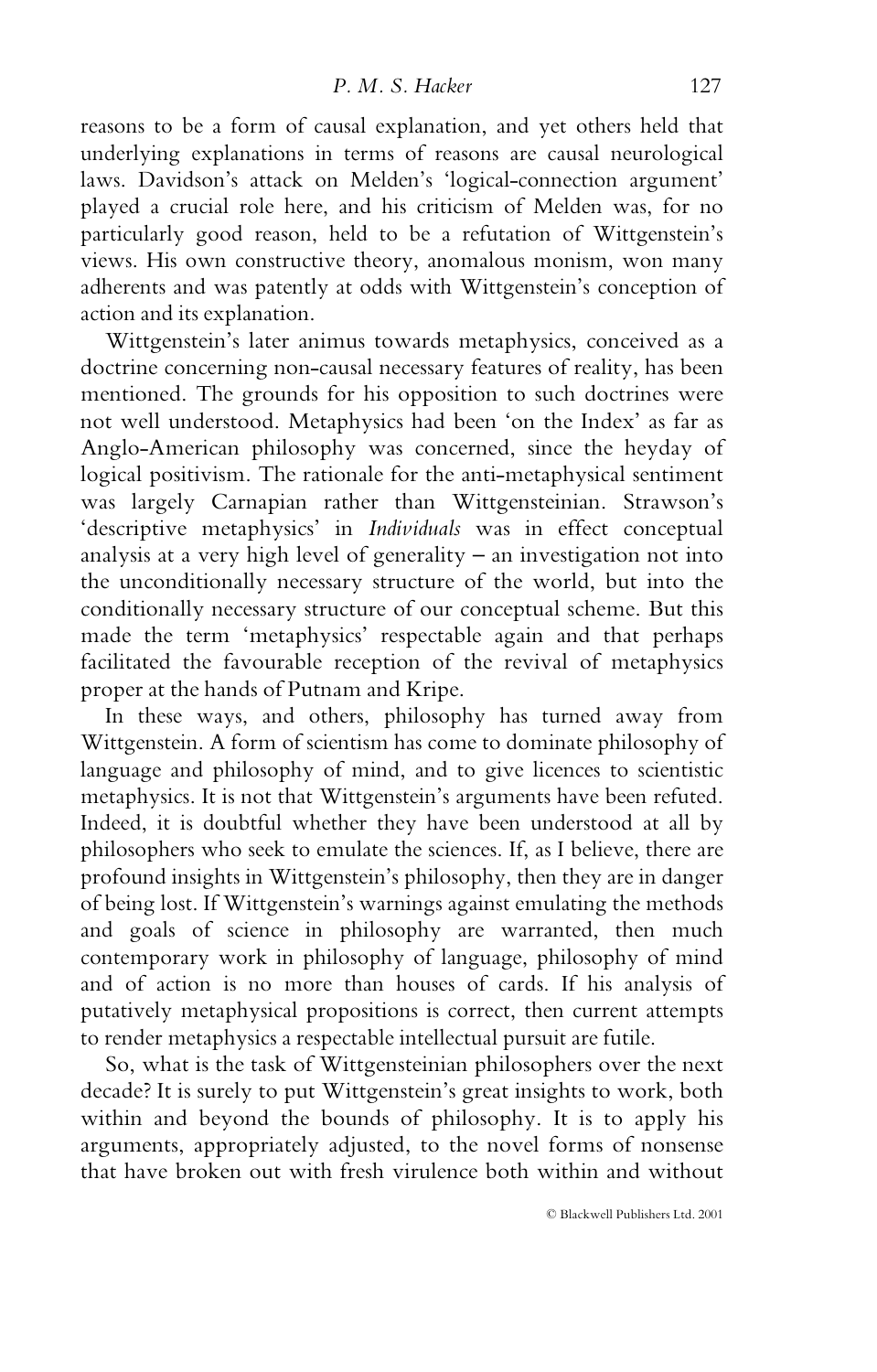philosophy. He strove to teach us to detect subtle transgression of the bounds of sense, and to bring them to light. And surely this is what those who have achieved an understanding of the main contours of Wittgenstein's philosophy should do.

Wittgenstein's restriction of the task of philosophy to conceptual clarification and the identification and dissolution of conceptual confusion, so far from confining philosophy to a menial task, has, for the first time in history, given philosophy a licence to pronounce upon the claims of science. For although philosophers are not licensed to pronounce upon the truth or falsity of scientific claims, they do have a title to investigate whether they make sense. And to be sure, contemporary science is no more immune to conceptual confusion than seventeenth, eighteenth and nineteenth century science - when such confusions abounded. Theoretical linguistics is rife with conceptual claims that cannot be coherent if Wittgenstein's arguments about meaning and understanding are correct. Experimental psychology operates with conceptions of self-knowledge and knowledge of other minds which Wittgenstein demonstrably showed to be incoherent. Brain-neuroscience is run through with explanations of cognitive functions which can only make sense if Wittgenstein's methodology is fundamentally mistaken. One general task of Wittgensteinian philosophers should surely be to apply his great insights to these extraphilosophical domains, to deploy his arguments and to demonstrate, from case to case, how the bounds of sense have been transgressed.

Similarly, within philosophy, the task is to combat the scientism that pervades philosophy of psychology and philosophy of language, and that has generated the new style metaphysics. It is important to press home the point that Quine's attack on Carnap's analytic/ synthetic distinction altogether by-passes Wittgenstein's distinction between grammatical and empirical propositions and that Quine's accompanying holism is irrelevant. It is important to vindicate the autonomy of philosophy, and to demonstrate that the task of philosophy cannot, in principle, be continuous with the theoryconstructing, empirical knowledge-pursuing endeavours of the sciences. By contrast with the methodological self-consciousness of analytic philosophy in its heyday, unthinking acceptance of Quine's attack on Carnap, coupled with the unreflective assumption that it applies equally to Wittgenstein, has allowed contemporary philosophy to lapse into a dogmatic slumber with respect to its own limits, methods and goals.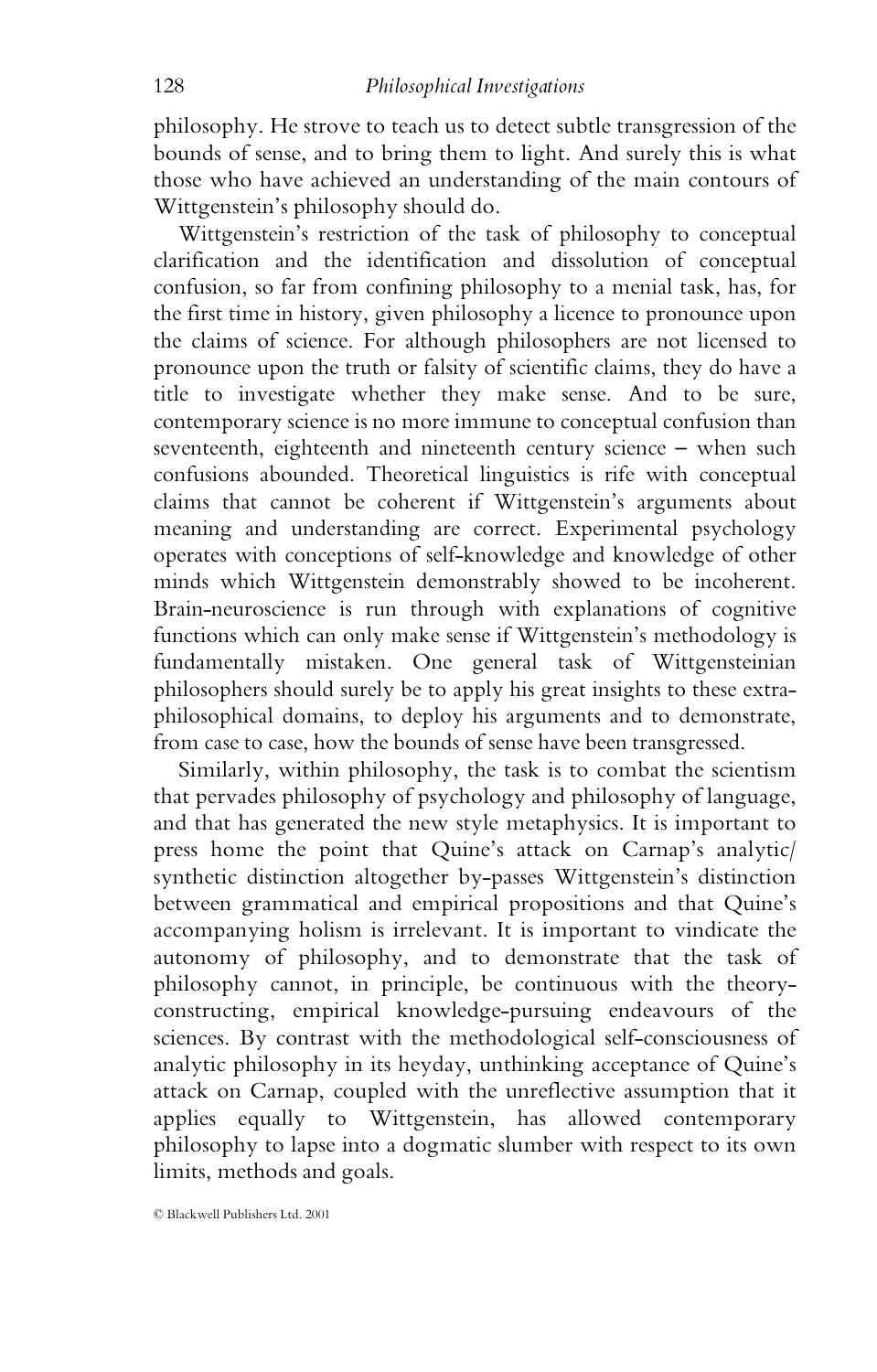The developments of philosophy of language in the 1970s and 1980s, and of the new philosophy of mind in the 1980s and 1990s, were inimical to Wittgenstenian principles and methods and in flagrant conflict with his arguments. What is most striking is that the protagonists did not, by and large, confront his arguments and prove them to be mistaken. To the extent that there was any confrontation at all, it was typically based on demonstrable misinterpretation of Wittgenstein.

The concepts of a rule and of following a rule are extensively invoked in philosophy of language and theoretical linguistics, but in almost complete disregard of the questions Wittgenstein addressed. Does it make sense for an agent to follow a rule he has never heard of and would not understand if he did? How is a rule related to its extension? If there is an internal relation here, what determines it or holds it in place? Does it make sense to speak of rules being `deeply embedded in the mind/brain, beyond the reach of conscious cognition'? Such questions need to be pressed, and Wittgenstein's arguments deployed in the course of the investigation. Similarly, truth-conditional semantics is wholly dependent upon distinguishing sense from force along Fregean lines, i.e. detecting in every sentence on analysis a truth-value bearing, sense-conveying component (`that such-and-such is thus-and-so') distinct from a force-indicative element ('It is the case'/'Make it the case'/'Is it the case'). Wittgenstein attacked this enterprise with powerful arguments, and if his arguments hold water, the programme of truth-conditional semantics is futile. This too is not something that should be neglected or allowed to be forgotten.

Similar failure to confront Wittgenstein's arguments characterizes current American philosophy of mind. Qualia flourish, despite the fact that these Undinge are no more than Wittgensteinian `private objects'. The extensive debate about the nature of consciousness is being conducted on the assumption that each person has his own inalienable experience, to which he has privileged access by means of introspection, and which he therefore knows in a way in which no one else does, and each person knows of the experiences of others only by analogical inference or inference to the best explanation. Each of these claims was subjected to withering criticism by Wittgenstein more than half a century ago, but current participants in the consciousness debate have not shown Wittgenstein's arguments to be invalid. Indeed, there is no evidence that they are even acquainted with his arguments. So too, in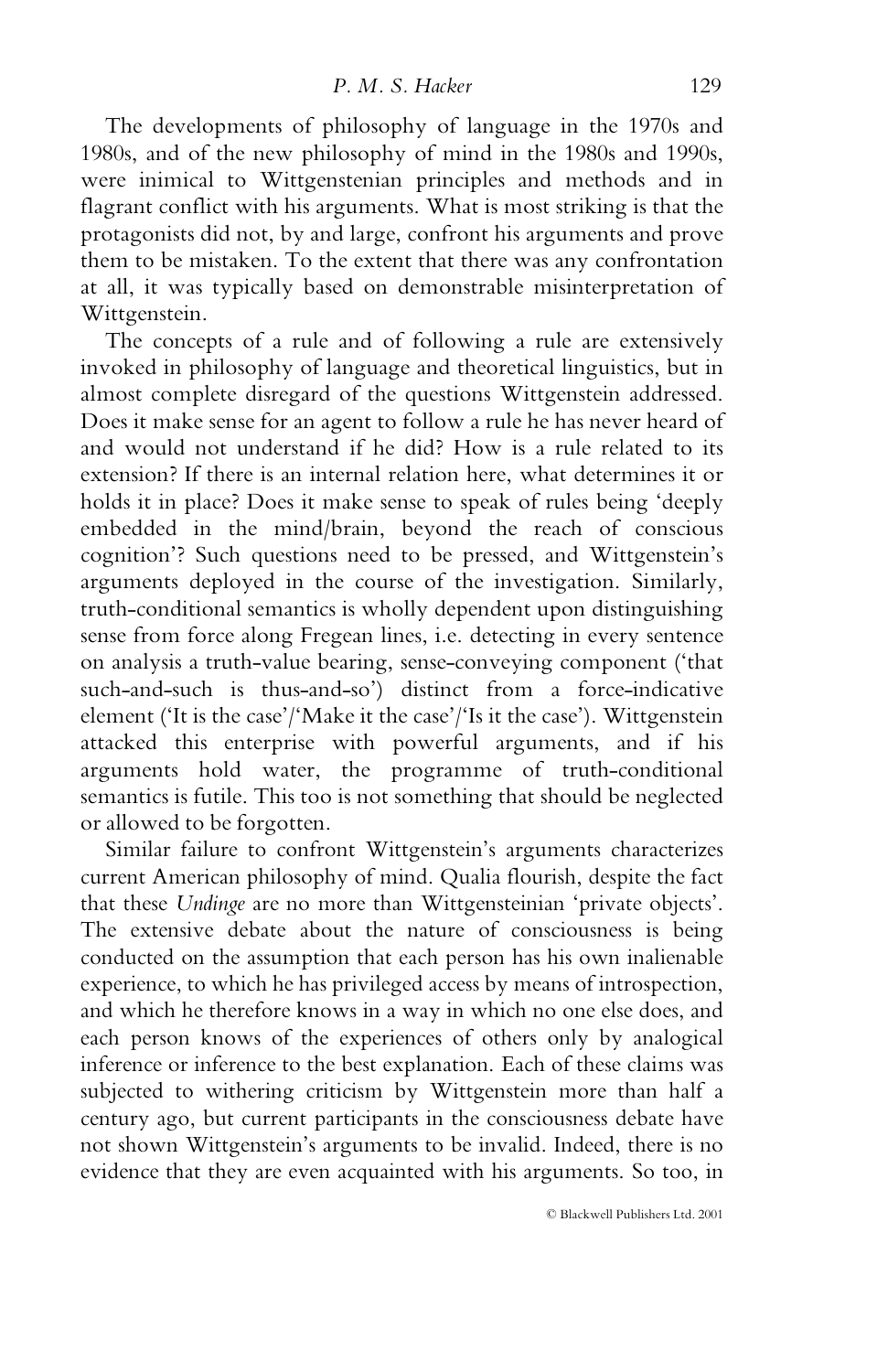the philosophy of action it is widely taken for granted that explanation of human behaviour in terms of reasons is causal, indeed, that reasons and desires are causes of action. But Wittgenstein (and his pupils and followers, such as Anscombe, von Wright, Kenny, Rundle, Stoutland, White) offered powerful arguments against methodological monism, and penetrating non-causal analyses of action done for reasons  $-$  and these too have not been confronted.

The revival of metaphysics has been based on certain conceptions of rigid designation, of natural kinds and of linguistic meaning. Whether these conceptions are sufficiently powerful to bear the weight is debateable. But, quite apart from such qualms, the first questions to be addressed are: What is meant by characterizing a given proposition as a non-logical, non-causal, necessary truth? What is it for such a proposition to be a 'metaphysically necessary truth'? In particular, what is the distinctive role of such propositions? These questions, which Wittgenstein investigated in detail, are not even raised in current debates. The results of Wittgenstein's investigations are incompatible with current conceptions. It is surely high time a cogent confrontation of these ideas were enacted.

Scientific advances in knowledge are not in danger of being lost or forgotten, save in the event of global catastrophe. That is no coincidence, since the form of science is progress, the structure of science is hierarchical, and advances in science are built upon prior achievements. Not so in the case of philosophy, which is `flat'. Achievement in philosophy is the attainment of understanding, not the acquisition of fresh knowledge. The methods of philosophy are descriptive and connective, not explanatory and theoretical. The understanding that philosophy yields can be lost from one generation to another. Empirical knowledge can be bequeathed, but philosophical understanding has to be achieved anew by each generation. Those who believe that Wittgenstein contributed more to that form of understanding than any other person in the last century must surely strive to preserve his legacy, not only by endeavouring to elucidate his thought, but above all by using it to shed light on the great problems of philosophy that bewilder our age and to eradicate the scientism that bedevils it.

St John's College Oxford UK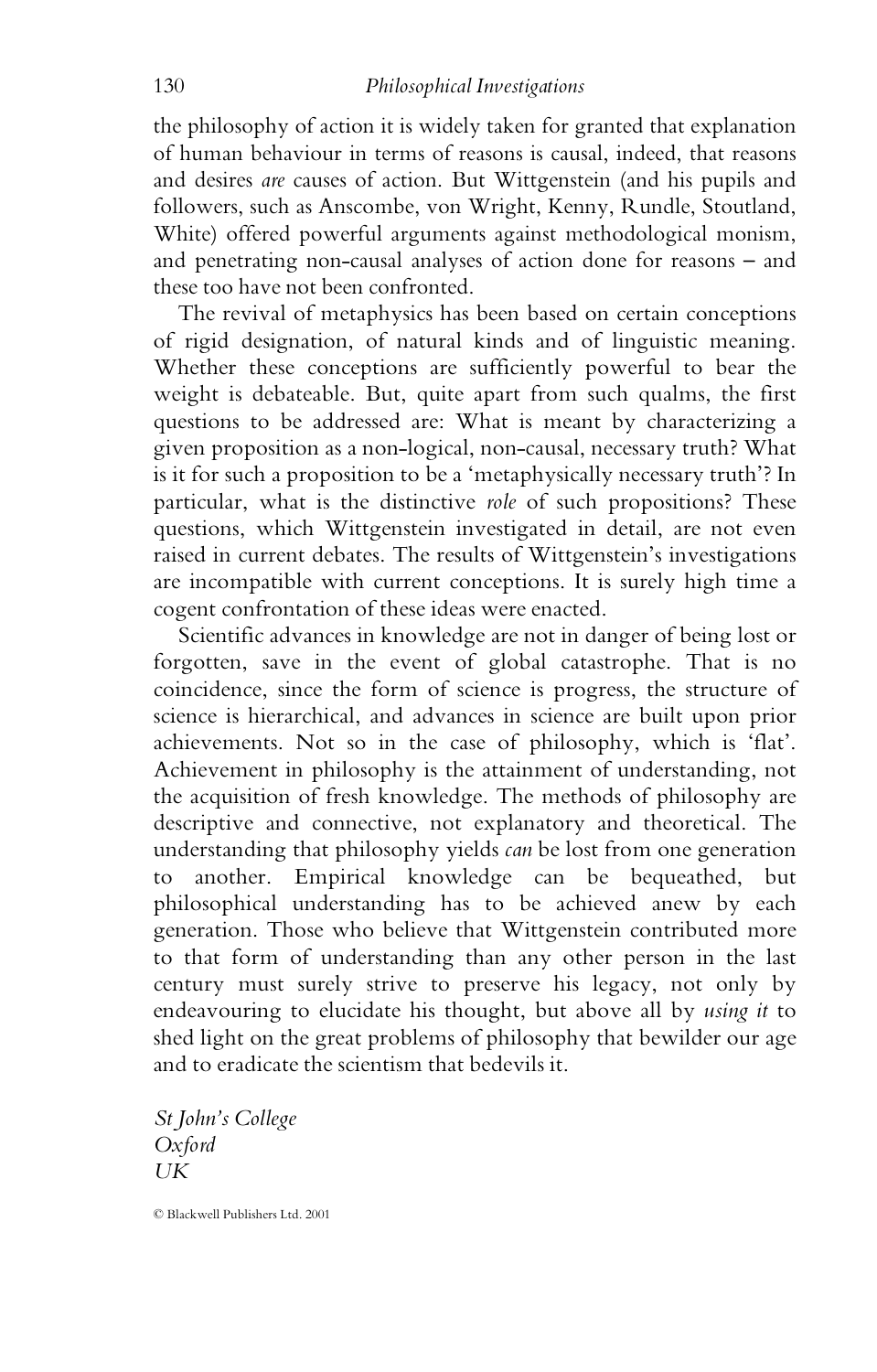# VI

#### B. F. McGuinness

`Deep is the well of the past', writes Thomas Mann at the opening of his Josephslegende, `Perhaps one should call it unfathomable.' Certainly my own interest in Wittgenstein's philosophy goes far back in terms of a human life, and behind it lay earlier experiences and traditions, an infinitesimal part of the story of philosophy itself but still a complex one. The more personal elements in it were imbricated enough and I will only briefly indicate them.

From schooldays I had an interest in two subjects lying on the frontiers of the subjects formally taught me, namely philosophy and German culture. That culture was all the more fascinating for belonging to a country, a world it seemed, cut off from us by war. Yet there were roads to it: a music master whose leaving present was a collection of Goethe's poems (I wanted to run, it will be seen, before I could walk), another master, a Jesuit, who tolerated the reading of Kant (in translation this time) with warnings not to let it lead to loss of faith, and (already at school but many more at Oxford) the émigrés, then called refugees. Mary Warnock has well described their effect on classical studies in Oxford, which sometimes seemed too preoccupied with prose and verse composition in the ancient languages. I was perhaps even less prepared for this last than she professes herself to have been.<sup>1</sup> But it was not only the teaching of Eduard Fraenkel and Richard Walzer and their like (if one may use such a phrase) that taught us to appreciate the realities and not just the style of the ancient world. The younger men, our compatriots, who came back from the war would set us Pauly to read and we could see for ourselves how much of the literature on antiquity was German or based on German work.

<sup>1.</sup> Mary Warnock, A Memoir, People and Places, Duckworth 2000. In defence of my own school I should say that my excellent Mods tutor, W.S.Watt, thought I had simply read too much Church Latin to write a really good version.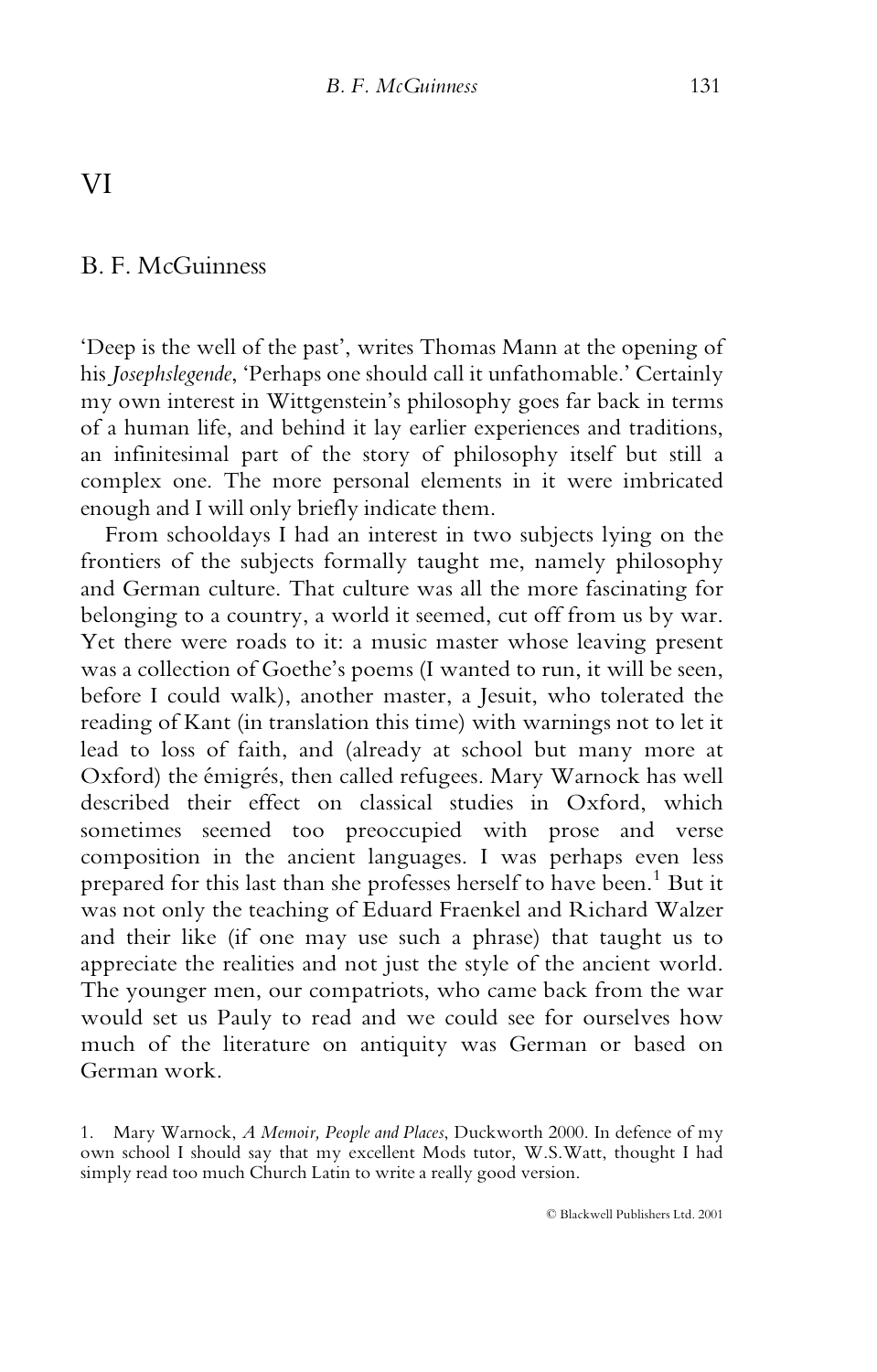In my own case there was added the opportunity of two Summer Schools at Göttingen. There was some pretence that they formed part of the re-education, the Umerziehung, of the German participants, but the authorities seemed well aware that we stood to learn as much ourselves. Francis King, whom I accompanied on the first occasion, has described the highly charged atmosphere in his novel Punishments,<sup>2</sup> a remarkable feat of memory heightened by imagination. The positive side, or at any rate the most instructive side, was the intensity of the German attachment to culture, thought and literature, the spiritualization of everything in the midst of the ruin and deprivation of that then shattered country. Not for nothing are these years thought of as marking an epoch in literature and thought.

Small wonder then that, picking up the Tractatus at random in the library of Balliol College, which was designed precisely to encourage such discoveries, I was struck by the prophetic tone and the chastity of its German text. It is easy to see now, though no one thought of such matters at the time, that it was the right book for the years just after the war, being itself the product of an earlier war. It too was the product of Austria's 'Year Zero', but it spoke as little of all that as my older contemporaries did of the war they had served in.

Its effect on me was the stronger in that the scholarship I had so far had to occupy myself with had (I thought) often permitted the establishment of one reading or one solution as by far the most probable. Indeed what I had against Greek History was that, to a tiro and not an industrious one, this seemed not to be the case there. Now there was some sign of definitiveness in philosophy, the other subject on which I must now start. However it was not a particularly wellthumbed copy that I picked up, nor indeed was the book often recommended to undergraduates, and, though I had it marked out for future reading, it formed no part of my immediate studies. These were conditioned by the new ideas of my tutor Dick Hare and by constant conversations with two slightly older friends, already graduate, David Pears and Patrick Gardiner. How much we all owed to Wittgenstein was not then obvious to me.

<sup>2.</sup> Hamish Hamilton 1989. One licence that the author has permitted himself is to date the action to 1948. Our visit, my first, was in 1947 and, for a number of reasons, such as the blockade of Berlin and the currency reform, the atmosphere a year later was beginning to change.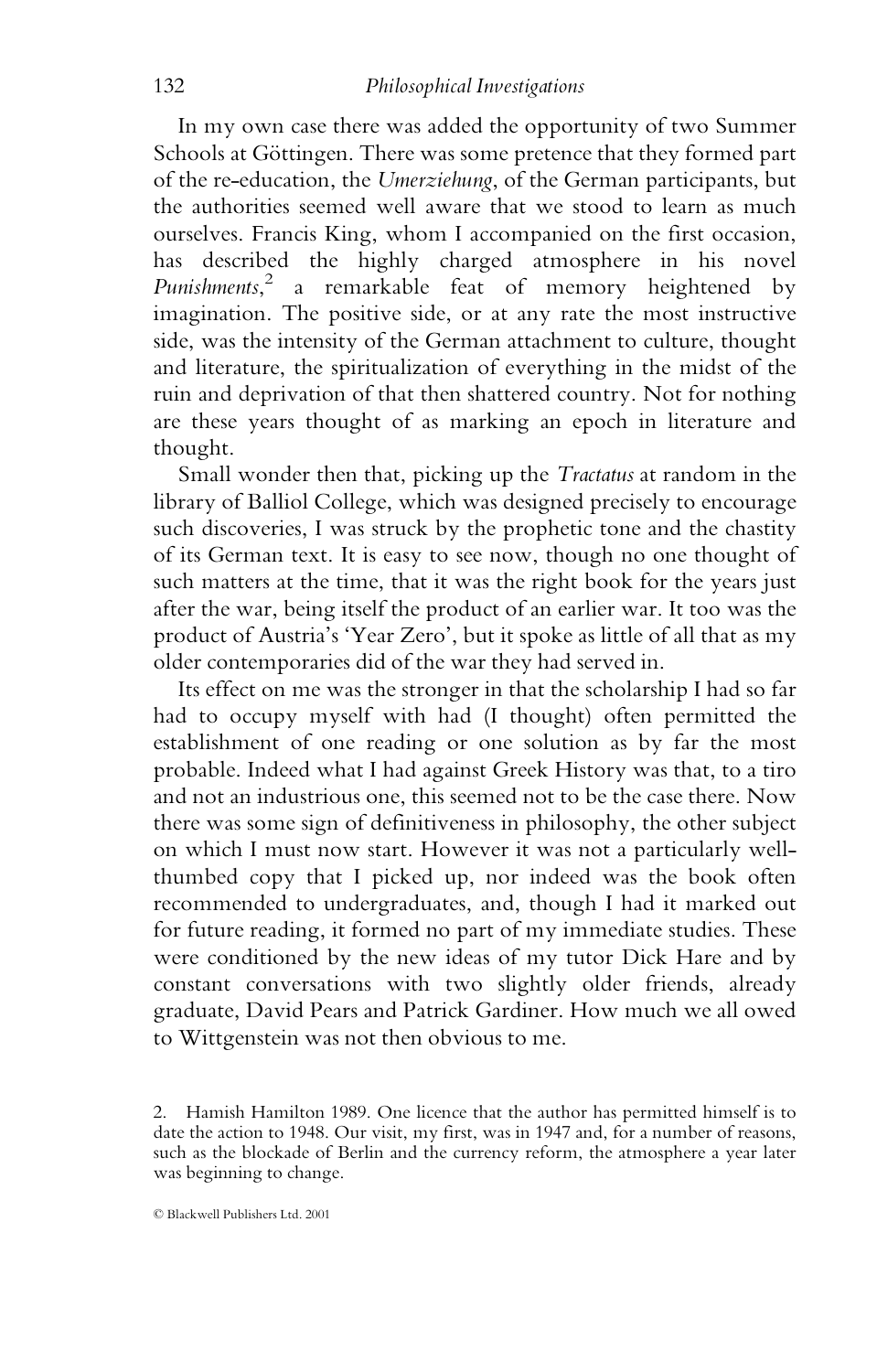My return to the work that had struck me will best be illustrated by an account of the genesis of my first publication of article length, `Pictures and Form in Wittgenstein's Tractatus' of 1956.<sup>3</sup> The immediate origin of this essay lay in discussions in that Oxford of the mid-century with, as will be seen, a significant Italian contribution. How to describe the difference from its author's present setting or even from the present time generally? Is it only in memory's eye that teaching fades into the background? The little there was seemed a natural prolongation of our main activity, which was divided between private study and discussion. In the libraries we could discover works now thought classics but at that time read by very few, and in walks or college rooms the ideas drawn from these could be endlessly canvassed. A sufficiency of seminars and small societies existed for almost equally informal discussion in larger groups, though numbers overall were small.

For those of us who were younger, administrative work hardly existed. Indeed for philosophy it seemed all to be done by Gilbert Ryle, who still had time to converse with any graduate student or younger colleague who knocked on his door.

Youth was perhaps a necessary condition of all this activity but its main motor was the general conviction that we were, not indeed in possession of the truth, but on the path to it and above all on a path little trodden before. The reasons for this lay in the change of generation after the war, the defeat of idealism, the penetration of Cambridge or Vienna logic, largely imported by Friedrich Waismann, now blended with an Oxford tradition of belief in common sense. There were some excesses: publishing a book with the harmless but grandiloquent title The Revolution in Philosophy was perhaps one; self-confidence in the face of Quine's criticisms when he visited another (even though it is permissible to think that in the last analysis he was more in the wrong and we more in the right). But, in the other scale, this general conviction was of itself fruitful and `Oxford philosophy' justly attracted Americans: a `stage' in that city became part of their cursus honorum.

From the continent the first to arrive were the Italians. They had an openness to new ideas which was of a piece with the

<sup>3.</sup> Archivio di Filosofia (Ital) no. 2-3, 1956, pp. 229-247, followed by an Italian version (reprinted in Copi, I. and Beard, R.W. (eds.) Essays on Wittgenstein's Tractatus, 1966).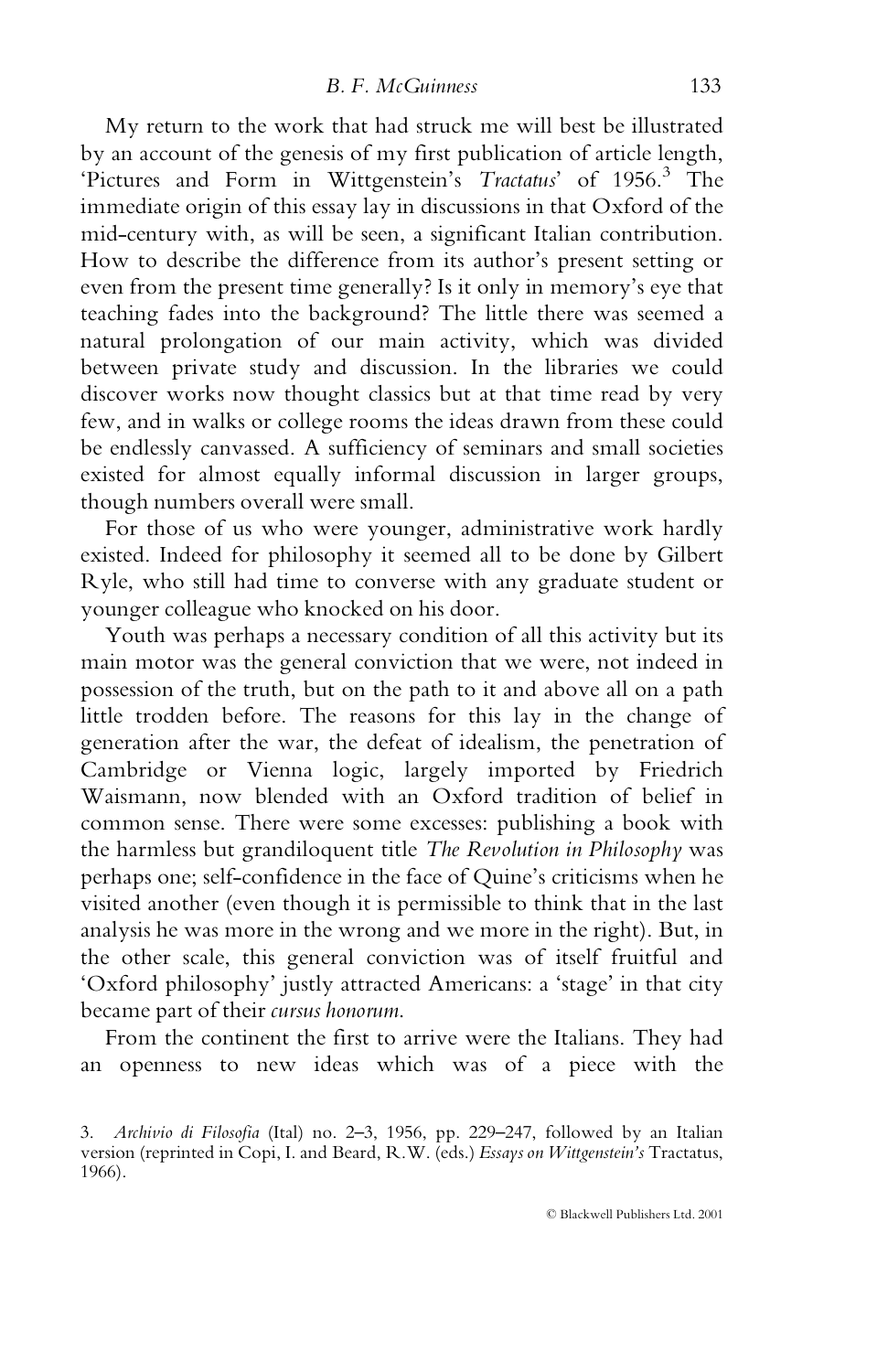modernization of society so characteristic of those years in Italy, and so much admired in an England which, it must be admitted, was still in the grip of a post-war drabness. And of course they came to criticize as well as to learn. The late Ferruccio Rossi-Landi, in his translation, sharpened the theses of Ryle's carefully undogmatic `The Concept of Mind', even re-titling it `Lo spirito come comportamento'. He absorbed but stood apart from the philosophy of the place and then passed on to other things: later he was to tell me, 'Le cose hanno il loro tempo'.<sup>4</sup> To be sure, that engaging character was not noted for sticking long to one set of ideas. Others came later ± Renzo Piovesan, Carlo Ascheri (who sadly died young), Aldo Gargani  $-$  and the stream has since become a flood, though the destination has now much changed.

It was, however, a contemporary of Rossi-Landi's that was the `only begetter' of the essay in question. Giancarlo Colombo came to Oxford to complete and annotate the first Italian translation of the Tractatus. This work was chosen as being central to the new philosophy known as logical positivism that came from Vienna and was then, largely owing to the advocacy of Geymonat, appearing over the horizon in Italy. That it was indeed central admits of no doubt, though there has been a tendency, perhaps initiated by Otto Neurath, to pretend that the same results could have been reached without it. The early history of the Vienna Circle which for some years discussed no other work disproves this: they had not the means to progress without it, even if some of them afterwards wanted, in Wittgenstein's own phrase, to throw down the ladder they had climbed up.

So much was clear to Colombo, and to his superiors. For he was a Jesuit, and this is not just an incidental fact about him. He was like some early follower of St Ignatius and it was clear, even to the nonbeliever, that here was a man who did everything 'for the greater glory of God'. Not for nothing was he chosen at Oxford as `Advocatus Dei' in the gently irreverent Voltaire Society. (It had just been founded, with the motto: 'If Voltaire did not exist, it would have been necessary to invent him'.) He was fitted for this role because his strong convictions were married to a complete intellectual honesty, but that he was chosen for it also shows the affection that he inspired in circles that were not obviously his own. This was due to

4. Perhaps `All things have their time.'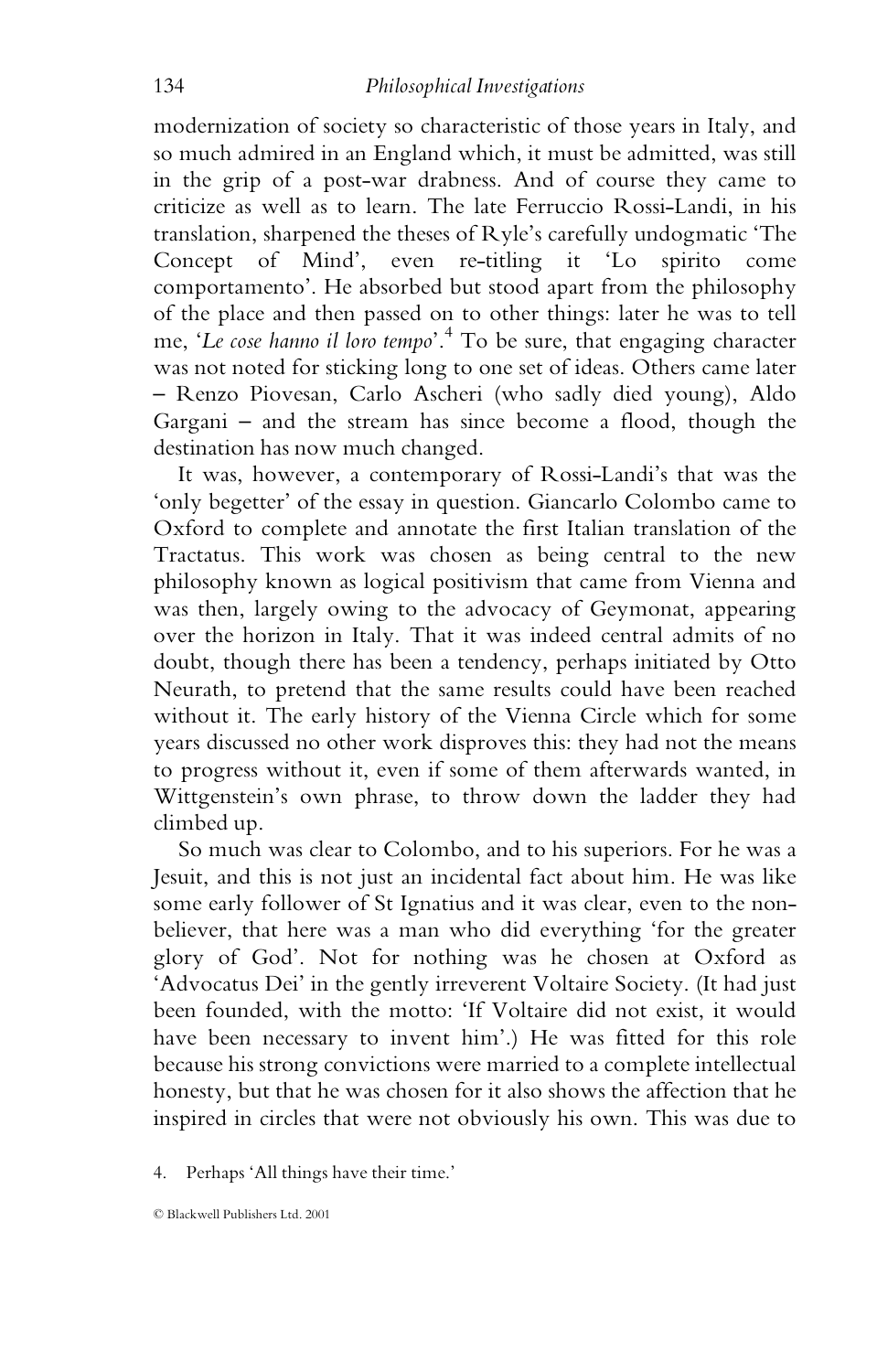an exceptionally open and affectionate nature on his side, a rapidity of mind and of feeling that was allied with a spontaneous interest in others, perhaps particularly in the English, whose ways he continued to regard with a mixture of admiration and incredulity.

The translation is still worth reading, for those who can find it. The comments also, though they are based on Colombo's tesi di laurea<sup>5</sup> at the Universita' Cattolica del Sacro Cuore and their defence of the possibility of metaphysics later seemed to him too simplistic. There is in the volume an excellent section on logic in the Tractatus by Michael Dummett, who also became his friend in those years.

For the study of the Tractatus, though Colombo did not confine himself to that, Oxford offered many opportunities at that time. Ryle gave a famous class using it as an introduction to philosophy for graduates. It must be remembered that the Philosophical Investigations appeared only during these years and the earlier work still stood for something in its own right. If not the truth, we thought it was (as I have said of Oxford philosophy) the way towards it. Small groups would meet to read it together: I remember one with David Pears, Mary Warnock, Marcus Dick and others. It was natural for those of us (a good proportion) who had a training in Ancient Philosophy to apply to the work the methods of interpretation we had learnt when reading Plato or Aristotle. (The Tractatus lends itself much more readily to this treatment, whereas Investigations seems designed to frustrate it.) For one of Colombo's scholarly background this was meat and drink. We would defend various theses about the meaning of the propositions in the work. I think it is fair to say that we tried to see it as fundamentally a relatively clear work. We were sometimes in friendly conflict with Elizabeth Anscombe ('Bettina' as Colombo called her) whose lectures (later published as an Introduction) seemed to us, perhaps unfairly, rather to embrace profundity.

All of this to illustrate the spirit in which we approached the Tractatus, regarding it as a contemporary work from which one might go on to establish substantial theses in philosophy. Colombo's interest continued to be the possibility of some kind of metaphysics, which he still thought necessary for religion (this was one of his points of difference from `Bettina'). I do not believe he ever abandoned this position but he came to think that the role of metaphysics could be exaggerated.

5. Perhaps an M.A. thesis is the nearest equivalent.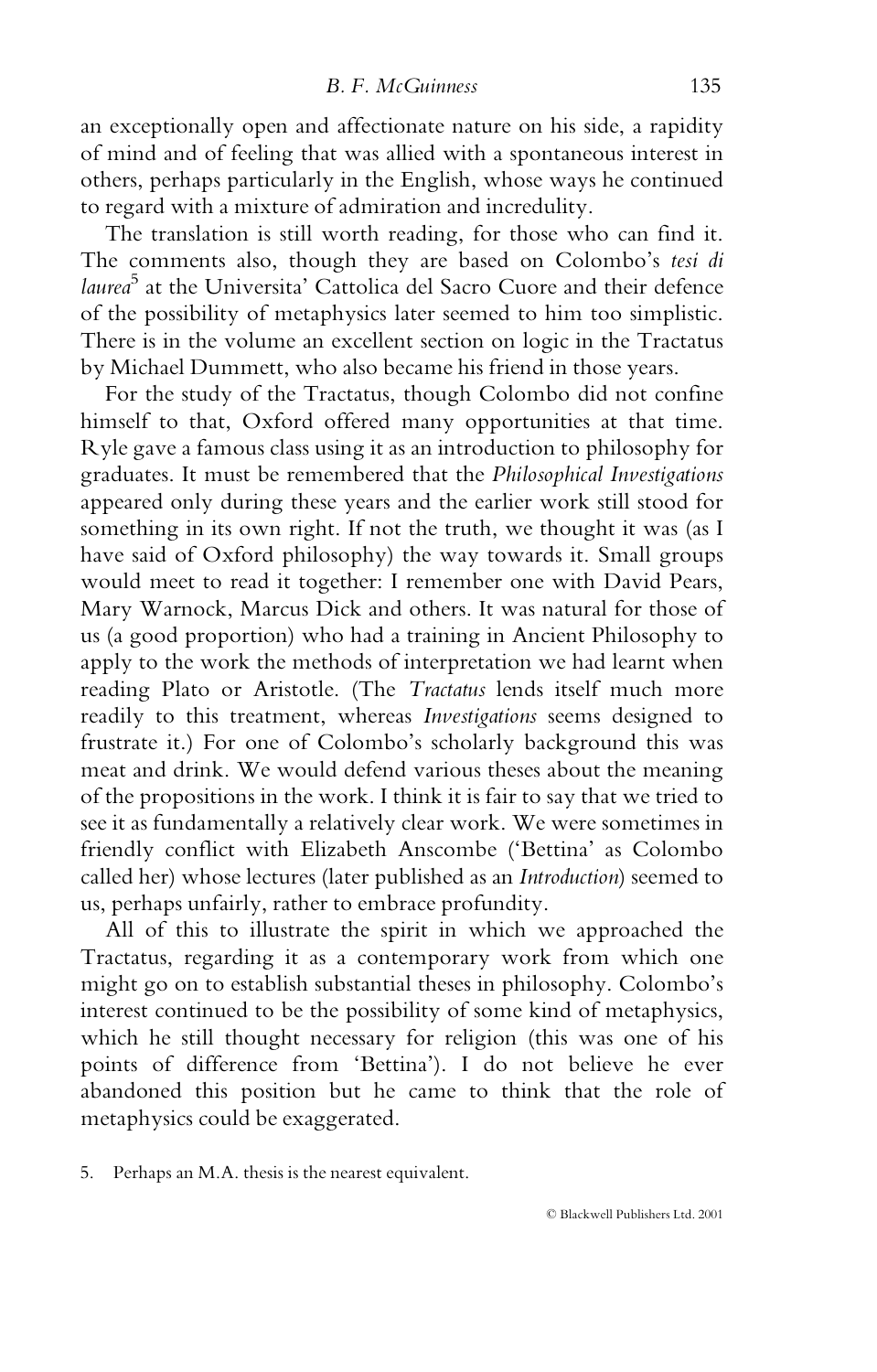Colombo went on to do a second first degree  $-\text{ in physics}$   $-\text{ with}$ the idea that the philosophy he thought of as logical positivism used the model of science, though nearly all its practitioners, in Oxford at any rate, had no idea how science functioned. How much the plan was his own and how much that of his superiors is perhaps not the right question, since he would at every point have striven to make these two coincide. It cost him four laborious years, which were not long completed when he slipped on a mountain path and fell to his death, sadly cut off, he who himself had said 'la vita è un continuo, progressivo distacco'.<sup>6</sup>

One of Colombo's last acts of friendship and collaboration in my own regard was to obtain for me a place in the volume of the Enrico Castelli's Archivio di Filosofia devoted to philosophy and symbolism, alongside distinguished contributors such as Adorno and Przywara. Such was the occasion of my publication, on themes he and I had often discussed. I remember with pleasure that he thought I was very positive in my assertions. How cautious we all were where Wittgenstein's work was concerned!

From the content of my own paper I would not distance myself entirely. It was an attempt to think through the argument of the Tractatus in the work's own terms and of course this is one of the things that the book invites us to do. But the book also invites us to criticize its very self, to see why its dicta cannot be taken as straightforward propositions. The `objects' of which it speaks are not entities independent of language with which we can be acquainted prior to the acquisition of language. One of the chief lessons that Wittgenstein drew from Frege was that a word has meaning (Bedeutung) only in the context of a proposition. Hence the opening sentence of his book: `The world consists of facts not things', i.e., very roughly, sentences not names are the units of meaning. The objects of the Tractatus correspond to and owe their being to the elements into which, theoretically, propositions can be resolved. They are the measure of the complexity of the proposition. The system of propositions, i.e. language, functions as if there were such objects. The idea is borrowed from the imaginary point-masses the assumption of which, in one of Heinrich Hertz's (highly theoretical) systems of mechanics, enables us to understand the laws of that science.

6. Perhaps `Life is a progressive series of partings,' said on the occasion of a bereavement.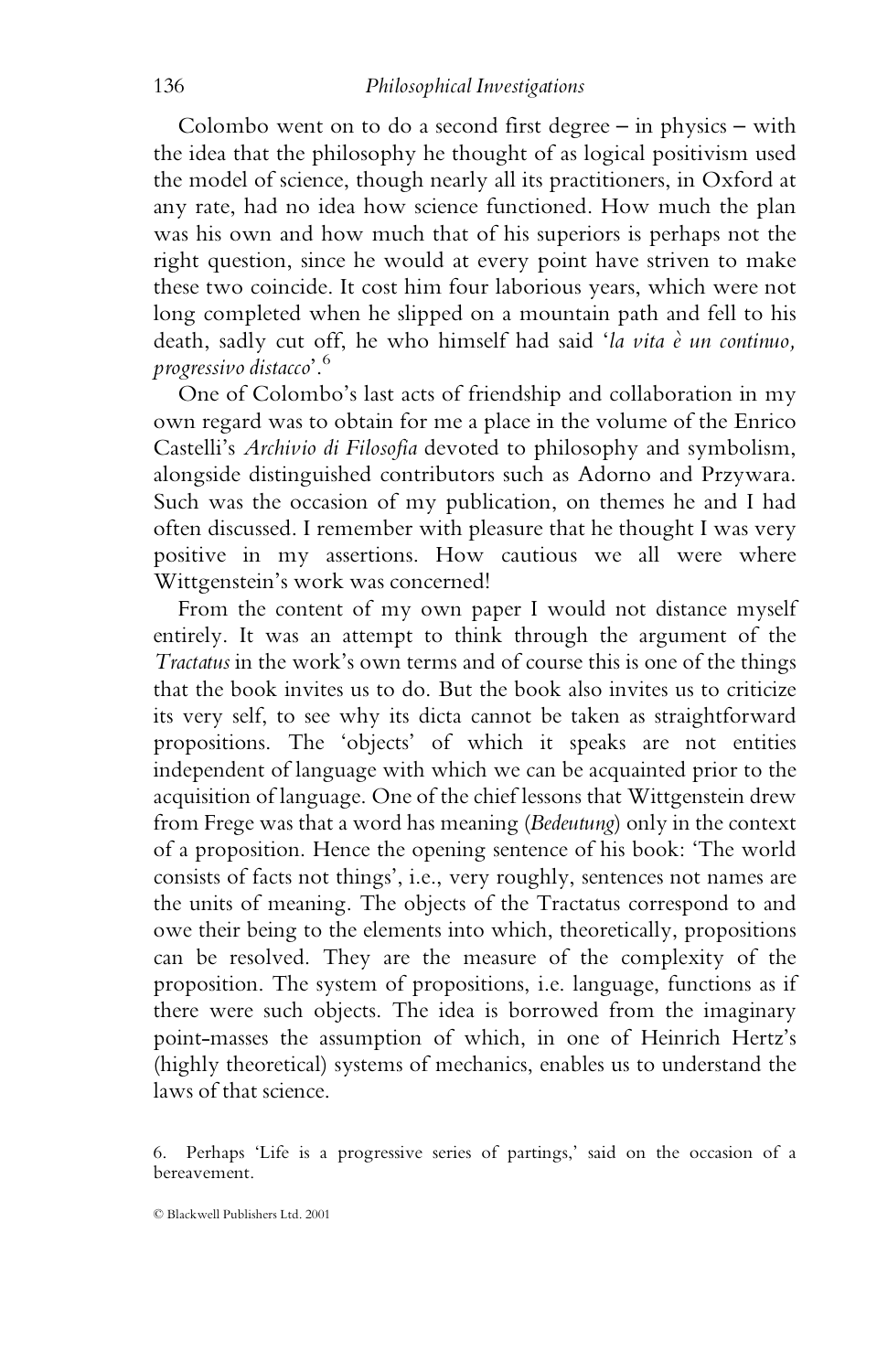It is not therefore an underlying world of objects in logical space that Wittgenstein reveals to us and sets over against language as its pendant. It is language itself whose nature he is exploring. This is why he is able to say that his work is a critique of language, but not in Mauthner's sense. That learned autodidact multiplied examples of a lack of fit between language and the world and arrived at conclusions such as that all language is metaphor: he nowhere posed the question how that non-linguistic world, which he purported to compare with language, could be apprehended except through the instrumentality of language.

If this non-realist view of the ontology of the Tractatus is taken, it seems to me now that some of the objections I made fall away. It is indeed not easy for us in practice, perhaps it is in fact impossible, to identify all the presuppositions that lie behind even our simple statements. But that they are presuppositions means that they are theoretically expressible. Likewise a difference in type or logical role between two elements thought to be names can always be replaced (again in theory only) by further analysis representing the two as complexes and of different form. Convenience and surveyability are not objectives.

The admissibility of a discussion of language in this abstract way may indeed be put in question, as Wittgenstein himself later did, when he criticized the tendency to 'sublime' concepts like 'language', `experience', and `world', whereas, he says, `if [these] words . . . have a use it must be as humble a one as that of the words `table', `lamp', 'door'.' (Philosophical Investigations, §97) The Tractatus, we have already seen, insists on subliming in order to show the limits of that very process, to show, in terms of the same metaphor, that it issues in evanescence. There are many reasons for this choice, but I should point out here that it was intended as a continuation of Frege's `great works', in which Frege attempted to provide a theory of meaning, which he saw to be an essential preliminary to identifying the objects and concepts presupposed in the philosophy of mathematics or indeed in any philosophy at all. Wittgenstein shared this aim, though the results he thought he had conclusively established were negative in character. Both philosophers give an account of features which (as they conceive) any language must exhibit. The devices necessary to realize an actual language are not their concern.

Another objection I ventured was connected with Wittgenstein's refusal to admit intensionality as a feature within language. He admits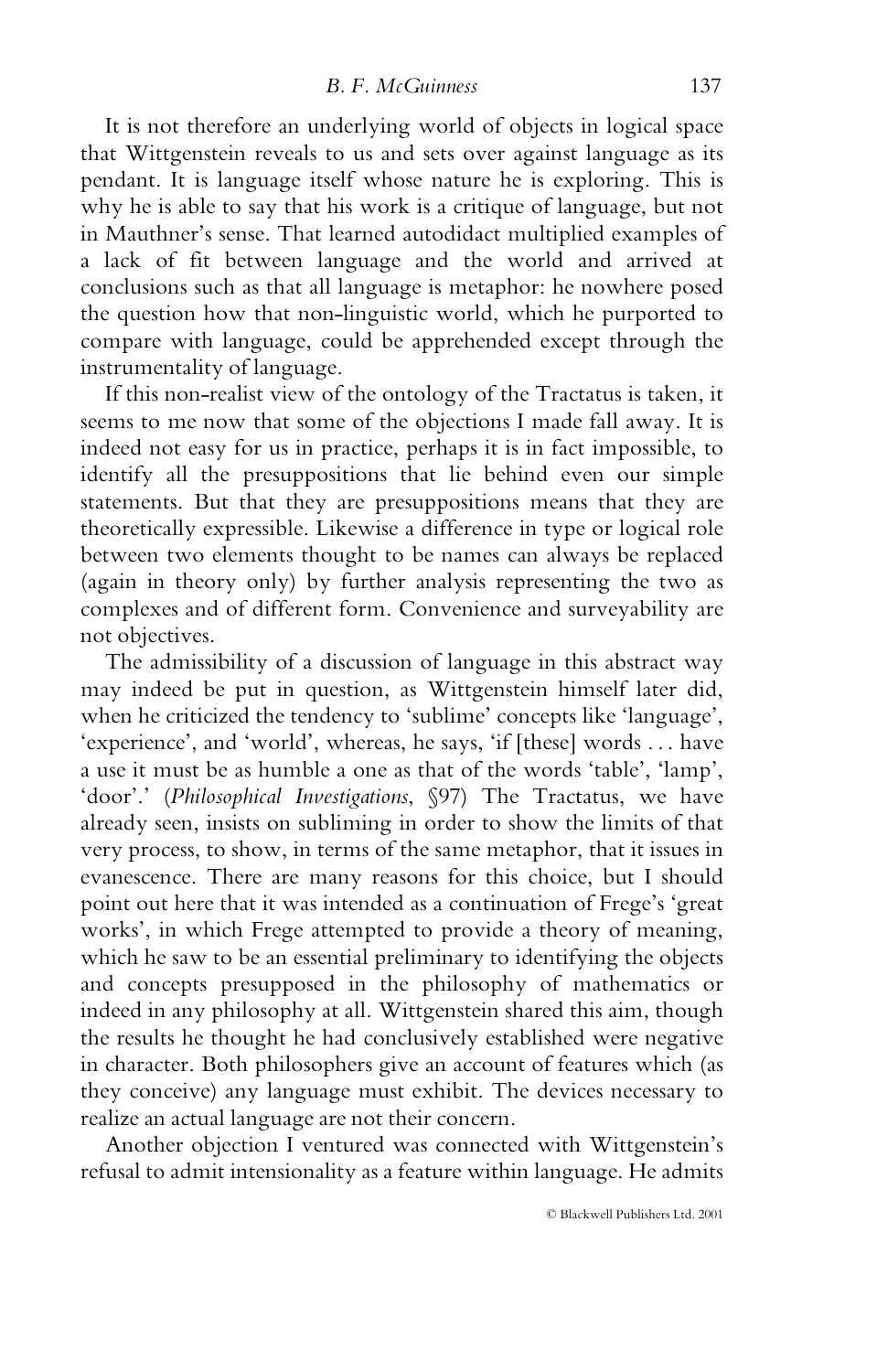the facts that people state (or, it may be, misstate) and he admits the fact that they state them, in the sense that they say certain words. But as regards how these words relate to the facts stated, he indicates merely that there is a correspondence in structure. It is natural to object that he has left out the essential point that they meant to state just those facts.

I believe that a possible answer to this objection is connected with the very lesson that I then thought could be drawn from the Tractatus. It is not possible (in Wittgenstein's view) to explain what meaning is, just as one cannot explain what it is to apprehend or think a fact. So one cannot imagine that a full enough analysis of any proposition would reduce notions like that of meaning to any complex of elements, as it were to a mechanism. (Similarly no analysis of the description of an action will show what it means to call it wicked or admirable.) At best one can give examples or, as he says, one can show, not say, what is involved. In philosophy, he thinks, we try to grasp and expound this condition of all our knowledge and we necessarily fail. At the very least this is a telling formulation of a paradox that fundamental philosophy regularly confronts and perhaps may never resolve.

Considerations such as these have occurred to me and have in part been published in the forty or more years since the paper under discussion appeared, but the nature of my interest in Wittgenstein has also been changed by external events  $-$  Jim Griffin and Bob Fahrenbach told me of Waismann's shorthand notes and other papers then in a postal sack in the basement of the Ashmolean, Georg Henrik von Wright put me in touch with Paul Engelmann, who was not long to survive. Letters, memoirs, manuscripts and details of biography became my concern and I saw much (and happily still see something) of Wittgenstein's family. All of this was not exempt from controversy, sometimes surprisingly heated - 'strange destiny for one born with an almost cowardly desire for peace!' But a full account of the last (and first) fifty years of Wittgenstein studies is, to quote another nineteenth-century author, `a story for which the world [and certainly this volume] is not yet prepared'.

Facoltà di Lettere e Filosofia Università degli Studi di Siena Via Roma 47 Italy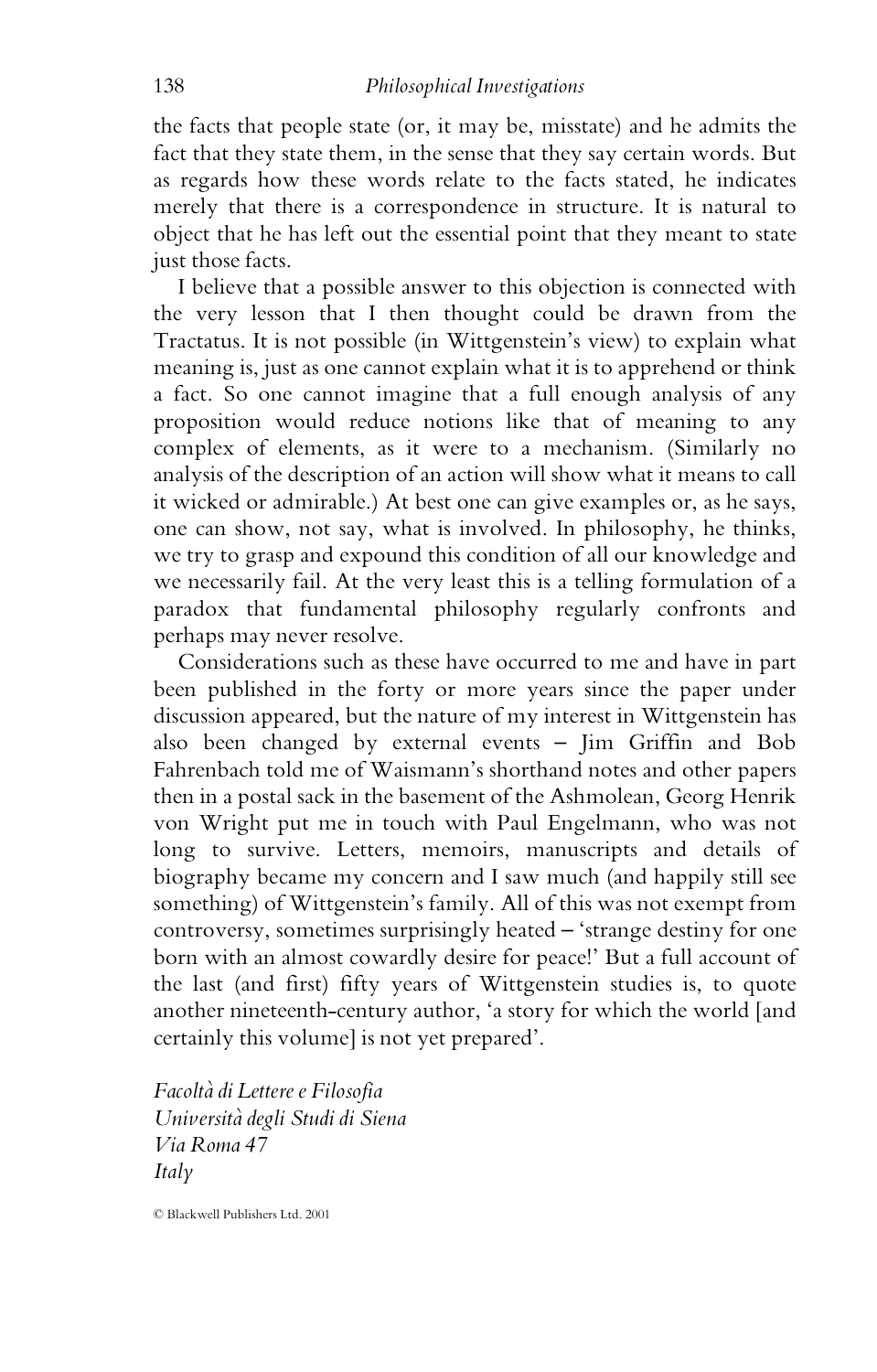# VII

### Anthony Palmer

In 1958, seven years after Wittgenstein's death, Geoffrey Warnock published a short book under the title of English Philosophy Since 1900. I was then in my final sixth form year at Hookergate Grammar School in County Durham where, under the influence of an inspirational French teacher, I had begun to fancy that I was interested in philosophy. I persuaded my school to include Warnock's book as part of the English prize which I had somehow managed to win that year. That was my introduction to the work of Wittgenstein.

Now although Warnock begins his chapter on Wittgenstein by saying that 'there can be no serious doubt that the most powerful and pervasive influence on the practice of philosophy in this country today has been that of Ludwig Wittgenstein'<sup>1</sup> it is clear that the Wittgenstein he saw as exercising this influence was the Wittgenstein of the, then only recently published, Philosophical Investigations. He clearly regarded the Tractatus as no more than (and, of course, no less than) `a more consistent, more thorough, and therefore more extreme working out of some of Russell's principles' of Logical Atomism.2

During my undergraduate career at the University of Hull, where I read Philosophy and Psychology, I saw no reason to question Warnock's view. It became, and has by and large remained, the orthodox view. Under the influence of Alan R. White the book which captured my imagination was Gilbert Ryle's The Concept of Mind which I and my fellow students were encouraged to read alongside the passages after 242 of the Investigations, the so-called private language argument passages, and some of the essays in the just published Philosophical Papers of J.L. Austin. The Pears/McGuinness translation of the Tractatus was published while I was an undergraduate in the same year as Austin's papers but I don't recall

2. Ibid., p. 64.

<sup>1.</sup> Warnock, G.J. English Philosophy Since 1900, OUP, 1958, p. 62.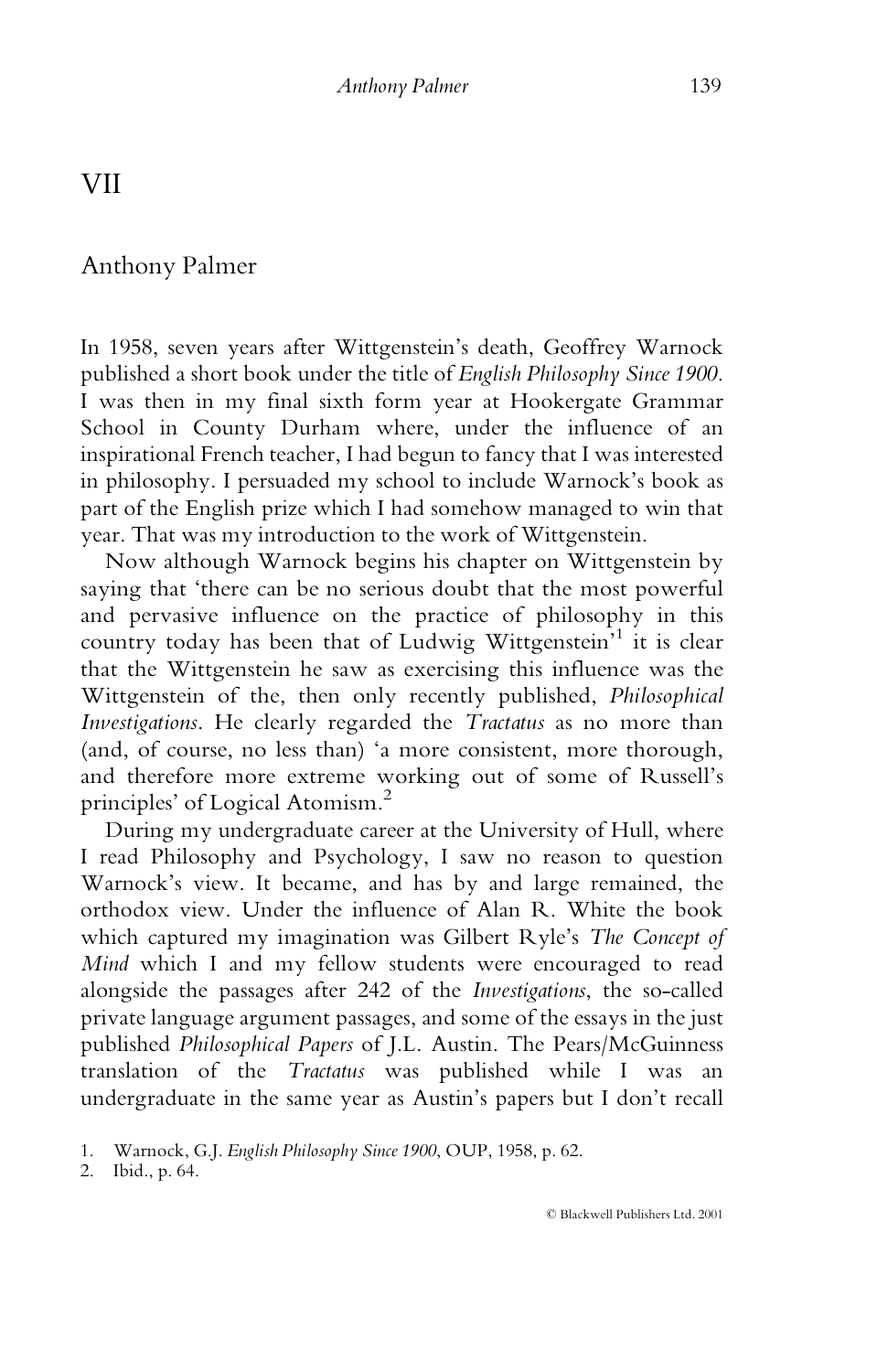having a copy of it in my hand and I certainly had never opened the Library's copy of the Ogden translation.

My ignorance of the Tractatus was not cured by the two years I spent studying for the Oxford B. Phil degree from 1962-64. While I counted myself fortunate to have Gilbert Ryle as my supervisor, and it is impossible to overestimate the influence on me that my sessions with him had, we did not, except en passant, discuss Wittgenstein's work, and certainly not the Tractatus. Consequently, when I finally did sit down to read the Tractatus it came as something of a shock.

My acquaintance with Ryle's work had accustomed me to take the distinction between sense and nonsense rather than the distinction between truth and falsity as the dimension in which philosophy properly operated. The Concept of Mind was (and was meant to be) an illustration of how to operate in that dimension. In it the distinction which Descartes had drawn between mind and body was shown to be not so much false but as not even a candidate for truth or falsity since it did not make sense. The private language passages of the Philosophical Investigations could be regarded as generating the same conclusion. The argument there seemed to run as follows. If the mind was as Descartes thought it to be then the language in which we talked about it would be a private language. The idea of a private language, however, is incoherent; it does not make sense. Consequently it is not so much the case that Descartes' view is false but nonsensical. But this stress on the central importance for philosophy of the distinction between sense and nonsense was supposed to be the lesson of the Wittgenstein of the Investigations not that of the Tractatus. It ran alongside his stress on the notion of following a rule, his insistence not to ask for the meaning of a word but to ask for its use. `You say: the point isn't the word, but its meaning, and you think of the meaning as a thing of the same kind as the word, though different from the word. Here the word, there the meaning. The money and the cow you can buy with it. (But contrast; money and its use) $\frac{3}{2}$  in short it went alongside the demise of the reference theory of meaning, the theory which Ryle had so charmingly dubbed the 'Fido' - Fido theory. It came as something of a surprise, therefore, when I finally did read the Tractatus, alongside his 1914–16 Notebooks to discover that the importance of that dimension had been Wittgenstein's concern from the very beginning.

<sup>3.</sup> Wittgenstein, L. Philosophical Investigations, Blackwell 1958, section 122.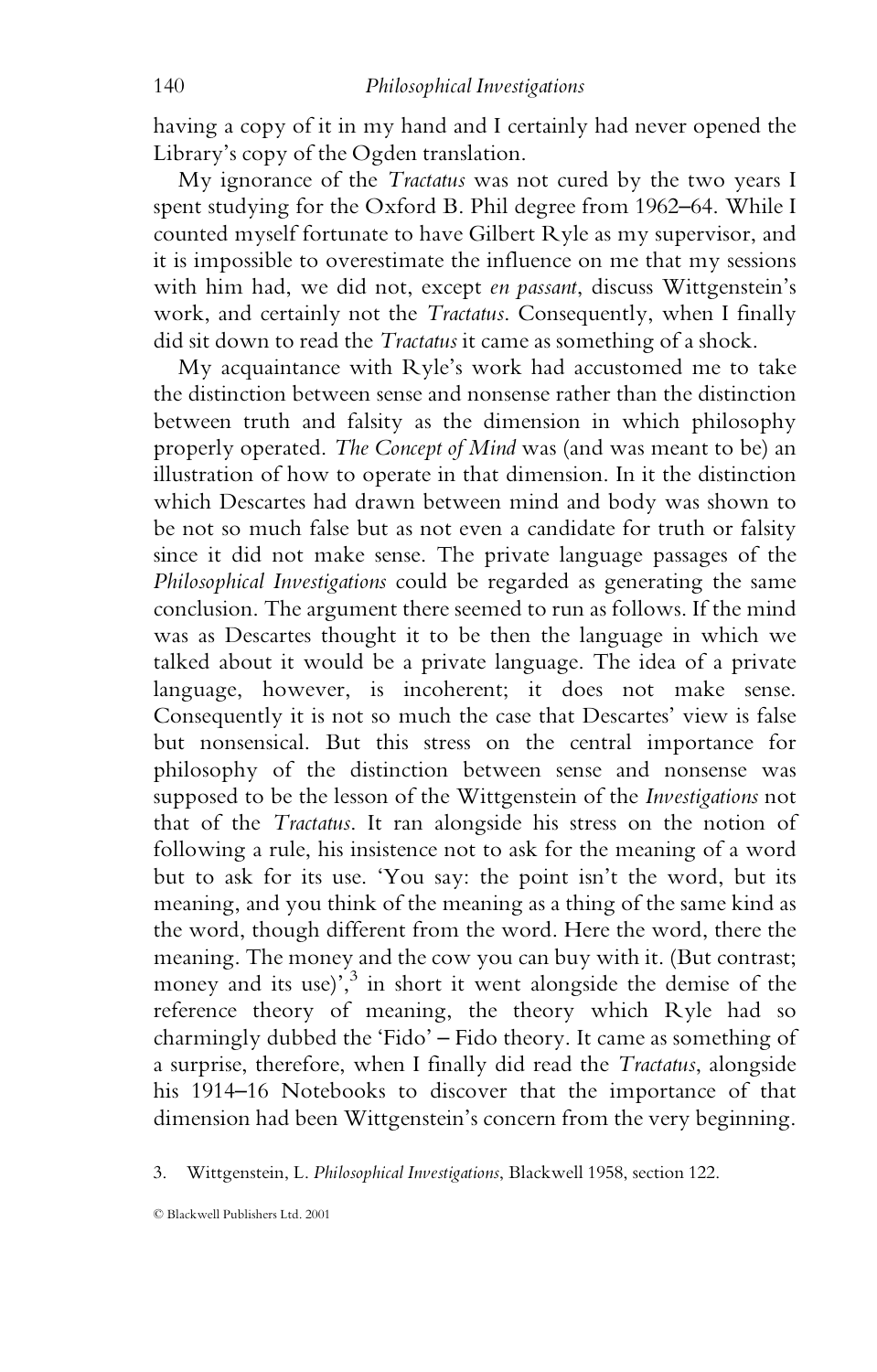It lay, for example, at the heart of his criticism of Russell's theory of judgment which so paralysed him.

Wittgenstein's concern with the importance of the distinction between sense and nonsense is central to the Notes on Logic dictated in 1913 at Russell's request, the first piece of writing we have from him. In them Wittgenstein writes about the bi-polarity of propositions. `Every proposition' he says `is essentially true-false. Thus a proposition has two poles (corresponding to the case of its truth and the case of its falsity). We call this the *sense* of the proposition'.<sup>4</sup> Being `true-false', i.e. bi-polarity, is therefore to be distinguished from being 'either true or false'. Being either true or false is a consequence of a proposition's bi-polarity, i.e. it is a consequence of it having sense. For Wittgenstein, thinking through this idea turned out to have enormous consequences, which received their final working through in the Tractatus. For me the most momentous of these was that it became clear that Wittgenstein from the beginning had rejected the most central of the theories which he himself was supposed to have held at the time of the Tractatus, only to be rejected by the time of the Investigations and the work which led up to it, viz. the reference theory of meaning.

Its first consequence for Wittgenstein was that propositions cannot themselves be the subjects of propositions. `Propositions' he says `by virtue of sense cannot have predicates or relations'<sup>5</sup> from which it follows immediately that the logical constants cannot be construed as predicates or relations: while 'p  $\supset q$ ' may look like 'aRb' it really isn't like it at all. The hook does not stand for a relation since it doesn't stand for anything. The logical constants are not representatives. He referred to this as the Grundgedanke of the Tracatus. But equally importantly it follows that propositions are not composed of anything. Propositions are not complexes. 'Frege said "propositions are names"; Russell said "propositions correspond to complexes". Both are false; and especially false is the statement "propositions are names of complexes".<sup>56</sup>

These reflections on sense, on being true-false as opposed to being either true or false, led Wittgenstein to focus on facts rather than complexes and particularly so with regard to the principles of

<sup>4.</sup> Wittgenstein, L. Notebooks 1914-1916, Blackwell, 1969, p. 94.

<sup>5.</sup> Ibid., p. 101.

<sup>6.</sup> Ibid., p. 93.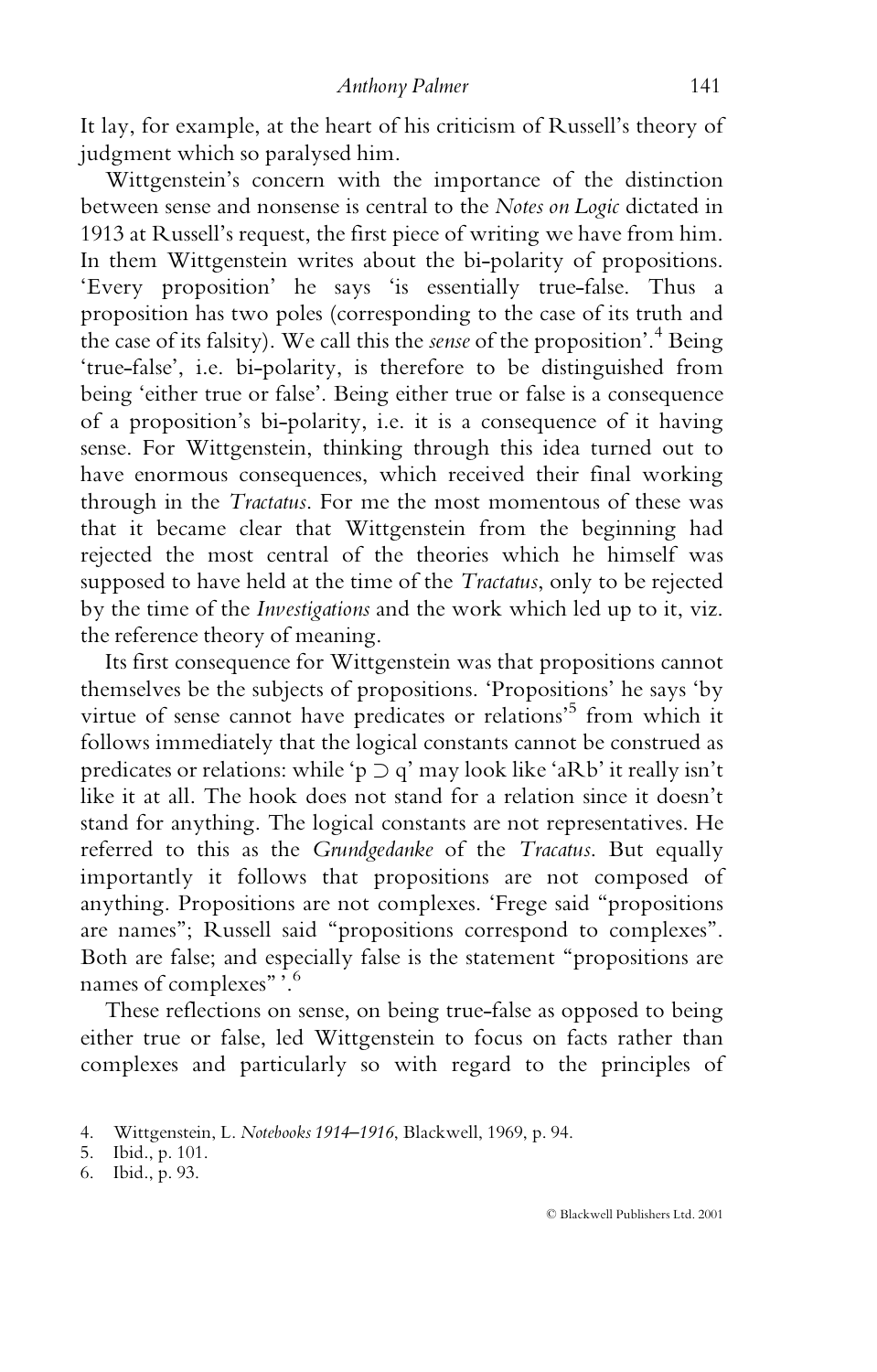symbolism. So, for example, in the Notes on Logic he tells us that 'One must not say `the complex sign `aRb' ' says that a stands in the relation R to b; but that 'a' stands in a certain relation to 'b' says that aRb. Only facts can express sense, a class of names cannot ... Thus facts are symbolised by facts, or more correctly: that a certain thing is the case in the symbol says that a certain thing is the case in the world'.<sup>7</sup>

When you approach the *Tractatus* from the background of the Notes on Logic with their focus on bi-polarity, on sense and the central emphasis on facts with regard to sense, it is impossible not to read it as a development of these reflections. And when you do so it should become clear that it bears very little relation to what had become by the middle sixties, when I first got round to reading it, the orthodox view I had first been introduced to in Warnock's English Philosophy Since 1900.

It is impossible to overestimate the role of facts in the Tractatus. Its opening sentence could hardly do more to emphasise the importance of facts for what is to follow. `The world is all that is the case. It is the totality of facts not things.' In what follows the stress is relentless. The world divides into facts (1.2), 'We make for ourselves pictures of facts' (2.1), `A picture is a fact' (2.141), `A logical picture of facts is a thought  $(3)$ , 'I call the sign with which we express a thought a propositional sign' (3.12). `A propositional sign is a fact' (3.14), `Only facts can express a sense, a set of names cannot' (3.142). Given that, as the Notes on Logic show, the stress on facts was designed to accommodate Wittgenstein's earliest insight into the difference between propositions having sense (i.e. being 'true-false' or bi-polar) and being 'either true or false', it seems to me incredible that the Tractatus came to be read as `a more consistent, more thorough, and therefore a more extreme working out of some of Russell's principles of logical atomism'. In effect exactly the opposite is the case. Wittgenstein's stress on facts in relation to sense should be seen as a demolition of the principles of logical atomism because, if it is correct, it destroys the doctrine which is at the heart of logical atomism. It explodes the reference theory of meaning, for facts cannot be named; they cannot stand in relations to each other and they are not composed of anything. An atomism based on such principles would be an atomism without atoms. So while the

7. Ibid., p. 105.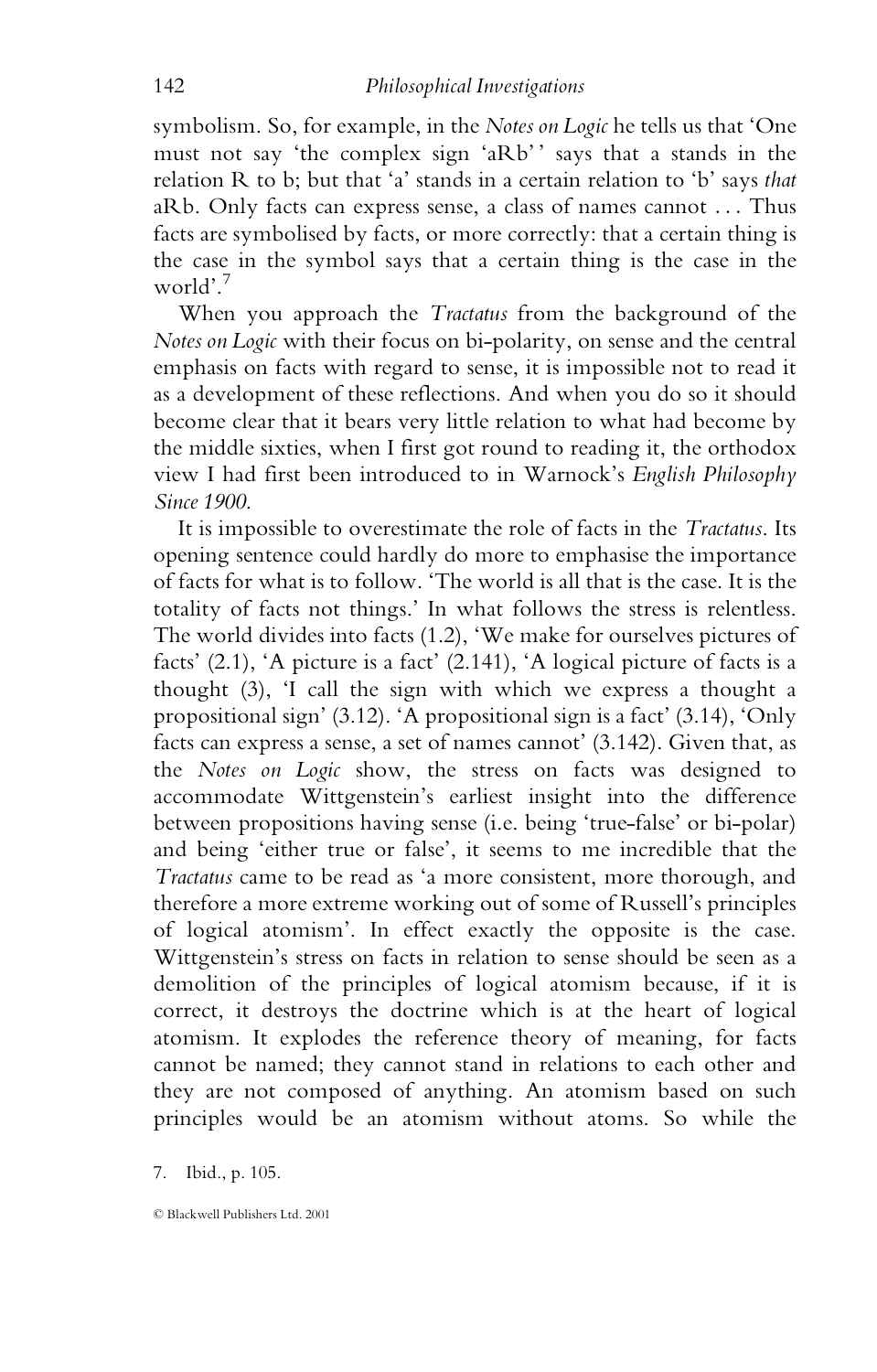Philosophical Investigations alongside The Concept of Mind continued to influence both my teaching and writing on the philosophy of mind the puzzle which continued, and still continues, to engage me was the relation between the Tractatus and the Investigations. If we don't get the beginnings of Wittgenstein's philosophy right then we are bound to have a distorted picture of his later work.

One way in which the difficulty of maintaining the orthodox view of the relation of the Tractatus to the Investigations shows itself most clearly is the incompatibility of holding the logical atomist view with Wittgenstein's stress, in both works, on what has become known as the context principle. This makes its first overt appearance in the Tractatus at 3.3. `Only propositions have sense; only in the nexus of a proposition does a name have meaning.' One difficulty which has always been felt with regard to our understanding of the Tractatus is to see this as compatible with 3.203 `A name means an object. The object is its meaning.' On the face of it it looks as though Wittgenstein has introduced the doctrine which is at the heart of logical atomism  $-$  the naming or reference theory of meaning  $-$  and then followed this with the introduction of the doctrine with which it is incompatible  $-$  the context principle. However, although  $3.3$ marks the first overt appearance of the context principle its presence should have been felt from the very beginning. The remark I have already picked out from the Notes on Logic that 'Instead of, 'the complex sign 'aRb' says that a stands to  $b$  in the relation R', we ought to put 'That 'a' stands to 'b' in a certain relation says that  $aRb$ "' is introduced in the Tractatus at 3.143. It now seems to me to be about as clear an expression of the context principle as could be produced. Moreover, that principle itself had already been foreshadowed from the very beginning of the work with the priority given to facts over things rather than things over facts. `A name means an object. The object is its meaning' needs to be seen as governed by the principle that `only in the nexus of a proposition does a name have meaning'. The conception of facts in the Tractatus and the context principle are actually tailor-made for each other.

When we see that Wittgenstein's conception of facts and the context principle are tailor-made for each other we can begin to see just how far off the mark the orthodox logical atomist account of propositions as pictures is. The orthodox view has it that when `we picture facts to ourselves' or better, as the Ogden translation more literally puts it, when `we make for ourselves pictures of facts', we are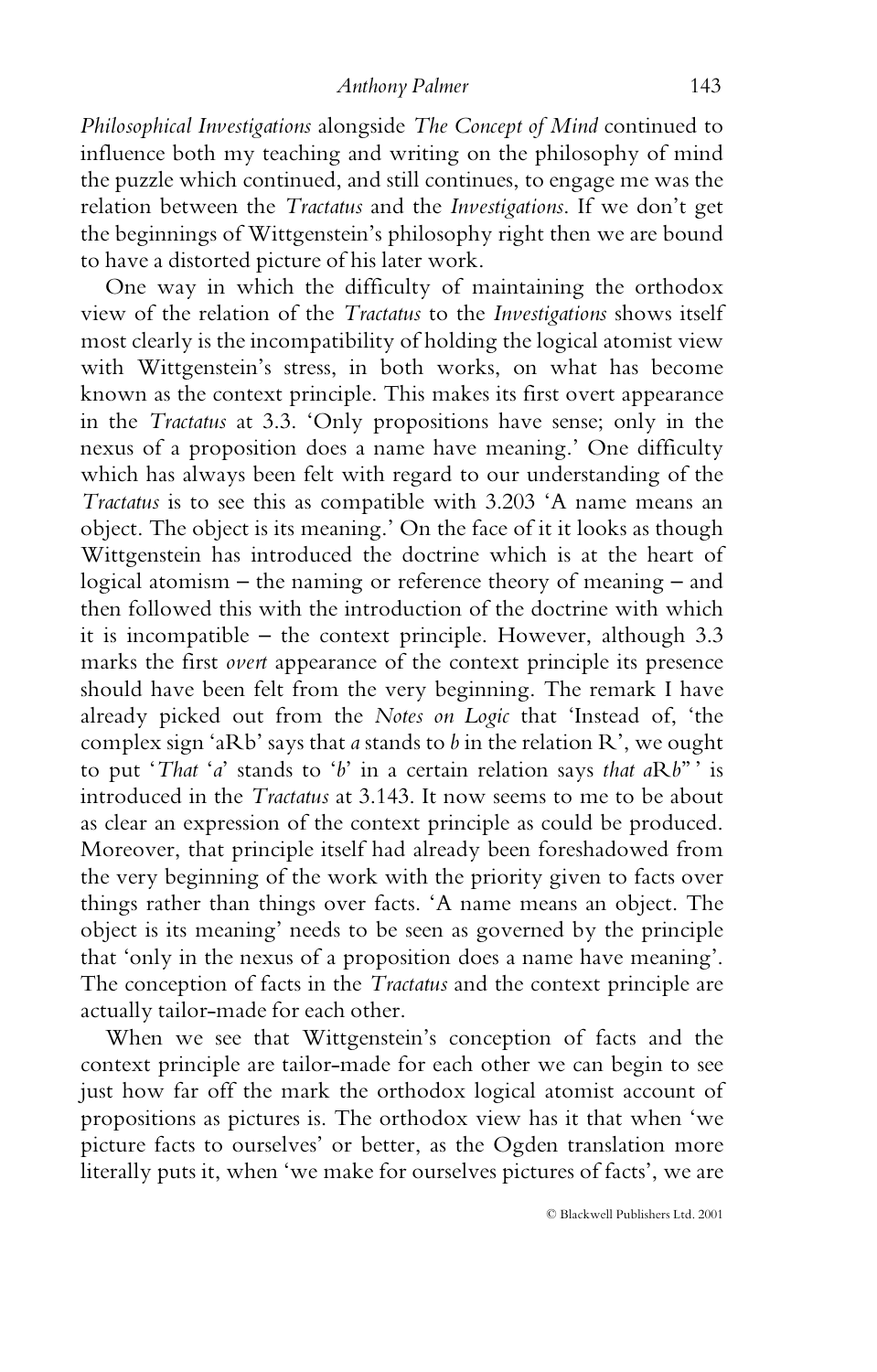to regard picturing as a relation, call it picturing, between one fact that does the picturing and another that is pictured. However, if Wittgenstein's emphasis on facts and the context principle are tailormade for each other such a view cannot be upheld. Facts, on this account, cannot stand in any relation to each other. Moreover, if we are then tempted to look within the fact that pictures and the fact pictured, i.e. look to their components, and seek to understand picturing in terms of the way in which these components are related, we shall be equally frustrated. For facts do not have components. If `pRq' is ruled out then so too is `nRo'. If `a name means an object' then `means' cannot be a relation, which is no doubt why Wittgenstein added 'the object is its meaning'. Over and over again Wittgenstein is at pains to stress that the problem is not a relational one. When `we make for ourselves pictures of facts' we are not making for ourselves something which stands in a certain relation to the facts pictured. So, he insists, `A proposition represents a state of affairs off its own bat',  $8$  i.e. not because it stands in a certain relation to it or anything else, and that `a picture contains (my emphasis) the possibility of the state of affairs it represents' (2.203), and that a proposition 'reaches right out to' reality i.e. it does not stand in any relation to reality. In a proposition a name goes proxy for an object, it takes the place of the object, it does not become connected to the object in some mysterious way, for any connection between a name and an object would require that both names and objects and the relation between them were independent of the facts in which they feature. So while we do make for ourselves pictures of facts and the pictures of facts we make for ourselves are themselves facts, picturing cannot be construed as a relation between facts. We do not have a problem about the relation of language to the world. What causes the difficulty is the supposition that we need to supply one.

This idea that propositions are facts which picture facts, where picturing is precisely not to be construed as a relation between facts, becomes in Wittgenstein's post-Tractatus writings the idea of the harmony between language and the world. It is an idea to which he constantly returns. It occurs early on in Philosophical Remarks and Philosophical Grammar and reappears late on in the Philosophical Investigations. In Philosophical Grammar, for example, we find Wittgenstein remarking that `Instead of the harmony or agreement

8. Ibid., p. 26.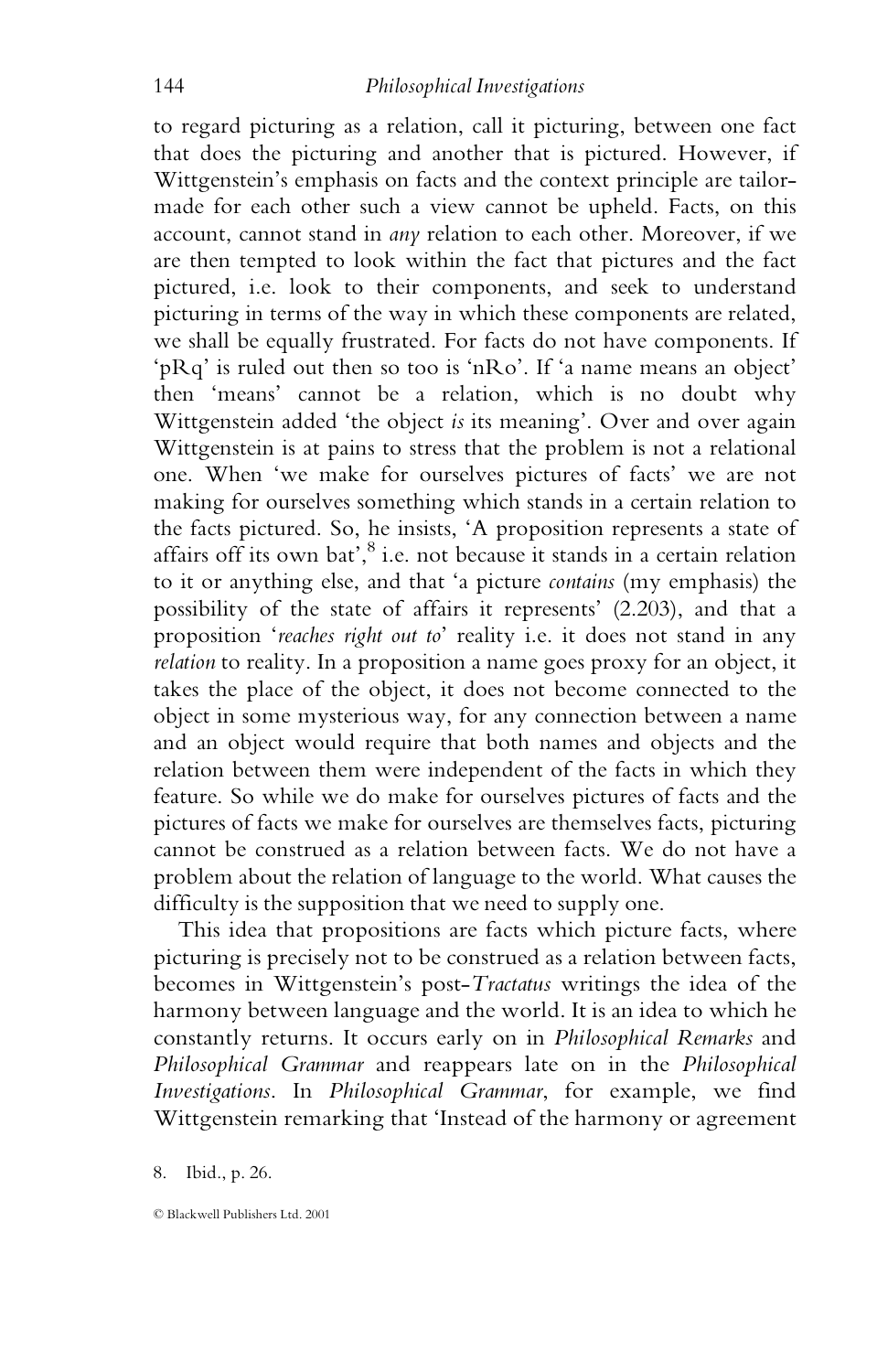of thought and reality one might say: the pictorial character of thought'.<sup>9</sup> When, after having finished the Tractatus, Wittgenstein takes up this idea of the pictorial character of thought once more he tends to do so in the context of a discussion of what we have by now grown accustomed to misleadingly label `propositional attitudes'. In Philosophical Remarks, for example, he does this by contrasting his view with those of Russell in the Analysis of Mind. Russell's view is, of course, explicitly relational. He does not have Wittgenstein's conception of facts and he holds no brief for the context principle. A belief, a thought, a hope, a wish, an intention or an expectation are precisely things which stand in relation to what is believed, hoped for, wished for, intended or expected. In the case of expectation, for example, Russell describes this as `a feeling or complex of sensations attached to a content believed'. The content gets it representational nature, i.e. it becomes a content by virtue of its similarity to the situation it represents. When the situation it represents comes about the associated feeling disappears and is replaced by another feeling, one of satisfaction. As against this Wittgenstein comments that `the fulfillment of an expectation does not consist in a third thing happening which you could describe in another way than just as `the fulfillment of the expectation', thus, for example, as a feeling of satisfaction or pleasure or whatever'.10 He compares Russell's theory to the situation in which `I give someone an order and I am happy with what he does, then he has carried out my order. (If I wanted to eat an apple, and someone punched me in the stomach, taking away my appetite, then it was the punch I originally wanted)<sup> $11$ </sup> The force of this example is so devastating, however, that it is easy to miss the point that generates it. The requirement of the third thing, the feeling of satisfaction that might be described in a different way from that of the fulfillment of the expectation, which is at the heart of Russell's theory, is that it is occasioned by the coming together of two things, the event expected as it is in expectation, and the event itself. It is the recognition of the similarity between these that is said to bring about the feeling of satisfaction. Wittgenstein's nonrelational story rules this out. He refers to this as 'the strange thing

11. Ibid., p. 64.

<sup>9.</sup> Wittgenstein, L. Philosophical Grammar, Blackwell, 1993, p. 163.

<sup>10.</sup> Wittgenstein, L. Philosophical Remarks, Blackwell, 1975, p. 65.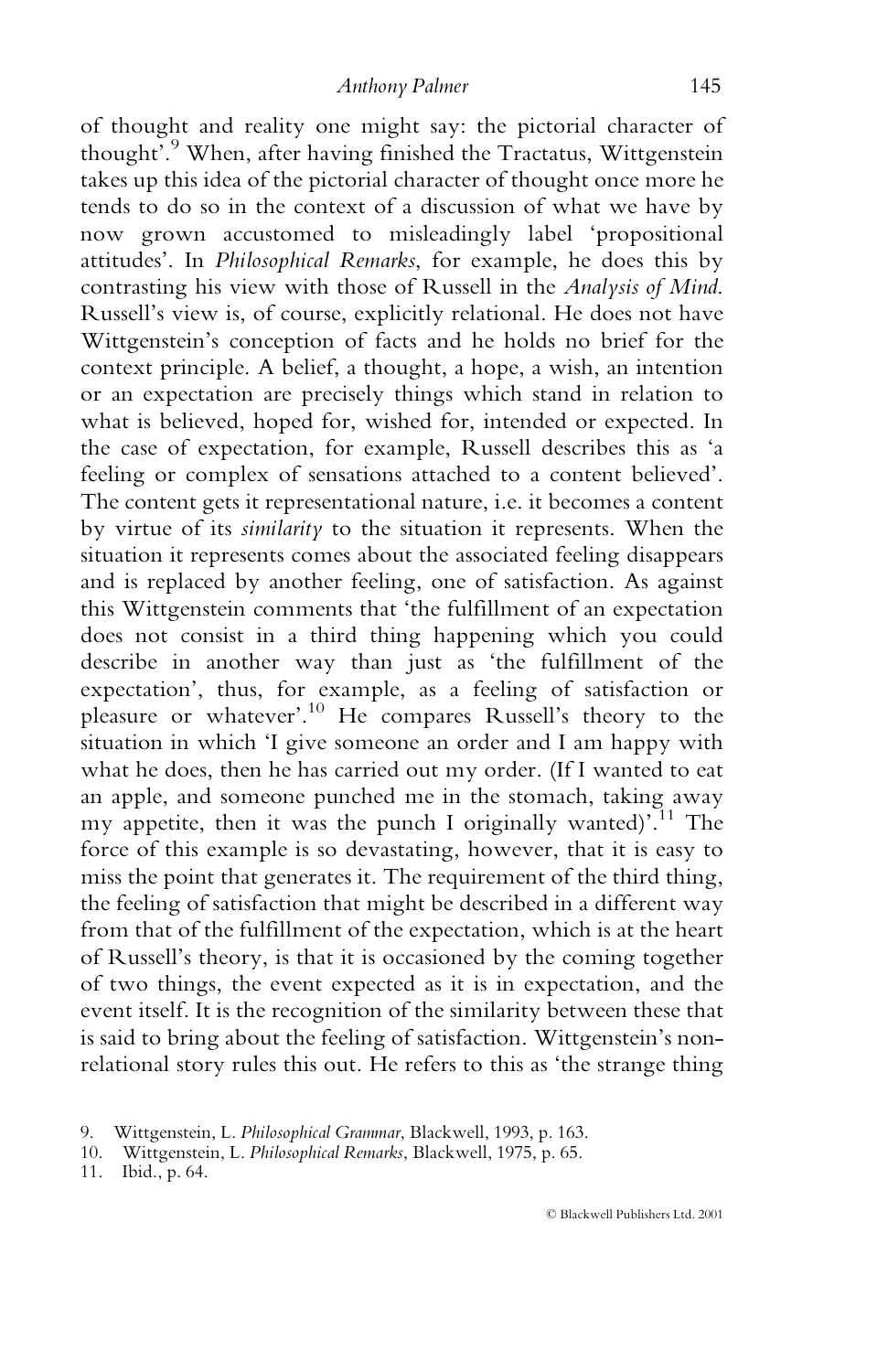that is expressed in the fact that if this is the event I expected, then it isn't *distinct* from the one I expected'.<sup>12</sup>

When this idea is picked up once more in The Blue Book its development into some of the leading themes of the Philosophical Investigations becomes apparent. There Wittgenstein discusses the temptation to think of the expectation of something as the shadow of the thing expected. He suggests that this temptation `arises out of the two-fold use of the propositional function 'I think  $x'$ . We say 'I think that so and so will happen' or `that so and so is the case', and also `I think just the same thing as he'; and we say 'I expect him', and also 'I expect that he will come'. Compare `I expect him' and `I shoot him'. We can't shoot him if he isn't there. This is how the question arises `how can we expect something that is not the case?' ' It is this which tempts us to think that what we expect `is not the fact but a shadow fact; as it were the next best thing to the fact',<sup>13</sup> something which does the job of the fact by virtue of its similarity to it. Yet the shadow won't do. We want the expectation to contain the object itself. It is him and not some substitute or simulacrum that I expect to come. 'If we keep in mind the possibility of a picture which though correct has no similarity to its object, the interpolation of a shadow between the sentence and reality loses all its point. For now the sentence itself can serve as such a shadow.'<sup>14</sup>

That these anticipations of some of the leading themes of the Investigations can be seen to be developments out of the Tractatus conception of propositions have persuaded me that what still remains the orthodox view, which I first came across in Warnock's book does no justice to the unity of Wittgenstein's work with which, at the beginning of the twenty-first century, we have yet to come to terms.

Department of Philosophy University of Southampton Southampton SO17 1BJ UK

- 12. Wittgenstein, L. Philosophical Grammar, Blackwell, 1993, p. 134.<br>13. Wittgenstein, L. The Blue and Brown Books, Blackwell, 1960, p. 3
- Wittgenstein, L. The Blue and Brown Books, Blackwell, 1960, p. 35-36.
- 14. Ibid., p. 37.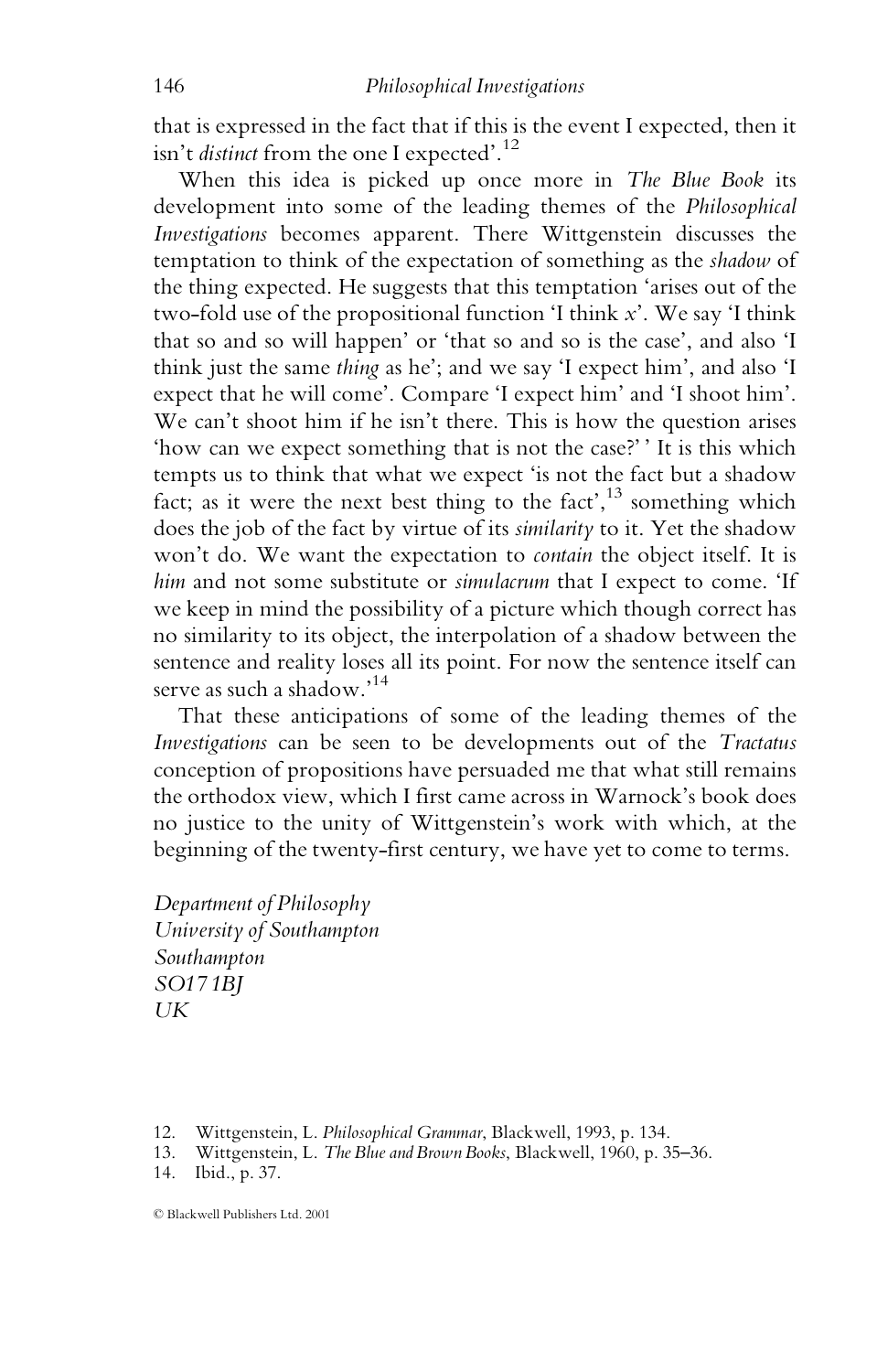# VIII

### D.Z. Phillips

The labels Swansea School of Philosophy, or Swansea Wittgensteinians, were not given to themselves by Swansea's philosophers. They are labels given by others, sometimes in agreement, sometimes in disagreement, but sometimes in anger and hostility, not least by philosophers who are themselves influenced by Wittgenstein. I read for my initial degree, and completed my first research degree, at the University College of Swansea, as it was then called, between 1952 and 1958. My interest in, and my being influenced by, Wittgenstein will, therefore, seem self-explanatory, but things are more complex than that. In 1952, one could not have spoken of a 'school' of any kind. Rush Rhees had taught at Swansea since 1940, and was to do so until his early retirement in 1966. R.F. Holland left Swansea in 1965, and Peter Winch left in 1964, but they had just come from Oxford in 1950 and 1951, respectively. As for J.R. Jones, who died in 1970, he was beginning his tenure in the Chair of Philosophy in 1952. As a seventeen-year-old 'fresher', it seemed to me that the department had been there for ever. By the time my teachers departed, the description `Swansea School' had arrived, and was even applied to them thereafter, and to Ilham Dilman, H.O. Mounce, R.W. Beardsmore and myself, who taught at Swansea for many years, the last until 2001.

From 1950 to 1964, the department of philosophy had a considerable intellectual influence in the College, but in 1955 there were no final year honours students, and we were only two in 1956. Two students taught by four faculty! Still, with such lavish provision, it must be thought that I heard a great deal about Wittgenstein. To which I have to say: not really.

I heard of Wittgenstein, for the first time, in David Sims' lectures on `language', in the general degree course in English. He teased us with questions about the order 'Slab' in Wittgenstein's builders example at the opening of the *Investigations*: Is 'slab' a shortened form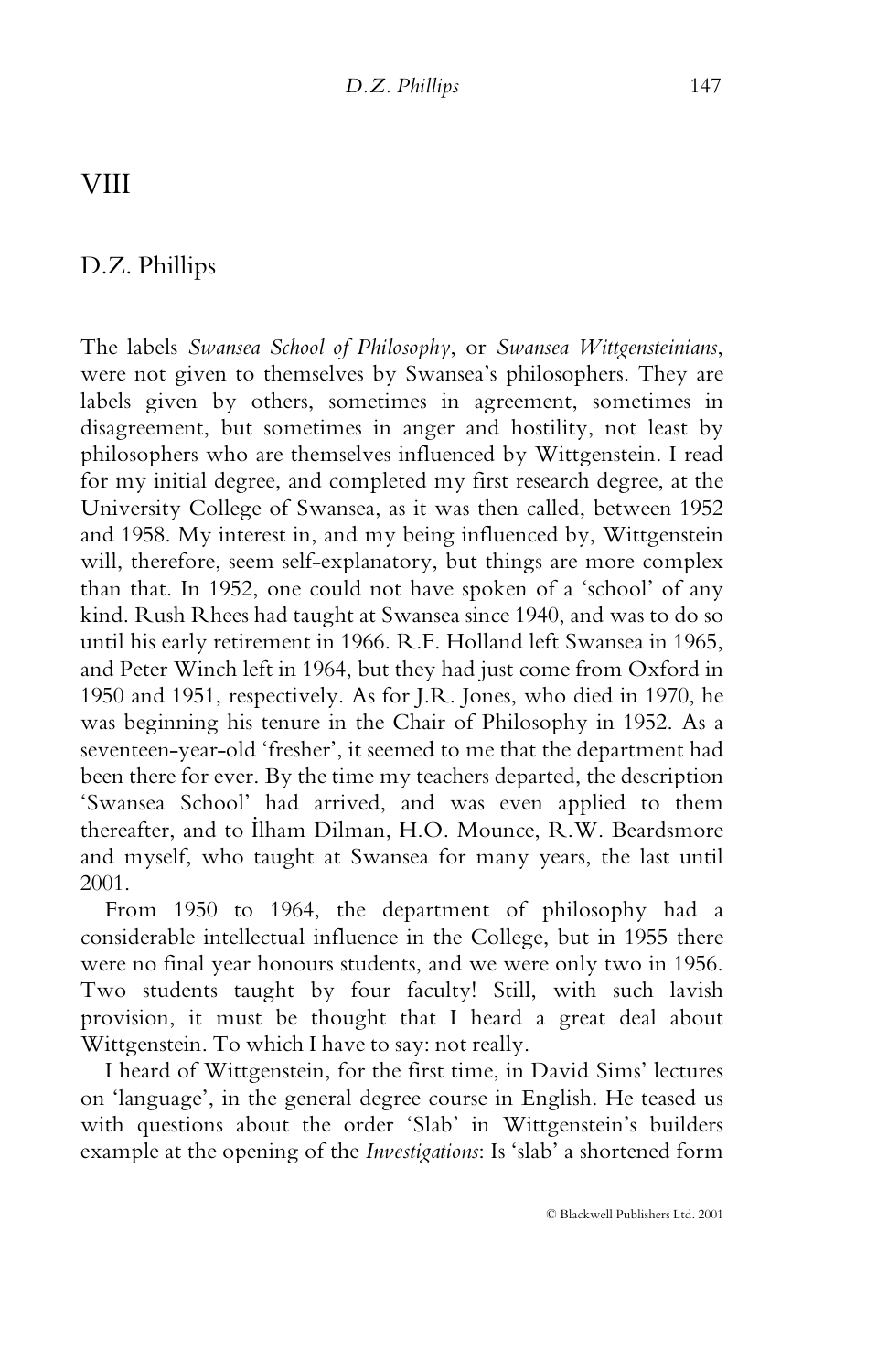of `Bring me a slab', or is `Bring me a slab' a lengthened form of `Slab'? I wish I could say that I appreciated the philosophical significance of the example at the time, but I did not. Later, of course, Rhees was to write his classic paper, `Wittgenstein's Builders', and, after his death, I was to edit his important critique of Part One of the Investigations, Wittgenstein and the Possibility of Discourse, which makes so much of that example. But in the Department of Philosophy, little was said about Wittgenstein in lectures. In the six final papers one sat at the end of the four-year honours course, Wittgenstein's Tractatus, along with Strawson and Quine, constituted a half-paper, with philosophy of science as the topic of the other half.

I became influenced by Wittgenstein unknowingly, as it were, not through an explicit discussion of his work, but through the way I heard a whole range of topics being discussed. In those discussions, I gleaned, however vaguely, that philosophy was not a collection of specialisms; it was one subject, and its central theme was the nature of reality. Two courses, which helped me come to these conclusions, were Rhees' lectures on the Presocratics, and Winch's lectures on political philosophy. Rhees wrestled with the sense in which the Presocratics investigated 'what is', a reality which can only be said to be, and which cannot be said 'not to be'. How can we say that reality exists? To give an account of it, one would have to refer to something other than itself, but, then, that `something' would not be `real'. Rhees was showing that reality, or the world, cannot have the unity of a thing. But he showed, also, that it cannot have the unity of a form. For example, how can Pythagorean units, whether understood physically or mathematically, explain actual arithmetical configurations? I have just finished editing Rhees' What Really Is: In Dialogue with the Presocratics, and can now see, with hindsight, that Rhees was raising issues concerning logic and language. How can what we actually say be derived from a logic which is supposed to show what can and cannot be said? We were discussing Wittgenstein's conception of the hardness of the logical `must', without knowing it, in a course on the Presocratics!

The Philosophical Society played an important part in philosophy at Swansea. Founded by Rhees in 1940, it has met weekly ever since. Before my time, Wittgenstein attended it during his frequent visits for discussions with Rhees. Visiting speakers would sometimes advance general theories about language, knowledge, belief or morality. These would come under heavy attack, sometimes with an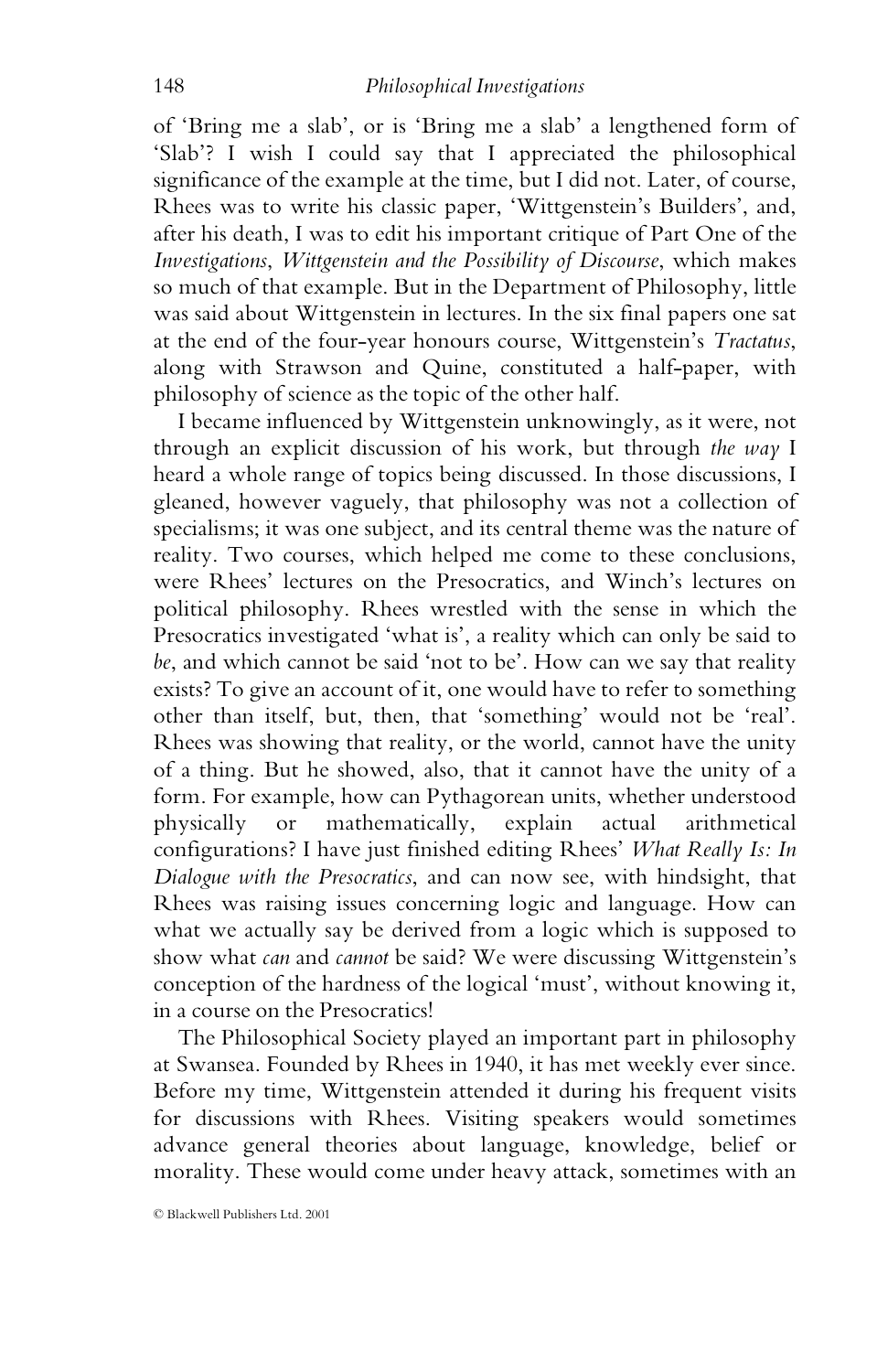unnecessary ferocity, which, I must confess, I enjoyed, along with other students, at the time. These attacks, however, led me to a central question which, again, I did not fully appreciate: If the investigation of reality is central in philosophy, why can no general account be given of the nature of that reality?

We were vaguely aware, through Oxford linguistic philosophy, that perhaps one should drop any ambition to give a general account of reality. Philosophy was a matter of logical geography, a clearing up of linguistic muddles about different uses of language. There is no `reality' as such, only the reality of this, that, and the other thing. Through the way we were taught at Swansea, I had a sense, early on, that this was somehow an evasion of philosophy's central concerns. In Winch's lectures on political philosophy, I was brought to see that great political philosophers, although they made specific political judgements, and compared different political institutions, were engaged, in their deepest investigations, with the very possibility of political authority, with how such a conception is possible at all. More generally, I came to see that the denial of this possibility is but an instance of scepticism's denial of the possibility of sense, and that philosophy is the battle against such scepticism. Winch, in The Idea of a Social Science, published in 1955, had shown that what leads to scepticism, at its deepest, is not confusions between different uses of language, but confusion about the conception of language as such. One can be puzzled about different uses of language, without raising, or even being aware of, the larger issue. But through the lectures of Rhees, Winch and Holland, I had a sense that philosophy was a mode of contemplating possibilities of sense, including a wonder at the fact that such possibilities should exist at all.

The distinctiveness of philosophy at Swansea, I believe, had to do with the way this sense of philosophy's contemplative task was exemplified in discussions, not simply of logic, metaphysics and epistemology, but also in discussions of ethics, religion, aesthetics, literature and education. Philosophers influenced by Wittgenstein, say, in logic or philosophical psychology, may be quite blind to his importance for, say, the philosophy of religion, dismissing religion as metaphysical confusion. Throughout my life, I have been concerned with religious questions. Early on, at Swansea, I appreciated that to talk of God's reality is not to talk of the existence of one being among others, who happens to be called God, but to talk of a kind of reality, a spiritual reality. Confusions about what language must be, hide the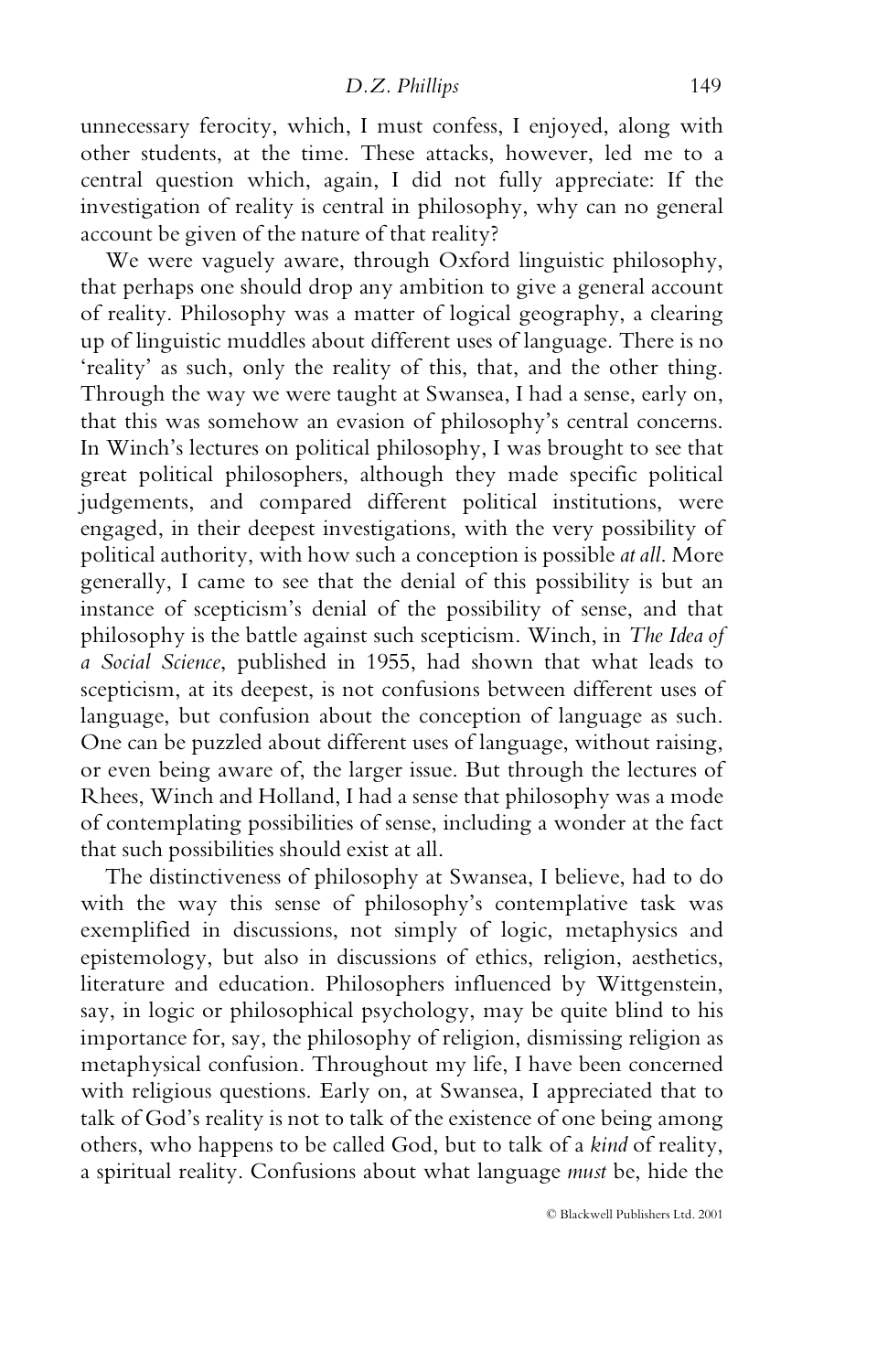nature of this reality from us. At Swansea, my struggles with these issues coincided with those of J.R. Jones, whose philosophical views were being revolutionised under Rhees' influence. It was not until I edited Rhees' incredible collection, On Religion and Philosophy, that I realised how extensive Rhees' reflections on religion had been.

I hope I have managed to convey how Wittgensteinian themes ran through wide-ranging discussions at Swansea, without frequent explicit mention of Wittgenstein, or study of his Investigations. For me, as for others, they were golden years. Given this influence, perhaps it is unsurprising that, in my work, too, the presence of Wittgenstein's insights shows itself, if at all, in the way I try to discuss problems, rather than in detailed exegesis of his work or development, although there are references enough. Let me give some examples.

In Introducing Philosophy, I tried to show, in a range of contexts, how philosophy's main task is to meet sceptical challenges to the possibility of sense and understanding. That aim may not be so obvious in my other work, but the fault is mine if it is not, since I wanted to keep it central. For example, although I have expended considerable energy in the philosophy of religion attempting to clarify the grammar of religious belief, I have always held that what hides that grammar, from so many philosophers, is confusion about the relation of language to reality; in particular, the influence of physical object language which turns God into an invisible man, and the pervasive confusion of thinking of the language of our practices as though it were itself a description or hypothesis about a reality we can never know. I tried to show this in such works as The Concept of Prayer, Faith After Foundationalism, Wittgenstein and Religion, and Recovering Religious Concepts. If attention is what I wanted, I certainly got it, but I fear that most of it showed how little serious study of Wittgenstein there is in this context. Talk of 'realism' and 'nonrealism', at least has to do with familiar misunderstandings of his work, whereas the label `Wittgensteinian Fideism', making a recent comeback despite my textual refutations in Belief, Change and Forms of Life (you can't keep a good label down), is simply a scandal in scholarship.

The story of my work in ethics is somewhat different. Like Peter Winch, I have challenged general theories in ethics, and emphasised the heterogeneity of morals, an emphasis confused with relativism, even by philosophers influenced by Wittgenstein. These challenges,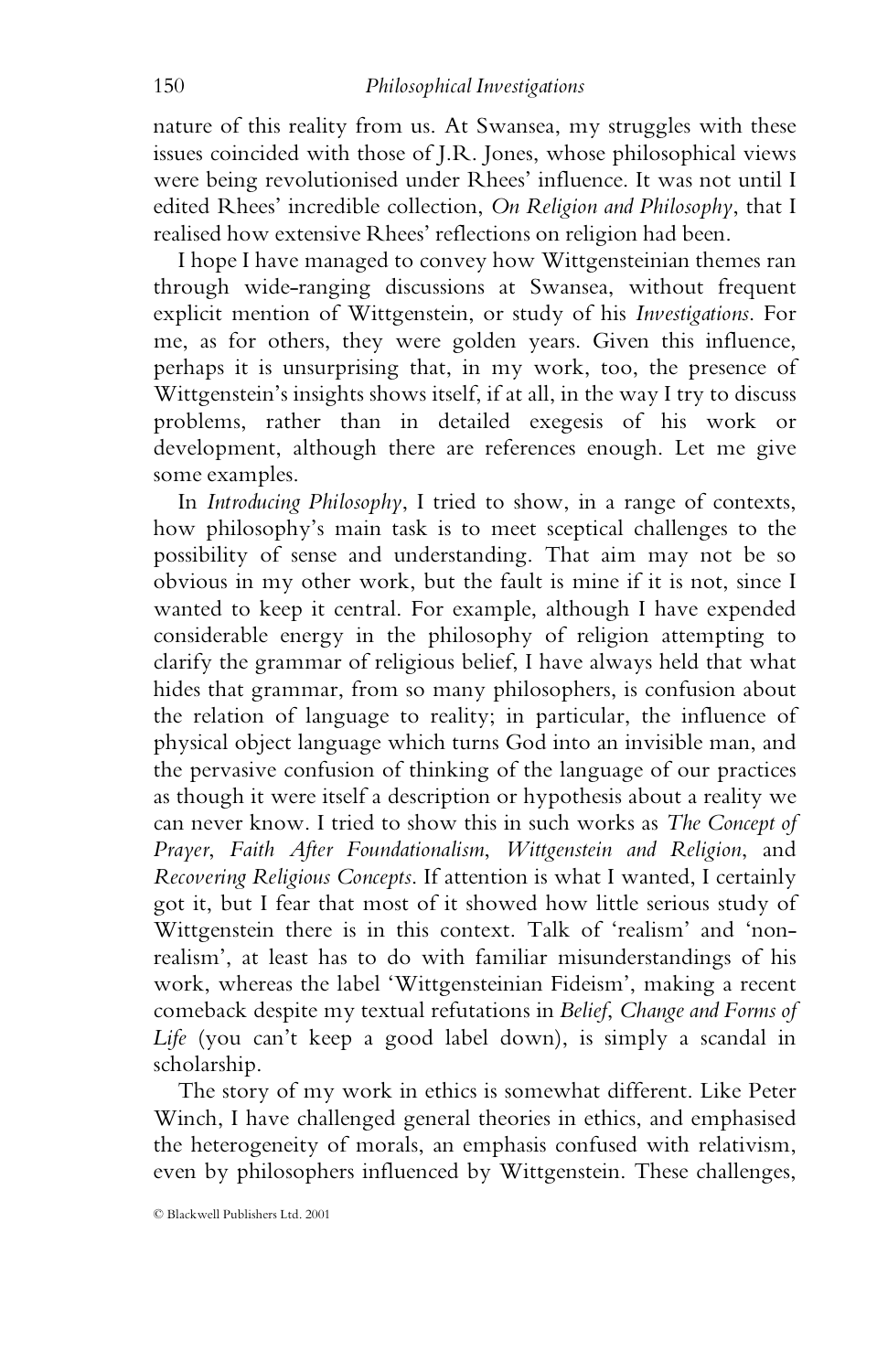found in Moral Practices (with H.O. Mounce) and Interventions in Ethics, like those of Winch, evoked little response, with one or two exceptions, from the philosophers they addressed. In Through A Darkening Glass, and From Fantasy to Faith, I brought out the poverty of theories in ethics, and the philosophy of religion, compared with the richness of literature.

Because of my antipathy to general theories, I gave the impression, in my introduction to Interventions in Ethics, that philosophy could not go beyond the negativity of philosophical interventions to prevent their formation. This not only failed to do justice to some of the essays in my collection, but it forsook that early Swansea lesson that philosophy is concerned with the nature of reality. Perhaps it can be said that I wanted to insist, so much, that discourse does not have the unity of a form, that I did not stay with the question of what kind of unity it does have. On the other hand, I saw that the appeal to false unities in ethics  $-$  the common good, human flourishing, universalizability, reflective equilibrium, acknowledgement of the other – are rooted in confused conceptions of language in moral judgements.

Editing the work of Rush Rhees, something I would not have thought, in my wildest dreams, I would be doing, has taken me back to what he was trying to teach me in those early Swansea years, hopefully, with greater understanding. In Wittgenstein and the Possibility of Discourse, he brings out limits in Wittgenstein's analogy between language and games. Our games do not make up one big game, whereas we participate in our language-games in the same language. Rhees argues that it will not do to speak of the unity of that language as a family of games, each one complete in itself. He says, again and again, that language makes sense if living makes sense. We inherit a language with its history, its nuances, its humour, sarcasm, irony, and silences. There are different movements in our midst, with different interests and traditions. There are our reactions in all this. What we say, in one context, would not be language at all without its bearings on other contexts. We speak in the course of the lives we lead. That is why Rhees makes the notions of dialogue and conversation central, though he is not saying that all language is conversation, of course. Neither is he saying that we are all engaged in some communal conversation. On the contrary, he speaks of a hubbub of voices, some in proximity, others at a vast distance from each other. But unless it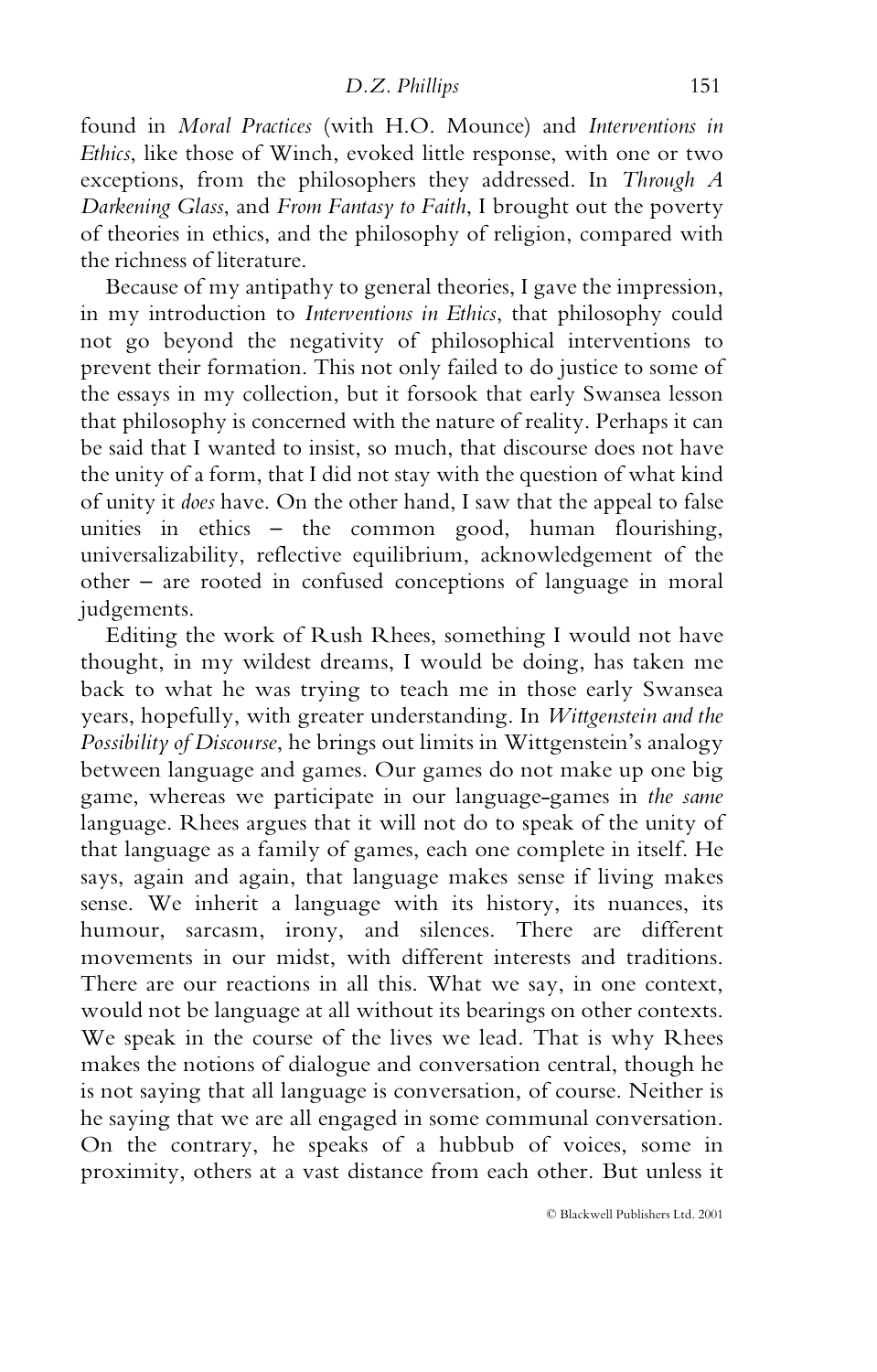made sense to try to understand another, one would wonder whether language is involved at all.

This trying to understand, in philosophy, that Rhees discusses, must not be confused with what this `trying' comes to for those who, under the influence of Stanley Cavell, want to marry Wittgenstein's insights with aspirations to acknowledge other human beings, taken from the Romantic tradition. This trying to acknowledge is but one relation in which we may stand to others. It must not be sublimed as a central motivation in philosophical enquiry. What philosophy has to acknowledge, is that while some will seek the greater accord that romantics aspire to, others will say that they stand firm, despite opposing differences, because they can no other. A moral or religious desire to change this state of affairs, must not become a philosophical thesis, which claims that this must be our attitude to it. As Wittgenstein might have said, `Show me your attitude, and I'll show you another one'. Philosophy contemplates interacting similarities and differences. That is the kind of unity discourse has.

I tried to discuss this concept of philosophical contemplation in Philosophy's Cool Place, through a comparison of Wittgenstein and Kierkegaard, and by a critique of attempts by Rorty, Cavell, Annette Baier and Nussbaum to go beyond this contemplative task, in providing moral recommendations which philosophy, in some sense, is supposed to underwrite. In my recently completed, Religion and the Hermeneutics of Contemplation, I emphasise the need for the academy to go beyond such apologetics, whether theistic or atheistic. Here, too, philosophy's task is that of understanding that logical space in which belief and unbelief are in confused or genuine conflict.

Perusing the Rush Rhees Archive has led me to appreciate, more than ever, the contemplative character of philosophy. Contemplation is not a presupposition of Rhees' thinking. It shows itself in his thinking. Norman Malcolm emphasised to me that Rhees discussed with Wittgenstein. In 1944, Wittgenstein said to Rhees that he felt it necessary after a time to go back, to criticize and even change his earlier views - 'otherwise I would dry up'. Rhees came to be critical of certain aspects of Wittgenstein's thought, as early as four years after the publication of the Investigations, and probably earlier. He thought he had let the analogy between language and games run away with him, but wanted to develop further the important notion of `a form of life'. Rhees admired Wittgenstein more than any other philosopher. He was also his close friend. Those who seem to resent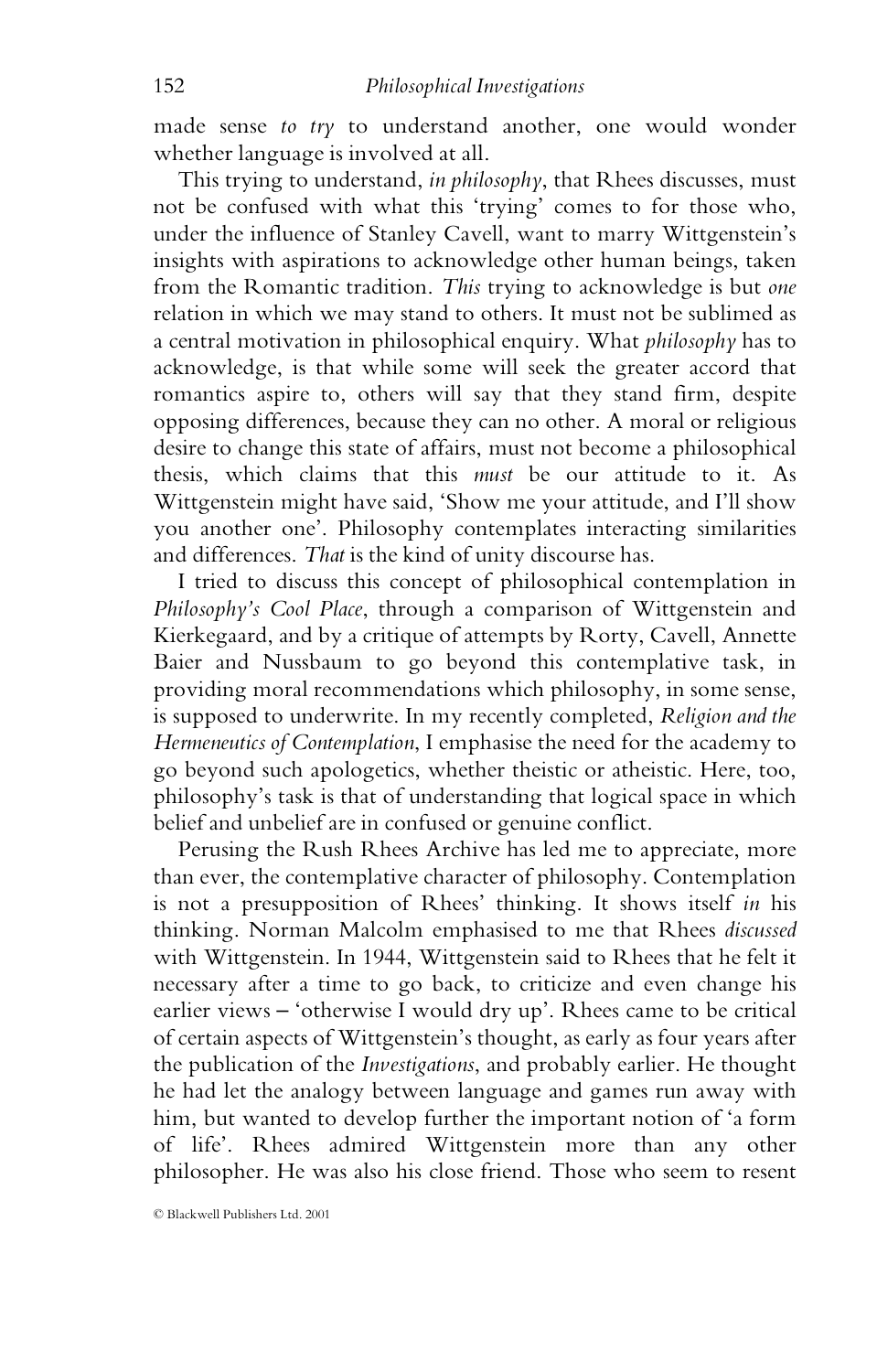Rush Rhees 153

Rhees' criticisms, and his desire to extend his investigations, are certainly not doing justice, thereby, to the spirit in which Wittgenstein philosophised; a spirit which I was privileged to see at work, so often, in those early Swansea days.

Department of Philosophy Religion Department Singleton Park Claremont Swansea SA2 8PP California 91711 UK USA

University of Wales Swansea Claremont Graduate University

IX

Rush Rhees

 $I^1$ 

Wittgenstein did go through the *Investigations* with  $me$  - some parts of it several times - before it was published. And although such understanding of it as I have has come more since his death, I should have understood less if I had not heard him read it and had him discuss it with me. This does not mean that I could speak about it with any authority *at all*. It means only that I agree that it is a very difficult book. And that I should probably have felt that I could not get the hang of it and must give it up, if I had not had that help. (There are others who were not so lucky as I was, and who have no doubt understood it better, though.) Earlier drafts of various passages in it go back pretty far. Wittgenstein constantly tried to make his remarks more forceful, and also to shorten them. This meant that he demanded more from his readers. And of course most of his readers have not given what was needed. Here I am thinking above all of the bearing which these remarks in the Investigations have on other questions in philosophy and in logic. He thought that the same 'line of thinking', and in many ways the same problems, which come up

<sup>1.</sup> This section is adapted from a letter to M. O'C. Drury dated 7 November 1965.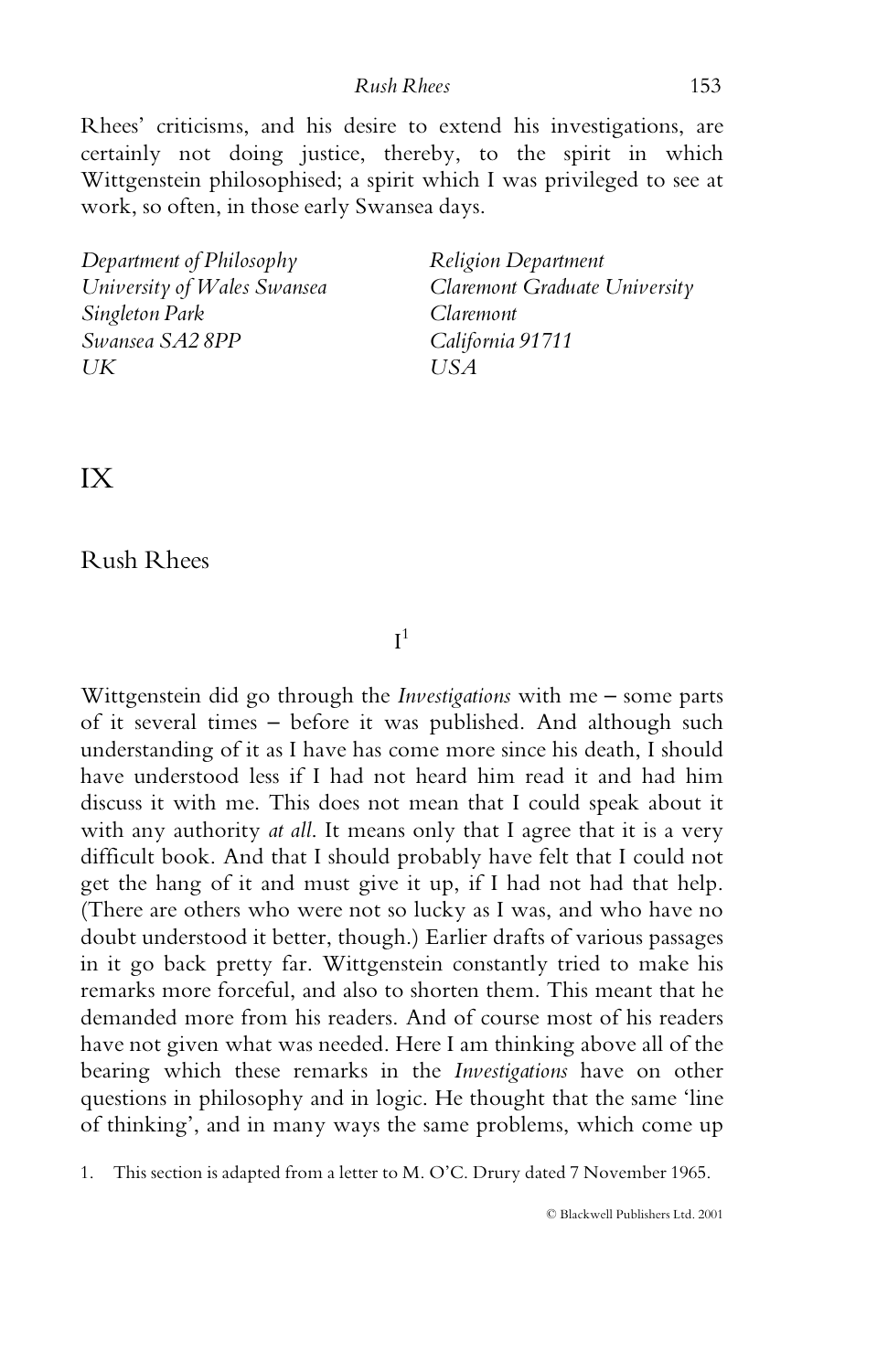in logic and the philosophy of mathematics, and also in metaphysics  $$ the idea of a creation of the world and the idea of a Saviour  $-$  that these are really the same problems which he is discussing here in the Investigations. Wittgenstein himself had a genius for perceiving identities of this sort: it went together with his genius for recognizing problems where few or no one else would recognize them. And he thought that anyone who thought about what he has said in the  $Investigations, would come to realize that connexion – if he was giving$ any deep thought to them. I think it is clear that he was asking for more than most readers would be able to give or to do. And in some measure he may have expected this. (The idea that the Investigations is just an essay in philosophical psychology is one of the easiest and most short-sighted.)

It is hard to refer anyone to some other work of Wittgenstein's  $$ among those so far published and translated, anyway  $-\text{ which would}$ bring out the philosophical character of the book more clearly. The Blue and Brown books are easier reading  $-$  the Blue Book anyway  $-$  but they do not look like philosophy either, to anyone of, say, Russell's outlook.

There is more than one reason for this. One is on the surface, so to speak. In the notes which he was writing for the 1930 'Preface', he says of the Tractatus (he does not use that title) that it gave too much the appearance of a scientific work, suggesting that it was making or stating discoveries. He said this went with a false view of logical analysis he had held at the time. `In my earlier book the solution of the problems is not presented in a sufficiently common-or-garden way; it makes it seem as though discoveries were needed in order to solve our problems; and not enough has been done to bring everything into the form of the grammatically obvious in ordinary ways of speaking. Everything gives too much the appearance of discoveries.' He made other remarks on these lines again and again. He thought it very important; he was constantly revising what he had written, in this sense; and he knew (and said) that the greatest difficulty was to state everything in common-or-garden language (the Austrian 'hausbacken' is literally, 'home-baked') and at the same time to achieve and preserve exactitude, and avoid woolliness. Russell, for instance, could not see that Wittgenstein was preserving exactitude, or even that he was trying to. So he said that in later life Wittgenstein grew tired of hard thinking and invented a method to make it unnecessary. Although Wittgenstein sent Russell a copy of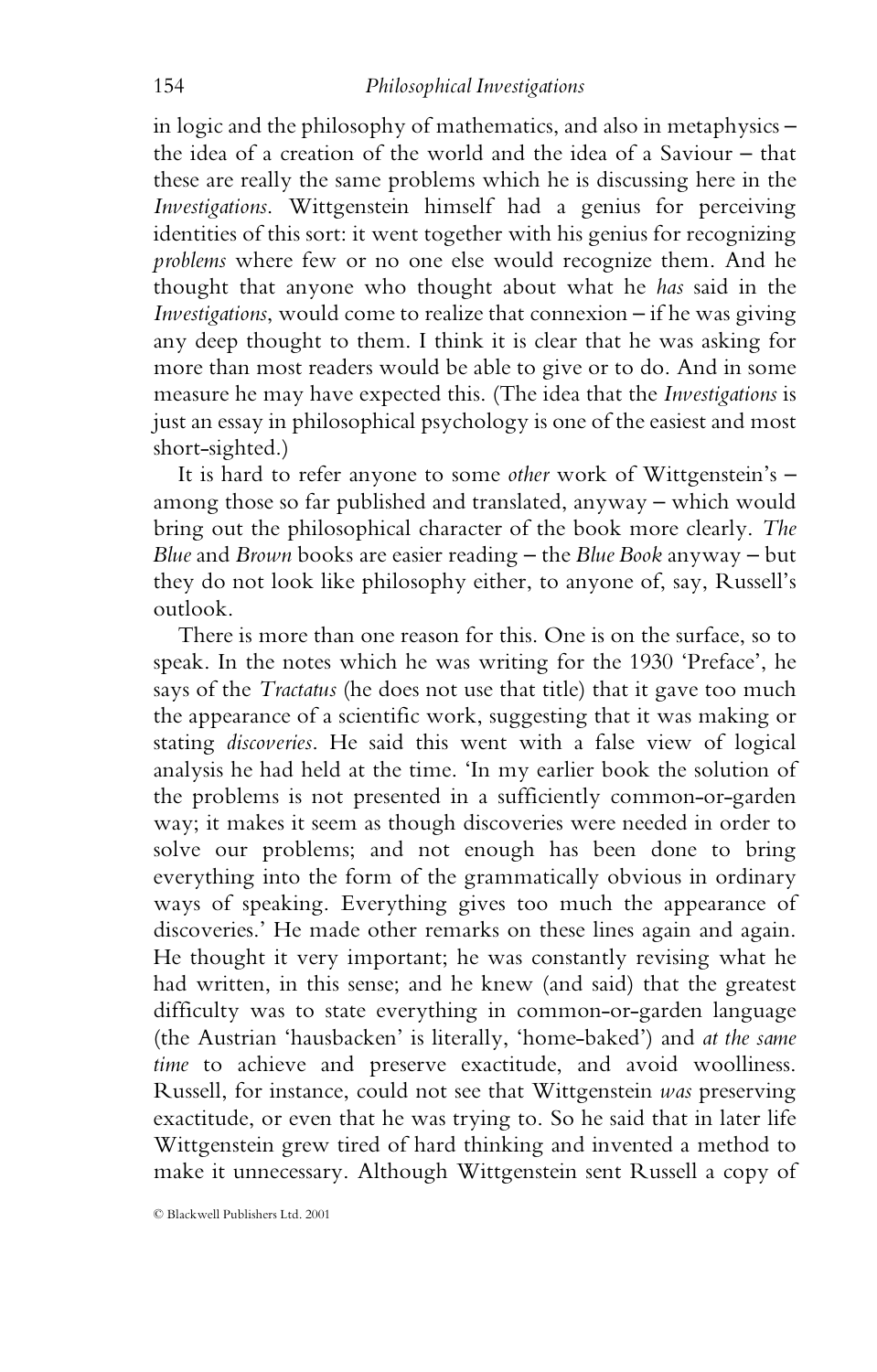the Blue Book, I doubt if Russell ever read more than the first few pages, if that.

People like Quine, for instance  $-\text{ whom Russell admires} - \text{think}$ that the use of special terms and symbolism is indispensable in philosophy, and that it `yields new insights' which could not be reached if we just kept to ordinary home-baked expressions. Wittgenstein's opposition to this sort of view is not just an aesthetic one. It goes with his whole investigation of, and discussion of, the difference between sense and nonsense; of meaning, of insight, of the relation of thought and reality. He went into these questions more deeply and more persistently than Russell ever did, and, I suspect, more than Quine did.

But, as I say, it means that many people other than Russell miss the significance of the Blue and Brown books, and (if anything) still more the Investigations. To this extent, the trouble is inevitable. I mean, we cannot say: 'It is a pity that Wittgenstein could not have presented his ideas in something more nearly the accepted philosophical style.' That would not have been a presentation of his philosophical views.

I said that this matter of discussing the questions in a `common-orgarden' way was on the surface. But it is connected with what goes deep. It is connected with the `revolution' in the way of discussing philosophical problems which Wittgenstein was introducing. The phrase `revolution in philosophy' (not Wittgenstein's, I think) is likely to be misleading too. For Wittgenstein used to say and repeat that he was discussing the same problems that Plato discussed.

When I said that `a presentation of his views' more in the style of Ayer or Quine would *not* have been a presentation of his views  $-$  the point is partly that he was bringing out - from many angles, coming back to the question again and again  $-$  the connexion of these questions: the questions Plato was discussing, with our understanding and with our thinking altogether. And I would add: with our lives altogether. Cf.: 'to imagine a language is to imagine a form of life'  $$ and, more important  $-$  *Investigations* II xii, p. 230. If Russell and others want to talk of 'the *cult* of ordinary language',  $-$  well, so it seems to them, I suppose. But Wittgenstein had very deep reasons for what he was doing.

I still hope that the matter may grow clearer for some people if only the things Wittgenstein wrote leading up to the *Investigations*  $-$  of which the *Investigations* is the concluding comment  $-$  can be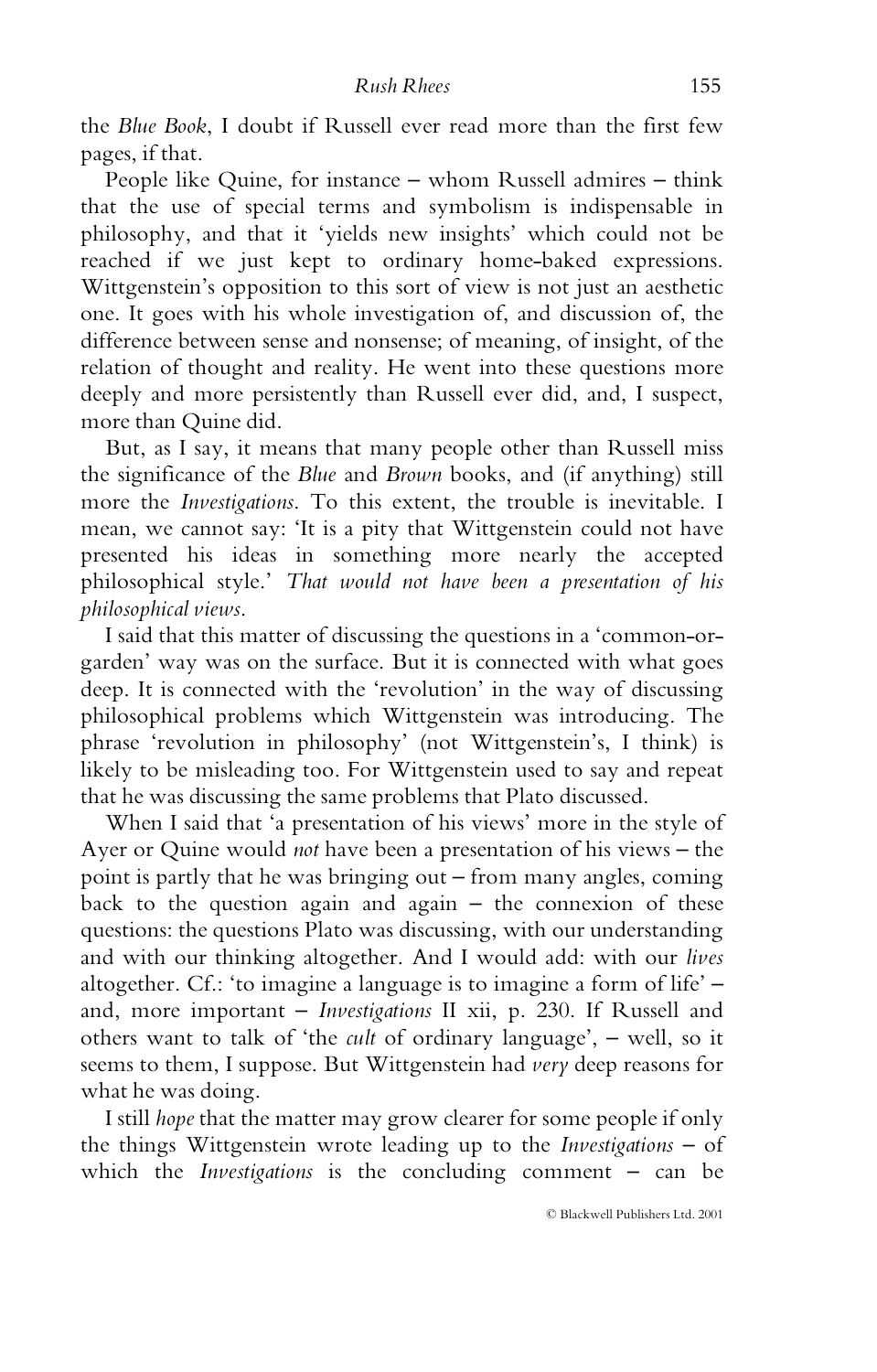published. I say `if only', because I have more and more doubts of my capacity. What I had hoped would be the chief work in this period  $\overline{\phantom{a}}$ what I had hoped was a manuscript with corrections and variants which need to be edited - has now turned out to be not Siamese twins but Siamese quadruplets. And I wish I would see how to make it plain what this quartet is saying. Well, this still remains to be seen.<sup>2</sup> But I think that people may come to see that the Investigations is not what the first reviewers took it to be.

I would still say the Blue and Brown Books are helpful for an understanding of the Investigations: although it is not clear to a stranger what Wittgenstein is doing in them. I think still more that the Tractatus should be helpful  $-$  not just because the Investigations often refers to it, but because so many of the deeper and more general problems in the Tractatus come up on the discussions of the Investigations. And I think the Blue and Brown Books are most likely to be useful if they are taken together with the Tractatus. But I know some people would shrug their shoulders and say this is impossible.

 $II^3$ 

The remark in the *Tractatus* about throwing the ladder away  $-$  like the remark at the end of the Preface: `. . . that it shows how little is achieved when these problems are solved' $-$  is one that is almost always given a wrong and superficial interpretation. That it is so often quoted, goes with this, probably. It is connected with Wittgenstein's later remarks: that the difficulties of philosophy were difficulties of will, not of intellect; - and what is closely connected with that  $-$  that philosophy is difficult not because it deals with abstruse and unfamiliar subjects, but because it deals with things that are so familiar that we hardly notice them. Because they are so familiar, it is sometimes impossibly difficult to look at them differently, or take a different attitude towards them. Hence Wittgenstein's technique of describing how different things might be: describing

2. Wittgenstein's Philosophical Grammar edited by Rhees was published in 1974. Rhees' doubts about his capacities should not be read as a capitulation to those critics of his editorship whose conception of editing he thought fundamentally misguided. See his 'On Editing Wittgenstein', Philosophical Investigations, Vol. 19, No. 1, 1996.

3. This section and those that follow are adapted from a letter to M. O'C. Drury dated 5 January 1965.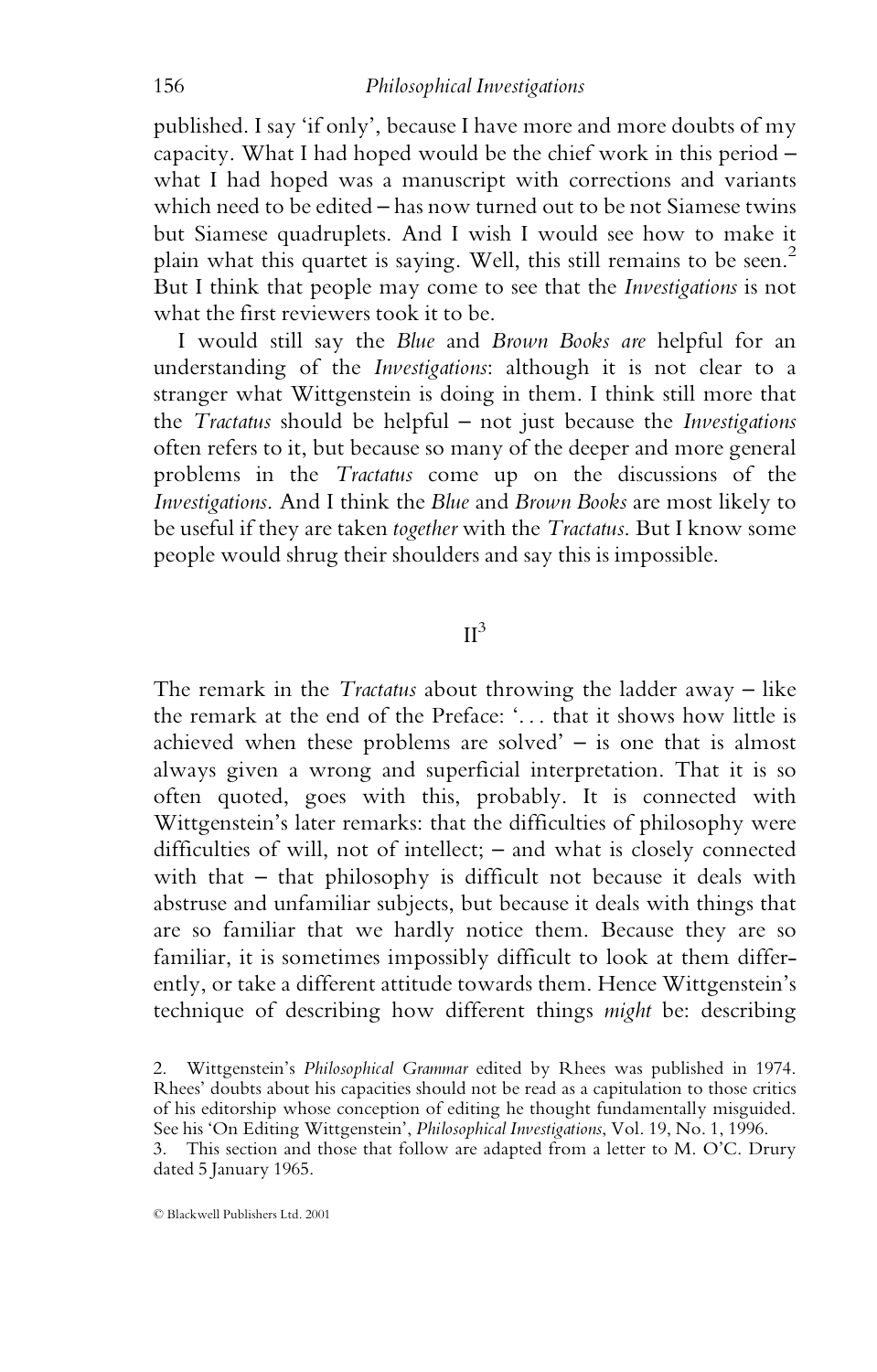other possibilities - so that the familiar things lose the aspect they had before. (So that they are no longer the `unquestionable reality': that's reality, the final court of appeal, the rock on which everything rests . . .).

`. . . how little is achieved when these problems are solved': because whether people will then turn away from their prejudices,  $-$  or even recognize that they are prejudices or even preferences, rather than the absolute reality  $-$  this does not depend simply on whether these problems are solved. This is what requires the act of will; and this is connected with throwing the ladder away.

As he put it in his remarks on Freud: it is hard to get rid of a powerful mythology; hard to see through and fight against a powerful mythology. And unless you do, then your mind will stay stiff with something more crippling than stiffness of the joints. (In a remark in a notebook of 1944 he wrote: `I, like all the people I know, find it so much easier not to think than to think.')

Of course, the `solutions' can become stiffening as well, if we merely stay still with them. He wrote in a later notebook of the formation of a causal structure in the mind, whereby what was a blessing became a curse. So once again: '... how little is achieved when these problems are solved.' The discussions of the Tractatus ought to show this, by being the kind of discussions they are: they ought to show that the solutions are not like solutions in science, they ought to show what the philosophical trouble is and how it is met. Soon after he began doing philosophy again  $-$  it was in the autumn of 1930 - he criticized this whole way of speaking about 'reaching solutions'. As I have noted, he said that his earlier book (the Tractatus) had too much the air of a scientific treatise which sets forth discoveries; and he said the whole thing ought to be much more common-orgarden. This may have gone with a recognition that a certain attitude towards `solutions' in philosophy can itself become a curse, and prevent you from recognizing your own blindness.

For similar reasons, I do not know that he would have spoken, after 1929, of `seeing the world aright'.

I could put this another way  $-$  but I do not know that he would have done so  $-$  by saying that the ladder in philosophy must not be something that you cling to; otherwise you will be worse off than you would have been if you had never tried to use it. If you see what sort of ladder it is, then you will see that it also has to be thrown away.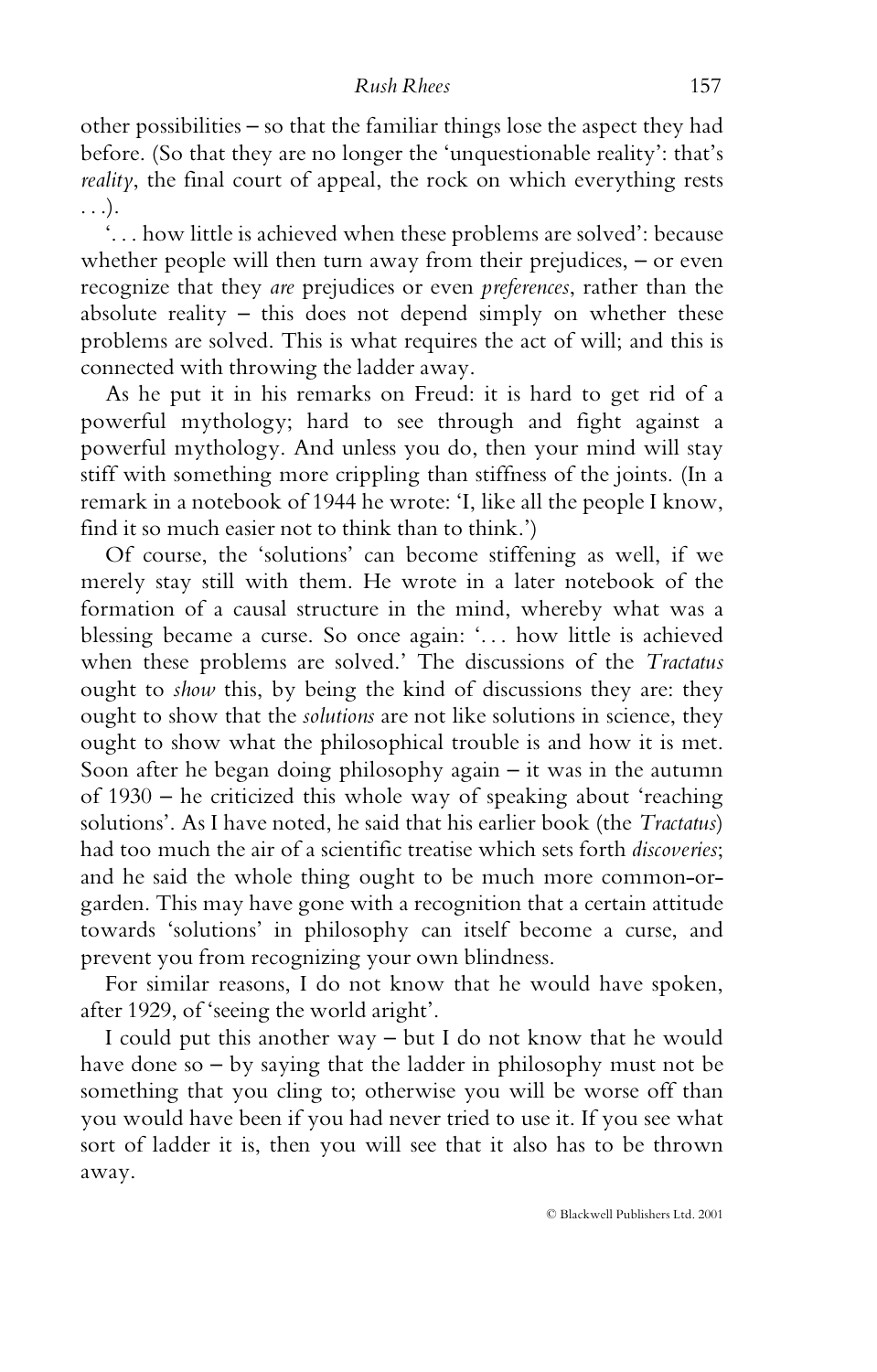But in the *Tractatus* the statement about throwing the ladder away does have something like an ambiguity. For I think he is saying that the work ought to enable you to give up philosophy, in the sense of giving up thinking on philosophical questions. He speaks in this way even in the *Investigations*  $-$  although these passages are the earliest written in the book, and he said to me in 1944 that his remark in §133 about philosophical investigation enabling me to stop doing philosophy when I will, 'is a lie: for I cannot stop it'. And when he said this, I do not think he meant simply that it was a compulsion in him personally, but that there would be something contrary to the whole point of philosophy if he did. I do not think he expressed himself clearly about this, because he was so eager to insist that it is not the task of philosophy to establish a theory of any kind. So he seemed to speak sometimes as though philosophy had no value on its own  $account - any more than 'theory' has. But when he did speak in this$ way, he misrepresented what I think was more important in his view of it. Remember his last meeting with you: 'Don't stop thinking.' This was what he wanted to teach you: not how to stop thinking.

If he had spoken (at this time) of throwing away the ladder, he would not have meant: Throw away philosophical inquiry. Although he might have meant: 'Throw away the results of philosophical inquiry, whenever you begin to look on these as theses.' (E.g.: when people started talking about The Verification Principle, he thought this had made useless his earlier way of speaking of verification as a method for determining the sense of a proposition.)

In other words, philosophy requires us to loosen our attachments to the most familiar things in our lives: not to view them as the realities (or principles of reason) without which there could be no understanding of anything at all. But it also requires us to guard against similar attachments to ideas that may have arisen in the course of our philosophical investigations.

This is one reason why I dislike the reference to 'the philosophy of the early Wittgenstein' and `the philosophy of the later Wittgenstein': as though we might say `At one time his philosophy was this, but at a later time his philosophy was that.'

In 1944 he talked with me for several weeks about the relations of grammatical propositions and empirical propositions. He was working with the idea that the division between them was not a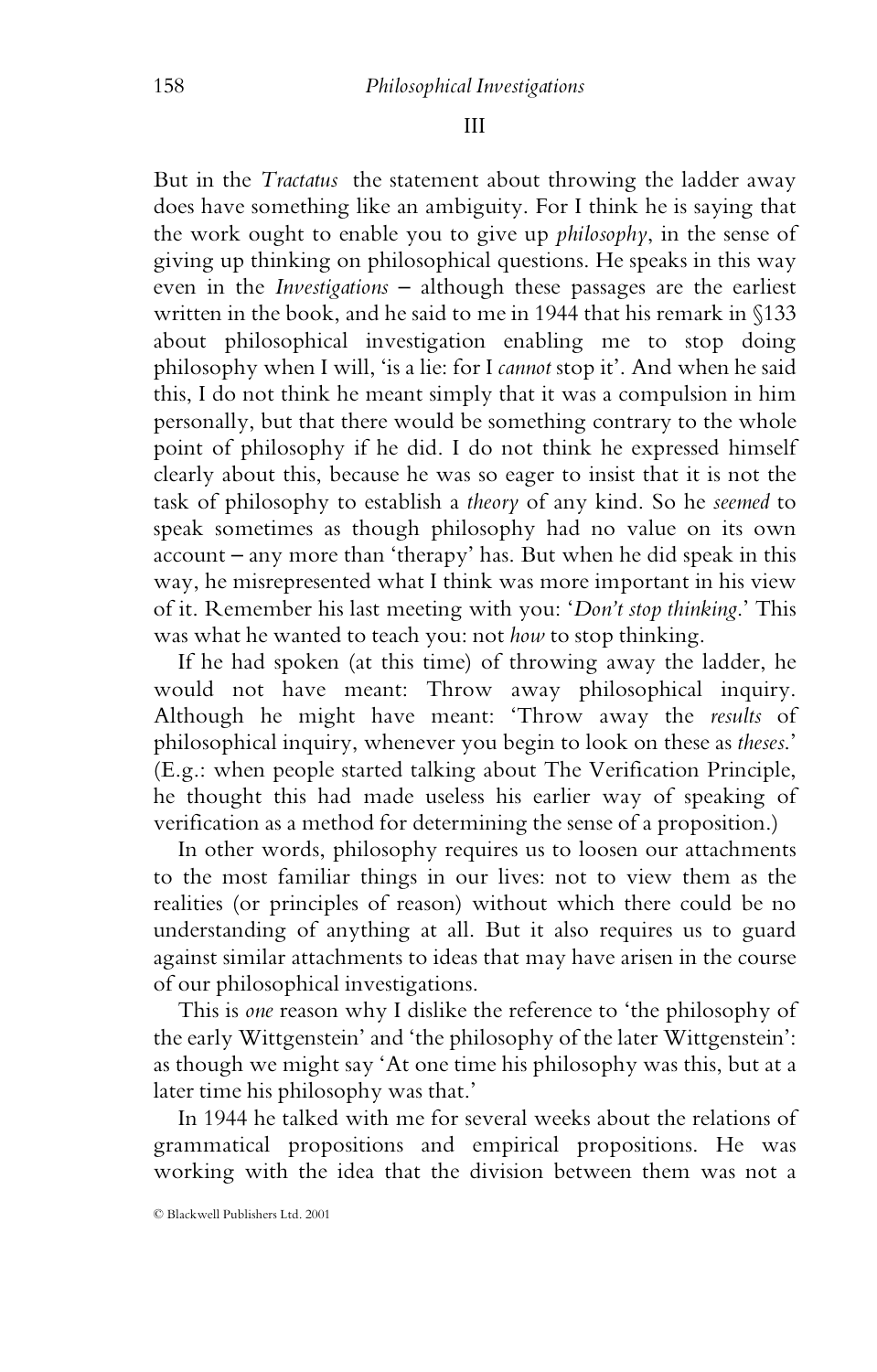sharp one, and that his own earlier suggestions about this had been wrong or misleading. (This was before Quine had published anything on these lines.) One time, when there was a pause in the discussion, and we were talking in a desultory way, he said he felt it necessary after a time to go back and criticize and even change his earlier view on various points - 'otherwise I would dry up'.

`Philosophy is not a theory, but an activity' (Tractatus 4.112). Throwing the ladder away is an act. It was only after he had freed himself from certain of the `shackles' by which he was bound in the Tractatus that he came to see clearly what it was that he was trying to get his pupils to renounce; or better: from what he was trying to liberate them. Better still: what kind of illumination he was trying to bring them.

From 1931 onwards, anyway, I do not think he was calling on his pupils to renounce metaphysics; no more than he would have called on any people to renounce magic. But he did want to bring them to see what metaphysics is, and in this way to free them from the special hold which it has on you when you feel that 'this is the only way it can be'. He would try to free anyone from the idea that magic is some sort of rival to science - either an inferior or a superior one. The significance of these practices is something quite different. If once you have seen this, and you still say, `I must admit nevertheless that such 'proofs' or such practices have a very great charm for me' – then Wittgenstein would have no objection: although he might add that they did not have any charm for him. I remember his telling, in 1938, of discussions he had been having with Ursell regarding Cantor's `diagonal proof' of transfinite cardinals. Ursell agreed finally with Wittgenstein's criticisms, but he added: 'Still I must admit that such proofs have a very great charm for me.' When he told of this, Wittgenstein said with a smile of real pleasure: `Well that is fine, if anyone can say that. They have no charm whatever for me. But someone like Ursell finds a charm in them, O.K.' His point was that Ursell was not any longer trying to find some further significance in Cantor's proofs; he recognised that it was just that they did have a certain charm for him.

In this sense he was not calling on Ursell or anyone to `renounce them utterly' - although he was calling on him to recognize that they were not what Cantor (and Ursell) had taken them to be.

At another time (a few months later) he referred to Hilbert's remark in his essay 'On the Infinite' (translated in The Philosophy of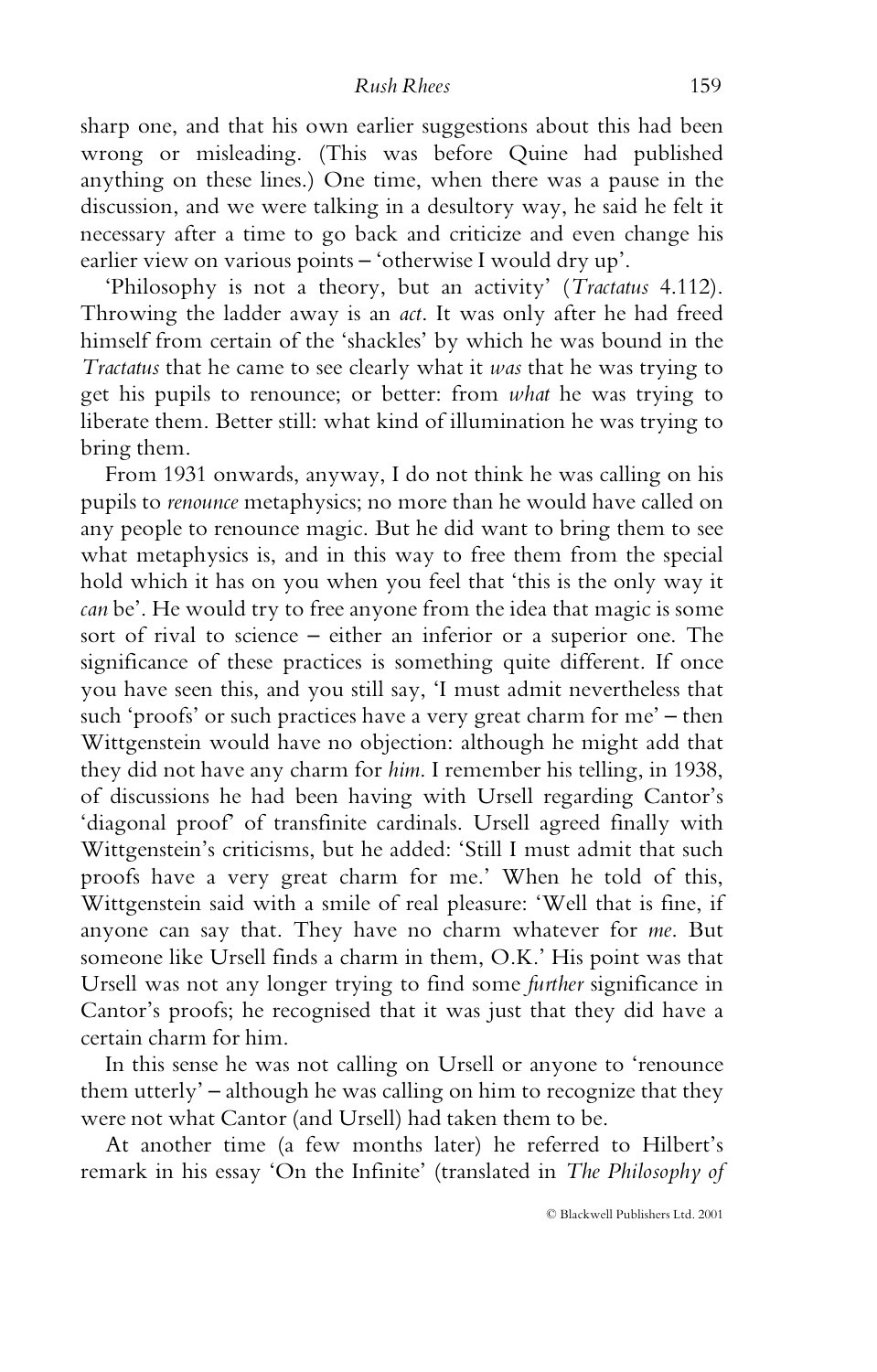Mathematics: Selected Readings edited by Benaceraf and Putnam, the present passage is on p. 141.) Hilbert said there: `No one shall drive us out of the paradise which Cantor has created for us.' And Wittgenstein commented: 'I would never dream of trying to drive anyone out of any paradise. I would try to do something quite different: to show you that it isn't paradise. And then you'll go of your own accord.'

But the reference to 'paradise' does show that Wittgenstein was up against a powerful mythology here. And he knew this. In one of his depressed moods (about 1943 or 1944) he was wondering whether there was any point in his trying to publish his work. Supposing it were there in print, so that people could read it if they wanted to. They would still not be brought to think along the lines he was trying to open up. I said that one of the functions of philosophy was to combat sophistry. And I said there would be value even in his negative criticisms, like his criticisms of `the Cantor business'. Wittgenstein replied, 'Certainly you can criticize the Cantor business. You can knock the Cantor business sky-high. But people will go on clinging to it nevertheless. They have other reasons for wanting to cling to it.'

This is one illustration of the way in which philosophical discussion has to fight against tendencies of the will. It is not that Wittgenstein's criticisms would be too difficult (intellectually) for the mathematicians to follow.

#### IV

After 1937 he wrote (if I may give a rough translation): `A philosopher needs patience in the treatment of uncertainty. When mathematicians tackle philosophical problems, they are too impatient to bear with the unclarity; they want to get rid of it by the quickest way possible – and so they cannot solve the problem but only cover it up.'

conferre: 'In philosophy he wins the race who gets there last.'

In 1944 and 1945, when he was trying to get the Investigations ready for publication, he said to me more than once: `Whatever I do, I mustn't hurry.' This was at a time when the distortions and waterings of his teachings by other writers were getting especially on his nerves.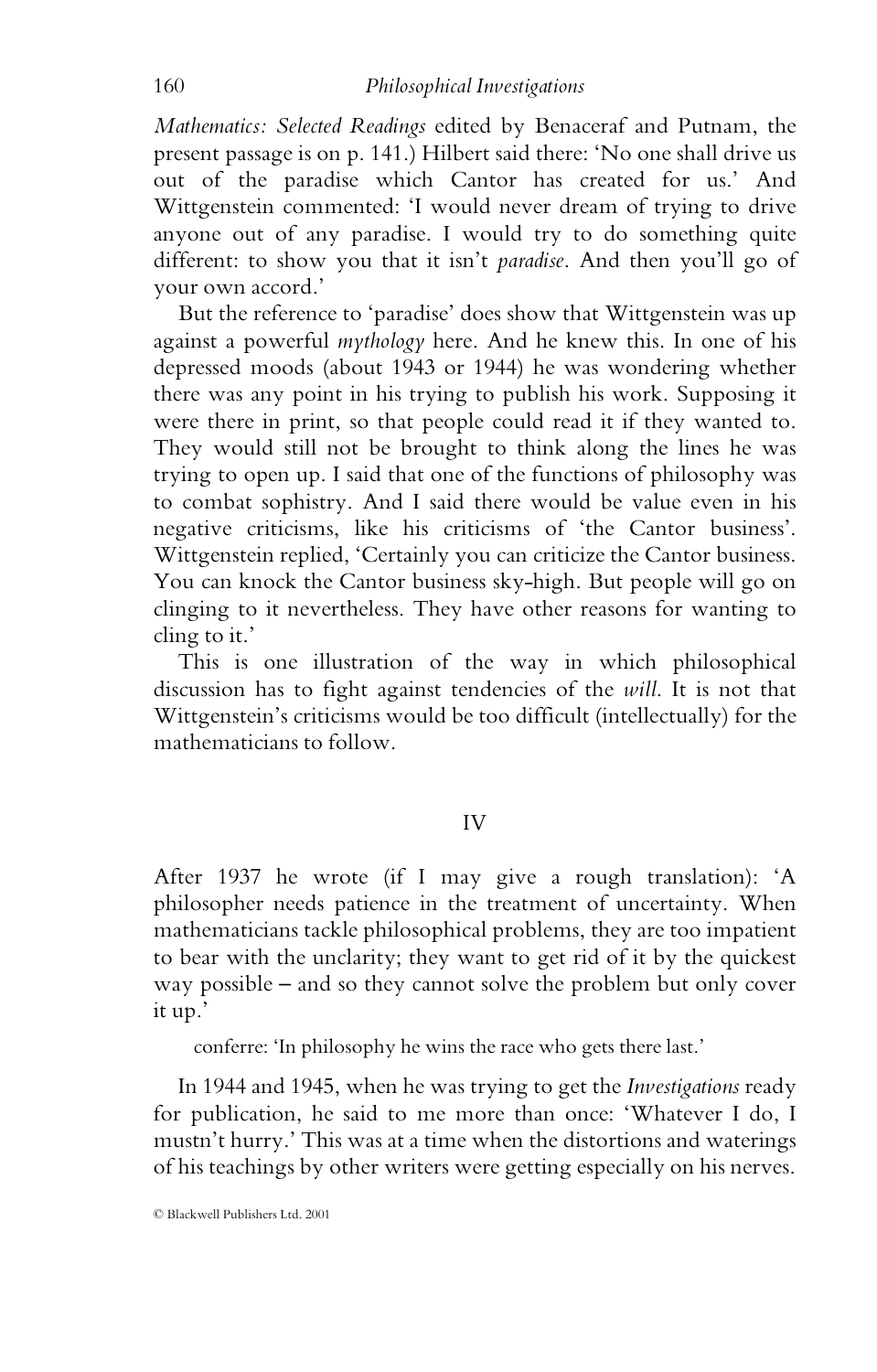But this is a somewhat different sort of difficulty: it is no longer the difficulty of freeing oneself from the 'fascination' of a particular way of looking at things - although there are points of kinship. What he was now concerned with was: the 'purity' of what he was writing; not letting it become a way of asserting or regaining his prestige among those who had plagiarised him; not racing for the credit of being 'the discoverer of so and so'. As though he might say: 'Keep your attention on philosophy; don't turn to look at the charlatans who may be discrediting you.'

For this kind of purity and discipline, you need purity and discipline in the rest of your life as well, I think. I do not remember that Wittgenstein ever emphasized this in any detail. But I do remember his saying, for instance, that: of the two, character is more important than intellect, if you are going to do philosophy. `God give a man  $character - and it will carry him over all sorts of difficult ground.$  (I remember that he said G. E. Moore had disagreed with his statement that character was more valuable for philosophy even than intellect.)

And in the midst of a long discussion of some philosophical question in some notebook, you will find isolated single remarks like: `I am always in love with my talent. This is dangerous.' The patience needed to guard against this sort of danger must go on outside philosophy as well. At least, I think he would have agreed to something like this.

Of course, clinging with a kind of self assertiveness to one's own views or one's own solutions, would be a form of 'being in love with one's own talent' - or an especially degenerate form of it. So that the need to throw the ladder away does come in here as well.

Sometimes  $-$  perhaps often  $-$  when his pupils spoke to him of the question of what sort of job they should take up when they left the university, he would advise them to take the job which appealed to them least. (He did this to me, anyway.) This may have been exaggerated or perverse. But his point was: Don't go into anything because you think you can become a 'swell' in that line. Or: if you `go the bloody hard way', you'll have to think about the bloody hard way, and not think about where it is bringing you.

I think it was in the same sense that he would warn students against studying philosophy, if he thought they were attracted by the glamour of it. (This is the matter of `purity' once again.)

On the other hand he did think it was important to teach students to think  $-$  or to try to make them think  $-$  even though they be students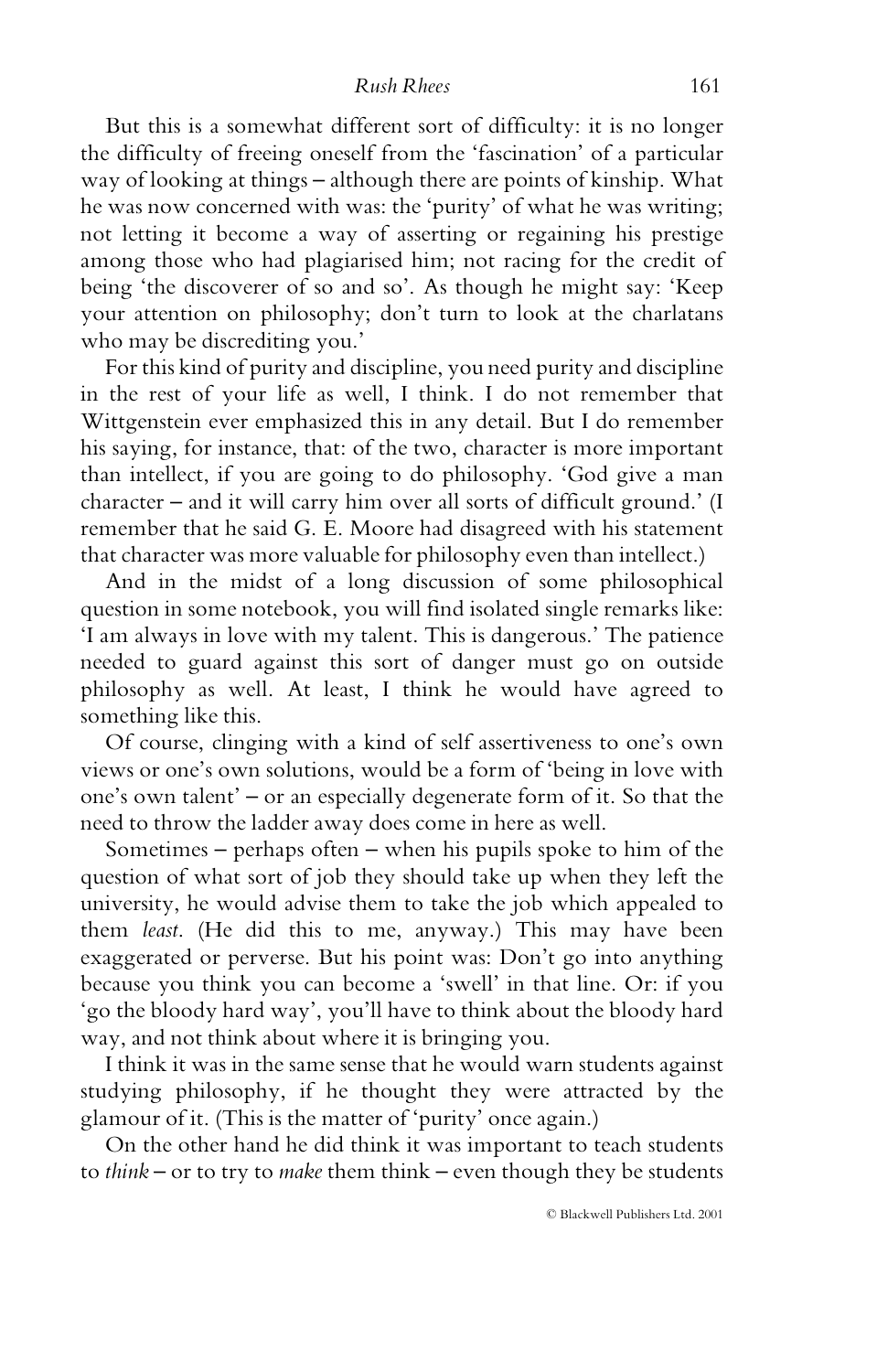with no talent for philosophy. (When I was commenting on the indifferent lot in one of my classes, Wittgenstein replied: `Teach them to think. Work against the government.') Work against the corruption which it is almost impossible for ordinary people to withstand.

(Edited by D. Z. Phillips)

### X

#### Joachim Schulte

Language and pictures, the pictorial element of language, the notion of a picture as a metaphor that may usefully be employed to point up characteristic features of language  $-$  these are topics dealt with in Wittgenstein's philosophical writings, early and late. But there is a particular connection between pictures and a type of linguistic expression which, while it seems to have occupied Wittgenstein's mind a good deal, tends to go unnoticed by his readers. The connection I am here thinking of is that between the names of famous people and their portraits. Wittgenstein discusses this connection in various contexts, especially in the context of his later remarks on special kinds of experiences. Thus, in his Philosophical Investigations he mentions the way in which `the faces of famous men and the sound of their names are fused together. This name strikes me as the only right one for this face'  $(\S 171)$ . And an example he must have thought of more than once is that of the name and the face of Schubert. This example is mentioned in what has become the second part of that book, where Wittgenstein has one of his voices say, `I feel as if the name "Schubert" fitted Schubert's works and Schubert's face' (p. 215).

These observations naturally suggest a number of questions, two of which I have often found interesting to speculate on. The first question is, Which picture of Wittgenstein do people associate with his name, or with his works? Which picture of Wittgenstein do I associate with him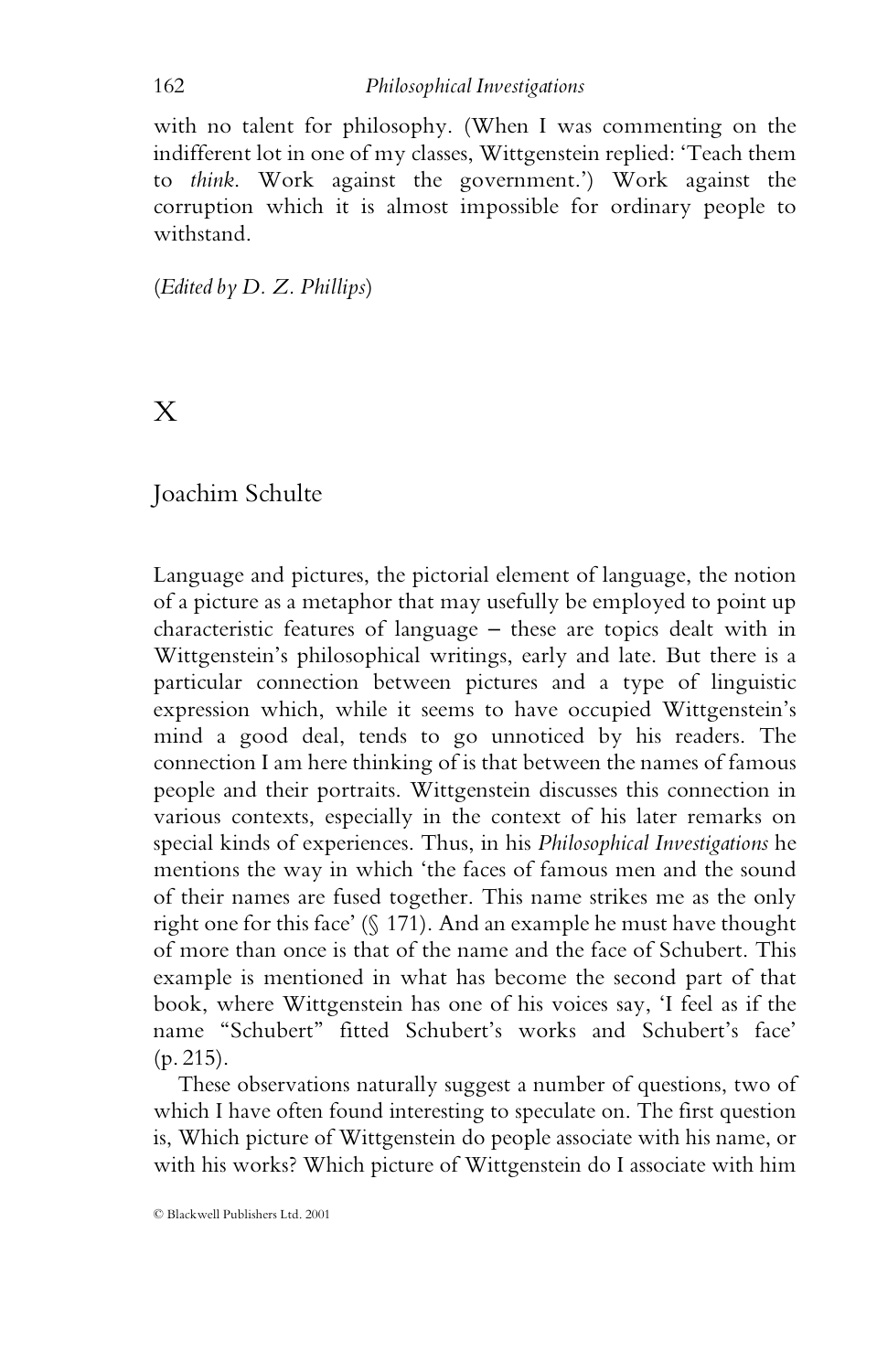and his works? And the second question, which is quite easily connected with the first one, is, Do I have the impression that the associated picture fits Wittgenstein's works and my general idea of the man? Now, I am sure that most people who have heard of Wittgenstein would associate his name with either the fellowship portrait of 1930 or the late picture taken by Ben Richards in Swansea. These two are no doubt the best-known photographs of Wittgenstein, and many of us have seen them reproduced on the covers of books, in newspapers, magazines and all kinds of publication. Both pictures show him wearing a tweed jacket, an open-necked shirt and a countenance which, in an indefinable manner, strikes many people as that of an important man. For a long time these two photographs were the ones I quite naturally associated with Wittgenstein; and for me, they seemed to fit the man and his works well enough.

But one day I was asked to suggest a picture of Wittgenstein that could be used for the cover of a book on him. I then came to the conclusion that it would not do to use one of those famous pictures again - not only because it was boring to repeat what everyone had seen before but also because I found that these portraits lacked too much of what I thought was part of the real Wittgenstein. The real Wittgenstein, I thought, was a man with a slightly mischievous and at the same time somewhat naive sense of humour; therefore it might be a good idea to show him in a state of mirth. Accordingly, I suggested a picture taken in July 1936, which shows Wittgenstein, who was then on holiday in France, with a smiling face. Needless to say that this suggestion was turned down; needless to add that one of the two famous portraits was chosen.

A short time after this episode, however, I was shown a picture which immediately struck me as the one that filled the bill. Not only did I find it characteristic of the man; I also thought it expressive of his whole attitude towards himself as well as towards his environment. Technically, the picture is as bad as they come. And as a portrait it is not particularly helpful for the simple reason that it shows practically no part of Wittgenstein's face. Still, it is a marvellous picture. It is now reproduced in Familienbriefe and shows Wittgenstein together with his sisters Hermine and Helene as well as with Clara and Arvid Sjögren.<sup>1</sup> The room is decorated with heavy

<sup>1.</sup> Brian McGuinness, Maria Concetta Ascher and Otto Pfersmann (eds.), Wittgenstein: Familienbriefe, Wien: Hölder-Pichler-Tempsky, 1996, p. 150.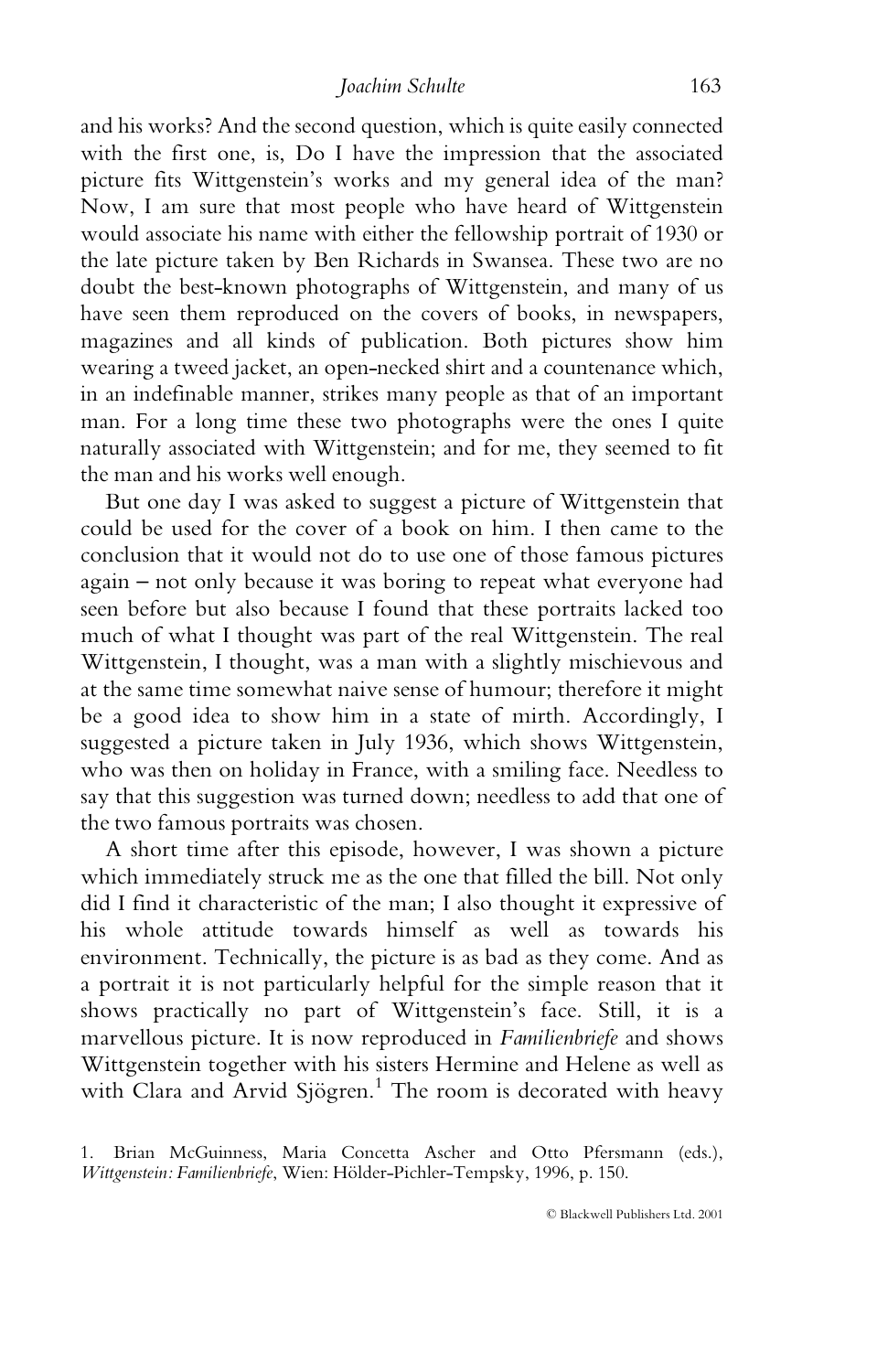furniture, the women, who are seated, and Sjögren, who is standing up, are in impeccable evening dress. The left part of the foreground is taken up by Ludwig Wittgenstein (or rather, the upper two thirds of his figure), turning his back to us, wearing an open-necked shirt, a short working-man's jacket and a baggy pair of working-man's trousers. His appearance is that of a person who is evidently completely out of touch with his environment and at the same time commanding  $-$  the odd man out and at the same time clearly a figure of authority -, and no allegorical painter could have produced a better image of Wittgenstein's personality than the person who took this snapshot. This picture is a marvel, not only because in some way it epitomises my (and, I suppose, many other people's) view of Wittgenstein the man and the philosopher, but also because it is a portrait of the man as he saw himself: a craftsman among amateurs, a person a little outside polite society but none the less sure of himself as the one man who knows how to go about things.

Many aspects of Wittgenstein's personality, and a number of features of his philosophical thought, could be elucidated by referring to pictures in some way connected with him and his life. And pictures are the subjects of several remarks of his that have impressed and puzzled me whenever I thought of them. The first remark is quoted by Drury, according to whom Wittgenstein said: `I was walking about in Cambridge and passed a bookshop, and in the window were portraits of Russell, Freud and Einstein. A little further on, in a music shop, I saw portraits of Beethoven, Schubert and Chopin. Comparing these portraits I felt intensely the terrible degeneration that had come over the human spirit in the course of only a hundred years.'<sup>2</sup> These sentences are remarkable in several ways, and above all they are remarkable because they are so expressive of Wittgenstein's mind. Most people would not dream of comparing scientific thinkers of their own time with composers of an earlier time. They would recommend a comparison between scientists (or scientific thinkers) and other scientists, between musicians and other musicians, painters and other painters, and so on. They would regard a comparison like the one made by Wittgenstein as unjust and uninformative, as an attempt at using the same yardstick for measuring things belonging to entirely different categories. Wittgenstein evidently did not share

<sup>2.</sup> M. O'C. Drury, 'Conversations with Wittgenstein', in Rush Rhees (ed.), Recollections of Wittgenstein, Oxford: Oxford University Press, 1984, p. 112.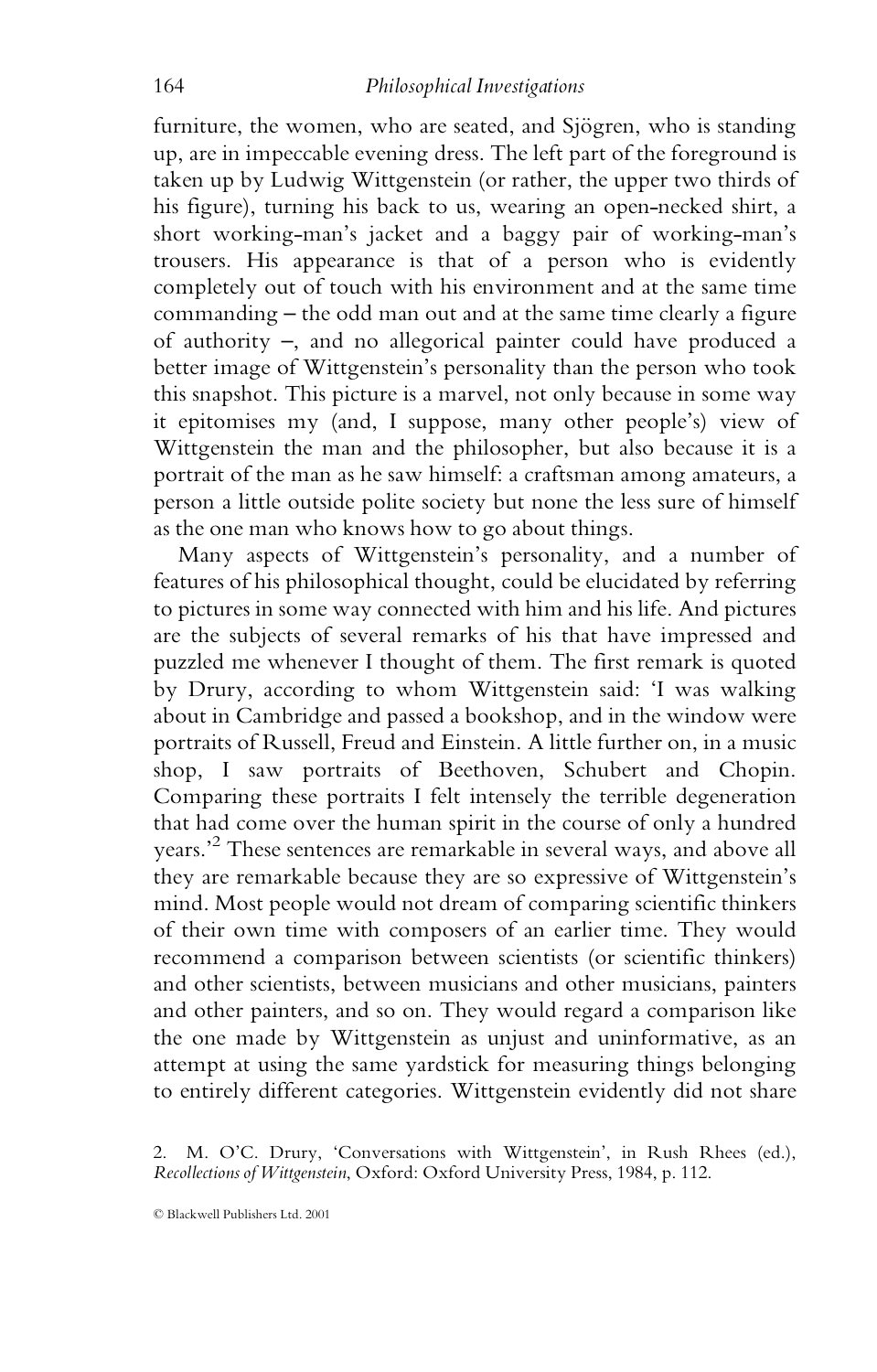this view. To his mind scientific thinkers and composers are comparable; members of both groups can achieve something, and if they achieve something the results of their efforts are products of their time and suggestive of the spirit of their time.

Some sort of reasoning of this type must underlie Wittgenstein's statement, which clearly articulates a sense of history reminiscent of Spengler and kindred authors. But if that is so, one may wonder why Wittgenstein, who has filled thousands and thousands of manuscript pages with his philosophical remarks, hardly ever mentions and practically never discusses problems connected with this or any other view of history. And one may doubly wonder about this if one remembers that this view of history plays a significant role in a particularly important type of context, namely, in Wittgenstein's prefaces to some of his writings. Just think of the drafts of prefaces written in 1930 or of the preface to his Philosophical Investigations, where he speaks of his worries about 'the poverty and darkness of this time', apparently implying that other times were, or might be, less poor and less dark; and also implying that the type of philosophy one can, or may, produce is to a large extent dependent on the time one lives in. Why is it that Wittgenstein makes no effort to spell out some of the connections between an author's time and the limits imposed on his work by this time? As a matter of fact, I do have an answer, a highly speculative and entirely personal answer, to this question. But I shall only try to indicate it after having touched on a couple of further points.

The first of these points concerns the remark quoted by Drury, where Wittgenstein compares scientific thinkers like Einstein and Russell with musical composers like Schubert and Chopin. What this remark suggests goes far beyond an allusion to the connections between historical epochs and types of achievement encouraged or ruled out by them. It suggests that the spirit of his own time becomes manifest, physiognomically manifest, in the faces of Einstein etc. in a way which is typically different from the way the spirit of Schubert's time manifested itself in portraits of Schubert. This idea may sound outrageous but if one looks at it in the right way it may be seen to be connected with certain well-known considerations by Wittgenstein. Of course he does not want to say that whenever times are great (e.g. around the period of the French Revolution) people tend to develop impressive faces that can be admired as expressions of better times by later generations. But what he may want to imply is that different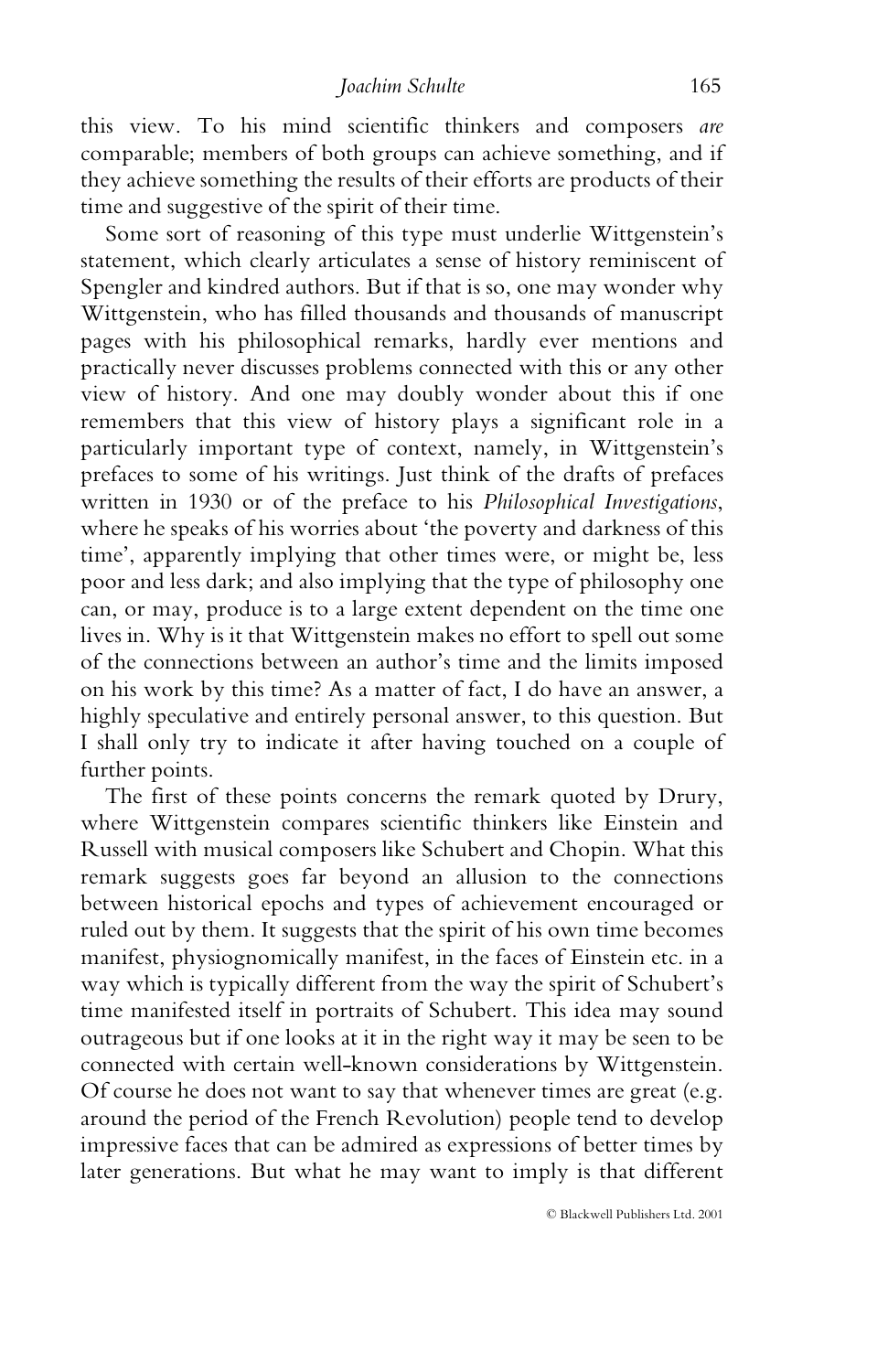historical times cannot help expressing themselves in ways which we, looking back at their products, cannot help seeing as more or less typical expressions of those times. Never are pictures of faces mere duplicates of these faces; even the most modest efforts at portraying people or things are bound to contribute to the face of the period in which these people or things were portrayed. And we in turn are bound to see these portraits as representing faces of people living at that time and simultaneously as partly constitutive of the face of that time. (Wittgenstein would have found no difficulty in this way of speaking of the `face' of a certain historical period; compare his talking of the face of an algebraic series [PI  $\%$  228], which is relevant here.)

Of course, this is very brief and it is very speculative, but it is a further hint of the importance of a certain view of history which, while it was never explicitly discussed by Wittgenstein in his philosophical writings, can in my view be seen to form an essential feature of some of his most basic ideas. That a time can, and will, become physiognomically manifest is a thought that comes to the fore in an absolutely striking remark written down by Wittgenstein in his diary at the end of April 1930. I only translate part of this entry: `. . . Yesterday, when I was sitting in the garden of Trinity, it occurred to me how strange it is that the splendid physical development of all these people goes together with an utter lack of intellectual keenness [Geistlosigkeit]. (I do not mean lack of mental powers [Verstandlosigkeit].) And how, on the other hand, a theme by Brahms is full of force, grace and sprightliness, while he himself had a fat belly.'<sup>3</sup> Wittgenstein really marvelled at this sort of contrast between physiognomy and achievement, and we in turn may marvel at a philosopher who sees a contrast where we have come to see no room for either contrast or connection. I shall not deny that there may be a deeply questionable element in considerations of the type here engaged in by Wittgenstein. But at this point we should remember two things. First, our picture of Wittgenstein would be seriously incomplete if we left his expectation of agreement between physiognomy and achievement out of account. Second, we should not overlook that this expectation indicates a kind of yearning, a great utopian hope, for an ultimate unity of things that we might

<sup>3.</sup> Wittgenstein, Denkbewegungen: Tagebücher, 1930-1932, 1936-1937, ed. by Ilse Somavilla, Innsbruck: Haymon, 1997, Part I, p. 22.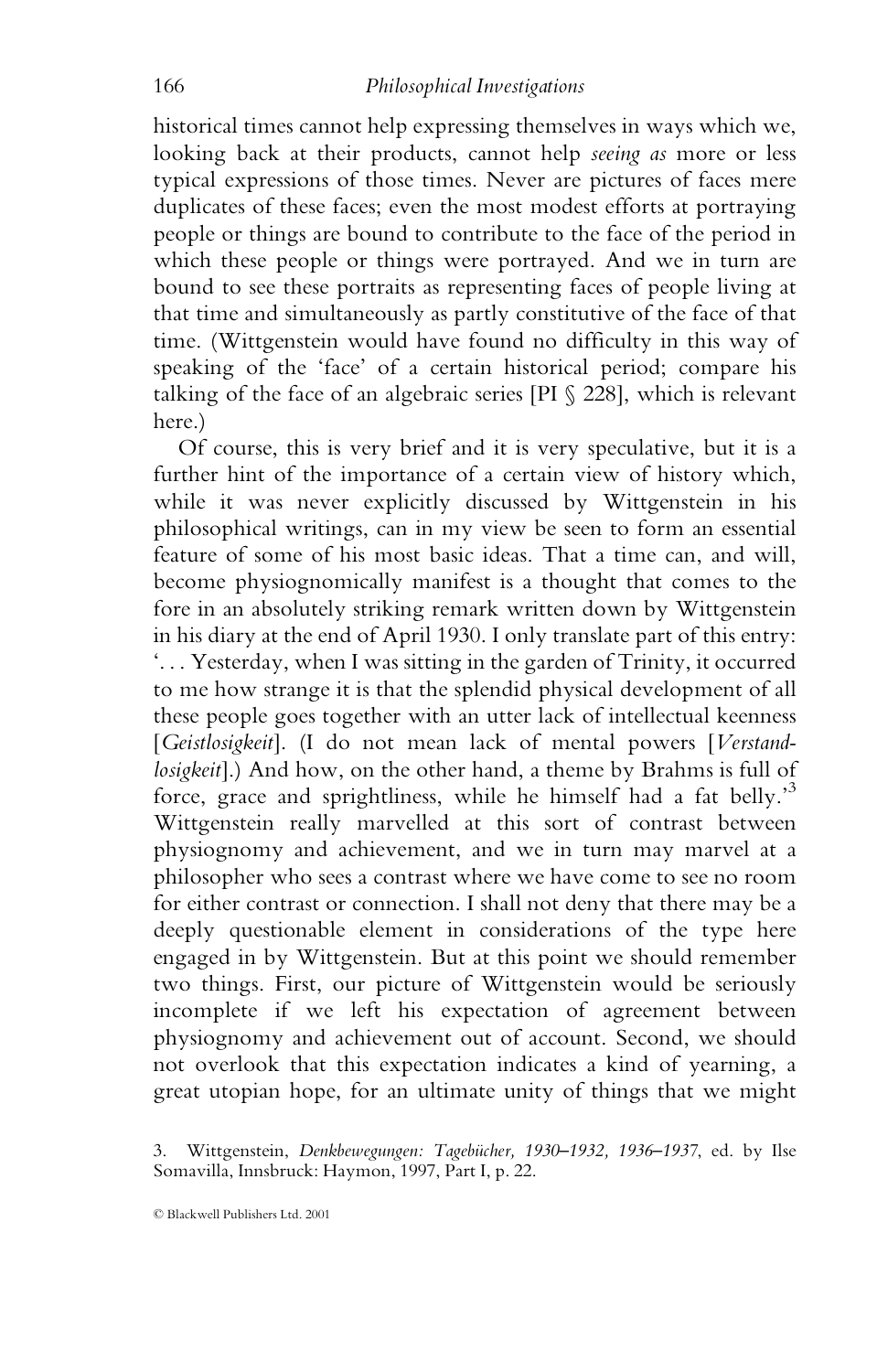come to grasp and see as a face with familiar traits. This yearning appears a little surprising in someone who often points to the unreasonableness of our expectations of explainability, stresses the virtues of piecemeal ways of proceeding and underlines the differences between our diverse language-games. But probably it is no more surprising than the fact that one and the same person who is sure that his 'type of thinking is not wanted in this present age' entertains the thought (or hope) that `Perhaps in a hundred years people will really want what I am writing'.<sup>4</sup>

Another remark which has puzzled me a lot is a well-known statement made by Wittgenstein in conversation with Drury. There Wittgenstein declared: 'It is impossible for me to say in my book one word about all that music has meant in my life. How then can I hope to be understood?'<sup>5</sup> I think this statement raises a number of interesting questions, and I should like to indicate what I regard as particularly illuminating aspects of this quotation. What kind of impossibility was it that prevented Wittgenstein from spelling out what music had meant to him? I think the impossibility is due to his educated taste, his aesthetic preferences (to put it in neutral terms). In conversations and in his letters to relations and friends he did not find it difficult in the least to spell out what music meant to him; and of course he would have been able to do the same sort of thing for a wider audience. But that would have been bad manners, ethically and aesthetically. The reason, or part of the reason, for this view lies in an old principle of Wittgenstein's, which at one time he expressed by saying that `What can be shown, cannot be said' (TLP 4.1212). For if you read the Philosophical Investigations with sympathy, you will notice that Wittgenstein managed to show what music had meant to him by using his musical sensitivity in organising the book the way he did. If you look at it that way you will find that often the right words to characterise a certain feature of the structure of the argument will be words like 'exposition', 'imitation', '3rd variation', 'crescendo', 'martellato', 'con fuoco', and, especially, 'da capo al fine'. And as he tried (and, I believe, often managed) to show what music meant to him, it would have been wrong ('impossible') for him to try to say it. It was his aesthetic sense of shame which ruled out any attempt at saying it. But since he was thus prevented from stating plainly what music meant to him, he felt that it was, in view of the poverty and

- 4. Drury, op. cit., p. 160.
- 5. Ibid., cf. p. 79.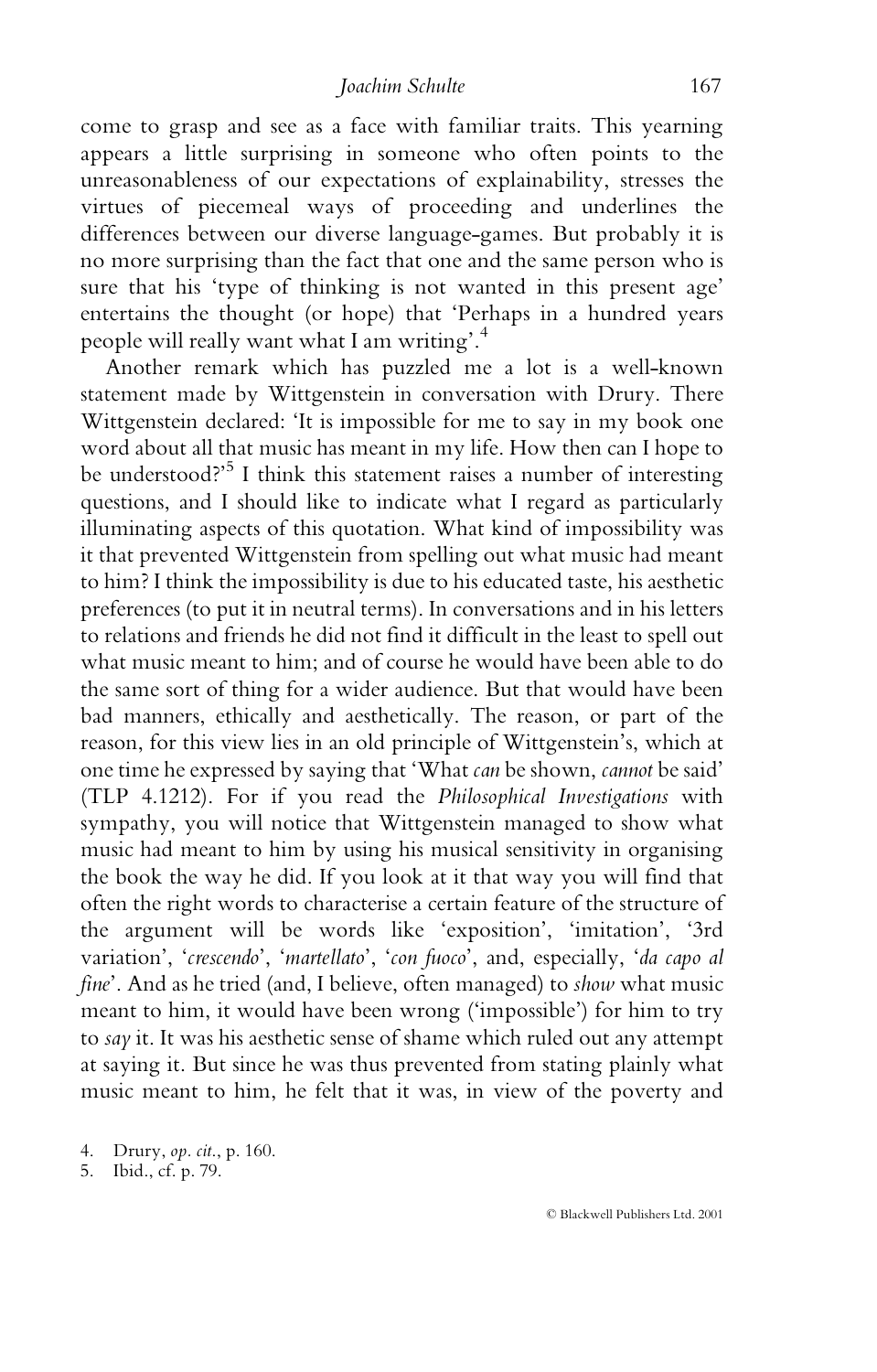darkness of his time, unlikely that anyone could understand him. His kind of musical sensibility was something he could not expect to form part of his readers' mental make-up. So how could he hope to be understood?

For similar reasons it was `impossible' for him to spell out his view of history in public. His writings show what he thought about his time and the possibilities left open to him by his time. Accordingly, it was `impossible' for him to say it. Sometimes one gains the impression that ethical and aesthetic questions meant more to him than questions in the philosophy of language or mathematics. But while he wrote loads of material on these latter sorts of questions, he wrote no sustained account of ethical or aesthetic questions.<sup>6</sup> This fact, however, is in perfect accord with the attitude of a man who thinks that what can be shown, cannot be said. Moreover, it is in perfect accord with the aesthetic principles of a man who was as fond as Wittgenstein was of the gesture of turning his back to his audience. (To Malcolm he wrote that when Tolstoy `turns his back to the reader then he seems to me most impressive'. When reading poetry to members of the Vienna Circle, Wittgenstein was wont to turn his back to his listeners.<sup>7</sup> And, finally, remember my favourite photograph of Wittgenstein turning his back to the camera.)

In conclusion I wish to address a question which has puzzled me a good deal ever since it was urgently raised by Peter Hacker in his magisterial account of Wittgenstein's place in the philosophy of the twentieth century.<sup>8</sup> Hacker feels that  $\sqrt[6]{693}$  cannot really have been meant by Wittgenstein to figure as the very last paragraph of his Philosophical Investigations. He thinks there should have been some kind of summing up, of drawing together the various strands forming the web of the substance of his Philosophical Investigations. I am not really sure, but my feeling is different. I think that even if Wittgenstein had found the time and energy to reorganise the order of his remarks, he would (or might) have stuck to that ultimate

<sup>6.</sup> Neither the `Lecture on Ethics' nor the `Lectures on Aesthetics' are counterexamples to this statement.

<sup>7.</sup> Cf. letter to Malcolm (20.9.45), in Malcolm, Ludwig Wittgenstein: A Memoir, Oxford: Oxford University Press, 1984, p. 98. Brian McGuinness, `Vorwort', in Friedrich Waismann, Ludwig Wittgenstein und der Wiener Kreis, Frankfurt am Main: Suhrkamp, 1984, p. 15.

<sup>8.</sup> P. M. S. Hacker, Wittgenstein's Place in Twentieth Century Analytic Philosophy, Oxford: Blackwell, 1996.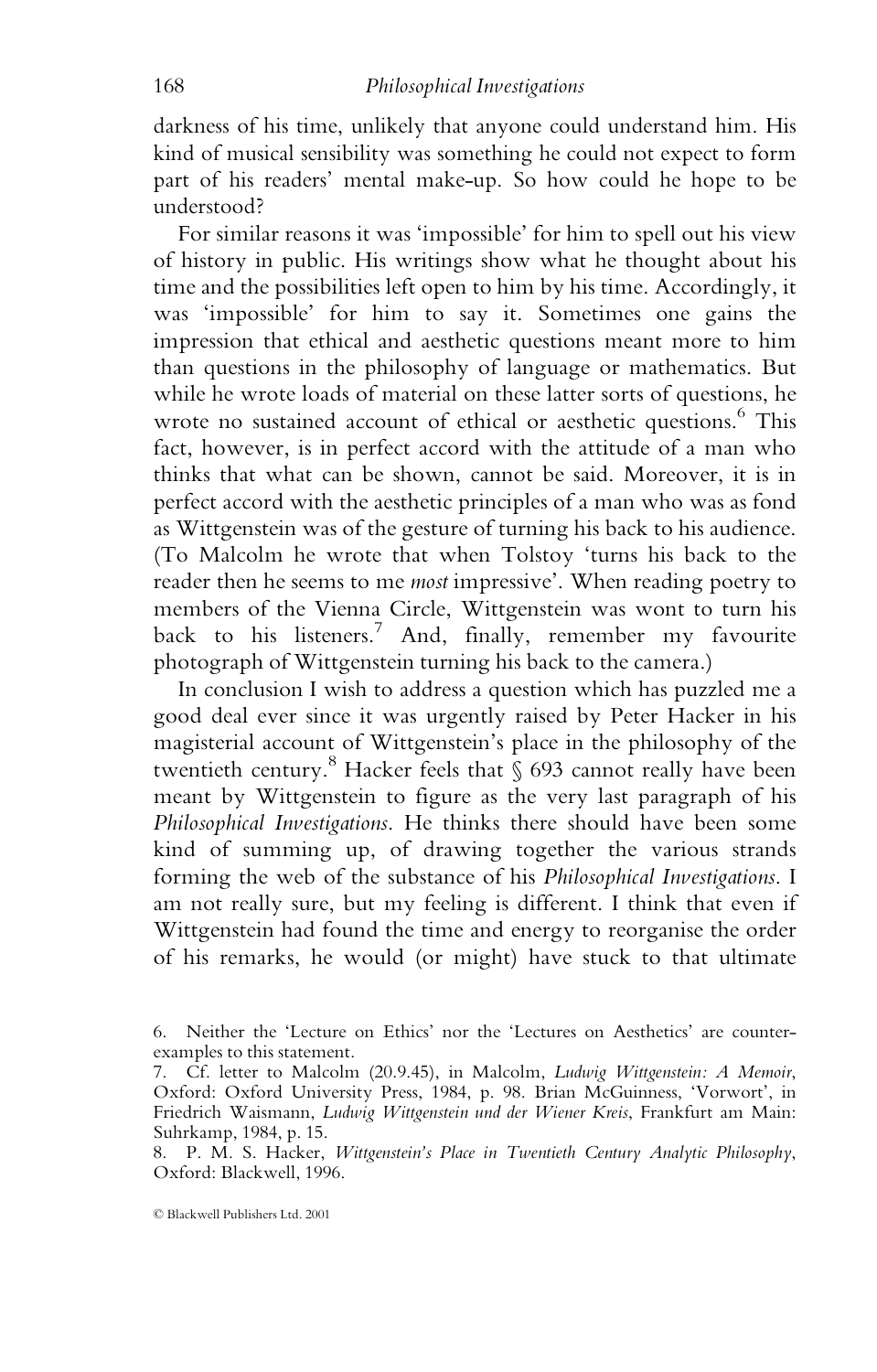paragraph. The least one may say is that, as an ending, it would have been to his taste, just as each of the discarded mottoes would have been to his taste. It would have suited him that it concludes with a parenthesis; that this parenthesis contains a mild joke of the kind he liked; and that it ends on a note of quiet resignation, which is the attitude implicitly advocated by the whole book. Of course, there had been times when it was 'possible' to end a book *fortissimo*, with cymbal and timpani, driving it home that this was the END. But just as Wittgenstein felt that the architecture of the Georgian houses in Dublin deserved praise for their very unostentatiousness,<sup>9</sup> he must have considered any kind of ostentation out of place in a book whose author had learnt his lesson from the great composers of the past but was destined to live and write at a time when you could only show your good taste by keeping quiet about it.

Abteilung Philosophie Universitat Bielefeld Postfach 100 131 D33501 Germany

# XI

### Eike von Savigny

In Monty Python's `Life of Brian', there is a scene where Brian, running to escape from the ecstatic crowd of his self-appointed followers, desperately turns round and shouts at them, 'I'm not the Messiah!' only to get an answer like: 'Listen! Only the true Messiah would deny that He is the Messiah. Oh, You are the Messiah!'

Being a so-called Wittgensteinian feels like running with such a  $crowd - but for the fact that the time for a denial is over and that$ instead of twisting the master's words you have to fight different sects over the question as to whether or not he left a written message after

9. Drury, op. cit., p. 137.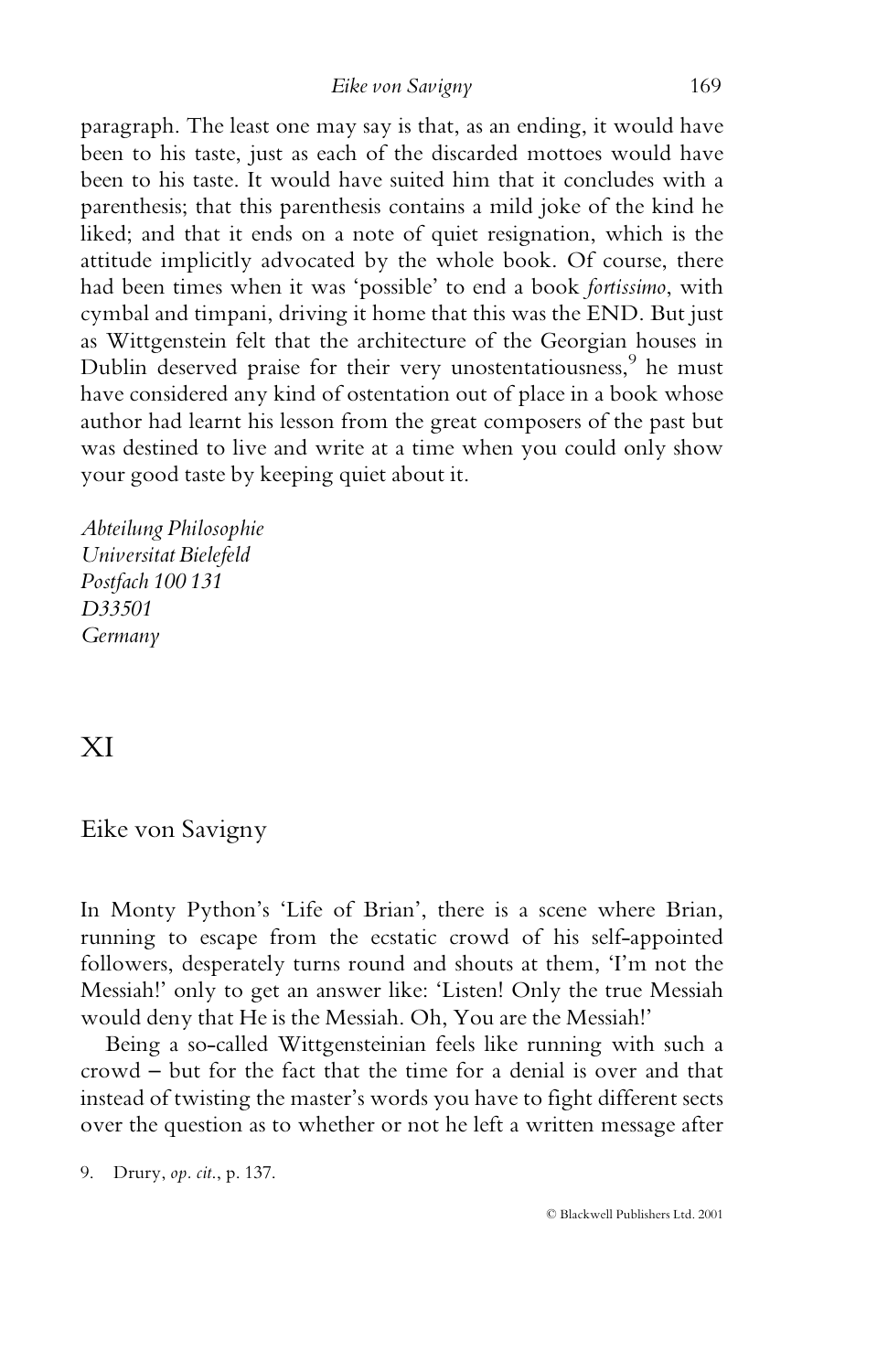all. And if he left one, what did it sound like? Was it `Live a saintly philosophical life, tread philosophical snakes to death and expel mythologizing counterfeiters from the temple of Clarity!'? Or was it: 'Look at the birds in Plato's cage - they do not sow, they do not harvest, and still they feed nicely on overlooked grains of ordinary wisdom!'? Or was it, finally: 'Go out all over the world and teach all peoples about use, rules, sensations, and the eventual fulfilment of expectation in language!'?

I do not wish to discuss the respective merits of finding, in the later Wittgenstein, either nothing but therapy, or, in addition, perspicuous representations of details, or, on top of that, systematic theories. Wittgenstein's writing has attracted different customers, all honest and serious, according to different needs. At present, Wittgenstein still commands an attention which substantially contributes to the impression that he must have been a particularly important figure in 20th century civilization. It may well be, however, that the sum total of this attention, this huge bundle of curiosities, of eschatological longings, of personal intrusivenesses, of talk show voyeurisms, of humanistic concerns, of sophisticated questionings, of meaning-oflife inquiries: that this conglomerate has largely produced an artefact by projection which does not respond to real characteristics of a real personality.

But I still do claim, as do all my serious colleagues, that some ways of satisfying needs by turning to Wittgenstein's writings are reasonably well grounded, and I shall sketch one of them that leads to looking for philosophical doctrine. Theses. Theories. Oh yes. Had Brian left any written records, then what I sketch would be the possible way to wisdom for a scholastic systematizer of Briandom.

By the beginning of the nineteen-sixties, West Germany had undergone a lamentable but thorough process of political, ecclesiastical, and intellectual restoration. After having had totalitarianism beaten out of her bones, she wasted the singular historical opportunity of turning into a liberal and social society. And why? Just because of bolshevistophobia which served only too well to soothe bad conscience over suppressed Thousand Years. Conservative `Weltanschauung' extended to left of the political center (measured in percentage of the Bundestag), and Heinrich Böll and the Frankfurter Hefte were not even a David couple against the Goliath battalion of Welt, Frankfurter Allgemeine, Bild, big business, Christian Democrats, Supreme Court and both big Christian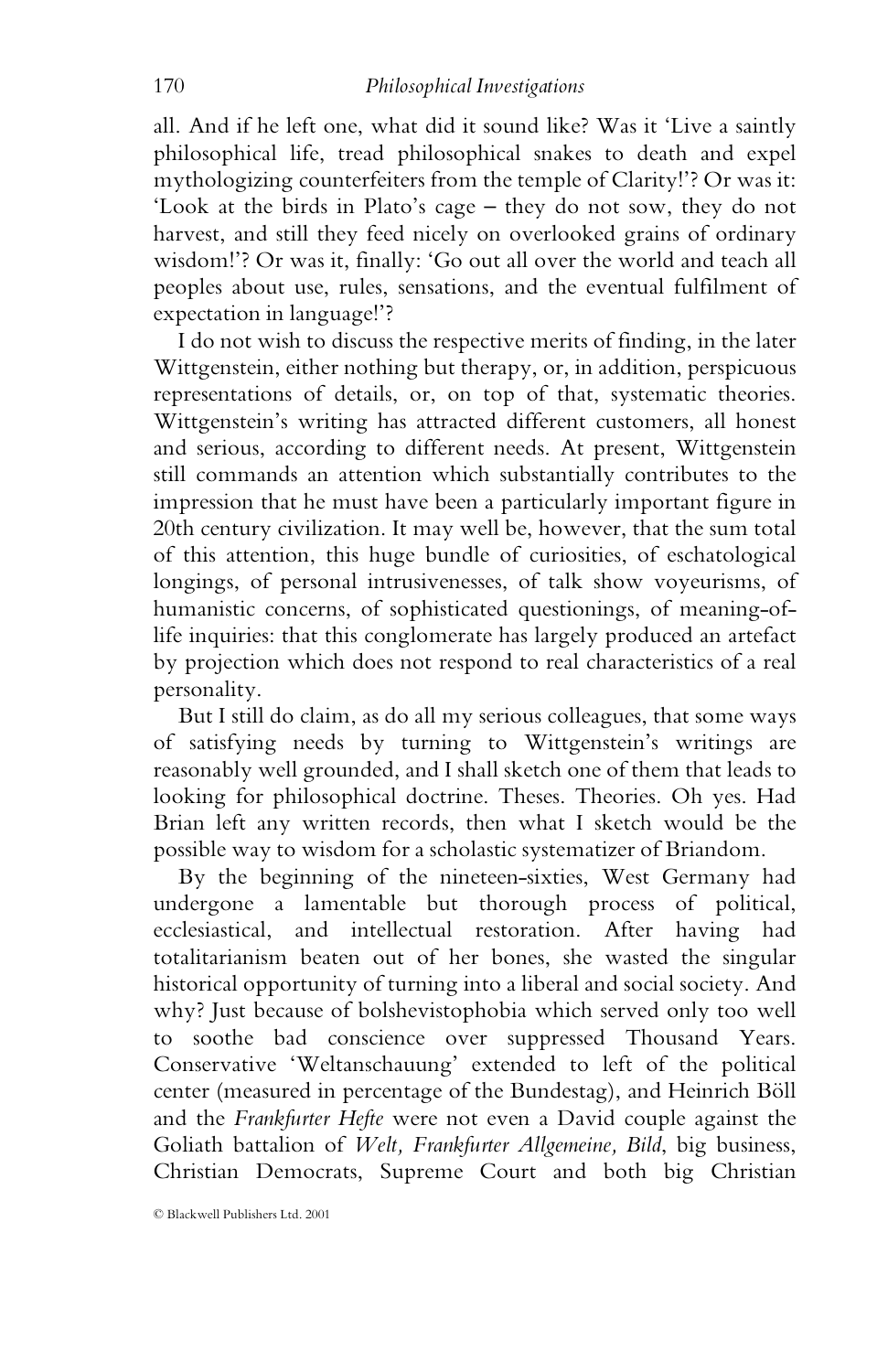Churches. And the uppermost Ûberbau proved Marx to a tee: deep philosophical darkness reigned in the universities. A law undergraduate could hear, from a graduate student of philosophy: 'Oh Lord, why even noticing Stegmüller since we have HEIDEGGER?' It was like in present day France, where Descartes, Pascal, Voltaire are simply being shrugged off. 'What the hell is Enlightenment? Remember Depth. It is dark in the depth. So be dark to be deep.' Restoration has never been friendly to enlightenment.

But who was Wolfgang Stegmüller? He is here representing the handful of German philosophers to whom we owe that about half of German philosophy is analytic today. The most important name of the handful is Günther Patzig; however, the aforementioned undergraduate's way to wisdom happened to start in Munich rather than Göttingen.

Having stumbled upon the first nine volumes of `Erkenntnis' in Innsbruck, Stegmüller had managed to become an autodidactic Vienna circle philosopher in the fifties and was appointed to a chair in philosophy in Munich in 1958 because the first and second on the shortlist had declined the offer. (He was, in fact, an unpredictable Munich professor of philosophy.) Stegmüller read everything he could get hold of from the pens of Carnap, Quine, Hempel, and Carnap's, Quine's, and Hempel's friends and relations. And he made it his policy to transfer to his students whatever he had read. He was a marvellous teacher, and of the large number of Munich students, some dropped into his courses by accident.

I should appeal to the Beatles now. For I think that it has been With A Little Help From My Friends that the aforementioned law undergraduate dropped into a Stegmüller lecture course on decidability. Lives are chains of accidents, even if biographers find a sense in them; but I wonder whether there has been any sense in the Munich university law courses being so appallingly boring, and Stegmüller's teaching on decidability (erroneously presumed to be relevant to a lawyers' business) being so stimulating, even if unintelligible to him, that the undergraduate turned into a philosophy undergraduate on the spot. Clarity was simply attractive.

This attraction was strong enough for Stegmüller to collect a party of zealous followers whose attitude towards the Munich philosophical majority was definitely missionary. Traditional philosophy was nonsense; its adherents were dull (or misguided, if of about the same age and attractive); Clarity Was On The Move. The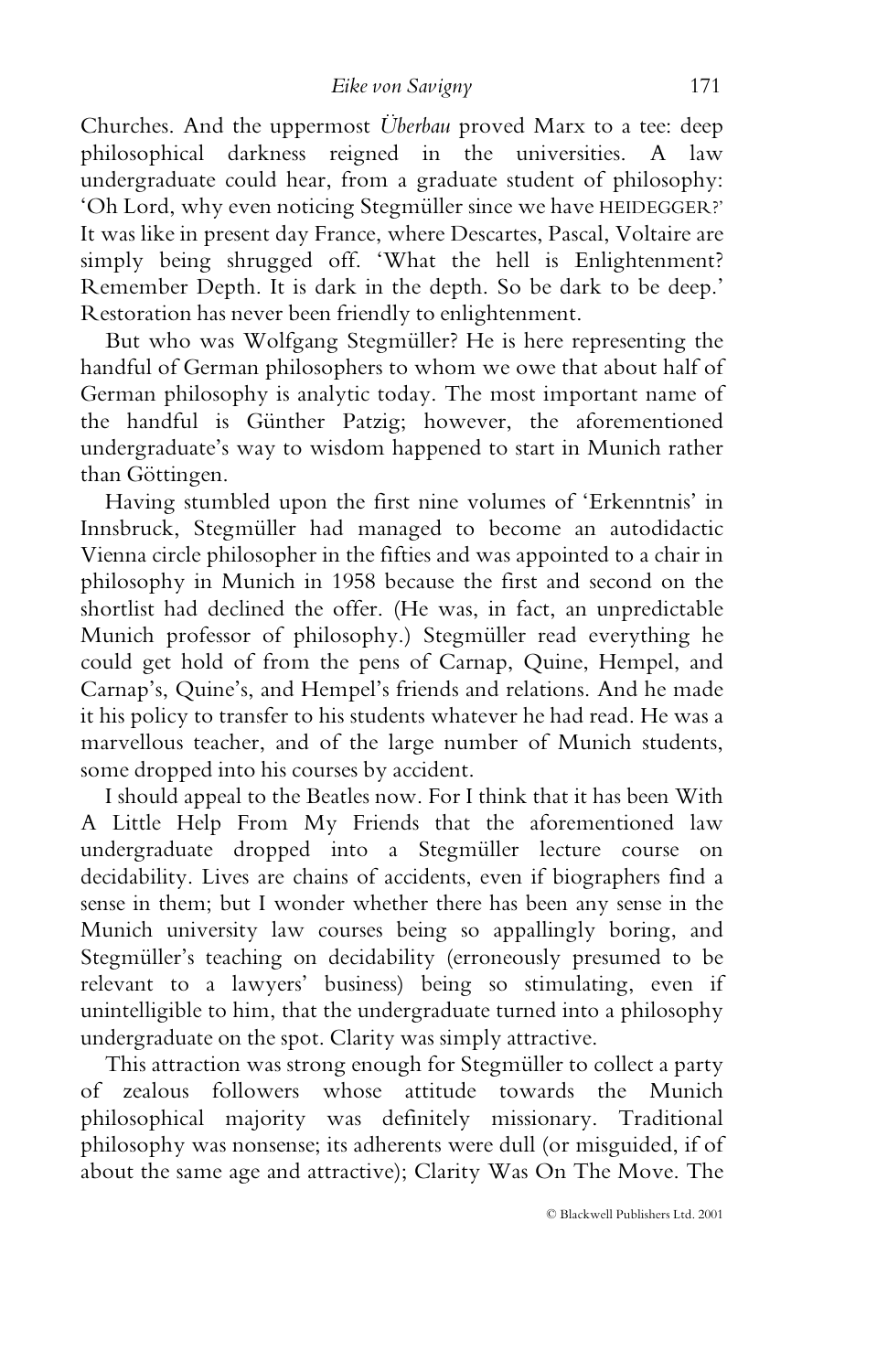quality of argument was on Our side, and so everyone simply sensed that the more intelligent manpower was with the University's Philosophisches Seminar II. Beating Them with the standards of Empiricism and Logic was easy. They did not even know how to prove an argument invalid.

But then, if the first Little Help From My Friends had been the sheer accident of meeting Stegmüller, the second sheer accident, after the undergraduate had passed his Ph.D., was the sudden appearance in Munich of Rudolf Haller, in the winter semester 1965/66. He was without a job then, and Stegmüller, for an absence while he was to teach in Pittsburgh, had managed to get him appointed as his locum tenens. Rudolf Haller conducted a seminar, entitled 'Philosophie und natürliche Sprache', on Ordinary Language Philosophy. Stegmüller had firmly ordered his `Assistenten' to attend; one of them (the only one to attend for the whole semester) was the Ph.D. who, due to this seminar, became my philosophical Me. The seminar turned my view of philosophizing and some of my basic philosophical tenets upside down. There were two elements in this: Firstly, phenomenalism was exposed as an intellectual illness. (Remember that phenomenalism is at the heart of positivism.) Secondly, there was Gilbert Ryle. I had not ever conceived of knowledge other than based on phenomena, and I had not ever been dreaming of a human being other than being composed of Mind and Body. All the same, I had been deeply convinced to be a philosophically enlightened person. Now I began to realize that ways of arguing I had taken for granted were deeply wrong. It was a fallacy, e.g., to think that when you justified a proposition you had to ultimatey arrive at a basis; and it was a howler to conclude, from the fact that A differs from B, that there is a difference which, if added to B, makes up A.

I wonder if it is possible to imagine such a situation from a British point of view. When the private language argument had almost been discussed to death; when functionalism began building upon the Concept of Mind; when arguments from facts about meaning to substantial philosophical conclusions prematurely gave in to the charge of verificationism instead of appealing to the principle of charity: at that time, in the middle of the sixties, a philosopher of good faith, prepared by Carnap, Quine, Hempel, and their friends and relations, could have a formidable experience of revelation without ever having heard a word of Ludwig Wittgenstein's later

ß Blackwell Publishers Ltd. 2001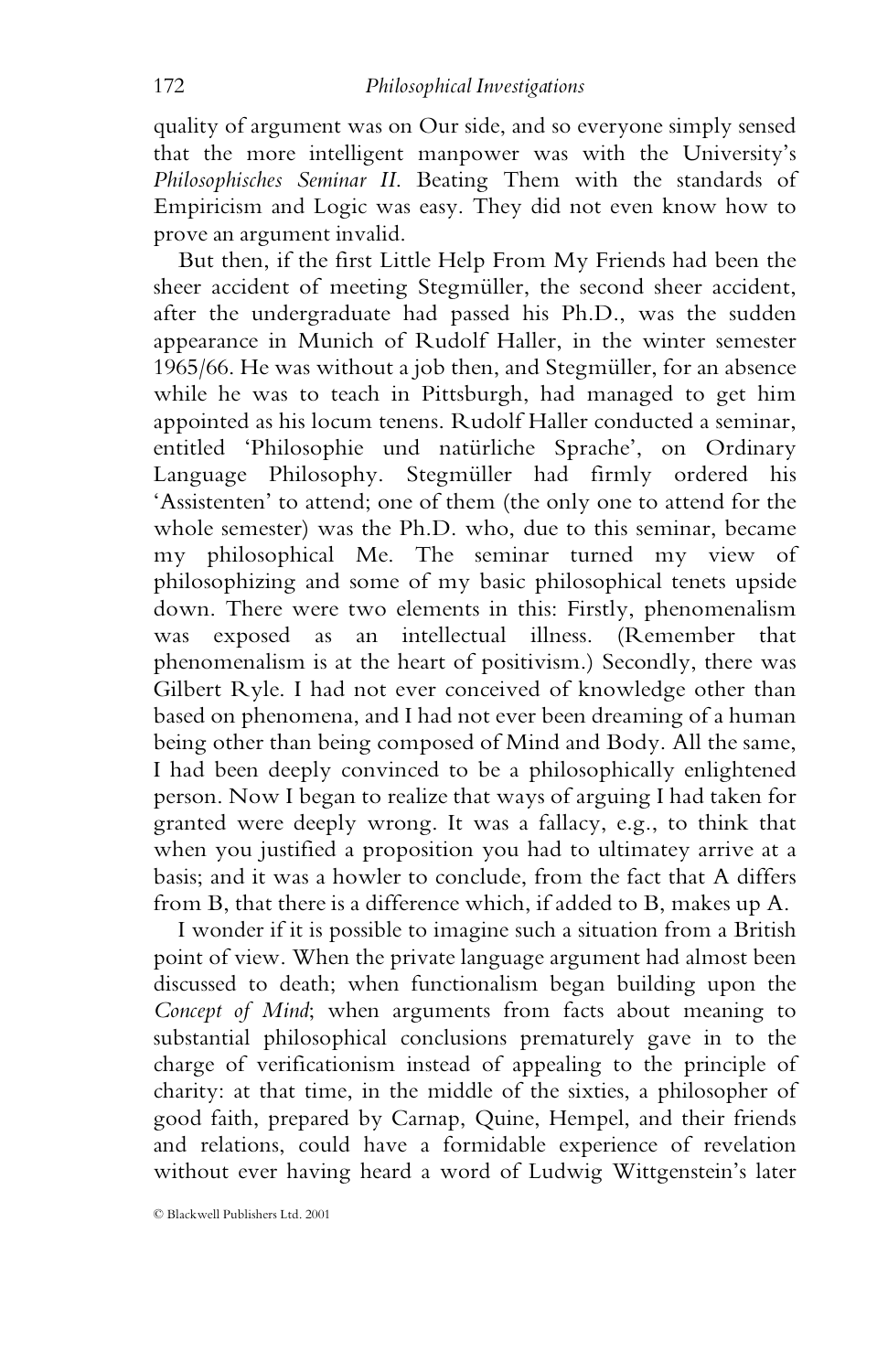philosophy. Well, besides the fact that you can take in no more than a certain amount of information if you need it for a crusade, there was, of course, the publishing situation. The first Suhrkamp volume, containing the *Tractatus*, the 1914–1916 Notebooks and the Investigations, entered the stage no earlier than 1960; Suhrkamp was so much aware of a possible flop that they accompanied the volume with a 'Beiheft' in which well-known intellectuals like the poet Ingrid Bachmann explained why the writings were worth reading. The first book-length study, in German, of the Investigations, by Ernst Konrad Specht, had appeared in 1963 (an excellent book, by the way).

There were still the heathens, and they still constituted the vast majority in German philosophy; I was still with the logico-empiricist missionaries. But then there was the Pauline experience of feeling called upon to reform the missionary movement. So what I embarked upon, after Rudolf Haller's seminar, was the enthusiastic enterprise of writing a book on how ordinary language philosophy was to rescue philosophy from deep darkness and analytical philosophy from positivism. When I decided to do this, I had not read the Philosophical Investigations.

I may state firmly that reading The Concept of Mind was an extremely helpful step towards understanding the Investigations. I read the first and second chapters over and over again, and afterwards I knew that there is a disciplined way out of philosophical problems that is not a way of reasoning, and that there are philosophical questions that are puzzles rather than problems. So even if we may know by now that Gilbert Ryle's approach and his basic ideas were inspired by Wittgenstein, it is only fair to say that it may be easier to understand philosophical therapy, and to get rid of the mind-body problem, under the guidance of Wittgenstein, if you get a Little Help From Your Friend Gilbert Ryle.

Just the same held for Sense and Sensibilia and How To Do Things With Words. I suspect this part of my way towards Wittgenstein may be more idiosyncratic, but I think I ought to stick to the facts; all the more so since Austin, just as Ryle, helps his readers in writing so much more systematically than Wittgenstein always tried to avoid doing. There is a way of writing for the benefit of readers and hearers which both Ryle and Austin cultivated, and which I find simply benevolent. I have as yet not encountered evidence weakening my suspicion that Wittgenstein wanted his readers to work on his texts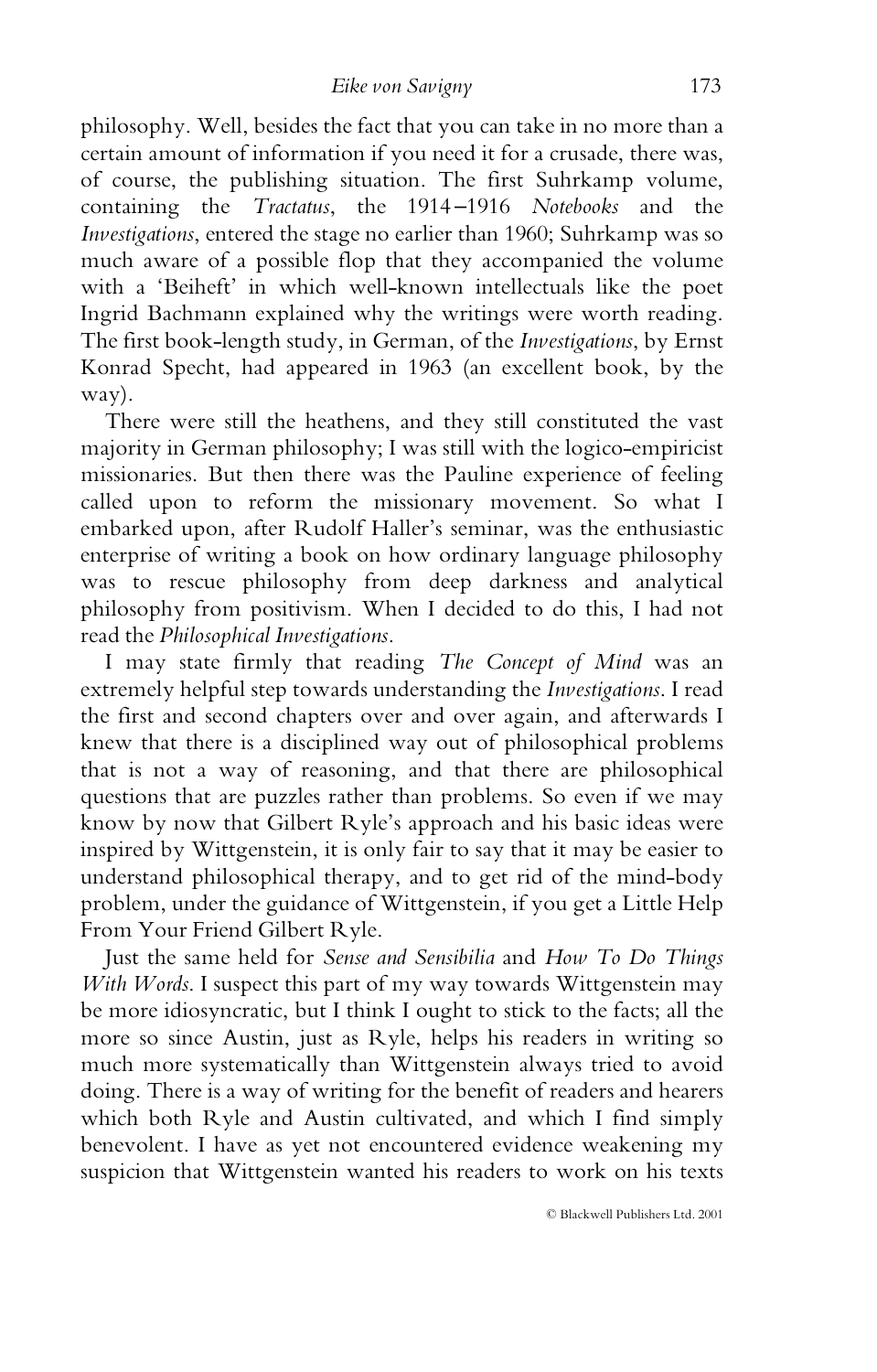very hard – that is, that he longed for affection. Such desires may backfire; I am certain that it was Austin who helped me to steer clear of the dangers of using the concept of use of language as a joker to win any trick in an argument. Instead, from Austin I learnt about 'breaches' ( $\Gamma$ 2-mistakes), and it began to dawn on me that rules of language resemble `Let your word be your bound' (`Accept the responsibility for your statements') rather than 'Speak reasonably' (`Make only statements you have reason to believe').

After I had become enthusiastic over the whole ordinary language movement by reading Flew's three collections and everything it lead to which I could get hold of, the book became a lengthy report on how good all that stuff was, combined with an attempt at distinguishing four ordinary language philosophy strategies, and discussing their merits. Then I turned to the Investigations completely unaided (and luckily unimpressed by Pitcher's introduction which I had translated in 1966), hoping to do a quick job because I was eager to send the manuscript to a publisher and to reform German philosophy once more. Well, I need not tell anybody who approached the book without a previous view on what it is about and how it is structured, that the job was not to be a quick one. When it finally came to writing, my copy bore marks of five different layers of annotating. But again it was only With A Little Help etc. that I succeeded: firstly, I benefited from Anscombe's and Rhees' mistake to include the socalled `Part II' where the concluding paragraph of section ii helped me to an interpretation which grounded meaning in what others are entitled to understand; secondly, I benefited from the stubborn attempts of Freimut Scholz, a Ph.D. student of Stegmüller's, to convince me of the private language argument until I believed in it and could find an interpretation, novel at the time, in which it did come out valid; thirdly, there was John W. Cook's 1965 paper on privacy which freed me from the private occurrences idea.

In the event, my chapter started having Wittgenstein attack a referential theory of meaning and developing the entire constructive side out of this idea; which is funny because I had no access to the rest of the Nachlass. The systematic impulse even drove me so far as to give an exposition of philosophical mistakes the Investigations blames again and again, an exposition which I hoped could be used in training philosophy students. Thus although I was looking for philosophical creeds to convert the heathens to, I was fascinated by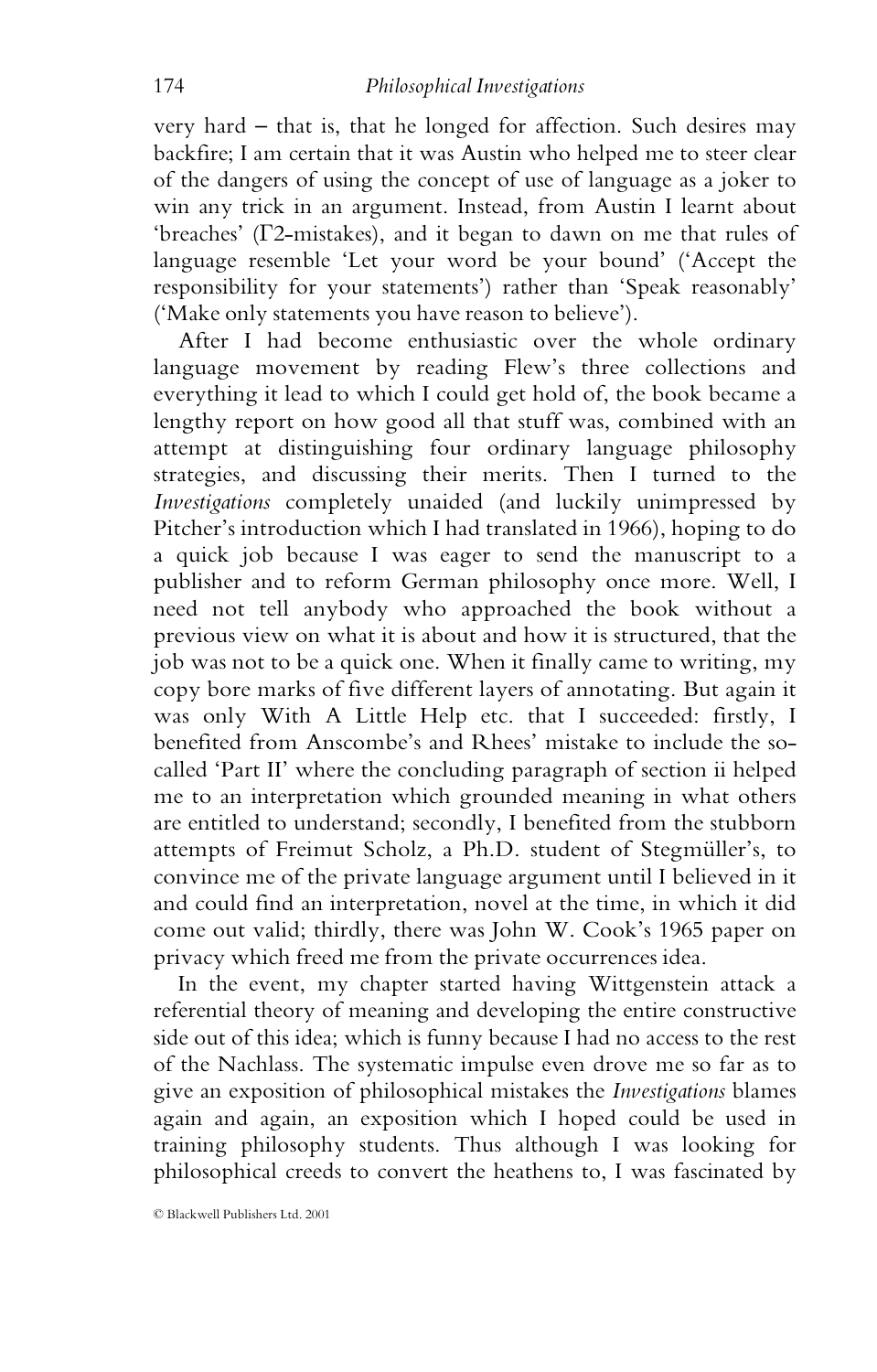therapy, too (because I wanted to convert the Logical Positivists). But in this respect, I was fascinated by The Concept of Mind and by Sense and Sensibilia rather than by the Investigations because Ryle and Austin practiced therapy in a learnable fashion.

After the 1969 publication of the book, my work on Wittgenstein was restricted to keeping alive interest in him on the part of students, who in turn forced me to go on thinking on  $him - among them$ Günther Grewendorf who published on the private language argument, Andreas Kemmerling whose M.A. thesis on Wittgenstein's constructive analysis of rule-following appeared in print in 1975, and Georg Meggle who, in his M.A. thesis, refuted an instrumentalist interpretation of 'use' in Wittgenstein. I gratefully remember these Little Helps From My Friends, although all three of them defected quickly - Grewendorf to linguistics, Kemmerling and Meggle to Grice (which amounts to an un-Wittgensteinian confidence in the feasability of explications of meaning intentions which are informative in the context of a theory of meaning). Another Little Help was Herbert Hart's Concept of Law which taught me the concept of implicit rule following. However, although I held firm to the conviction that Wittgenstein, like the other ordinary language philosophers, ought to be taken seriously in the attempt to avoid philosophical self-entangling, I could not consider myself as especially fascinated. I was not yet a follower of Brian.

The last, and decisive, accident, or Little Help etc., happened in the mid-eighties: Georg Meggle went renegade and wrote a paper on Wittgenstein's alleged instrumentalism which infuriated me. I decided to refute it, and since I knew I could not beat him by appealing to isolated quotes, I started to study the Investigations all over again for finding the best coherent view of use, languagegames, and meaning, and of anything that might have to be studied in connection with these for reasons of consistency. A modest enterprise; but it exploded: I began to see connections between the most important aspects of the text that had been hidden because of their simplicity and their familiarity. (I had been unable to notice them – because they had always been before my eyes.) Without ever having heard about Burge's 'Individualism and the Mental', I found social anti-individualism in Wittgenstein. Here is how it works: Utterances mean what they are taken to mean; therefore, avowals mean what they are taken to mean; avowals mean what they express; they express psychological facts; so what psychological facts are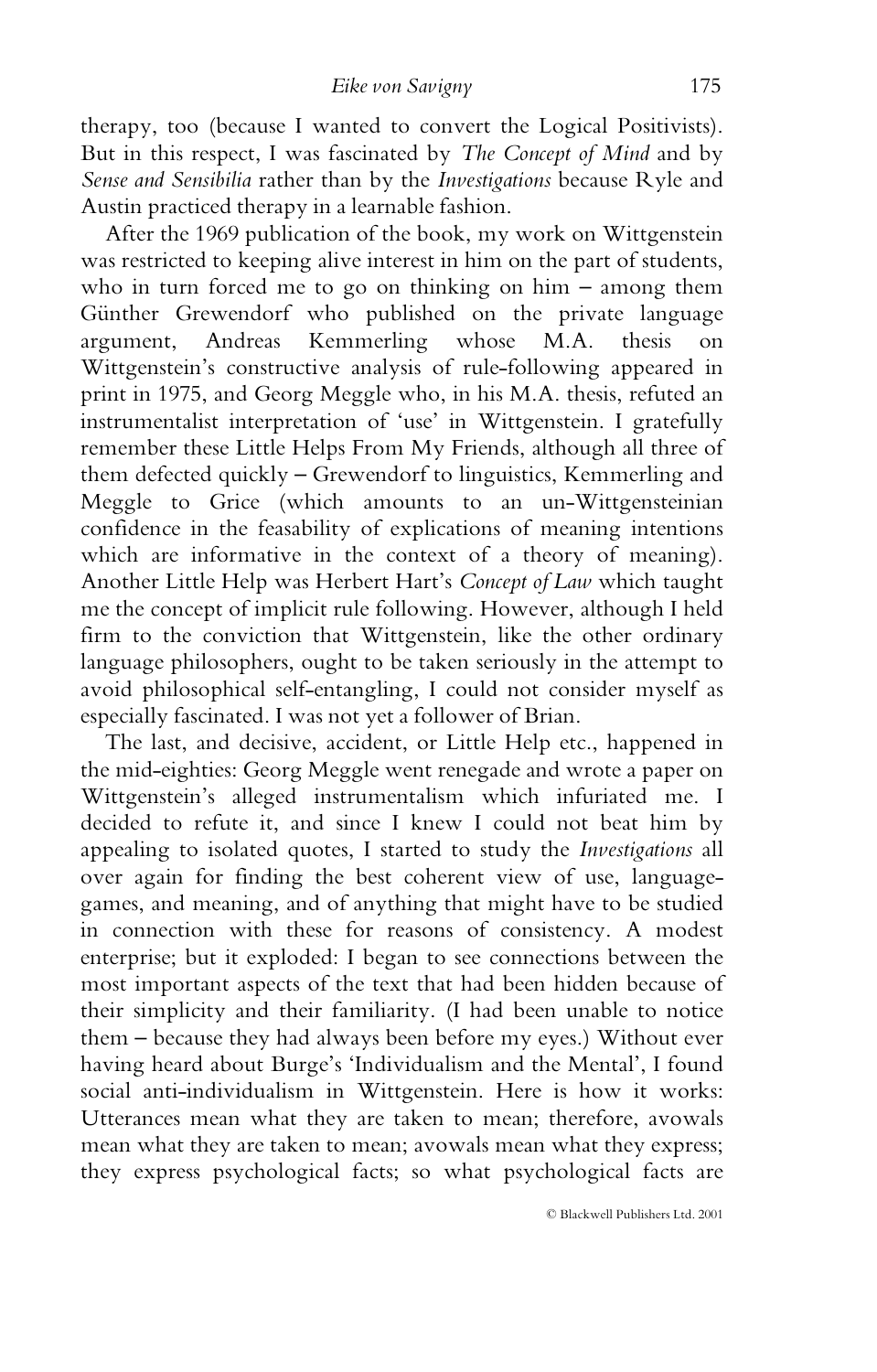expressed by avowals depends on what the avowals are taken to mean. Furthermore, avowals express what nonverbal behaviour replaced by them expresses; so the content of psychological facts expressed by nonverbal behaviour depends on external reactions, too.

Would you, Highly esteem'd Reader, sacrifice such a magnificent philosophical theory to anti-theoretical proclamations of their author, particularly if you think you can show the proclamations not to be directed against your findings, and if, on top of this, you fancy to have succeeded in giving an interpretation of the entire text, almost sentence by sentence, and the first one faithful to its German linguistic niceties, an interpretation which owes its coherence to imputing that very theory to the text?

I gave in to the temptation, wrote a two volume commentary and lots of articles, and decided to become a scholastic systematizer of Briandom. Wittgenstein scholarship, like any other philosophical fashion, flourishes at least partly because its propagandists make a good living on keeping it flourishing, and this has been one of my motives. But it was not trivial for this motive to fall in line with my very first hopes in Wittgenstein: Here was a very non-positivist theory, and one which completely replaced confused, dark, and egocentric pictures of an imprisoned self by that of a social human being. My desire to find enlightening content in Wittgenstein was fulfilled. And I cannot help thinking that it is good, if not for Wittgenstein if he were still alive, then for philosophy, to milk philosophical theories which not everyone (almost no one) would agree to out of the *Investigations*. For there is one really funny fact about this book: Suggestions which can be shown, by disciplined exegesis, to be contained in the text usually turn out to be original, well argued, and consequential  $-$  the *Investigations* is surprisingly rewarding reading. Whatever Wittgenstein's misgivings about philosophy: he was a very fruitful philosopher.

What that amounts to, in the view of a particular person, will depend on his or her view about the importance of philosophy, and I should like to leave it at that. Wittgenstein is *not* a particularly eminent figure of 20th century civilization. He has just been a serious, insightful, original, and honest philosopher to whom we owe a new and challenging picture of human soul and human language. I do not think that this is a small achievement. There is, in view of this achievement, no need to magnify him by picturing him as having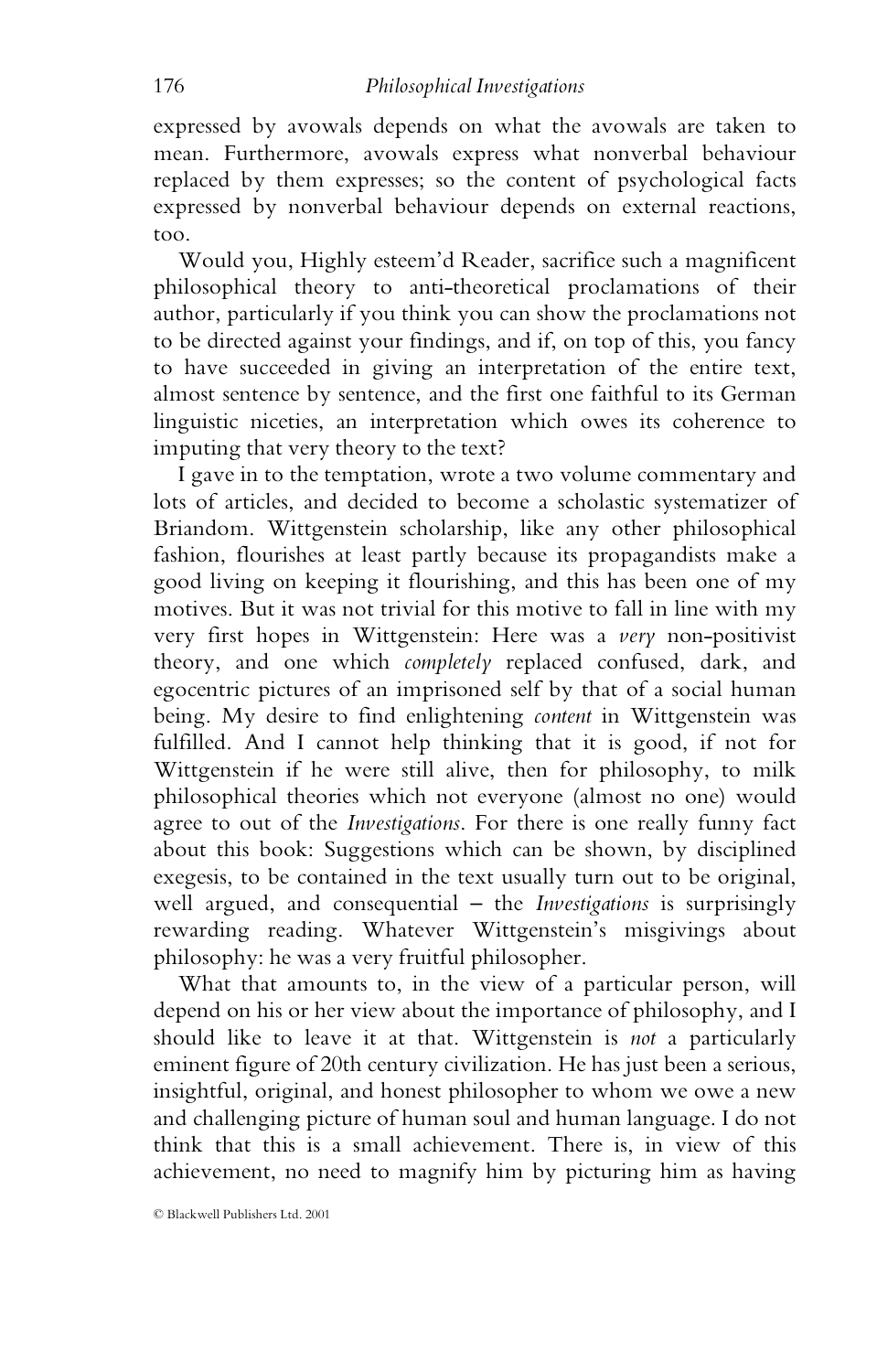shown, after a long history of philosophizing, that all that good philosophy can teach you is that there is no need for philosophy.\*

Universität Bielefeld Fakultät für Geschichtswissenschaft und Philosophie Abteilung Philosophie Postfach 10 01 31 D-33501 Bielefeld Germany \*I thank Hanjo Glock for converting the language of the text into something that approximates English.

# XII

### Georg Henrik Von Wright

I was introduced to the philosophy of Wittgenstein's Tractatus by my teacher in Helsinki, Eino Kaila. Kaila had in the early 1930s been in Vienna for long periods and had also participated in the activities of the Vienna Circle. He never met Wittgenstein personally, but was fascinated both by Wittgenstein's philosophy and by what he had heard about his personality.

In my final examination in philosophy Tractatus was the only set text. I studied the book with great care but, I am afraid, with not much understanding. I was impressed by what the book said about logic and mathematics and by the idea that every meaningful sentence is a truth-function of elementary sentences.

As a student I had hoped to follow in Kaila's footsteps to Vienna after my graduation. But the murder of Schlick and the dispersion of the Circle ruined these hopes. So, I decided to go to Cambridge instead to study inductive logic which was my chosen topic for a dissertation. It was a complete surprise to me when, upon arrival, I found that Wittgenstein was teaching at Cambridge. My first encounter with him was somewhat discouraging,<sup>1</sup> but we soon got on friendlier terms and I

1. I have told of the episode in my `Intellectual Autobiography', in the book on my philosophy in The Library of Living Philosophers Vol. 17, 1989.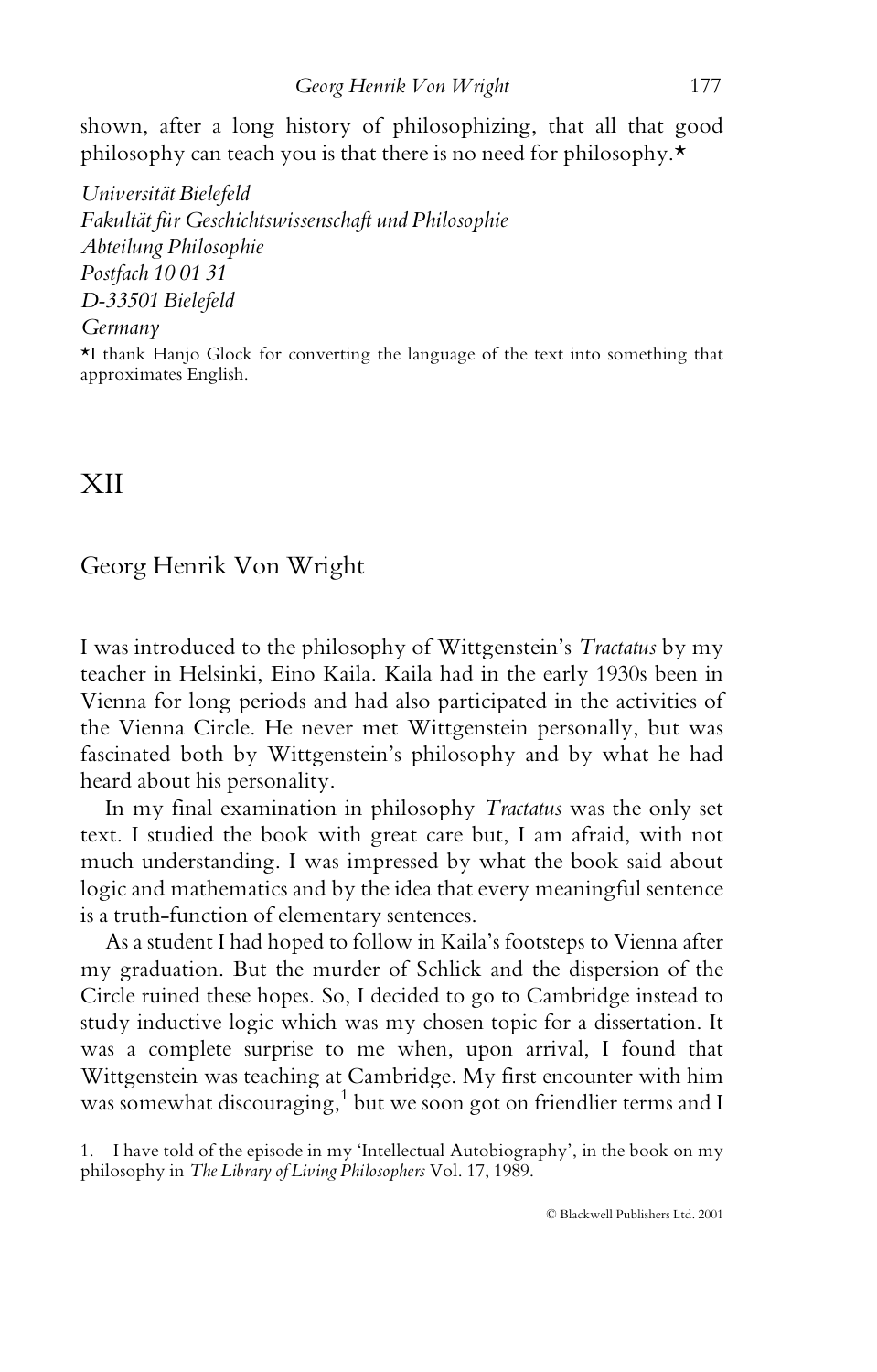attended his lectures, then on the philosophy of mathematics. Of the lectures, I did not understand much, and our conversations had, in the first instance, the effect of destroying my previous logical positivist views in philosophy. But my interest in pure logic survived Wittgenstein's criticism. For a number of years, induction and probability continued to be the two main topics of my work.

Not long after the end of the war I was invited to Cambridge to lecture on my research in inductive logic. I met Wittgenstein again and attended his last lecture course, on the philosophy of psychology. When Wittgenstein resigned his chair at the end of 1947 and moved to Ireland, I was invited to become his successor. During his last years he visited Cambridge from time to time in order to dictate from his manuscripts to a typist. On such visits he usually stayed with my family - including a long period when he was ill and in bed. His illness was diagnosed by our family doctor, Edward Bevan, into whose house he eventually moved when his time was drawing near.

During the postwar years I got to know Wittgenstein well. He gave me, to read, the then-existing version of the Investigations. We had innumerable discussions; those in philosophy were mainly concerned with the topics on which he was then himself working and the fruits of which were published, much later, under the titles On Certainty and Remarks on Colour. But mainly our discussions were not about philosophy, but about music and literature, history and, occasionally, religion. It was then I found out that we had both been impressed by Spengler's Decline of the West and criticism of contemporary civilisation. I think Wittgenstein felt at home in my family; we had a similar middle European background and shared, on the whole, our artistic and literary valuations.

It was only after Wittgenstein's funeral that I learned that he had, in his will, appointed Anscombe, Rhees, and myself his literary executors, with the instruction to publish from his literary estate what we thought fit for publication. The Nachlass was scattered the world over and, as late as the mid-nineties, new items of interest came to light. The piecemeal nature of the Nachlass has also affected the order and choice of items for publication. Only now, it seems, is the via dolorosa of publishing Wittgenstein coming to a definite end.

I have learned more from Wittgenstein as a moral example than from anybody else; his relentless search for truth, his uncompromising judgements on questions of right and wrong. Conversations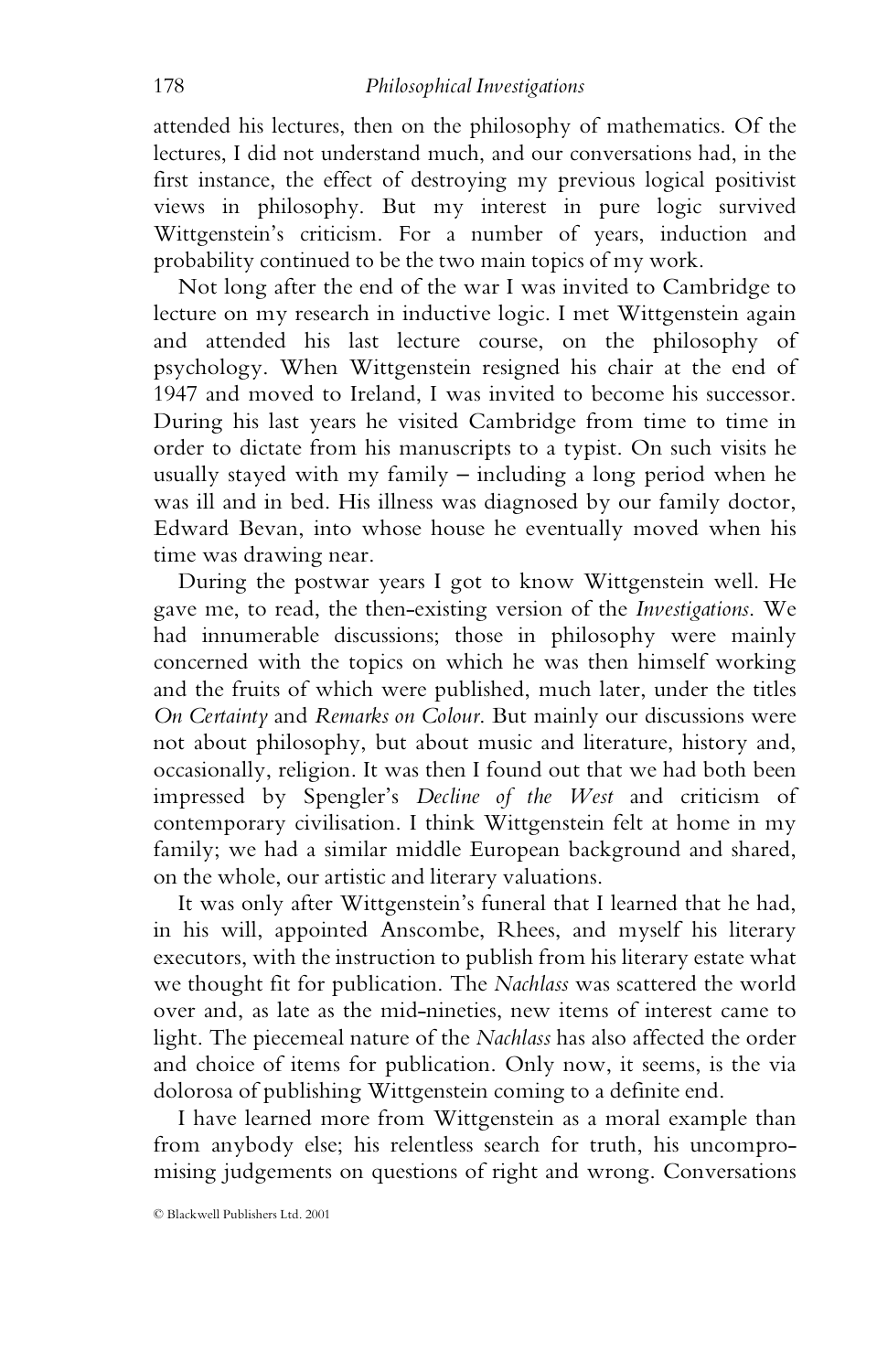with him were holding doomsday with oneself. It was frightening and tore one to pieces.

I surely learned philosophy from Wittgenstein. But neither my style of writing nor my treatment of particular problems have much in common with Wittgenstein's. Many of the hotly debated `Wittgensteinian topics', I have never treated: neither the `private language argument', nor 'rule following', nor 'seeing as'.

I think the most lasting and consequential way in which Wittgenstein has 'influenced' me concerns my view of what philosophy is, of what I, as a philosopher, am doing. Perhaps I can state my position in three points: first, that philosophical problems originate from linguistic confusions; secondly, that exposing the confusions makes the problems vanish; and thirdly, that philosophy is an activity and not a doctrine.

For an earlier version of the *Investigations*, Wittgenstein had chosen a motto from Henrich Hertz's Principles of Mechanics. According to Hertz, the mental vexation caused by a philosophical problem will vanish when a concealed contradiction embedded in the problem has been exposed and eliminated. The idea always appealed to me  $-$  and I think that some of my own efforts to rid myself of philosophical puzzlement have been in its spirit. These cases have been the nearest I have come to a Wittgensteinian way of coping with a philosophical problem. In other cases, my way out of the philosophical maze has been very different. I have tended to a 'logical constructivism', which  $was - always$ , I think  $-$  uncongenial to Wittgenstein. The result of my efforts was the creation of various 'logics': deontic and epistemic logic, the logic of action and of change, etc. They do not claim to be systems of 'philosophical truths', but rather to be 'objects of linguistic comparison', which may help us avoid the pitfalls which informal use of language easily leads to. They are 'ladders' of a sort which can be thrown away when language no longer confuses us.

University of Helsinki And The Academy of Finland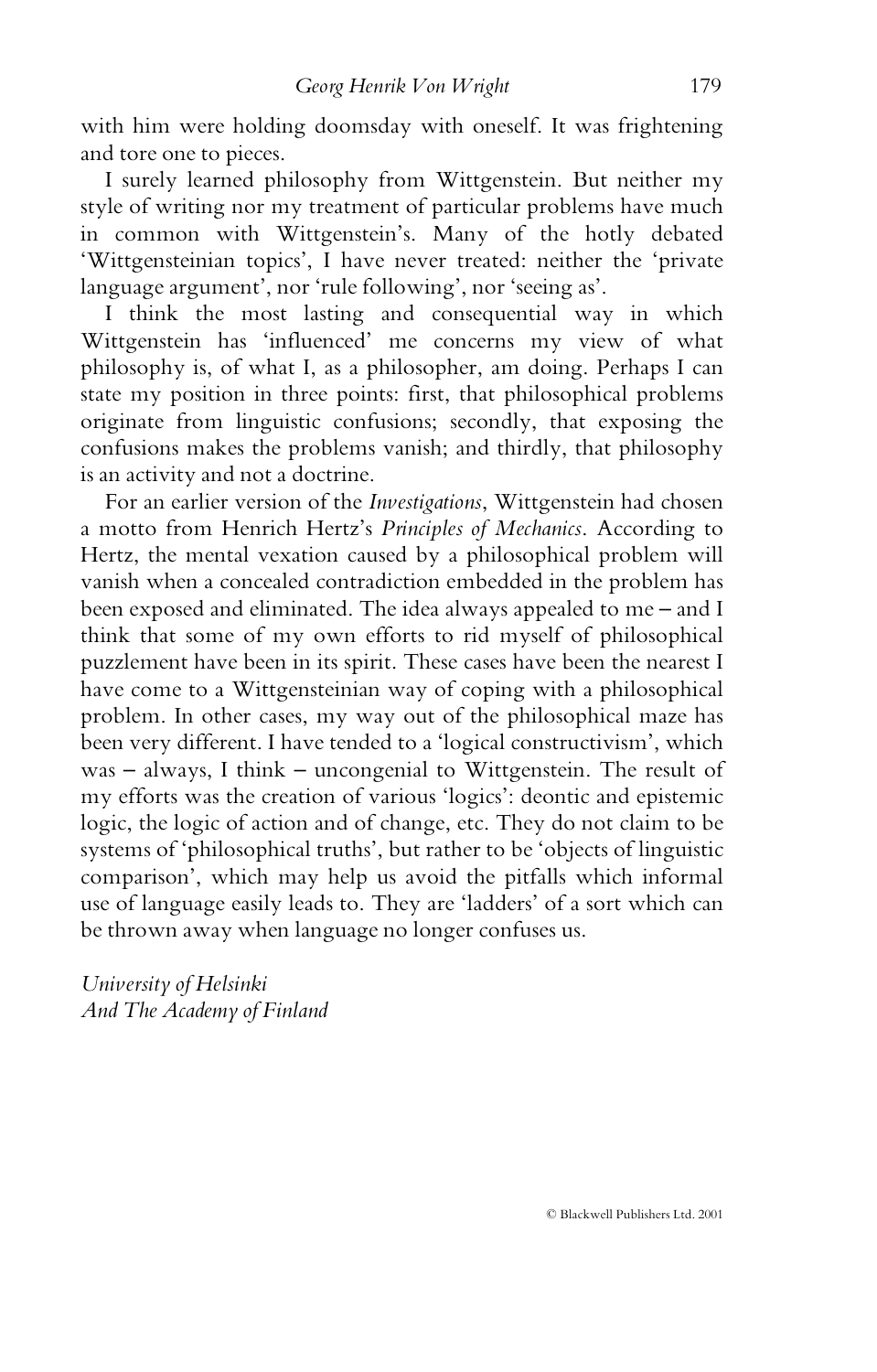# XIII

#### Peter Winch

This won't be an exercise in the history of ideas  $-$  not my forte. On the other hand I do want to look at the more than somewhat ambivalent attitude towards Wittgenstein we meet  $-$  perhaps more often than not - amongst contemporary philosophers in the western `analytic' tradition. I want to do this as a means of getting at some of the features of Wittgenstein's work that I find important.

On the one hand most would probably put him in a list of the ten most important philosophers of the twentieth century. A fairly small proportion would have read his work at all extensively or carefully. Furthermore a little probing would elicit often a certain hostility and/ or bewilderment-cum-exasperation with Wittgenstein. And yet again there would probably be little agreement about what his importance for contemporary philosophy actually is.

I want here to quote, as a focus for my subsequent discussion, a note written by Wittgenstein in 1931: that is to say, at a time when he was at a watershed between his first great book, Tractatus Logico-Philosophicus and the process of development which was to lead to the great work of his maturity, Philosophical Investigations. Along with this quotation I also want to offer another: from Socrates as represented by Plato, a famous passage in which he characterizes himself as a `midwife'. I do this to prepare the way for a more extensive comparison between Wittgenstein and Socrates shortly.

`I ought to be no more than a mirror, in which my reader can see his own thinking with all its deformities so that, helped in this way, he can put it right (Culture and Value, p.18e).

`For one thing which I have in common with the ordinary midwives is that I myself am barren of wisdom. The common reproach against me is that I am always asking questions of other people but never express my own views about anything, because there is no wisdom in me; and that is true enough. And the reason for it is this, that God compels me to attend the travail of others, but has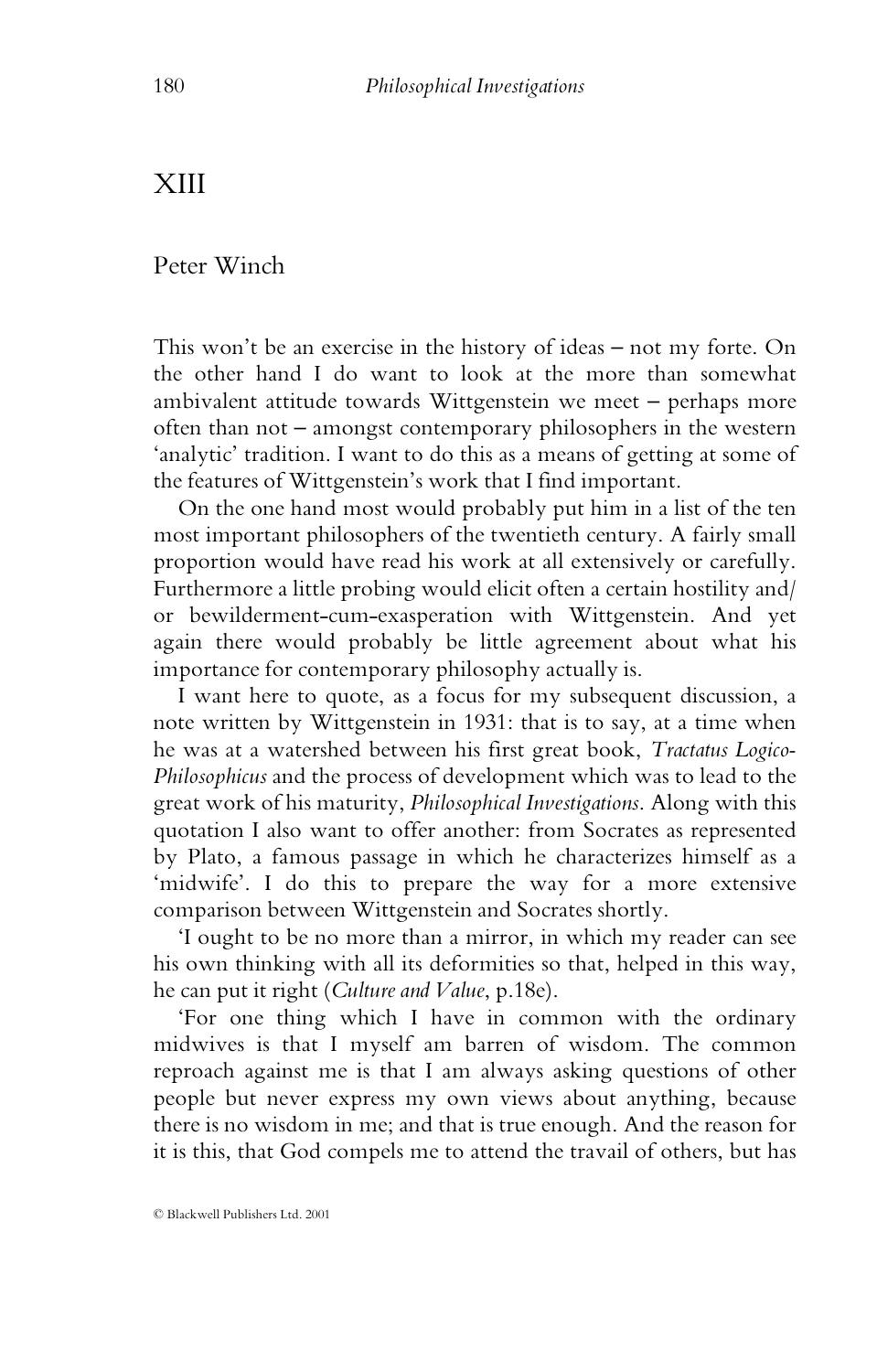forbidden me to procreate. So that I am not in any sense a wise man; I cannot claim as the child of my own soul any discovery worth the name of wisdom' (Theaetetus, 150c).

How far does Wittgenstein live up to the ideal of being `no more than a mirror' in the Tractatus? At first sight not at all. He seems to offer - in a somewhat dogmatic manner indeed - a very sophisticated and complex metaphysical theory that is all his own. And that is how he has been read by many subsequent philosophers some of whom have agreed about very little else in their interpretation of what this theory is.

There is, however, a very serious impediment to this reading, namely the way in which Wittgenstein ends his book. 6.53 states the `no more than a mirror' ideal in a less metaphysical way; and 6.54 and 7 are even more emphatic.

6.53 The right method of philosophy would be this. To say nothing except what can be said, i.e. the propositions of natural science, i.e. something that has nothing whatever to do with philosophy: and then always, when someone else wished to say something metaphysical, to demonstrate to him that he had given no meaning to certain signs in his propositions. This method would be unsatisfying to the other  $-\text{ he}$  would not have the feeling that we were teaching him philosophy.

6.54 My propositions are elucidatory in this way: he who understands me finally recognizes them as senseless, when he has climbed out through them, on them, over them. (He must so to speak throw away the ladder, after he has climbed up on it.)

He must surmount these propositions; then he sees the world rightly.

7 Whereof one cannot speak, thereof one must be silent.

The reactions of many *Tractatus* exegetes to these emphatic remarks has been embarrassed silence in the face of what they clearly see as an unfortunate aberration on Wittgenstein's part. That he himself, on the other hand, took this with deadly seriousness is evident from his angry remarks about Carnap (whom he was accusing of a combination of plagiarism and distortion  $-$  the worst sort of plagiarism!) in a letter to Moritz Schlick, dated 8.8.1932:

That Carnap, when he supports the formal and opposes the `material mode of speaking', doesn't advance a single step beyond me, you must yourself know; and I cannot conceive that the last sentences of the  $Tractatus -$  and hence the fundamental thought of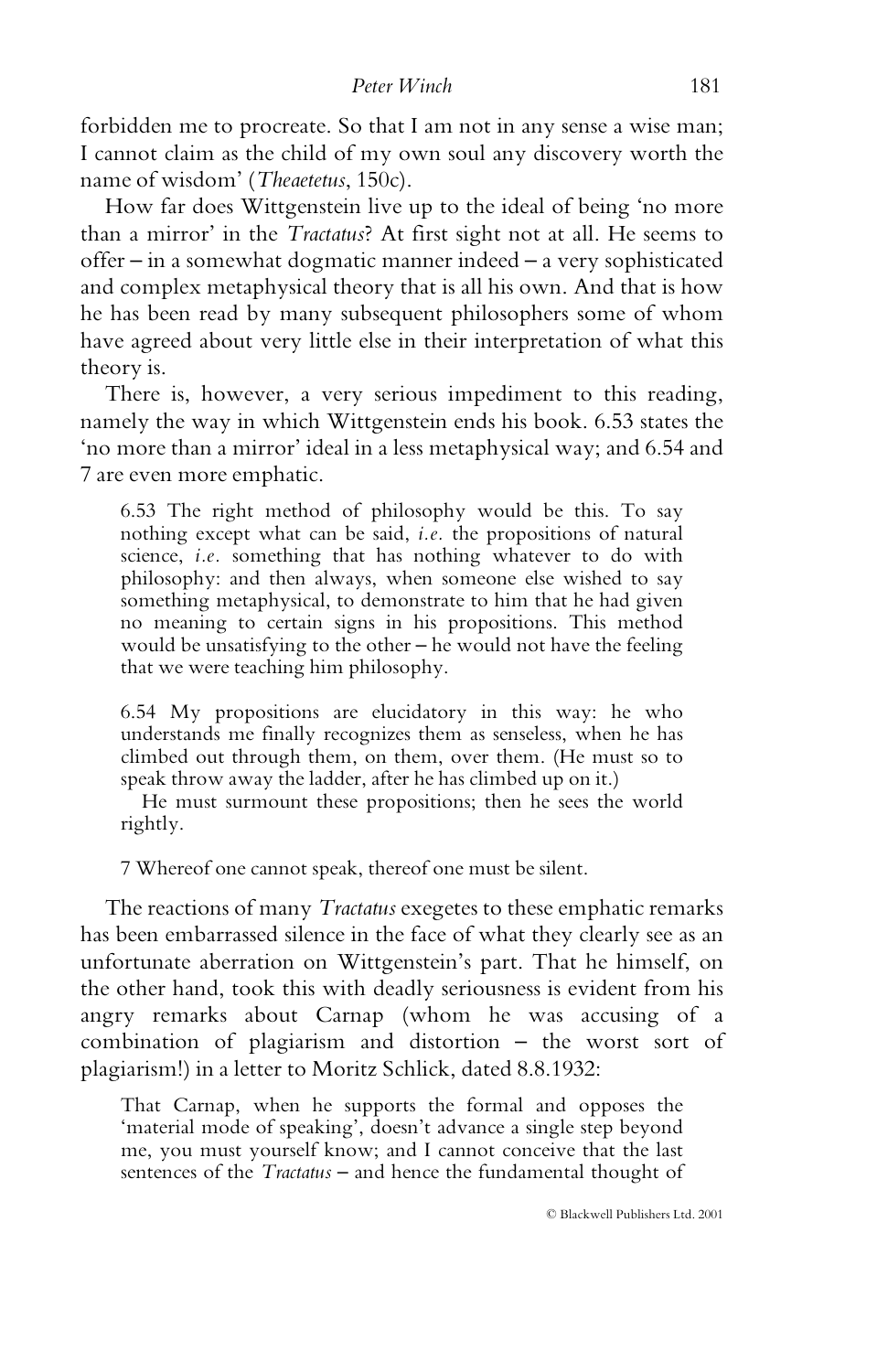the whole book  $-$  should have been so completely and definitely misunderstood by Carnap. (Wittgenstein, Sein Leben in Bildern und Texten, ed. Michael Nedo and Michele Ranchetti, Suhrkamp 1983).

There have been those who have tried to account for the ending of the Tractatus within the context of a `substantial' interpretation of its contexts by invoking the distinction between `saying' and `showing'. They have said that the *Tractatus* does indeed express truths, but these are 'ineffable' and we grasp them when they are 'shown' by what is said, even though they cannot be 'said'.

I think Wittgenstein would have had nothing but contempt for this sort of fudging, which is precisely the kind of thing he was opposing. Ramsey (who may have thought wrongly this stricture applied against Wittgenstein himself) hit the nail on the head with his remark (quoted here from memory) `What you can't say, you can't say. And you can't whistle it either.'

Cora Diamond and James Conant have emphasized: `anyone who understands me will recognize my sentences as senseless.' I.e. Wittgenstein is representing to his readers and following out a temptation they already, if not quite consciously, subject to, and showing that the end result of this 'following out' is simple nonsense.

Read like this, of course, the Tractatus fits in with the ideal he expressed later of being `no more than a mirror'. Let me say that I think in its broad outlines that Diamond/Conant must be about right. But there are various difficulties.

Although Diamond/Conant would like to say that Wittgenstein's final remarks apply to all his previous sentences, this cannot be quite right, if only because the view of logic he develops in the body of the work is essential to understanding the sense in which he speaks of `nonsense', etc. Moreover, in subsequent writings in which he criticizes the Tractatus, he often mentions views therein as views which 'I used to hold'.

I think the truth is that Wittgenstein at the time of the Tractatus was considerably more unclear about where he stood than he himself realized. (Such a condition is of course far from uncommon.) The Tractatus by no means had the effect of such a `mirror'. Carnap was not alone in reading it as an exercise in metaphysics.

Which brings us to Philosophical Investigations. This too of course has been, and is, read by many as an exercise in philosophical theorizing. (First the 'picture theory' then the 'use theory'  $\ldots$ )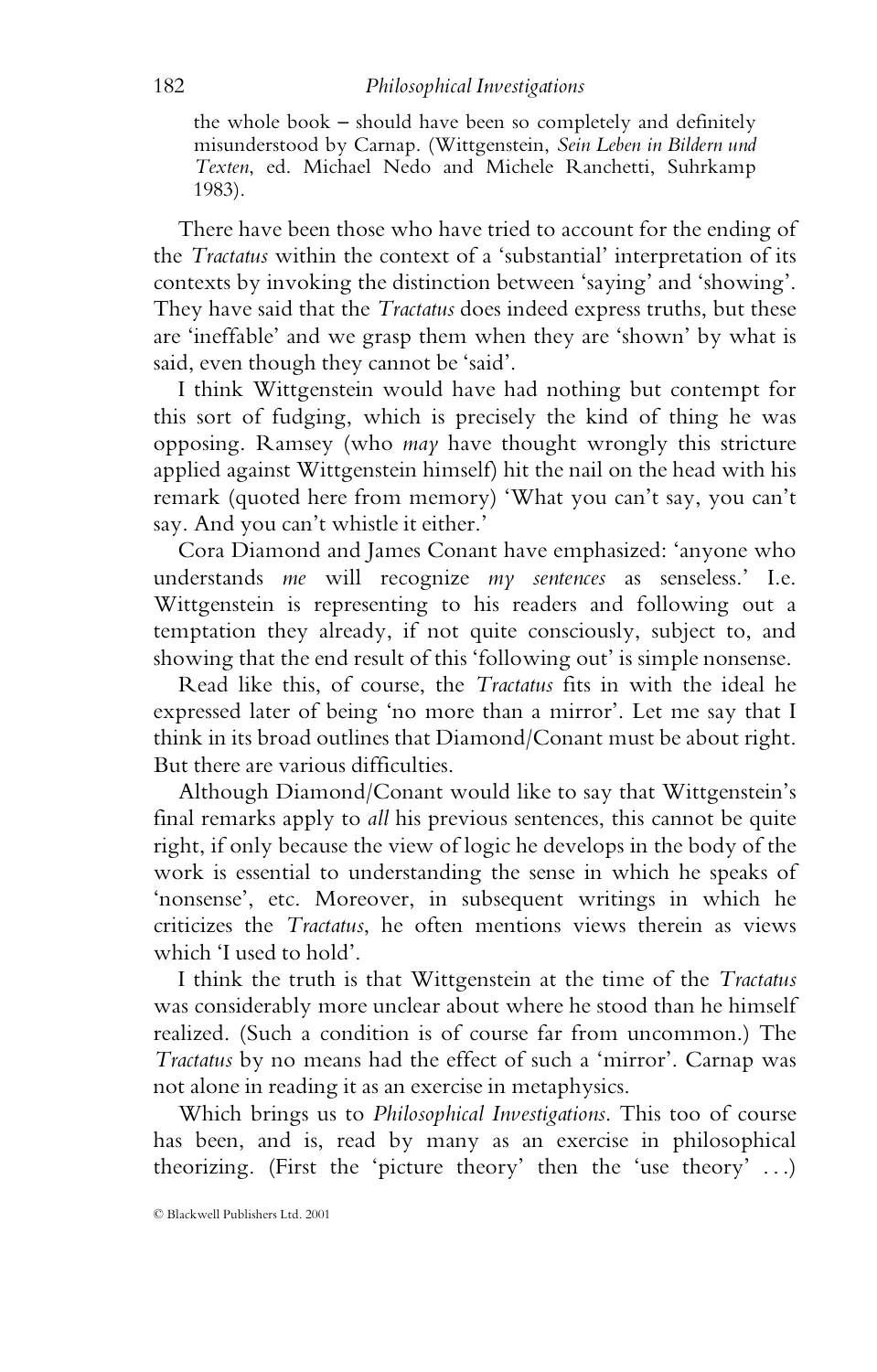Though there is much less excuse in this case. Philosophical Investigations is studded with remarks about method, about Wittgenstein's work as 'one of the heirs to what used to be called philosophy', about philosophy as an activity, about explanations being replaced by descriptions, and so on.

I see Philosophical Investigations as the attempt to carry on the struggle against the temptations. Here I want to introduce my comparison with Socrates - the Socrates of Plato's early 'elenctic' dialogues.

Wittgenstein's own references to Socrates are not altogether encouraging to one who wants to make such a comparison. `Reading the Socratic dialogues one has the feeling: what a frightful waste of time! What's the point of these arguments that prove nothing and clarify nothing?' (Culture and Value [1931], p. 14 e). `Socrates keeps reducing the sophist to silence,  $-$  but does he have right on his side when he does this? Well, it is true that the sophist does not know what he thinks he knows; but that is no triumph for Socrates. It can't be a case of 'You see! You don't know it!' - nor yet, triumphantly, `So none of us knows anything' (Ibid., [1947] p. 56e).

Note the affinity between this attitude of Socrates and Drury's idea that the ethical core of Wittgenstein's philosophizing is expressed in Wittgenstein's remark about the importance in philosophy of never saying more than you really know. Wittgenstein certainly frequently objected to philosophers' claims to `know' certain things. Most obviously of course in On Certainty, but not only there.

I shall in fact be arguing that there is a great affinity between Socrates and Wittgenstein.

First, Wittgenstein's literary affinity with (especially early) Plato. Compare Plato's dialogues and the internal dialogue of Philosophical Investigations. Wittgenstein never wrote again in the style of the Tractatus. One finds him experimenting with various forms  $-$  in Philosophical Remarks, Philosophical Grammar, The Blue and Brown Books. But his most mature, finished style, is Philosophical Investigations. It is closest to the dialogue form. Occasionally we are inclined to suppose he is speaking in his own voice, but the supposition is always hazardous (as also with Plato, at least in the earliest dialogues).

Compare Culture and Value 1929: `My ideal is a certain coolness. A temple which serves as an environment for the passions without interfering with them.' Both Socrates and Wittgenstein aim to get the reader to think for him/herself. `I should not like my writing to